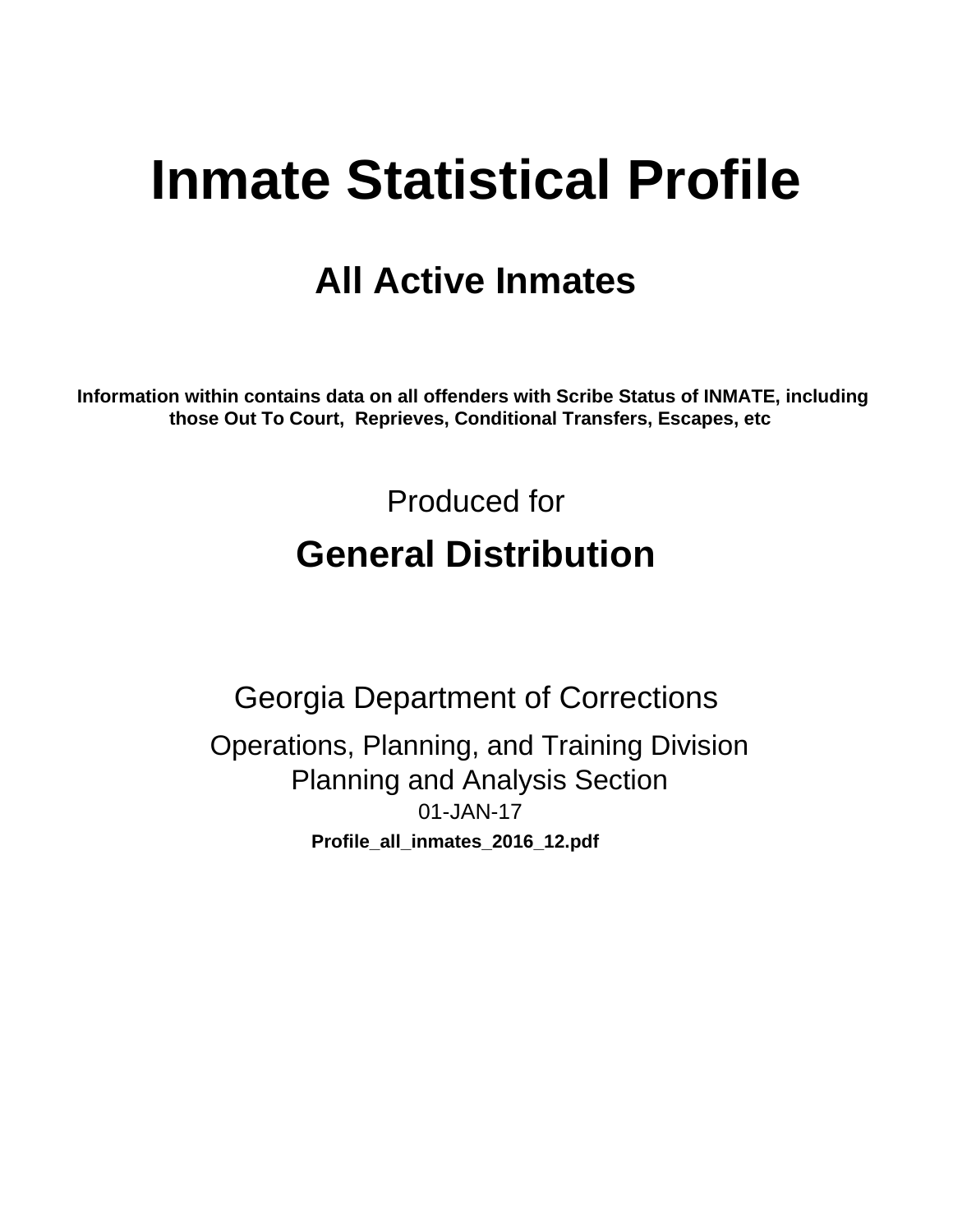## **Inmate Statistical Profile 01-JAN-17**

Contents

**All Active Inmates** 

Produced for General Distribution

# **Table of Contents**

| <b>Demographic information</b>                                        |
|-----------------------------------------------------------------------|
| 4 Current age, broken out in ten year age groups                      |
| 5 Race group                                                          |
| 6 Marital status, self-reported at entry to prison                    |
| 7 Number of Inmates with Dependents, self-reported at entry to prison |
| 8 Religious affiliation, self-reported at entry to prison             |
| 9 Home county - self-reported at entry to prison                      |
| 14 Employment status before prison, self-reported at entry to prison  |
| 15 Age at admission                                                   |
| 17 Age at admission                                                   |
| 20 Height, measured at entry to prison                                |
| 22 Weight, measured at entry to prison                                |
| 23 Military service                                                   |
| <b>Correctional information</b>                                       |
| 24 Type of admission to prison                                        |
| 25 Current / last supervision level                                   |
| 26 Current / last institution type                                    |
| 27 Institution type - transitional centers                            |
| 28 Institution type - county prisons                                  |
| 30 Institution type - state prisons                                   |
| 32 Institution type - private prisons                                 |
| 33 Institution type - inmate boot camp                                |
| 34 Number of disciplinary reports                                     |
| 35 Number of transfers                                                |
| 36 Number of escapes                                                  |
| 37 Split sentence - Probation to follow                               |
| 38 Probable future release type of still active inmates               |
| 39 Time served in current (or last) institution                       |
| Educational, psychological and physical information                   |
| 40 Highest grade level attained                                       |
| 41 Culture fair IQ scores                                             |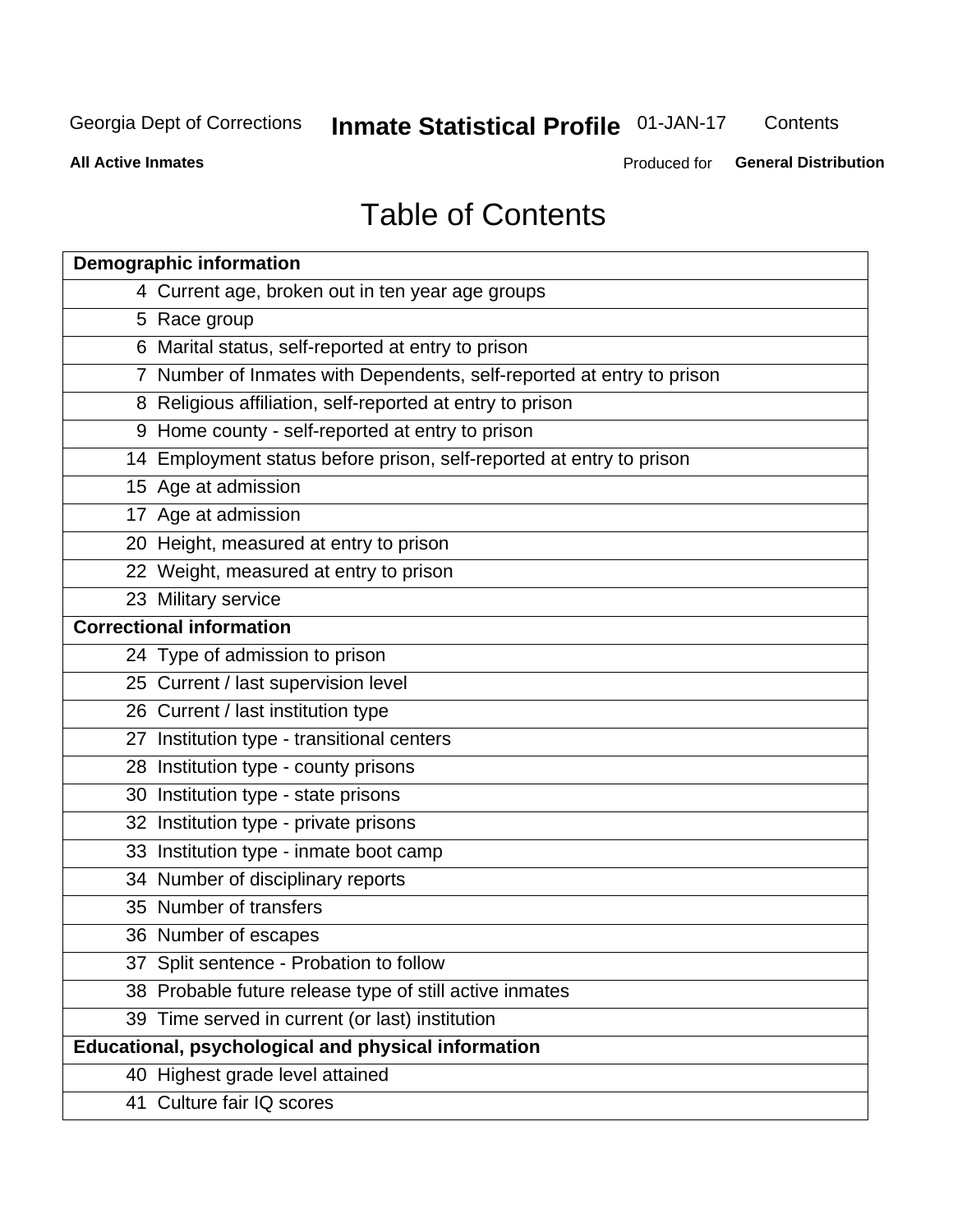# **Inmate Statistical Profile 01-JAN-17**

Contents

**All Active Inmates** 

Produced for **General Distribution** 

# **Table of Contents**

| Educational, psychological and physical information              |
|------------------------------------------------------------------|
| 42 Wide Range Achievement Test (WRAT) reading score              |
| 43 Wide Range Achievement Test (WRAT) math score                 |
| 44 Wide Range Achievement Test (WRAT) spelling score             |
| 45 Current / last mental health treatment level                  |
| 46 PULHESDWIT medical scale - 'P' overall condition ('P'hysical) |
| 47 PULHESDWIT medical scale - 'U' upper body                     |
| 48 PULHESDWIT medical scale - 'L' lower body                     |
| 49 PULHESDWIT medical scale - 'H' hearing                        |
| 50 PULHESDWIT medical scale - 'E' vision                         |
| 51 PULHESDWIT medical scale -'S' psychiatric                     |
| 52 PULHESDWIT medical scale - 'D' dental                         |
| 53 PULHESDWIT medical scale - 'W' work ability                   |
| 54 PULHESDWIT medical scale - 'I' impairment                     |
| 55 PULHESDWIT medical scale - 'T' transportability               |
| <b>Crimes and criminal history information</b>                   |
| 56 Number of prior Georgia incarcerations                        |
| 57 Prison sentence in years                                      |
| 58 Primary offense, broken out into felonies vs misdemeanors     |
| 59 Primary offense, broken out into six broad crime categories   |
| 60 Primary offense, detailed offense code                        |
| 68 County of conviction of primary offense                       |
| 73 Circuit of conviction of primary offense                      |
| 75 Years served (jail + prison) in this incarceration            |
| <b>Medical information</b>                                       |
| 76 Results of most recent HIV test                               |
| 77 Results of most recent tuberculosis test                      |
| 78 Results of most recent syphilis test                          |
| 79 Results of most recent Hepatitis-C test                       |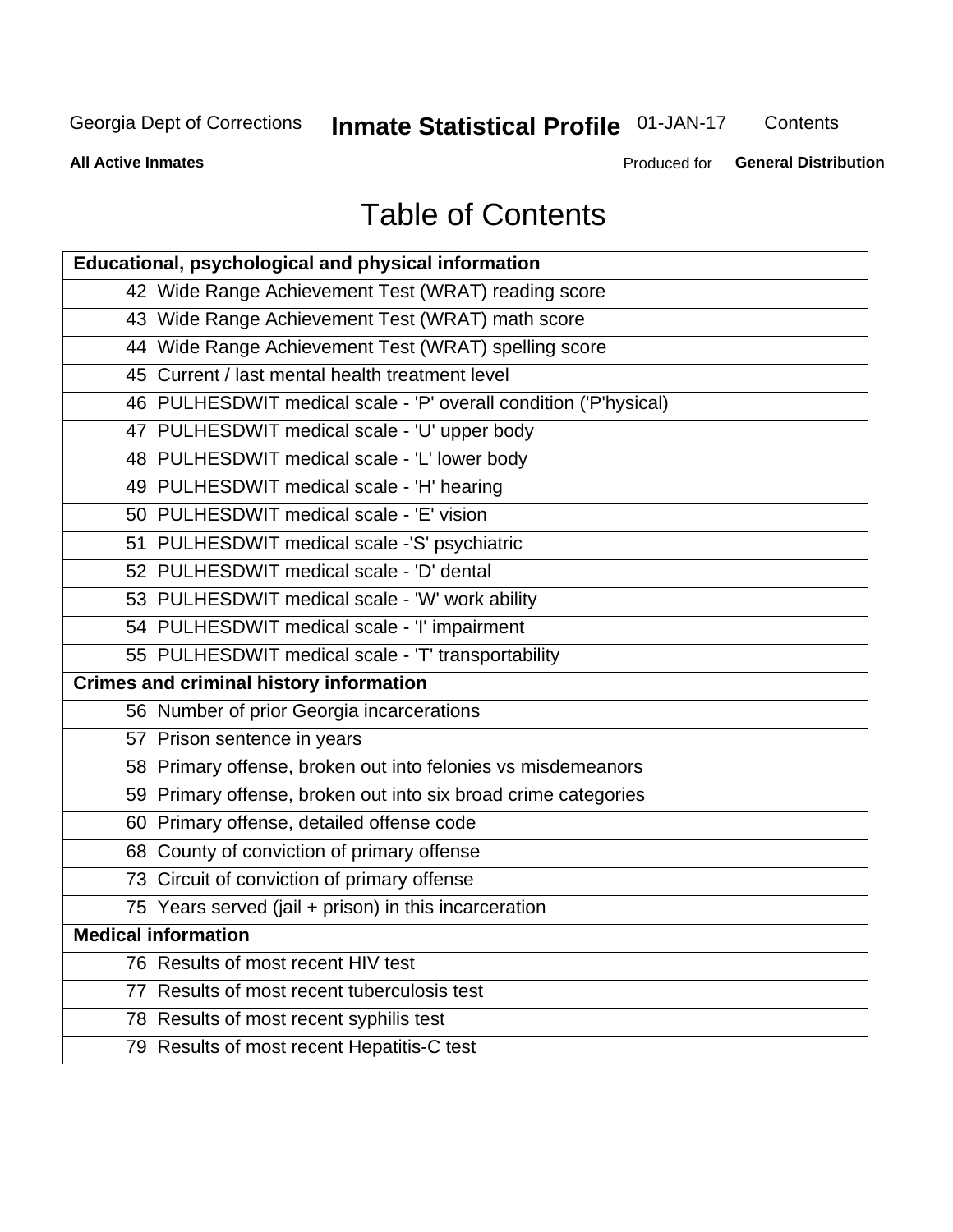### **All Active Inmates**

### Produced for General Distribution

### Current age, broken out in ten-year age groups

COL % - percent each COUNT is of its particular column

|                          | <b>Male</b>  |        |        | <b>Female</b>   |          |          | <b>Total</b> |        |
|--------------------------|--------------|--------|--------|-----------------|----------|----------|--------------|--------|
| <b>Current Age</b>       | <b>Count</b> | Col %  | Row %  | <b>Count</b>    | Col %    | Row %    | <b>Total</b> | Col %  |
| <b>Teens (1-19)</b>      | 730          | 1.45%  | 96.18% | 29              | 0.77%    | 3.82%    | 759          | 1.40%  |
| <b>Twenties (20-29)</b>  | 14,603       | 29.00% | 93.61% | 996             | 26.39%   | $6.39\%$ | 15,599       | 28.82% |
| Thirties (30-39)         | 15,165       | 30.11% | 91.94% | 1,329           | 35.21%   | 8.06%    | 16,494       | 30.47% |
| <b>Forties (40-49)</b>   | 10,232       | 20.32% | 92.21% | 865             | 22.92%   | 7.79%    | 11,097       | 20.50% |
| <b>Fifties (50-59)</b>   | 6,763        | 13.43% | 93.97% | 434             | 11.50%   | $6.03\%$ | 7,197        | 13.30% |
| <b>Sixties (60-69)</b>   | 2,279        | 4.53%  | 95.72% | 102             | 2.70%    | 4.28%    | 2,381        | 4.40%  |
| Seventy + (70 and above) | 587          | 1.17%  | 96.86% | 19 <sup>1</sup> | $0.50\%$ | 3.14%    | 606          | 1.12%  |
| <b>Total Reported</b>    | 50,359       | 100%   | 93.03% | 3,774           | 100%     | 6.97%    | 54,133       | 100.0% |

| <b>Not Repo</b><br><b>Enorted</b> | 102<br>юə |            | 184                |
|-----------------------------------|-----------|------------|--------------------|
| Total                             | 50,542    | ララア<br>. . | 54 31 <sup>-</sup> |

| <b>Mean</b><br>(average)       | 37.91 | 37.38 | 37.87         |
|--------------------------------|-------|-------|---------------|
| Median (middle)                | 36    | 36    | 36            |
| <b>Mode</b><br>(most frequent) |       |       | $\sim$<br>. . |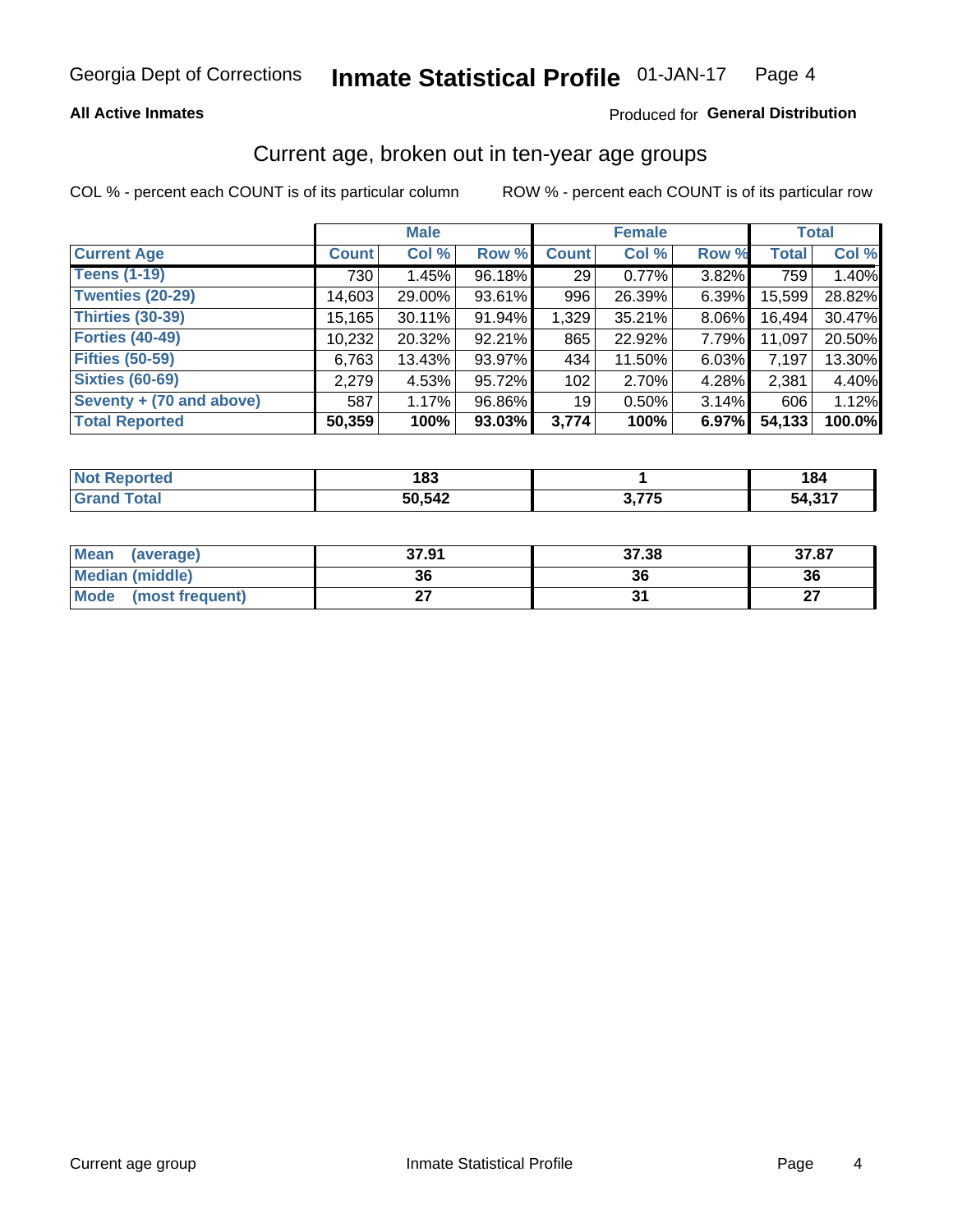#### **Inmate Statistical Profile 01-JAN-17** Page 5

#### **All Active Inmates**

### Produced for General Distribution

### Race group

COL % - percent each COUNT is of its particular column

|                  |                        |                 | <b>Male</b> |           |             | <b>Female</b> |        |              | <b>Total</b> |  |
|------------------|------------------------|-----------------|-------------|-----------|-------------|---------------|--------|--------------|--------------|--|
|                  | <b>Race Group</b>      | <b>Count</b>    | Col %       |           | Row % Count | Col %         | Row %  | <b>Total</b> | Col %        |  |
|                  | <b>White</b>           | 16,898          | 33.43%      | 88.59%    | 2,176       | 57.64%        | 11.41% | 19,074       | 35.12%       |  |
| $\mathbf{2}$     | <b>Black</b>           | 31,465          | 62.26%      | 95.35%    | 1,534       | 40.64%        | 4.65%  | 32,999       | 60.75%       |  |
| 5.               | <b>Other</b>           | 56              | .11%        | 91.80%    | 5           | .13%          | 8.20%  | 61           | .11%         |  |
| 6                | <b>Asian</b>           | 172             | .34%        | 94.51%    | 10          | .26%          | 5.49%  | 182          | .34%         |  |
| 9                | <b>Unknown</b>         |                 | .01%        | 87.50%    |             | .03%          | 12.50% | 8            | .01%         |  |
| 10               | <b>Hispanic</b>        | 1,917           | 3.79%       | 97.61%    | 47          | 1.25%         | 2.39%  | 1,964        | 3.62%        |  |
| 12 <sup>12</sup> | <b>Native American</b> | 26 <sub>1</sub> | $.05\%$     | 92.86%    | 2           | .05%          | 7.14%  | 28           | .05%         |  |
| 13               | <b>Native Hawaiian</b> |                 | .01%        | 100.00%   |             |               |        |              | .01%         |  |
|                  | <b>Total Reported</b>  | 50,542          | 100%        | $93.05\%$ | 3,775       | 100%          | 6.95%  | 54,317       | 100%         |  |

| <b>Not Reported</b> |        |               |        |
|---------------------|--------|---------------|--------|
| <b>Total</b>        | 50,542 | 2775<br>J.IIJ | 54,317 |

| <b>Mode</b><br>---<br>most frequent) | Black | White | <b>Black</b> |
|--------------------------------------|-------|-------|--------------|
|                                      |       |       |              |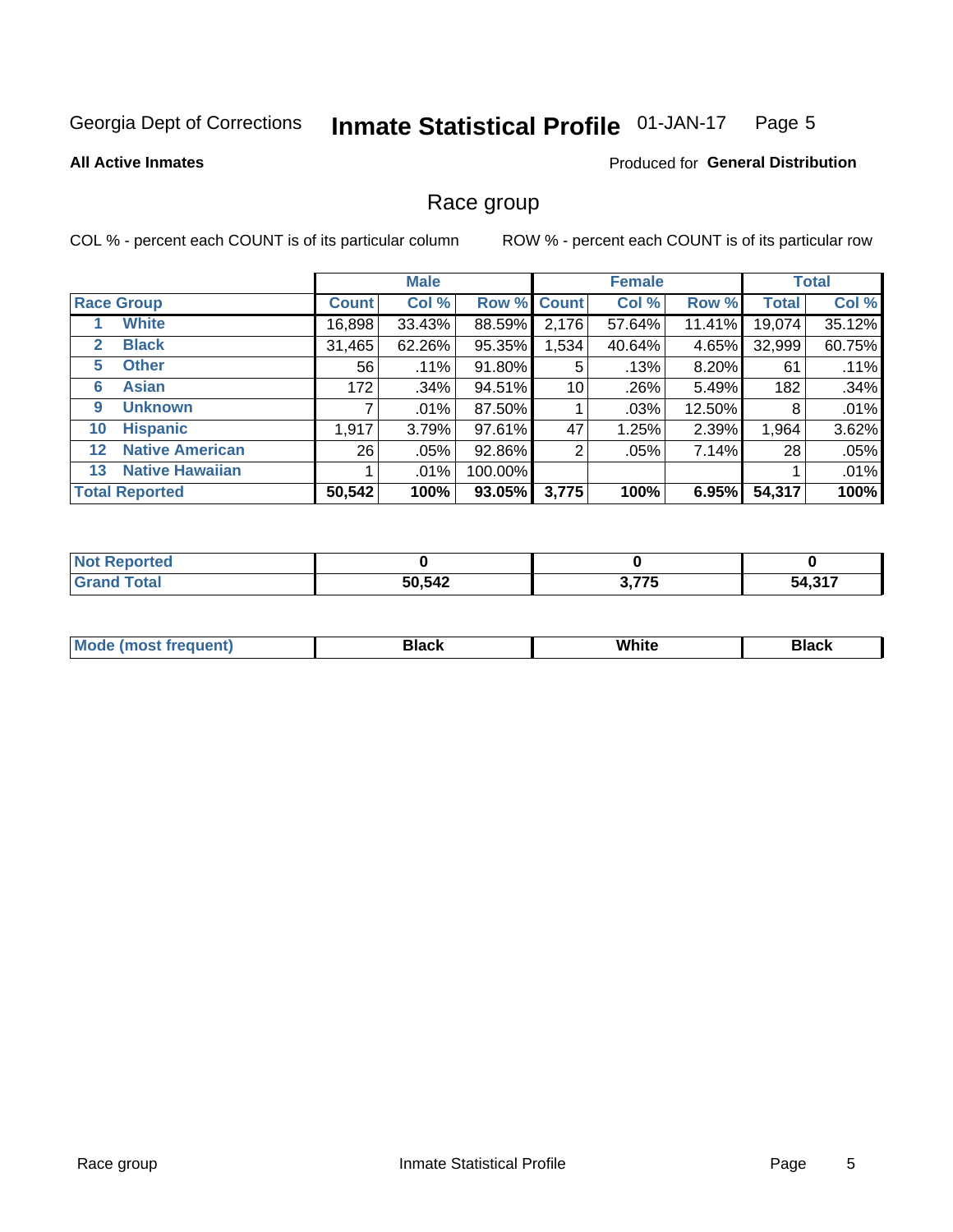#### **Inmate Statistical Profile 01-JAN-17** Page 6

**All Active Inmates** 

### Produced for General Distribution

### Marital status, self-reported at entry to prison

COL % - percent each COUNT is of its particular column

|                            | <b>Male</b>  |          |        |              | <b>Female</b> | <b>Total</b> |              |        |
|----------------------------|--------------|----------|--------|--------------|---------------|--------------|--------------|--------|
| <b>Marital Status</b>      | <b>Count</b> | Col %    | Row %  | <b>Count</b> | Col %         | Row %        | <b>Total</b> | Col %  |
| <b>Unknown</b><br>$\bf{0}$ | 803          | 1.59%    | 94.14% | 50           | 1.32%         | 5.86%        | 853          | 1.57%  |
| <b>Divorced</b><br>D       | 4,813        | 9.52%    | 88.80% | 607          | 16.08%        | 11.20%       | 5,420        | 9.98%  |
| <b>Married</b><br>М        | 6,592        | 13.04%   | 91.33% | 626          | 16.58%        | 8.67%        | 7,218        | 13.29% |
| <b>Separated</b><br>S.     | 1,852        | $3.66\%$ | 84.34% | 344          | 9.11%         | 15.66%       | 2,196        | 4.04%  |
| <b>Unmarried</b><br>U      | 35,953       | 71.13%   | 94.70% | 2,014        | 53.35%        | 5.30%        | 37,967       | 69.90% |
| <b>Widow</b><br>W          | 529          | 1.05%    | 79.79% | 134          | 3.55%         | 20.21%       | 663          | 1.22%  |
| <b>Total Reported</b>      | 50,542       | 100%     | 93.05% | 3,775        | 100%          | 6.95%        | 54,317       | 100%   |

| rted<br><b>NOT</b> |        |                                         |                   |
|--------------------|--------|-----------------------------------------|-------------------|
|                    | 50,542 | $\sim$ $\rightarrow$ $\sim$<br>J. I I J | .247<br>54.<br>.ט |

|--|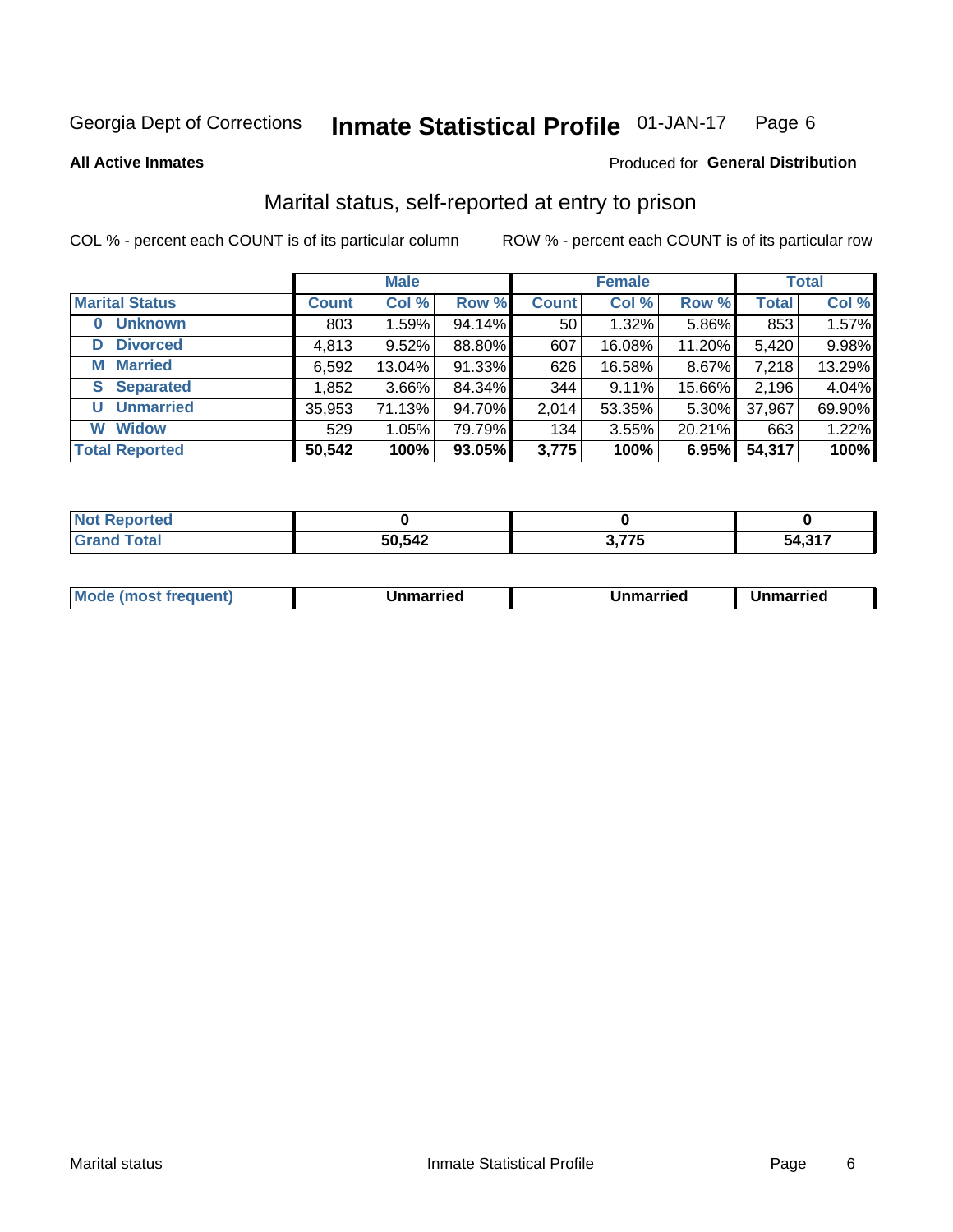#### **Inmate Statistical Profile 01-JAN-17** Page 7

### **All Active Inmates**

### Produced for General Distribution

### Number of Inmates with Dependents, Self-Reported at Entry to Prison

COL % - percent each COUNT is of its particular column

|                             |              | <b>Male</b> |         |              | <b>Female</b> |        |              | <b>Total</b> |
|-----------------------------|--------------|-------------|---------|--------------|---------------|--------|--------------|--------------|
| <b>Number of dependents</b> | <b>Count</b> | Col %       | Row %   | <b>Count</b> | Col %         | Row %  | <b>Total</b> | Col %        |
| l 0                         | 15,580       | 38.01%      | 93.23%  | 1,132        | 34.71%        | 6.77%  | 16,712       | 37.77%       |
|                             | 9,606        | 23.44%      | 93.76%  | 639          | 19.60%        | 6.24%  | 10,245       | 23.16%       |
| $\overline{2}$              | 7,035        | 17.17%      | 91.52%  | 652          | 19.99%        | 8.48%  | 7,687        | 17.37%       |
| $\overline{\mathbf{3}}$     | 4,211        | 10.27%      | 89.50%  | 494          | 15.15%        | 10.50% | 4,705        | 10.63%       |
| 4                           | 2,191        | 5.35%       | 92.29%  | 183          | 5.61%         | 7.71%  | 2,374        | 5.37%        |
| 5                           | 1,103        | 2.69%       | 92.53%  | 89           | 2.73%         | 7.47%  | 1,192        | 2.69%        |
| 6                           | 583          | 1.42%       | 93.73%  | 39           | 1.20%         | 6.27%  | 622          | 1.41%        |
| 7                           | 278          | 0.68%       | 94.24%  | 17           | 0.52%         | 5.76%  | 295          | 0.67%        |
| $\overline{\mathbf{8}}$     | 144          | 0.35%       | 95.36%  | 7            | 0.21%         | 4.64%  | 151          | 0.34%        |
| 9                           | 86           | 0.21%       | 95.56%  | 4            | 0.12%         | 4.44%  | 90           | 0.20%        |
| 10                          | 81           | 0.20%       | 94.19%  | 5            | 0.15%         | 5.81%  | 86           | 0.19%        |
| Over 10                     | 86           | 0.21%       | 100.00% |              |               |        | 86           | 0.19%        |
| <b>Total Reported</b>       | 40,984       | 100%        | 92.63%  | 3,261        | 100%          | 7.37%  | 44,245       | 100%         |

| 9,558  | 514         | פרת הו<br>.U / 4 |
|--------|-------------|------------------|
| 50,542 | ラフト<br>- 10 | 247<br>54,31.    |

| Mean (average)         | 1.46 | 1.56 | 1.47 |
|------------------------|------|------|------|
| <b>Median (middle)</b> |      |      |      |
| Mode (most frequent)   |      |      |      |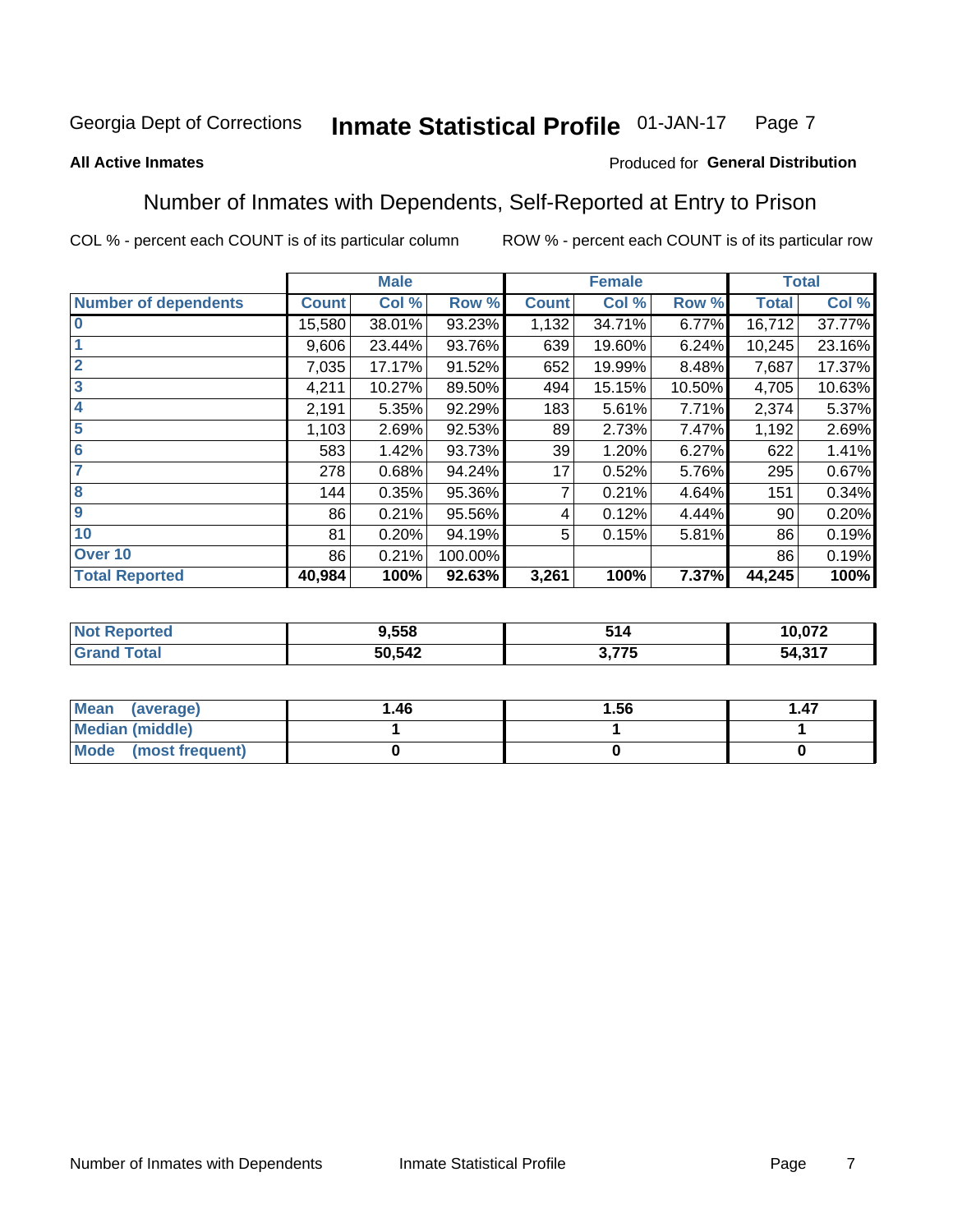#### Inmate Statistical Profile 01-JAN-17 Page 8

#### **All Active Inmates**

### Produced for General Distribution

### Religious affiliation, self-reported at entry to prison

COL % - percent each COUNT is of its particular column

|                         |                              |                | <b>Male</b> |         |                 | <b>Female</b> |        |                | <b>Total</b> |
|-------------------------|------------------------------|----------------|-------------|---------|-----------------|---------------|--------|----------------|--------------|
|                         | <b>Religious Affiliation</b> | <b>Count</b>   | Col %       | Row %   | <b>Count</b>    | Col %         | Row %  | <b>Total</b>   | Col %        |
| 1                       | <b>Islam</b>                 | 1,199          | 5.48%       | 97.16%  | $\overline{35}$ | 1.28%         | 2.84%  | 1,234          | 5.01%        |
| $\overline{2}$          | <b>Catholic</b>              | 1,112          | 5.08%       | 87.28%  | 162             | 5.91%         | 12.72% | 1,274          | 5.18%        |
| 3                       | <b>Baptist</b>               | 13,351         | 61.05%      | 86.71%  | 2,046           | 74.64%        | 13.29% | 15,397         | 62.56%       |
| $\overline{\mathbf{4}}$ | <b>Methodist</b>             | 413            | 1.89%       | 86.22%  | 66              | 2.41%         | 13.78% | 479            | 1.95%        |
| 5                       | <b>EpiscopIn</b>             | 45             | .21%        | 88.24%  | 6               | .22%          | 11.76% | 51             | .21%         |
| $6\phantom{a}$          | <b>Presbytrn</b>             | 60             | .27%        | 86.96%  | 9               | .33%          | 13.04% | 69             | .28%         |
| 7                       | <b>Chc Of God</b>            | 353            | 1.61%       | 84.45%  | 65              | 2.37%         | 15.55% | 418            | 1.70%        |
| 8                       | <b>Holiness</b>              | 598            | 2.73%       | 81.47%  | 136             | 4.96%         | 18.53% | 734            | 2.98%        |
| $\boldsymbol{9}$        | <b>Jewish</b>                | 48             | .22%        | 84.21%  | 9               | .33%          | 15.79% | 57             | .23%         |
| 10                      | <b>Anglican</b>              | 25             | .11%        | 92.59%  | $\overline{2}$  | .07%          | 7.41%  | 27             | .11%         |
| 11                      | <b>Grk Orthdx</b>            | 5              | .02%        | 71.43%  | $\overline{2}$  | .07%          | 28.57% | 7              | .03%         |
| 12                      | <b>Hindu</b>                 | 8              | .04%        | 100.00% |                 |               |        | 8              | .03%         |
| 13                      | <b>Buddhist</b>              | 47             | .21%        | 81.03%  | 11              | .40%          | 18.97% | 58             | .24%         |
| 14                      | <b>Taoist</b>                | 4              | .02%        | 100.00% |                 |               |        | 4              | .02%         |
| 15                      | <b>Shintoist</b>             | 6              | .03%        | 100.00% |                 |               |        | 6              | .02%         |
| 16                      | <b>Seven D Ad</b>            | 69             | .32%        | 84.15%  | 13              | .47%          | 15.85% | 82             | .33%         |
| 17                      | <b>Jehovah Wt</b>            | 259            | 1.18%       | 86.62%  | 40              | 1.46%         | 13.38% | 299            | 1.21%        |
| 18                      | <b>Latr Day S</b>            | 22             | .10%        | 81.48%  | 5               | .18%          | 18.52% | 27             | .11%         |
| 19                      | Quaker                       | $\overline{2}$ | .01%        | 100.00% |                 |               |        | $\overline{2}$ | .01%         |
| 20                      | <b>Other Prot</b>            | 2,264          | 10.35%      | 95.05%  | 118             | 4.30%         | 4.95%  | 2,382          | 9.68%        |
| 96                      | <b>None</b>                  | 1,979          | 9.05%       | 99.20%  | 16              | .58%          | .80%   | 1,995          | 8.11%        |
|                         | <b>Total Reported</b>        | 21,869         | 100%        | 88.86%  | 2,741           | 100%          | 11.14% | 24,610         | 100%         |

| 28,673 | ,034         | 29.707           |
|--------|--------------|------------------|
| 50,542 | ? 775<br>1 J | 247<br>. . 54, ت |

|  | <b>Moc</b><br>de (most frequent) | งptist | ้วtısı | רוסר. |
|--|----------------------------------|--------|--------|-------|
|--|----------------------------------|--------|--------|-------|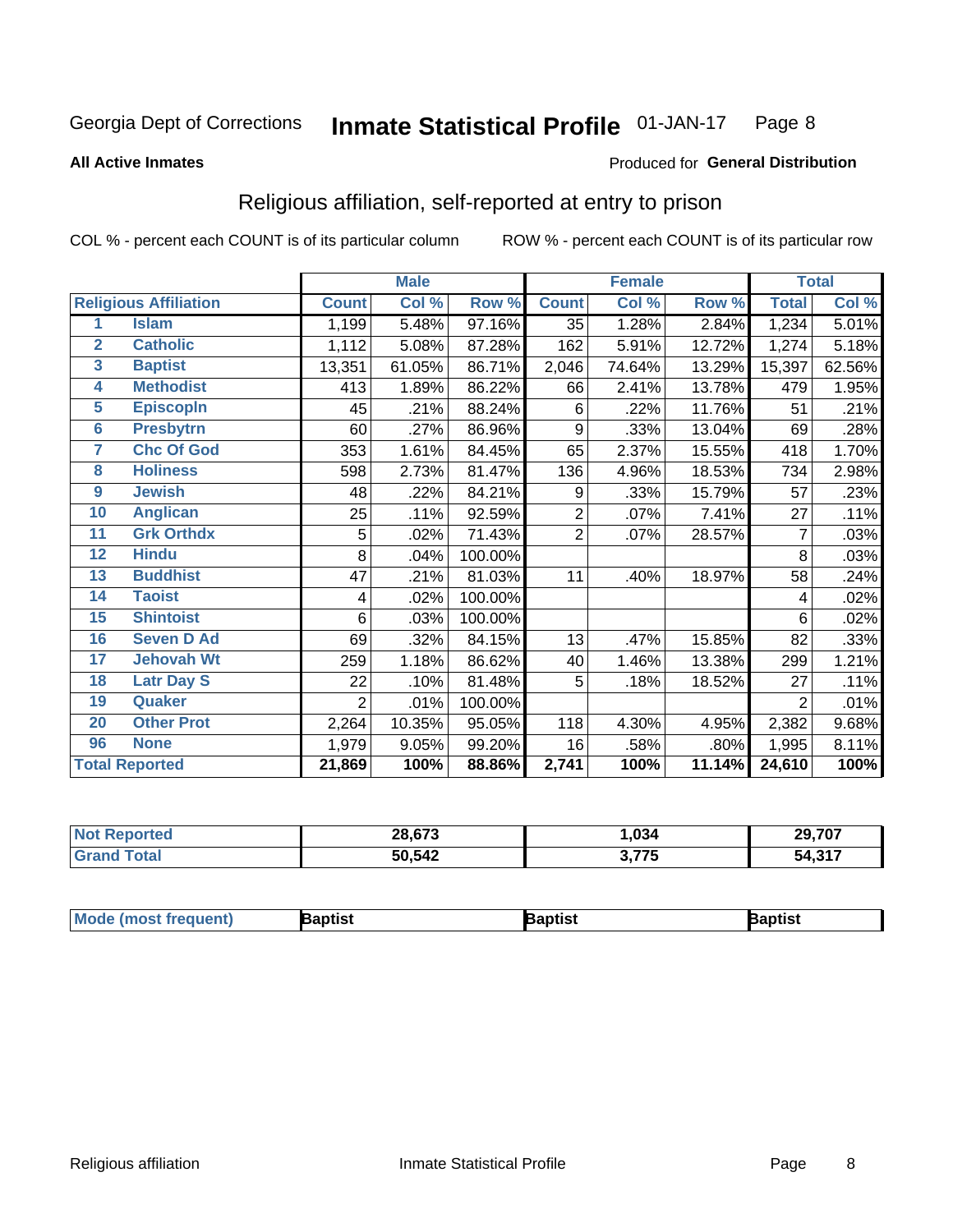#### **Inmate Statistical Profile 01-JAN-17** Page 9

**All Active Inmates** 

### Produced for General Distribution

### Home county, self-reported at entry to prison

COL % - percent each COUNT is of its particular column

|     |                             |              | <b>Male</b> |                  |                | <b>Female</b> |        | <b>Total</b> |        |
|-----|-----------------------------|--------------|-------------|------------------|----------------|---------------|--------|--------------|--------|
|     | <b>Home County</b>          | <b>Count</b> | Col %       | Row <sup>%</sup> | <b>Count</b>   | Col %         | Row %  | <b>Total</b> | Col %  |
| 000 | <b>Unknown</b>              | 5,615        | 11.11%      | 92.76%           | 438            | 11.60%        | 7.24%  | 6,053        | 11.14% |
| 001 | <b>Appling County</b>       | 131          | .26%        | 96.32%           | 5              | .13%          | 3.68%  | 136          | .25%   |
| 002 | <b>Atkinson County</b>      | 38           | .08%        | 92.68%           | 3              | .08%          | 7.32%  | 41           | .08%   |
| 003 | <b>Bacon County</b>         | 61           | .12%        | 91.04%           | $\,6$          | .16%          | 8.96%  | 67           | .12%   |
| 004 | <b>Baker County</b>         | 22           | .04%        | 95.65%           | $\mathbf 1$    | .03%          | 4.35%  | 23           | .04%   |
| 005 | <b>Baldwin County</b>       | 232          | .46%        | 92.80%           | 18             | .48%          | 7.20%  | 250          | .46%   |
| 006 | <b>Banks County</b>         | 56           | .11%        | 88.89%           | $\overline{7}$ | .19%          | 11.11% | 63           | .12%   |
| 007 | <b>Barrow County</b>        | 272          | .54%        | 88.60%           | 35             | .93%          | 11.40% | 307          | .57%   |
| 008 | <b>Bartow County</b>        | 570          | 1.13%       | 86.76%           | 87             | 2.30%         | 13.24% | 657          | 1.21%  |
| 009 | <b>Ben Hill County</b>      | 205          | .41%        | 94.04%           | 13             | .34%          | 5.96%  | 218          | .40%   |
| 010 | <b>Berrien County</b>       | 71           | .14%        | 94.67%           | 4              | .11%          | 5.33%  | 75           | .14%   |
| 011 | <b>Bibb County</b>          | 1,136        | 2.25%       | 94.75%           | 63             | 1.67%         | 5.25%  | 1,199        | 2.21%  |
| 012 | <b>Bleckley County</b>      | 62           | .12%        | 91.18%           | 6              | .16%          | 8.82%  | 68           | .13%   |
| 013 | <b>Brantley County</b>      | 49           | .10%        | 81.67%           | 11             | .29%          | 18.33% | 60           | .11%   |
| 014 | <b>Brooks County</b>        | 234          | .46%        | 99.57%           | $\mathbf{1}$   | .03%          | .43%   | 235          | .43%   |
| 015 | <b>Bryan County</b>         | 89           | .18%        | 89.00%           | 11             | .29%          | 11.00% | 100          | .18%   |
| 016 | <b>Bulloch County</b>       | 365          | .72%        | 94.07%           | 23             | .61%          | 5.93%  | 388          | .71%   |
| 017 | <b>Burke County</b>         | 224          | .44%        | 96.55%           | 8              | .21%          | 3.45%  | 232          | .43%   |
| 018 | <b>Butts County</b>         | 121          | .24%        | 90.98%           | 12             | .32%          | 9.02%  | 133          | .24%   |
| 019 | <b>Calhoun County</b>       | 63           | .12%        | 92.65%           | 5              | .13%          | 7.35%  | 68           | .13%   |
| 020 | <b>Camden County</b>        | 125          | .25%        | 93.28%           | 9              | .24%          | 6.72%  | 134          | .25%   |
| 021 | <b>Candler County</b>       | 97           | .19%        | 88.99%           | 12             | .32%          | 11.01% | 109          | .20%   |
| 022 | <b>Carroll County</b>       | 559          | 1.11%       | 92.55%           | 45             | 1.19%         | 7.45%  | 604          | 1.11%  |
| 023 | <b>Catoosa County</b>       | 214          | .42%        | 87.35%           | 31             | .82%          | 12.65% | 245          | .45%   |
| 024 | <b>Charlton County</b>      | 49           | .10%        | 94.23%           | 3              | .08%          | 5.77%  | 52           | .10%   |
| 025 | <b>Chatham County</b>       | 1,773        | 3.51%       | 96.10%           | 72             | 1.91%         | 3.90%  | 1,845        | 3.40%  |
| 026 | <b>Chattahoochee County</b> | 28           | .06%        | 87.50%           | 4              | .11%          | 12.50% | 32           | .06%   |
| 027 | <b>Chattooga County</b>     | 248          | .49%        | 90.18%           | 27             | .72%          | 9.82%  | 275          | .51%   |
| 028 | <b>Cherokee County</b>      | 408          | .81%        | 89.67%           | 47             | 1.25%         | 10.33% | 455          | .84%   |
| 029 | <b>Clarke County</b>        | 514          | 1.02%       | 91.79%           | 46             | 1.22%         | 8.21%  | 560          | 1.03%  |
| 030 | <b>Clay County</b>          | 31           | .06%        | 93.94%           | $\overline{2}$ | .05%          | 6.06%  | 33           | .06%   |
| 031 | <b>Clayton County</b>       | 1,536        | 3.04%       | 93.32%           | 110            | 2.91%         | 6.68%  | 1,646        | 3.03%  |
| 032 | <b>Clinch County</b>        | 41           | .08%        | 89.13%           | 5              | .13%          | 10.87% | 46           | .08%   |
| 033 | <b>Cobb County</b>          | 1,875        | 3.71%       | 91.82%           | 167            | 4.42%         | 8.18%  | 2,042        | 3.76%  |
| 034 | <b>Coffee County</b>        | 250          | .49%        | 92.25%           | 21             | .56%          | 7.75%  | 271          | .50%   |
| 035 | <b>Colquitt County</b>      | 197          | .39%        | 95.17%           | 10             | .26%          | 4.83%  | 207          | .38%   |
| 036 | <b>Columbia County</b>      | 300          | .59%        | 92.88%           | 23             | .61%          | 7.12%  | 323          | .59%   |
| 037 | <b>Cook County</b>          | 126          | .25%        | 95.45%           | $\,6\,$        | .16%          | 4.55%  | 132          | .24%   |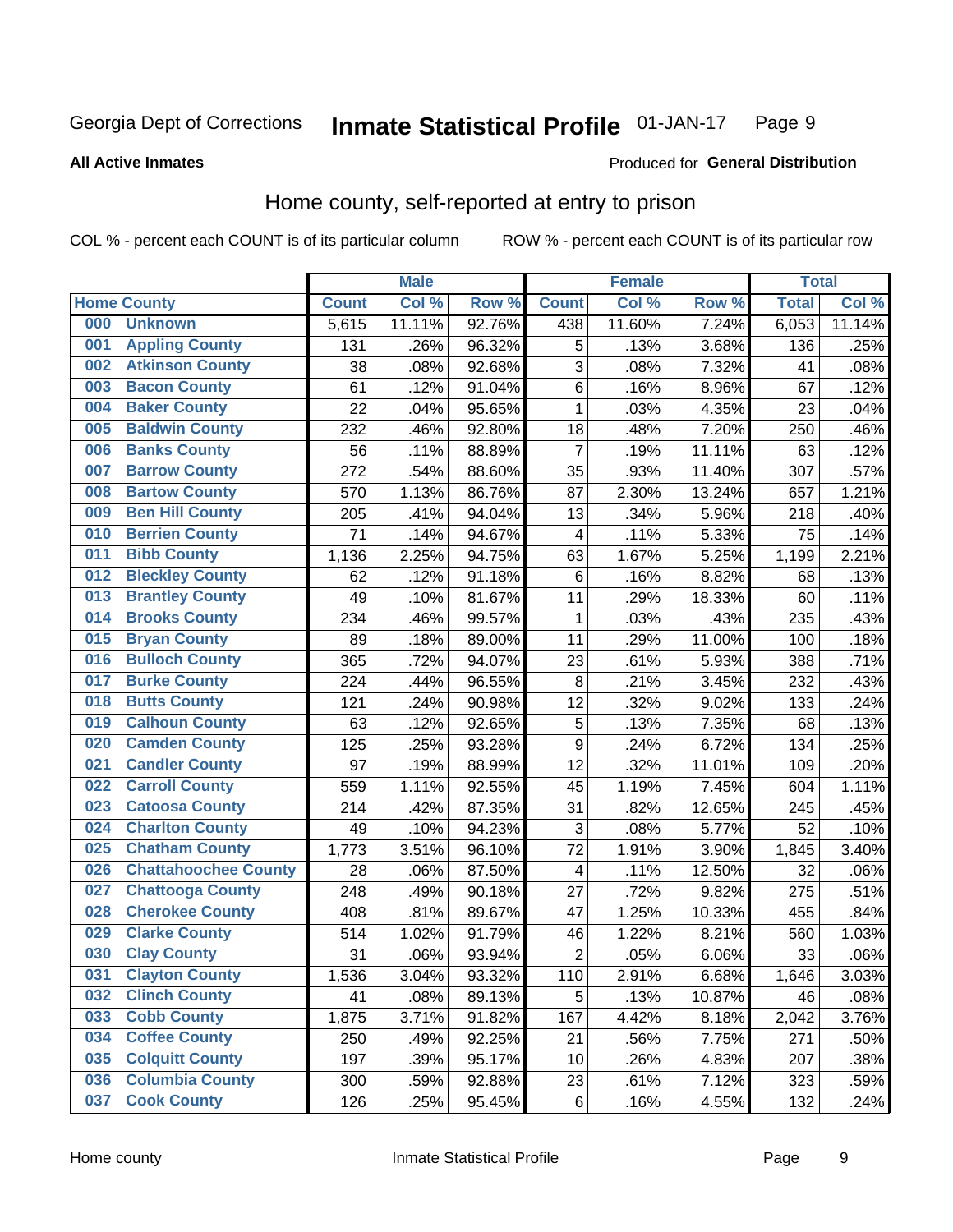#### Inmate Statistical Profile 01-JAN-17 Page 10

### **All Active Inmates**

### Produced for General Distribution

### Home county, self-reported at entry to prison

COL % - percent each COUNT is of its particular column

|     |                         |                | <b>Male</b> |        |                 | <b>Female</b> |        | <b>Total</b> |       |
|-----|-------------------------|----------------|-------------|--------|-----------------|---------------|--------|--------------|-------|
|     | <b>Home County</b>      | <b>Count</b>   | Col %       | Row %  | <b>Count</b>    | Col %         | Row %  | <b>Total</b> | Col%  |
| 038 | <b>Coweta County</b>    | 501            | .99%        | 94.00% | $\overline{32}$ | .85%          | 6.00%  | 533          | .98%  |
| 039 | <b>Crawford County</b>  | 40             | .08%        | 90.91% | 4               | .11%          | 9.09%  | 44           | .08%  |
| 040 | <b>Crisp County</b>     | 215            | .43%        | 93.89% | 14              | .37%          | 6.11%  | 229          | .42%  |
| 041 | <b>Dade County</b>      | 75             | .15%        | 90.36% | 8               | .21%          | 9.64%  | 83           | .15%  |
| 042 | <b>Dawson County</b>    | 86             | .17%        | 87.76% | 12              | .32%          | 12.24% | 98           | .18%  |
| 043 | <b>Decatur County</b>   | 236            | .47%        | 95.16% | 12              | .32%          | 4.84%  | 248          | .46%  |
| 044 | <b>Dekalb County</b>    | 3,001          | 5.94%       | 94.52% | 174             | 4.61%         | 5.48%  | 3,175        | 5.85% |
| 045 | <b>Dodge County</b>     | 134            | .27%        | 93.71% | 9               | .24%          | 6.29%  | 143          | .26%  |
| 046 | <b>Dooly County</b>     | 85             | .17%        | 93.41% | 6               | .16%          | 6.59%  | 91           | .17%  |
| 047 | <b>Dougherty County</b> | 825            | 1.63%       | 95.49% | 39              | 1.03%         | 4.51%  | 864          | 1.59% |
| 048 | <b>Douglas County</b>   | 588            | 1.16%       | 92.02% | 51              | 1.35%         | 7.98%  | 639          | 1.18% |
| 049 | <b>Early County</b>     | 85             | .17%        | 89.47% | 10              | .26%          | 10.53% | 95           | .17%  |
| 050 | <b>Echols County</b>    | $\overline{7}$ | .01%        | 87.50% | $\mathbf{1}$    | .03%          | 12.50% | 8            | .01%  |
| 051 | <b>Effingham County</b> | 233            | .46%        | 93.57% | 16              | .42%          | 6.43%  | 249          | .46%  |
| 052 | <b>Elbert County</b>    | 109            | .22%        | 90.08% | 12              | .32%          | 9.92%  | 121          | .22%  |
| 053 | <b>Emanuel County</b>   | 152            | .30%        | 91.57% | 14              | .37%          | 8.43%  | 166          | .31%  |
| 054 | <b>Evans County</b>     | 68             | .13%        | 90.67% | 7               | .19%          | 9.33%  | 75           | .14%  |
| 055 | <b>Fannin County</b>    | 81             | .16%        | 87.10% | 12              | .32%          | 12.90% | 93           | .17%  |
| 056 | <b>Fayette County</b>   | 190            | .38%        | 92.23% | 16              | .42%          | 7.77%  | 206          | .38%  |
| 057 | <b>Floyd County</b>     | 748            | 1.48%       | 90.78% | 76              | 2.01%         | 9.22%  | 824          | 1.52% |
| 058 | <b>Forsyth County</b>   | 251            | .50%        | 92.28% | 21              | .56%          | 7.72%  | 272          | .50%  |
| 059 | <b>Franklin County</b>  | 130            | .26%        | 90.91% | 13              | .34%          | 9.09%  | 143          | .26%  |
| 060 | <b>Fulton County</b>    | 5,100          | 10.09%      | 95.76% | 226             | 5.99%         | 4.24%  | 5,326        | 9.81% |
| 061 | <b>Gilmer County</b>    | 91             | .18%        | 91.92% | 8               | .21%          | 8.08%  | 99           | .18%  |
| 062 | <b>Glascock County</b>  | 15             | .03%        | 88.24% | $\overline{2}$  | .05%          | 11.76% | 17           | .03%  |
| 063 | <b>Glynn County</b>     | 415            | .82%        | 93.68% | 28              | .74%          | 6.32%  | 443          | .82%  |
| 064 | <b>Gordon County</b>    | 307            | .61%        | 88.73% | 39              | 1.03%         | 11.27% | 346          | .64%  |
| 065 | <b>Grady County</b>     | 117            | .23%        | 95.12% | 6               | .16%          | 4.88%  | 123          | .23%  |
| 066 | <b>Greene County</b>    | 106            | .21%        | 95.50% | 5               | .13%          | 4.50%  | 111          | .20%  |
| 067 | <b>Gwinnett County</b>  | 1,767          | 3.50%       | 92.95% | 134             | 3.55%         | 7.05%  | 1,901        | 3.50% |
| 068 | <b>Habersham County</b> | 97             | .19%        | 88.18% | 13              | .34%          | 11.82% | 110          | .20%  |
| 069 | <b>Hall County</b>      | 624            | 1.23%       | 89.78% | 71              | 1.88%         | 10.22% | 695          | 1.28% |
| 070 | <b>Hancock County</b>   | 56             | .11%        | 94.92% | 3               | .08%          | 5.08%  | 59           | .11%  |
| 071 | <b>Haralson County</b>  | 143            | .28%        | 92.26% | 12              | .32%          | 7.74%  | 155          | .29%  |
| 072 | <b>Harris County</b>    | 105            | .21%        | 91.30% | 10              | .26%          | 8.70%  | 115          | .21%  |
| 073 | <b>Hart County</b>      | 136            | .27%        | 95.10% | $\overline{7}$  | .19%          | 4.90%  | 143          | .26%  |
| 074 | <b>Heard County</b>     | 55             | .11%        | 90.16% | 6               | .16%          | 9.84%  | 61           | .11%  |
| 075 | <b>Henry County</b>     | 573            | 1.13%       | 90.81% | 58              | 1.54%         | 9.19%  | 631          | 1.16% |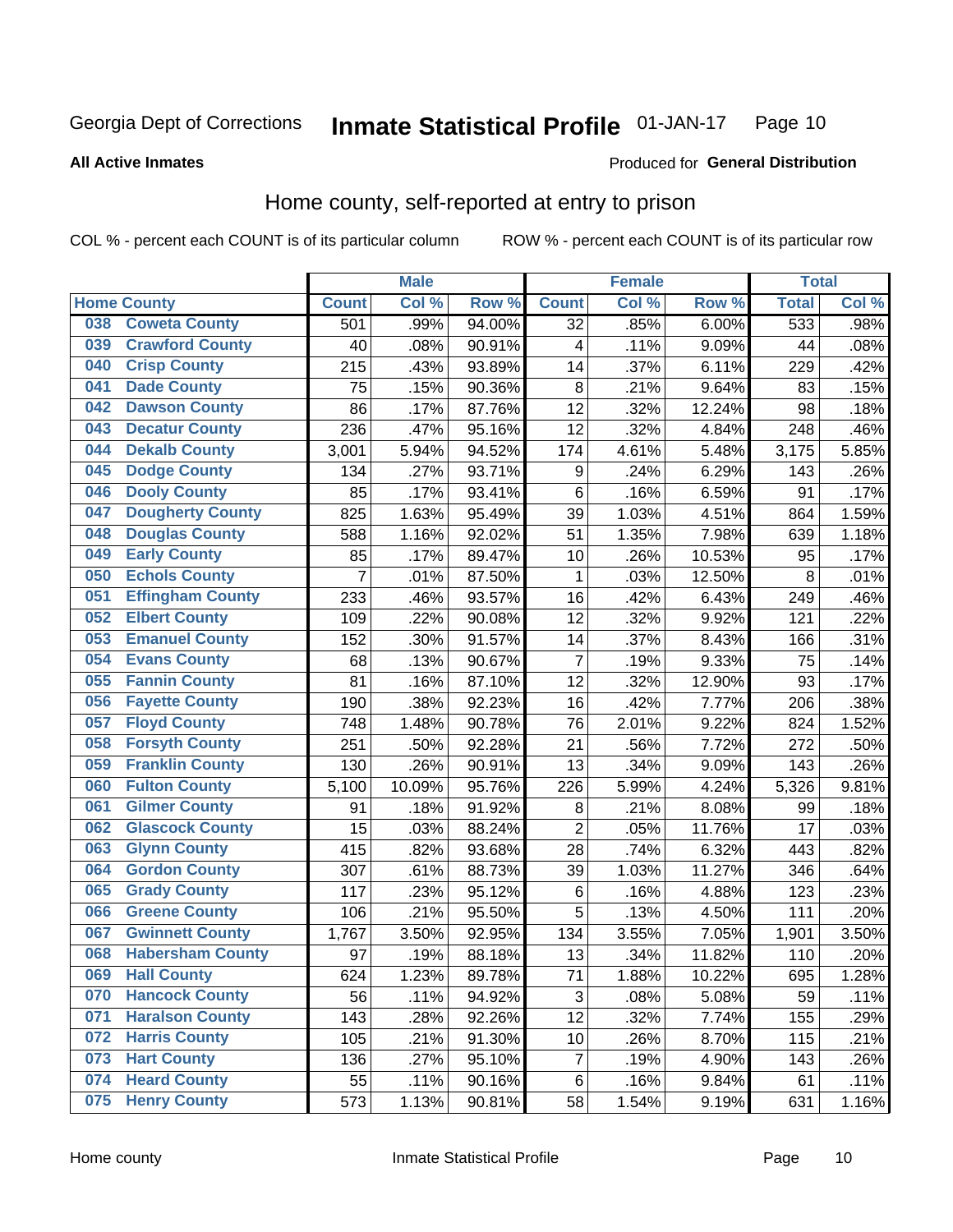#### **Inmate Statistical Profile 01-JAN-17** Page 11

#### **All Active Inmates**

### Produced for General Distribution

### Home county, self-reported at entry to prison

COL % - percent each COUNT is of its particular column

|                  |                          |              | <b>Male</b> |         |                  | <b>Female</b> |                  | <b>Total</b> |       |
|------------------|--------------------------|--------------|-------------|---------|------------------|---------------|------------------|--------------|-------|
|                  | <b>Home County</b>       | <b>Count</b> | Col %       | Row %   | <b>Count</b>     | Col %         | Row <sup>%</sup> | <b>Total</b> | Col % |
| 076              | <b>Houston County</b>    | 513          | 1.01%       | 90.96%  | 51               | 1.35%         | 9.04%            | 564          | 1.04% |
| 077              | <b>Irwin County</b>      | 64           | .13%        | 91.43%  | 6                | .16%          | 8.57%            | 70           | .13%  |
| 078              | <b>Jackson County</b>    | 245          | .48%        | 92.45%  | 20               | .53%          | 7.55%            | 265          | .49%  |
| 079              | <b>Jasper County</b>     | 82           | .16%        | 94.25%  | 5                | .13%          | 5.75%            | 87           | .16%  |
| 080              | <b>Jeff Davis County</b> | 76           | .15%        | 96.20%  | 3                | .08%          | 3.80%            | 79           | .15%  |
| 081              | <b>Jefferson County</b>  | 182          | .36%        | 95.79%  | $\overline{8}$   | .21%          | 4.21%            | 190          | .35%  |
| 082              | <b>Jenkins County</b>    | 72           | .14%        | 94.74%  | 4                | .11%          | 5.26%            | 76           | .14%  |
| 083              | <b>Johnson County</b>    | 40           | .08%        | 93.02%  | 3                | .08%          | 6.98%            | 43           | .08%  |
| 084              | <b>Jones County</b>      | 119          | .24%        | 92.25%  | 10               | .26%          | 7.75%            | 129          | .24%  |
| 085              | <b>Lamar County</b>      | 61           | .12%        | 93.85%  | 4                | .11%          | 6.15%            | 65           | .12%  |
| 086              | <b>Lanier County</b>     | 39           | .08%        | 95.12%  | $\overline{2}$   | .05%          | 4.88%            | 41           | .08%  |
| 087              | <b>Laurens County</b>    | 265          | .52%        | 91.38%  | 25               | .66%          | 8.62%            | 290          | .53%  |
| 088              | <b>Lee County</b>        | 98           | .19%        | 96.08%  | 4                | .11%          | 3.92%            | 102          | .19%  |
| 089              | <b>Liberty County</b>    | 226          | .45%        | 96.17%  | 9                | .24%          | 3.83%            | 235          | .43%  |
| 090              | <b>Lincoln County</b>    | 27           | .05%        | 100.00% |                  |               |                  | 27           | .05%  |
| 091              | <b>Long County</b>       | 41           | .08%        | 89.13%  | 5                | .13%          | 10.87%           | 46           | .08%  |
| 092              | <b>Lowndes County</b>    | 465          | .92%        | 97.48%  | 12               | .32%          | 2.52%            | 477          | .88%  |
| 093              | <b>Lumpkin County</b>    | 92           | .18%        | 91.09%  | $\boldsymbol{9}$ | .24%          | 8.91%            | 101          | .19%  |
| 094              | <b>Macon County</b>      | 78           | .15%        | 92.86%  | $\,6$            | .16%          | 7.14%            | 84           | .15%  |
| 095              | <b>Madison County</b>    | 162          | .32%        | 93.10%  | 12               | .32%          | 6.90%            | 174          | .32%  |
| 096              | <b>Marion County</b>     | 53           | .10%        | 91.38%  | 5                | .13%          | 8.62%            | 58           | .11%  |
| 097              | <b>Mcduffie County</b>   | 159          | .31%        | 93.53%  | 11               | .29%          | 6.47%            | 170          | .31%  |
| 098              | <b>Mcintosh County</b>   | 53           | .10%        | 94.64%  | 3                | .08%          | 5.36%            | 56           | .10%  |
| 099              | <b>Meriwether County</b> | 175          | .35%        | 91.62%  | 16               | .42%          | 8.38%            | 191          | .35%  |
| 100              | <b>Miller County</b>     | 30           | .06%        | 88.24%  | 4                | .11%          | 11.76%           | 34           | .06%  |
| 101              | <b>Mitchell County</b>   | 155          | .31%        | 93.94%  | 10               | .26%          | 6.06%            | 165          | .30%  |
| 102              | <b>Monroe County</b>     | 116          | .23%        | 95.87%  | 5                | .13%          | 4.13%            | 121          | .22%  |
| 103              | <b>Montgomery County</b> | 76           | .15%        | 88.37%  | 10               | .26%          | 11.63%           | 86           | .16%  |
| 104              | <b>Morgan County</b>     | 105          | .21%        | 94.59%  | 6                | .16%          | 5.41%            | 111          | .20%  |
| 105              | <b>Murray County</b>     | 182          | .36%        | 89.66%  | 21               | .56%          | 10.34%           | 203          | .37%  |
| 106              | <b>Muscogee County</b>   | 1,012        | 2.00%       | 94.49%  | 59               | 1.56%         | 5.51%            | 1,071        | 1.97% |
| 107              | <b>Newton County</b>     | 581          | 1.15%       | 92.37%  | 48               | 1.27%         | 7.63%            | 629          | 1.16% |
| 108              | <b>Oconee County</b>     | 51           | .10%        | 80.95%  | 12               | .32%          | 19.05%           | 63           | .12%  |
| 109              | <b>Oglethorpe County</b> | 66           | .13%        | 89.19%  | 8                | .21%          | 10.81%           | 74           | .14%  |
| 110              | <b>Paulding County</b>   | 319          | .63%        | 89.11%  | 39               | 1.03%         | 10.89%           | 358          | .66%  |
| 111              | <b>Peach County</b>      | 127          | .25%        | 94.78%  | $\overline{7}$   | .19%          | 5.22%            | 134          | .25%  |
| $\overline{112}$ | <b>Pickens County</b>    | 108          | .21%        | 85.71%  | 18               | .48%          | 14.29%           | 126          | .23%  |
| 113              | <b>Pierce County</b>     | 104          | .21%        | 88.89%  | 13               | .34%          | $11.11\%$        | 117          | .22%  |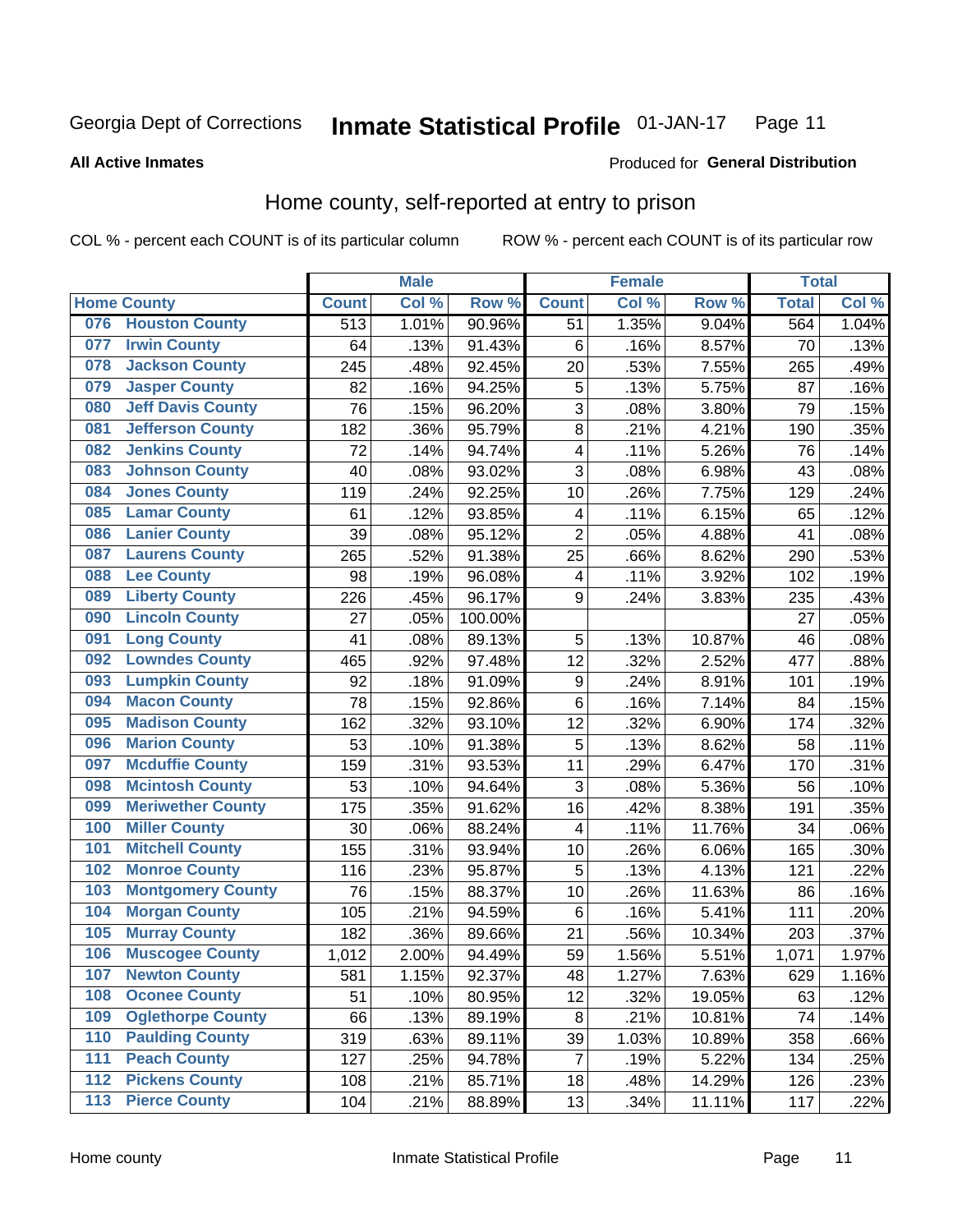#### Inmate Statistical Profile 01-JAN-17 Page 12

**All Active Inmates** 

### Produced for General Distribution

### Home county, self-reported at entry to prison

COL % - percent each COUNT is of its particular column

|     |                          |                  | <b>Male</b> |         |                         | <b>Female</b> |        | <b>Total</b>    |       |
|-----|--------------------------|------------------|-------------|---------|-------------------------|---------------|--------|-----------------|-------|
|     | <b>Home County</b>       | <b>Count</b>     | Col %       | Row %   | <b>Count</b>            | Col %         | Row %  | <b>Total</b>    | Col % |
| 114 | <b>Pike County</b>       | 41               | .08%        | 93.18%  | 3                       | .08%          | 6.82%  | $\overline{44}$ | .08%  |
| 115 | <b>Polk County</b>       | 249              | .49%        | 90.88%  | 25                      | .66%          | 9.12%  | 274             | .50%  |
| 116 | <b>Pulaski County</b>    | 58               | .11%        | 92.06%  | 5                       | .13%          | 7.94%  | 63              | .12%  |
| 117 | <b>Putnam County</b>     | 136              | .27%        | 92.52%  | 11                      | .29%          | 7.48%  | 147             | .27%  |
| 118 | <b>Quitman County</b>    | 13               | .03%        | 100.00% |                         |               |        | 13              | .02%  |
| 119 | <b>Rabun County</b>      | 50               | .10%        | 86.21%  | 8                       | .21%          | 13.79% | 58              | .11%  |
| 120 | <b>Randolph County</b>   | 72               | .14%        | 92.31%  | $\,6$                   | .16%          | 7.69%  | 78              | .14%  |
| 121 | <b>Richmond County</b>   | 1,788            | 3.54%       | 94.01%  | 114                     | 3.02%         | 5.99%  | 1,902           | 3.50% |
| 122 | <b>Rockdale County</b>   | 352              | .70%        | 91.67%  | 32                      | .85%          | 8.33%  | 384             | .71%  |
| 123 | <b>Schley County</b>     | 22               | .04%        | 95.65%  | 1                       | .03%          | 4.35%  | 23              | .04%  |
| 124 | <b>Screven County</b>    | 133              | .26%        | 96.38%  | 5                       | .13%          | 3.62%  | 138             | .25%  |
| 125 | <b>Seminole County</b>   | 73               | .14%        | 91.25%  | $\overline{7}$          | .19%          | 8.75%  | 80              | .15%  |
| 126 | <b>Spalding County</b>   | 459              | .91%        | 93.67%  | 31                      | .82%          | 6.33%  | 490             | .90%  |
| 127 | <b>Stephens County</b>   | 138              | .27%        | 89.03%  | 17                      | .45%          | 10.97% | 155             | .29%  |
| 128 | <b>Stewart County</b>    | 36               | .07%        | 100.00% |                         |               |        | 36              | .07%  |
| 129 | <b>Sumter County</b>     | 171              | .34%        | 95.53%  | 8                       | .21%          | 4.47%  | 179             | .33%  |
| 130 | <b>Talbot County</b>     | 42               | .08%        | 91.30%  | $\overline{\mathbf{4}}$ | .11%          | 8.70%  | 46              | .08%  |
| 131 | <b>Taliaferro County</b> | $\boldsymbol{9}$ | .02%        | 100.00% |                         |               |        | 9               | .02%  |
| 132 | <b>Tattnall County</b>   | 159              | .31%        | 95.78%  | $\boldsymbol{7}$        | .19%          | 4.22%  | 166             | .31%  |
| 133 | <b>Taylor County</b>     | 63               | .12%        | 92.65%  | 5                       | .13%          | 7.35%  | 68              | .13%  |
| 134 | <b>Telfair County</b>    | 108              | .21%        | 90.76%  | 11                      | .29%          | 9.24%  | 119             | .22%  |
| 135 | <b>Terrell County</b>    | 91               | .18%        | 91.00%  | $\boldsymbol{9}$        | .24%          | 9.00%  | 100             | .18%  |
| 136 | <b>Thomas County</b>     | 193              | .38%        | 92.34%  | 16                      | .42%          | 7.66%  | 209             | .38%  |
| 137 | <b>Tift County</b>       | 316              | .63%        | 97.83%  | $\overline{7}$          | .19%          | 2.17%  | 323             | .59%  |
| 138 | <b>Toombs County</b>     | 291              | .58%        | 91.51%  | 27                      | .72%          | 8.49%  | 318             | .59%  |
| 139 | <b>Towns County</b>      | 19               | .04%        | 63.33%  | 11                      | .29%          | 36.67% | 30              | .06%  |
| 140 | <b>Treutlen County</b>   | 62               | .12%        | 92.54%  | 5                       | .13%          | 7.46%  | 67              | .12%  |
| 141 | <b>Troup County</b>      | 504              | 1.00%       | 93.51%  | 35                      | .93%          | 6.49%  | 539             | .99%  |
| 142 | <b>Turner County</b>     | 74               | .15%        | 94.87%  | $\overline{\mathbf{4}}$ | .11%          | 5.13%  | 78              | .14%  |
| 143 | <b>Twiggs County</b>     | 51               | .10%        | 92.73%  | $\overline{\mathbf{4}}$ | .11%          | 7.27%  | 55              | .10%  |
| 144 | <b>Union County</b>      | 64               | .13%        | 86.49%  | 10                      | .26%          | 13.51% | 74              | .14%  |
| 145 | <b>Upson County</b>      | 153              | .30%        | 92.73%  | 12                      | .32%          | 7.27%  | 165             | .30%  |
| 146 | <b>Walker County</b>     | 378              | .75%        | 87.10%  | 56                      | 1.48%         | 12.90% | 434             | .80%  |
| 147 | <b>Walton County</b>     | 435              | .86%        | 91.97%  | 38                      | 1.01%         | 8.03%  | 473             | .87%  |
| 148 | <b>Ware County</b>       | 336              | .66%        | 91.80%  | 30                      | .79%          | 8.20%  | 366             | .67%  |
| 149 | <b>Warren County</b>     | 30               | .06%        | 96.77%  | 1                       | .03%          | 3.23%  | 31              | .06%  |
| 150 | <b>Washington County</b> | 180              | .36%        | 93.26%  | 13                      | .34%          | 6.74%  | 193             | .36%  |
| 151 | <b>Wayne County</b>      | 166              | .33%        | 94.32%  | 10                      | .26%          | 5.68%  | 176             | .32%  |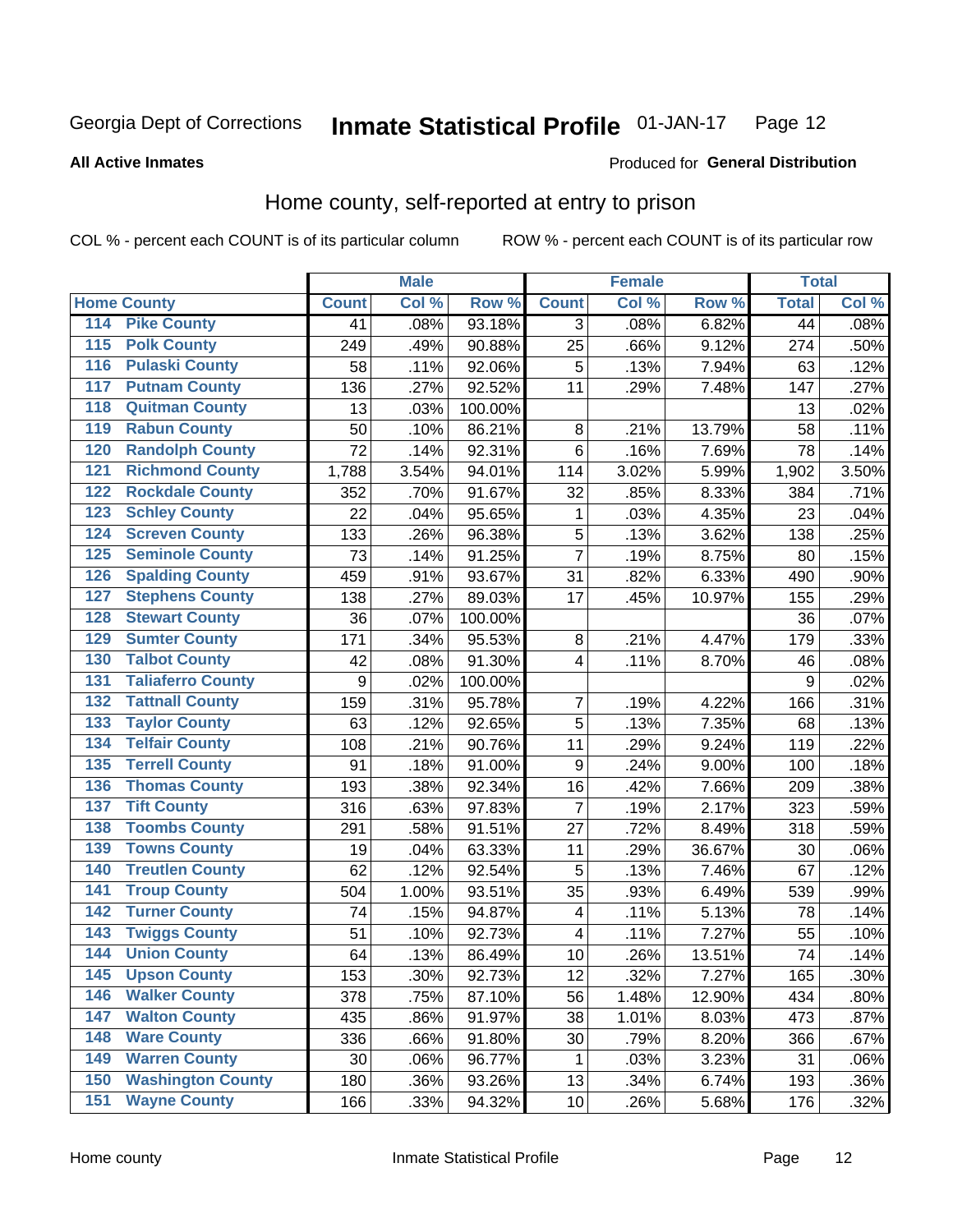#### Inmate Statistical Profile 01-JAN-17 Page 13

Produced for General Distribution

### **All Active Inmates**

### Home county, self-reported at entry to prison

COL % - percent each COUNT is of its particular column

|     |                             |              | <b>Male</b> |         |              | <b>Female</b> |        | <b>Total</b> |       |
|-----|-----------------------------|--------------|-------------|---------|--------------|---------------|--------|--------------|-------|
|     | <b>Home County</b>          | <b>Count</b> | Col %       | Row %   | <b>Count</b> | Col %         | Row %  | <b>Total</b> | Col % |
| 152 | <b>Webster County</b>       | 9            | .02%        | 100.00% |              |               |        | 9            | .02%  |
| 153 | <b>Wheeler County</b>       | 33           | .07%        | 100.00% |              |               |        | 33           | .06%  |
| 154 | <b>White County</b>         | 84           | .17%        | 84.85%  | 15           | .40%          | 15.15% | 99           | .18%  |
| 155 | <b>Whitfield County</b>     | 522          | 1.03%       | 88.47%  | 68           | 1.80%         | 11.53% | 590          | 1.09% |
| 156 | <b>Wilcox County</b>        | 51           | .10%        | 94.44%  | 3            | .08%          | 5.56%  | 54           | .10%  |
| 157 | <b>Wilkes County</b>        | 59           | .12%        | 90.77%  | 6            | .16%          | 9.23%  | 65           | .12%  |
| 158 | <b>Wilkinson County</b>     | 54           | .11%        | 100.00% |              |               |        | 54           | .10%  |
| 159 | <b>Worth County</b>         | 120          | .24%        | 91.60%  | 11           | .29%          | 8.40%  | 131          | .24%  |
| 999 | <b>Other Custody/Out Of</b> | 142          | .28%        | 95.30%  |              | .19%          | 4.70%  | 149          | .27%  |
|     | <b>State</b>                |              |             |         |              |               |        |              |       |
|     | <b>Total Rported</b>        | 50,542       | 100%        | 93.05%  | 3,775        | 100%          | 6.95%  | 54,317       | 100%  |

| Reported<br><b>NO1</b> |        |            |        |
|------------------------|--------|------------|--------|
| <b>otal</b>            | 50,542 | 277<br>. . | 54,317 |

|  | Mode (most frequent) | <b>Fulton County</b> | <b>Fulton County</b> | <b>Fulton County</b> |
|--|----------------------|----------------------|----------------------|----------------------|
|--|----------------------|----------------------|----------------------|----------------------|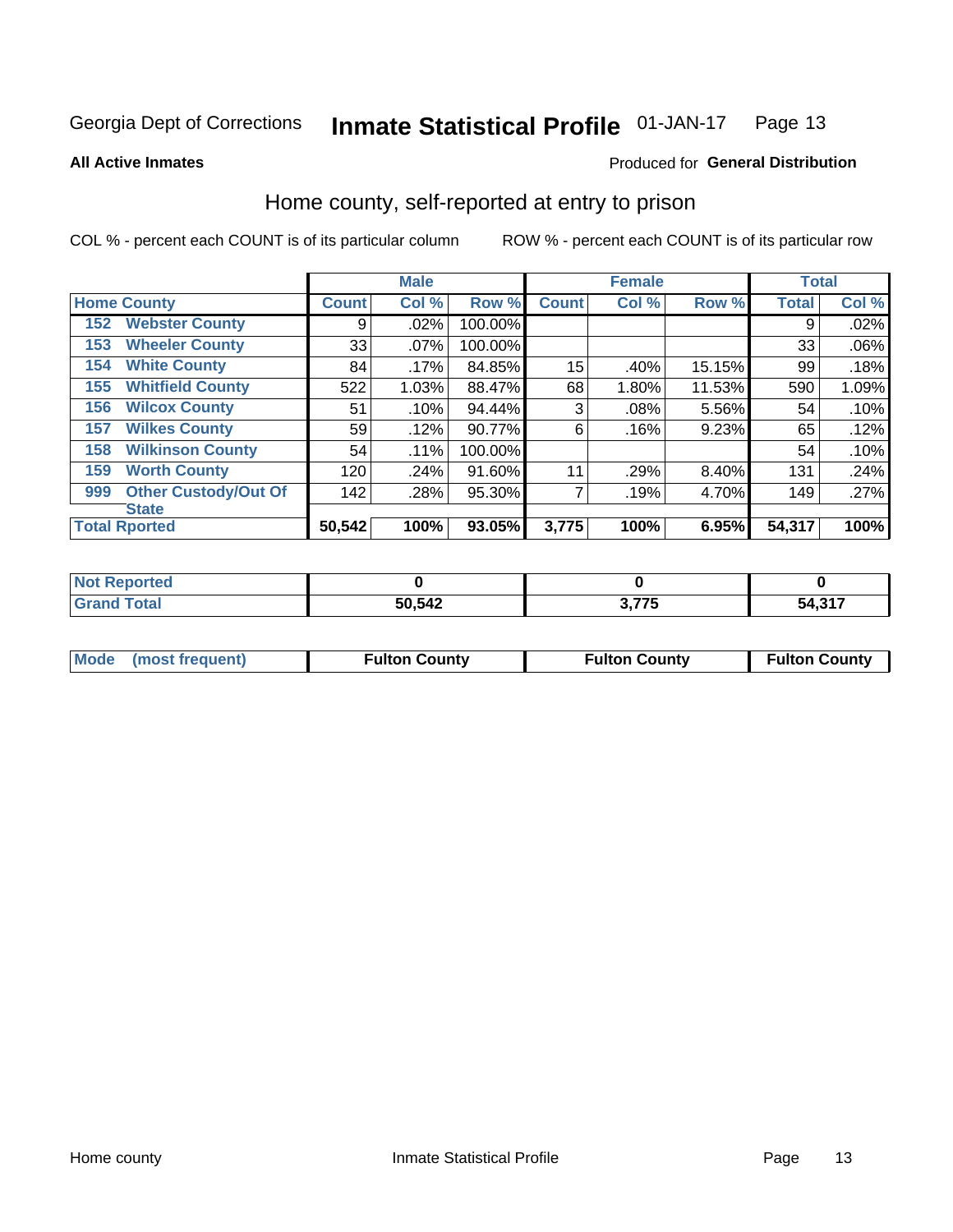#### Inmate Statistical Profile 01-JAN-17 Page 14

### **All Active Inmates**

### Produced for General Distribution

### Employment status before prison, self-reported at entry to prison

COL % - percent each COUNT is of its particular column

|                           | <b>Male</b>  |          |         |              | <b>Female</b> |          |        | <b>Total</b> |
|---------------------------|--------------|----------|---------|--------------|---------------|----------|--------|--------------|
| <b>Employment Status</b>  | <b>Count</b> | Col %    | Row %   | <b>Count</b> | Col %         | Row %    | Total  | Col %        |
| <b>Full Time</b><br>01    | 18,534       | 46.02%   | 93.87%  | 1,210        | 35.32%        | 6.13%    | 19,744 | 45.18%       |
| <b>Part Time</b><br>02    | 2,858        | $7.10\%$ | 90.76%  | 291          | 8.49%         | 9.24%    | 3,149  | 7.21%        |
| Unempl $<$ 6M<br>03       | 2,387        | 5.93%    | 98.11%  | 46           | $1.34\%$      | 1.89%    | 2,433  | 5.57%        |
| Unempl > 6M<br>04         | 9,358        | 23.23%   | 89.10%  | 1,145        | 33.42%        | 10.90%   | 10,503 | 24.03%       |
| <b>Never Worked</b><br>05 | 4,090        | 10.15%   | 94.09%  | 257          | 7.50%         | $5.91\%$ | 4,347  | 9.95%        |
| <b>Student</b><br>06      | 1,174        | $2.91\%$ | 97.02%  | 36           | 1.05%         | 2.98%    | 1,210  | 2.77%        |
| 07<br><b>Incapable</b>    | 1,875        | 4.66%    | 80.96%  | 441          | 12.87%        | 19.04%   | 2,316  | 5.30%        |
| <b>UNKNOWN</b><br>20      | 2            | $.01\%$  | 100.00% |              |               |          | 2      | .01%         |
| <b>Total Reported</b>     | 40,278       | 100%     | 92.16%  | 3,426        | 100%          | 7.84%    | 43,704 | 100%         |

| <b>Not Reported</b> | 10,266 | 349   | 10,615 |
|---------------------|--------|-------|--------|
| <b>Grand Total</b>  | 50,544 | 3,775 | 54,319 |

| <b>Mode (most frequent)</b> | $^{\prime\prime}$ Time | <b>Time</b><br>rull i |
|-----------------------------|------------------------|-----------------------|
|                             |                        |                       |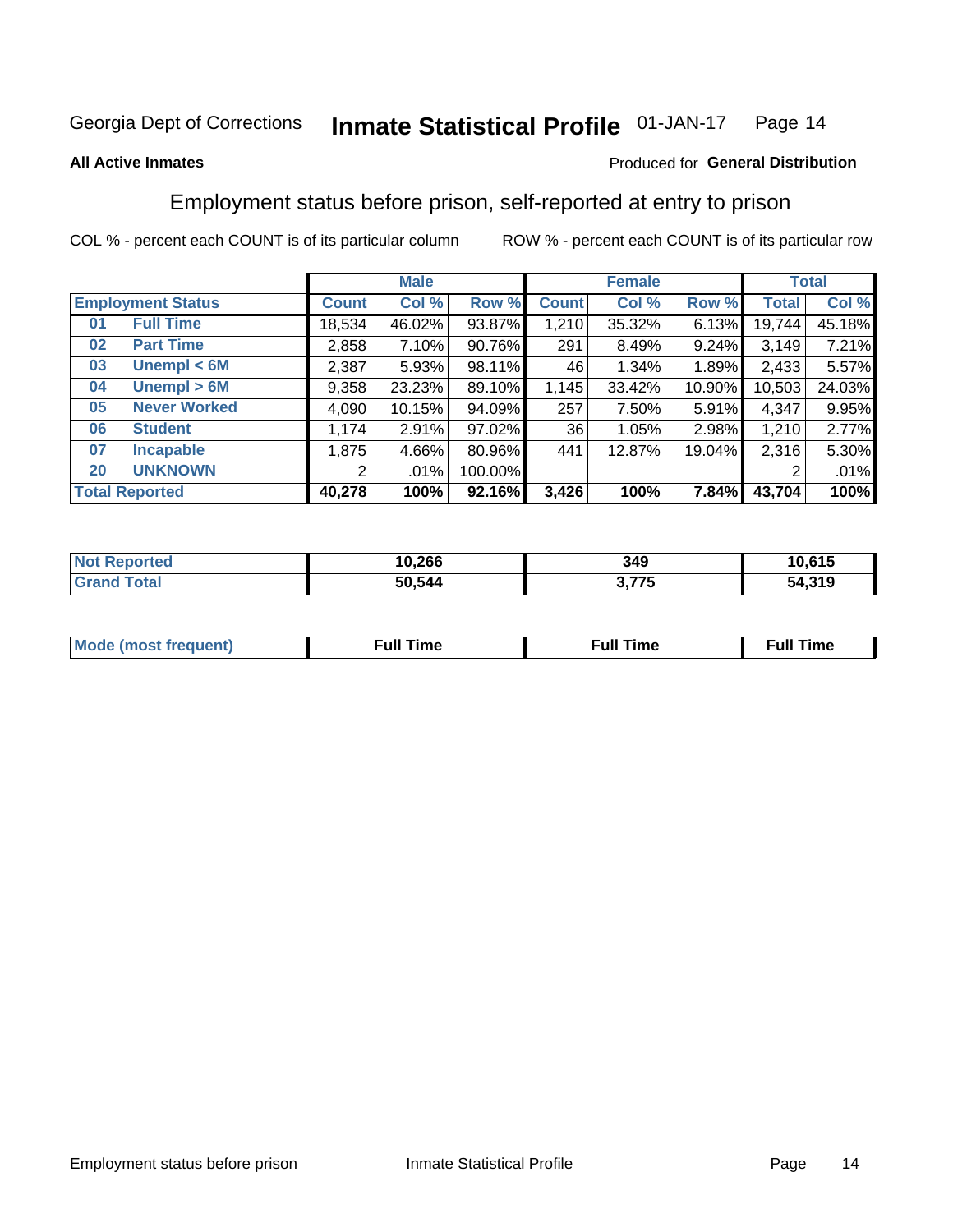### **All Active Inmates**

Produced for General Distribution

### Age at admission

COL % - percent each COUNT is of its particular column

|                         |                 | <b>Male</b> |         |                           | <b>Female</b> |        |                 | <b>Total</b> |
|-------------------------|-----------------|-------------|---------|---------------------------|---------------|--------|-----------------|--------------|
| <b>Age At Admission</b> | <b>Count</b>    | Col %       | Row %   | <b>Count</b>              | Col %         | Row %  | <b>Total</b>    | Col %        |
| 14                      | $\overline{15}$ | 0.03%       | 88.24%  | $\overline{2}$            | 0.05%         | 11.76% | $\overline{17}$ | 0.03%        |
| 15                      | 60              | 0.12%       | 100.00% |                           |               |        | 60              | 0.11%        |
| 16                      | 158             | 0.31%       | 98.14%  | $\ensuremath{\mathsf{3}}$ | 0.08%         | 1.86%  | 161             | 0.30%        |
| $\overline{17}$         | 709             | 1.40%       | 95.81%  | 31                        | 0.82%         | 4.19%  | 740             | 1.36%        |
| $\overline{18}$         | 1,322           | 2.62%       | 97.21%  | 38                        | 1.01%         | 2.79%  | 1,360           | 2.50%        |
| 19                      | 1,897           | 3.75%       | 96.59%  | 67                        | 1.78%         | 3.41%  | 1,964           | 3.62%        |
| 20                      | 2,112           | 4.18%       | 95.87%  | 91                        | 2.41%         | 4.13%  | 2,203           | 4.06%        |
| $\overline{21}$         | 2,154           | 4.26%       | 95.69%  | 97                        | 2.57%         | 4.31%  | 2,251           | 4.14%        |
| $\overline{22}$         | 2,281           | 4.51%       | 95.32%  | 112                       | 2.97%         | 4.68%  | 2,393           | 4.41%        |
| 23                      | 2,064           | 4.08%       | 94.03%  | 131                       | 3.47%         | 5.97%  | 2,195           | 4.04%        |
| 24                      | 2,073           | 4.10%       | 93.00%  | 156                       | 4.13%         | 7.00%  | 2,229           | 4.10%        |
| $\overline{25}$         | 2,014           | 3.98%       | 93.41%  | 142                       | 3.76%         | 6.59%  | 2,156           | 3.97%        |
| $\overline{26}$         | 1,922           | 3.80%       | 93.26%  | 139                       | 3.68%         | 6.74%  | 2,061           | 3.79%        |
| $\overline{27}$         | 1,826           | 3.61%       | 92.83%  | 141                       | 3.74%         | 7.17%  | 1,967           | 3.62%        |
| 28                      | 1,751           | 3.46%       | 92.55%  | 141                       | 3.74%         | 7.45%  | 1,892           | 3.48%        |
| 29                      | 1,716           | 3.40%       | 92.71%  | 135                       | 3.58%         | 7.29%  | 1,851           | 3.41%        |
| 30                      | 1,731           | 3.42%       | 92.37%  | 143                       | 3.79%         | 7.63%  | 1,874           | 3.45%        |
| 31                      | 1,535           | 3.04%       | 92.30%  | 128                       | 3.39%         | 7.70%  | 1,663           | 3.06%        |
| 32                      | 1,425           | 2.82%       | 91.88%  | 126                       | 3.34%         | 8.12%  | 1,551           | 2.86%        |
| 33                      | 1,473           | 2.91%       | 90.70%  | 151                       | 4.00%         | 9.30%  | 1,624           | 2.99%        |
| 34                      | 1,386           | 2.74%       | 90.29%  | 149                       | 3.95%         | 9.71%  | 1,535           | 2.83%        |
| 35                      | 1,413           | 2.80%       | 92.11%  | 121                       | 3.21%         | 7.89%  | 1,534           | 2.82%        |
| 36                      | 1,341           | 2.65%       | 92.67%  | 106                       | 2.81%         | 7.33%  | 1,447           | 2.66%        |
| 37                      | 1,270           | 2.51%       | 92.23%  | 107                       | 2.84%         | 7.77%  | 1,377           | 2.54%        |
| 38                      | 1,107           | 2.19%       | 91.87%  | 98                        | 2.60%         | 8.13%  | 1,205           | 2.22%        |
| 39                      | 1,073           | 2.12%       | 90.55%  | 112                       | 2.97%         | 9.45%  | 1,185           | 2.18%        |
| 40                      | 971             | 1.92%       | 92.04%  | 84                        | 2.23%         | 7.96%  | 1,055           | 1.94%        |
| 41                      | 964             | 1.91%       | 92.51%  | 78                        | 2.07%         | 7.49%  | 1,042           | 1.92%        |
| 42                      | 949             | 1.88%       | 93.50%  | 66                        | 1.75%         | 6.50%  | 1,015           | 1.87%        |
| 43                      | 894             | 1.77%       | 91.41%  | 84                        | 2.23%         | 8.59%  | 978             | 1.80%        |
| 44                      | 802             | 1.59%       | 90.62%  | 83                        | 2.20%         | 9.38%  | 885             | 1.63%        |
| 45                      | 736             | 1.46%       | 90.98%  | 73                        | 1.93%         | 9.02%  | 809             | 1.49%        |
| 46                      | 742             | 1.47%       | 90.49%  | 78                        | 2.07%         | 9.51%  | 820             | 1.51%        |
| 47                      | 687             | 1.36%       | 90.51%  | 72                        | 1.91%         | 9.49%  | 759             | 1.40%        |
| 48                      | 664             | 1.31%       | 89.49%  | 78                        | 2.07%         | 10.51% | 742             | 1.37%        |
| 49                      | 642             | 1.27%       | 91.45%  | 60                        | 1.59%         | 8.55%  | 702             | 1.29%        |
| 50                      | 552             | 1.09%       | 91.69%  | 50                        | 1.32%         | 8.31%  | 602             | 1.11%        |
| 51                      | 463             | 0.92%       | 89.73%  | 53                        | 1.40%         | 10.27% | 516             | 0.95%        |
| 52                      | 490             | 0.97%       | 92.28%  | 41                        | 1.09%         | 7.72%  | 531             | 0.98%        |
| 53                      | 465             | 0.92%       | 91.72%  | 42                        | 1.11%         | 8.28%  | 507             | 0.93%        |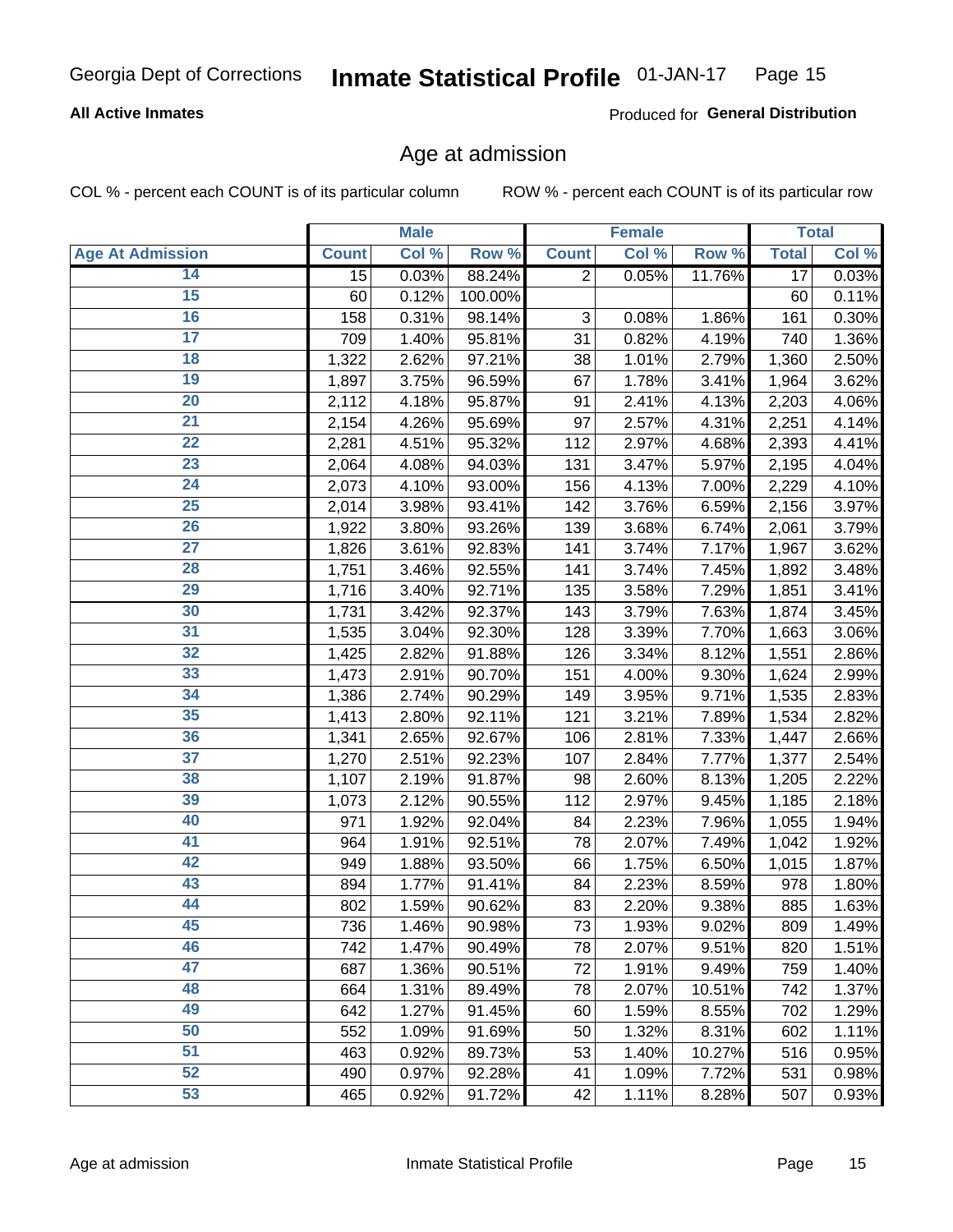### **All Active Inmates**

Produced for General Distribution

### Age at admission

COL % - percent each COUNT is of its particular column

|                         |                | <b>Male</b> |                  |                | <b>Female</b> |                  |                | <b>Total</b> |
|-------------------------|----------------|-------------|------------------|----------------|---------------|------------------|----------------|--------------|
| <b>Age At Admission</b> | <b>Count</b>   | Col %       | Row <sup>%</sup> | <b>Count</b>   | Col %         | Row <sup>%</sup> | <b>Total</b>   | Col %        |
| 54                      | 418            | 0.83%       | 92.07%           | 36             | 0.95%         | 7.93%            | 454            | 0.84%        |
| 55                      | 348            | 0.69%       | 94.82%           | 19             | 0.50%         | 5.18%            | 367            | 0.68%        |
| 56                      | 333            | 0.66%       | 92.76%           | 26             | 0.69%         | 7.24%            | 359            | 0.66%        |
| 57                      | 249            | 0.49%       | 95.04%           | 13             | 0.34%         | 4.96%            | 262            | 0.48%        |
| 58                      | 226            | 0.45%       | 95.76%           | 10             | 0.26%         | 4.24%            | 236            | 0.43%        |
| 59                      | 193            | 0.38%       | 92.79%           | 15             | 0.40%         | 7.21%            | 208            | 0.38%        |
| 60                      | 148            | 0.29%       | 94.87%           | 8              | 0.21%         | 5.13%            | 156            | 0.29%        |
| 61                      | 133            | 0.26%       | 95.68%           | 6              | 0.16%         | 4.32%            | 139            | 0.26%        |
| 62                      | 116            | 0.23%       | 92.80%           | 9              | 0.24%         | 7.20%            | 125            | 0.23%        |
| 63                      | 85             | 0.17%       | 94.44%           | 5              | 0.13%         | 5.56%            | 90             | 0.17%        |
| 64                      | 94             | 0.19%       | 94.95%           | 5              | 0.13%         | 5.05%            | 99             | 0.18%        |
| 65                      | 61             | 0.12%       | 96.83%           | $\overline{2}$ | 0.05%         | 3.17%            | 63             | 0.12%        |
| 66                      | 45             | 0.09%       | 95.74%           | $\overline{2}$ | 0.05%         | 4.26%            | 47             | 0.09%        |
| 67                      | 47             | 0.09%       | 100.00%          |                |               |                  | 47             | 0.09%        |
| 68                      | 40             | 0.08%       | 97.56%           | 1              | 0.03%         | 2.44%            | 41             | 0.08%        |
| 69                      | 30             | 0.06%       | 96.77%           | 1              | 0.03%         | 3.23%            | 31             | 0.06%        |
| 70                      | 26             | 0.05%       | 96.30%           | $\mathbf 1$    | 0.03%         | 3.70%            | 27             | 0.05%        |
| $\overline{71}$         | 15             | 0.03%       | 100.00%          |                |               |                  | 15             | 0.03%        |
| $\overline{72}$         | 16             | 0.03%       | 88.89%           | $\overline{2}$ | 0.05%         | 11.11%           | 18             | 0.03%        |
| $\overline{73}$         | 13             | 0.03%       | 100.00%          |                |               |                  | 13             | 0.02%        |
| $\overline{74}$         | 10             | 0.02%       | 76.92%           | 3              | 0.08%         | 23.08%           | 13             | 0.02%        |
| 75                      | 8              | 0.02%       | 100.00%          |                |               |                  | 8              | 0.01%        |
| 76                      | 11             | 0.02%       | 100.00%          |                |               |                  | 11             | 0.02%        |
| $\overline{77}$         | $\overline{7}$ | 0.01%       | 100.00%          |                |               |                  | $\overline{7}$ | 0.01%        |
| 78                      | $\overline{3}$ | 0.01%       | 100.00%          |                |               |                  | $\overline{3}$ | 0.01%        |
| 79                      | $\overline{3}$ | 0.01%       | 100.00%          |                |               |                  | $\overline{3}$ | 0.01%        |
| 80                      | $\mathbf{1}$   | 0.01%       | 50.00%           | 1              | 0.03%         | 50.00%           | $\overline{2}$ | 0.01%        |
| 81                      | $\mathbf{3}$   | 0.01%       | 100.00%          |                |               |                  | $\overline{3}$ | 0.01%        |
| $\overline{82}$         | $\overline{5}$ | 0.01%       | 100.00%          |                |               |                  | $\overline{5}$ | 0.01%        |
| 83                      | $\mathbf{1}$   | 0.01%       | 100.00%          |                |               |                  | $\mathbf{1}$   | 0.01%        |
| 84                      | 3              | 0.01%       | 100.00%          |                |               |                  | 3              | 0.01%        |
| 85                      | 1              | 0.01%       | 100.00%          |                |               |                  | $\mathbf{1}$   | 0.01%        |
| <b>Total Reported</b>   | 50,541         | 100%        | 93.05%           | 3,774          | 100%          | 6.95%            | 54,315         | 100%         |

| Reported<br>NOT |        |              |       |
|-----------------|--------|--------------|-------|
| $F$ ntal        | 50.542 | , ,,,<br>. . | 54.31 |

| <b>Mean</b><br>(average) | 50 P.A<br>ו שובש | 34.34 | 32.64 |
|--------------------------|------------------|-------|-------|
| <i>iddle</i><br>Mei      | 30               | აა    | 30    |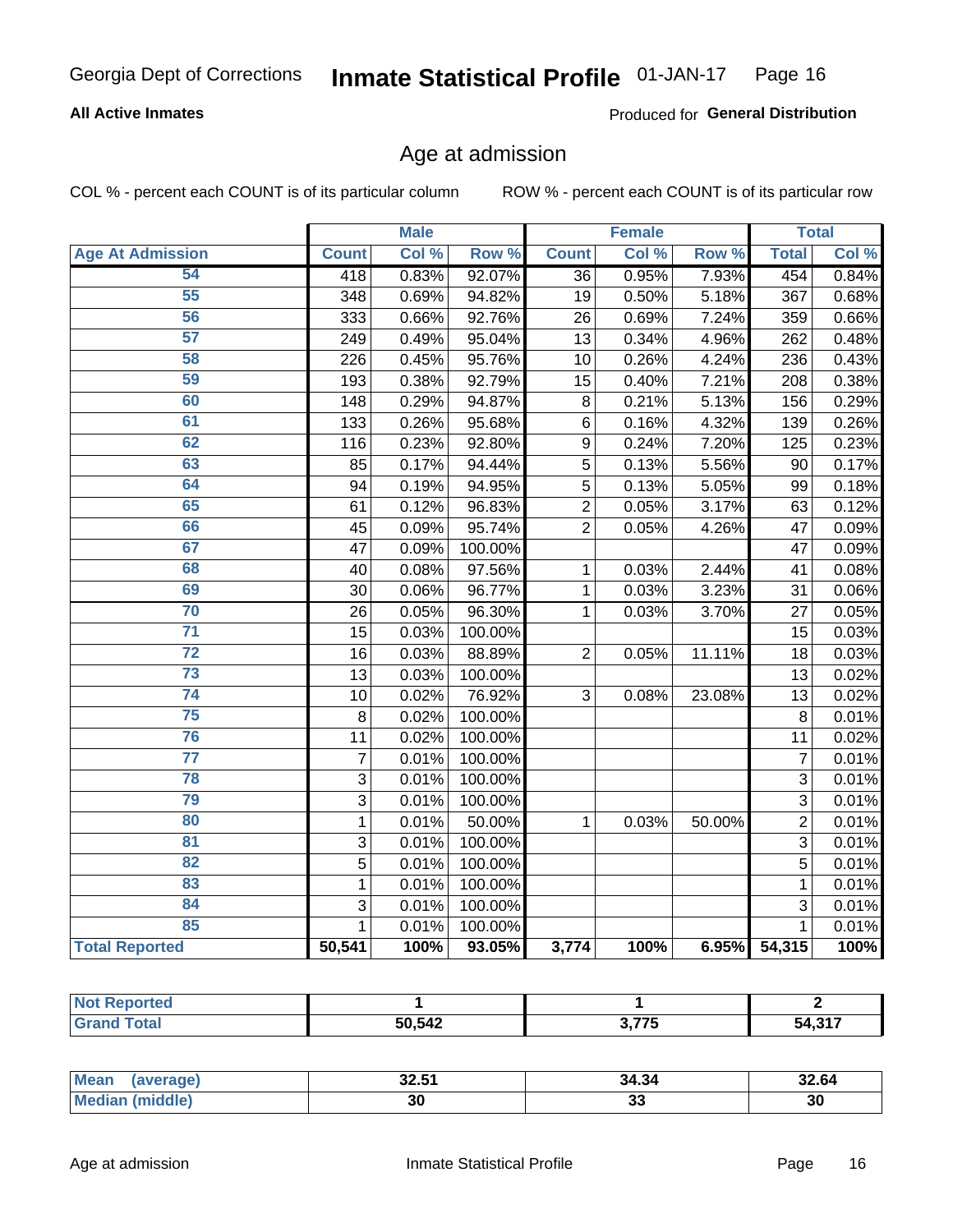### **All Active Inmates**

Produced for General Distribution

### Age at admission

COL % - percent each COUNT is of its particular column

|                          | <b>Male</b> | <b>Female</b> | <b>Total</b> |
|--------------------------|-------------|---------------|--------------|
| Modiae 22 Mest24e)quent) | ົ           |               |              |
| <b>Grand Total</b>       |             |               |              |
|                          |             |               |              |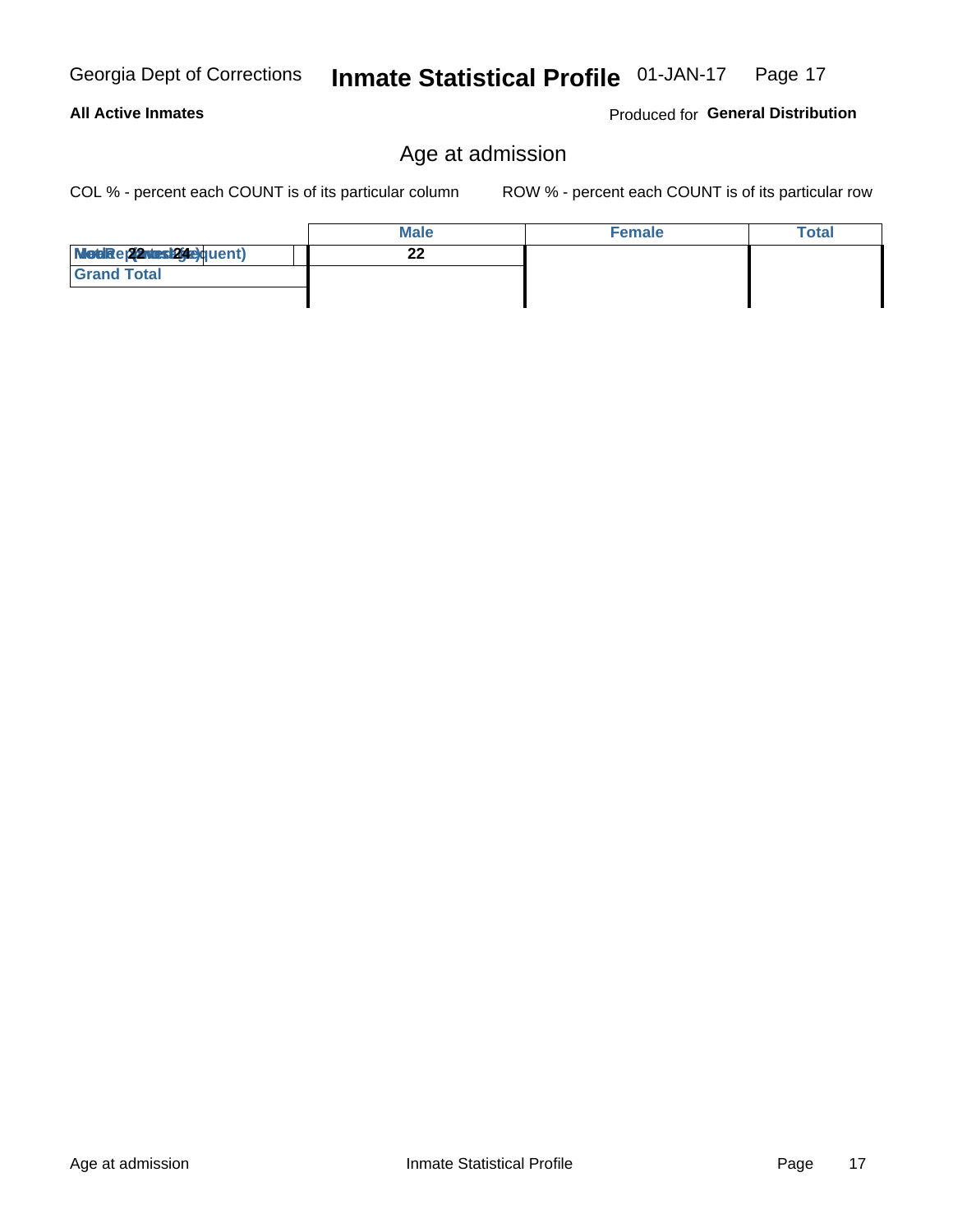### **All Active Inmates**

### **Produced for General Distribution**

### Height, measured at entry to prison

COL % - percent each COUNT is of its particular column

|                         |                | <b>Male</b> |         |              | <b>Female</b> |         |                           | <b>Total</b> |
|-------------------------|----------------|-------------|---------|--------------|---------------|---------|---------------------------|--------------|
| <b>Height</b>           | <b>Count</b>   | Col %       | Row %   | <b>Count</b> | Col %         | Row %   | <b>Total</b>              | Col %        |
| $\overline{\mathbf{0}}$ | 594            | 1.18%       | 97.38%  | 16           | 0.42%         | 2.62%   | 610                       | 1.12%        |
| 4'00"                   | 3              | 0.01%       | 100.00% |              |               |         | $\ensuremath{\mathsf{3}}$ | 0.01%        |
| 4'02"                   | 1              | 0.01%       | 100.00% |              |               |         | 1                         | 0.01%        |
| 4'03''                  | $\overline{c}$ | 0.01%       | 100.00% |              |               |         | $\overline{c}$            | 0.01%        |
| 4'04"                   | $\mathbf{1}$   | 0.01%       | 100.00% |              |               |         | 1                         | 0.01%        |
| 4'05"                   |                |             |         | $\mathbf{1}$ | 0.03%         | 100.00% | 1                         | 0.01%        |
| 4'06"                   | 1              | 0.01%       | 50.00%  | 1            | 0.03%         | 50.00%  | 2                         | 0.01%        |
| 4'07"                   | 1              | 0.01%       | 25.00%  | 3            | 0.08%         | 75.00%  | 4                         | 0.01%        |
| 4'08"                   | 8              | 0.02%       | 61.54%  | 5            | 0.13%         | 38.46%  | 13                        | 0.02%        |
| 4'09"                   | 3              | 0.01%       | 20.00%  | 12           | 0.32%         | 80.00%  | 15                        | 0.03%        |
| 4'10''                  | 5              | 0.01%       | 20.83%  | 19           | 0.50%         | 79.17%  | 24                        | 0.04%        |
| 4'11''                  | 12             | 0.02%       | 13.64%  | 76           | 2.01%         | 86.36%  | 88                        | 0.16%        |
| 5'00''                  | 99             | 0.20%       | 39.76%  | 150          | 3.97%         | 60.24%  | 249                       | 0.46%        |
| 5'01''                  | 96             | 0.19%       | 32.99%  | 195          | 5.17%         | 67.01%  | 291                       | 0.54%        |
| 5'02"                   | 270            | 0.53%       | 40.48%  | 397          | 10.52%        | 59.52%  | 667                       | 1.23%        |
| 5'03''                  | 380            | 0.75%       | 46.45%  | 438          | 11.60%        | 53.55%  | 818                       | 1.51%        |
| 5'04"                   | 997            | 1.97%       | 63.79%  | 566          | 14.99%        | 36.21%  | 1,563                     | 2.88%        |
| 5'05"                   | 1,686          | 3.34%       | 78.86%  | 452          | 11.97%        | 21.14%  | 2,138                     | 3.94%        |
| 5'06''                  | 3,426          | 6.78%       | 87.80%  | 476          | 12.61%        | 12.20%  | 3,902                     | 7.18%        |
| 5'07''                  | 4,022          | 7.96%       | 90.65%  | 415          | 10.99%        | 9.35%   | 4,437                     | 8.17%        |
| 5'08''                  | 5,076          | 10.04%      | 96.12%  | 205          | 5.43%         | 3.88%   | 5,281                     | 9.72%        |
| 5'09''                  | 6,494          | 12.85%      | 97.61%  | 159          | 4.21%         | 2.39%   | 6,653                     | 12.25%       |
| 5'10''                  | 5,402          | 10.69%      | 98.27%  | 95           | 2.52%         | 1.73%   | 5,497                     | 10.12%       |
| 5'11''                  | 6,092          | 12.05%      | 99.20%  | 49           | 1.30%         | 0.80%   | 6,141                     | 11.31%       |
| 6'00''                  | 5,477          | 10.84%      | 99.58%  | 23           | 0.61%         | 0.42%   | 5,500                     | 10.13%       |
| 6'01''                  | 4,116          | 8.14%       | 99.64%  | 15           | 0.40%         | 0.36%   | 4,131                     | 7.61%        |
| 6'02"                   | 3,093          | 6.12%       | 99.90%  | 3            | 0.08%         | 0.10%   | 3,096                     | 5.70%        |
| 6'03''                  | 1,639          | 3.24%       | 99.82%  | 3            | 0.08%         | 0.18%   | 1,642                     | 3.02%        |
| 6'04"                   | 908            | 1.80%       | 100.00% |              |               |         | 908                       | 1.67%        |
| 6'05"                   | 345            | 0.68%       | 100.00% |              |               |         | 345                       | 0.64%        |
| 6'06''                  | 159            | 0.31%       | 100.00% |              |               |         | 159                       | 0.29%        |
| 6'07"                   | 55             | 0.11%       | 98.21%  | 1            | 0.03%         | 1.79%   | 56                        | 0.10%        |
| 6'08"                   | 29             | 0.06%       | 100.00% |              |               |         | 29                        | 0.05%        |
| 6'09''                  | 32             | 0.06%       | 100.00% |              |               |         | 32                        | 0.06%        |
| 6'10''                  | 5              | 0.01%       | 100.00% |              |               |         | 5                         | 0.01%        |
| 6'11''                  | 6              | 0.01%       | 100.00% |              |               |         | 6                         | 0.01%        |
| 7'00"                   | 5              | 0.01%       | 100.00% |              |               |         | 5                         | 0.01%        |
| 7'02"                   | 1              | 0.01%       | 100.00% |              |               |         | 1                         | 0.01%        |
| 7'05''                  | 1              | 0.01%       | 100.00% |              |               |         | 1                         | 0.01%        |
| <b>Total Reported</b>   | 50,542         | 100%        | 93.05%  | 3,775        | 100%          | 6.95%   | 54,317                    | 100%         |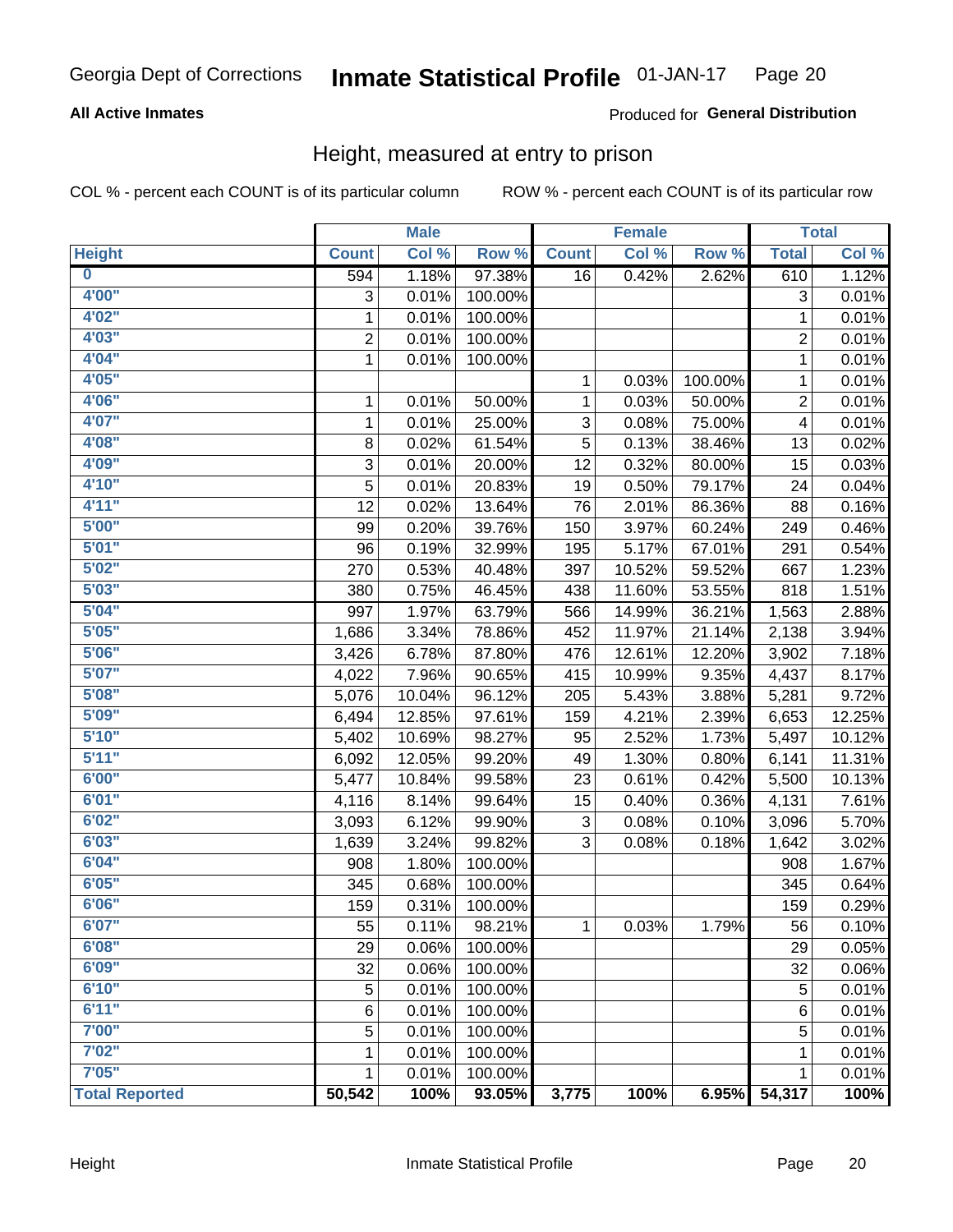### **All Active Inmates**

Produced for General Distribution

### Height, measured at entry to prison

COL % - percent each COUNT is of its particular column

|                     | Male   | <b>Female</b> | Total  |
|---------------------|--------|---------------|--------|
| <b>Not Reported</b> |        |               |        |
| <b>Grand Total</b>  | 50,542 | 3,775         | 54,317 |

| <b>Mean</b> | 'average) | EI4 OIL | 5'05" | 5'10" |
|-------------|-----------|---------|-------|-------|
|             |           |         |       |       |
| $M_{\odot}$ | frequent) | 5'09"   | 5'04" | 5'09" |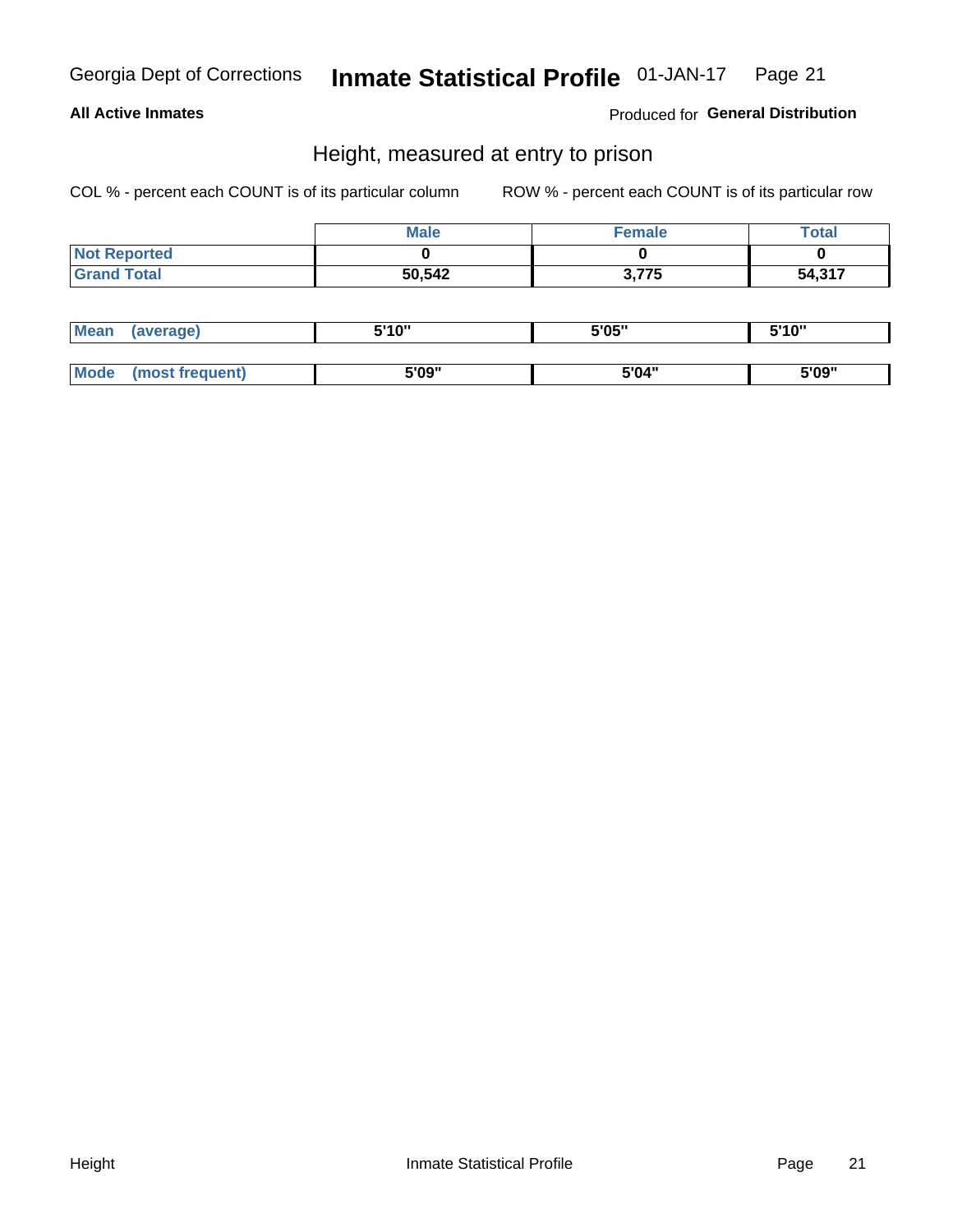**All Active Inmates** 

Produced for General Distribution

### Weight, measured at entry to prison

COL % - percent each COUNT is of its particular column

|                          |                | <b>Male</b>      |         |                | <b>Female</b>   |        |                | <b>Total</b> |
|--------------------------|----------------|------------------|---------|----------------|-----------------|--------|----------------|--------------|
| Weight                   | <b>Count</b>   | Col %            | Row %   | <b>Count</b>   | Col %           | Row %  | <b>Total</b>   | Col %        |
| <b>Under 80 pounds</b>   | 9              | 0.02%            | 100.00% |                |                 |        | 9              | 0.02%        |
| 80 - 89 pounds           | 1              | 0.01%            | 50.00%  | 1              | 0.03%           | 50.00% | $\overline{c}$ | 0.01%        |
| 90 - 99 pounds           | 5              | 0.01%            | 35.71%  | 9              | 0.24%           | 64.29% | 14             | 0.03%        |
| 100 - 109 pounds         | 29             | 0.06%            | 50.00%  | 29             | 0.77%           | 50.00% | 58             | 0.11%        |
| 110 - 119 pounds         | 121            | 0.24%            | 52.84%  | 108            | 2.87%           | 47.16% | 229            | 0.43%        |
| 120 - 129 pounds         | 538            | 1.08%            | 73.20%  | 197            | 5.24%           | 26.80% | 735            | 1.37%        |
| 130 - 139 pounds         | 1,690          | 3.38%            | 82.97%  | 347            | 9.23%           | 17.03% | 2,037          | 3.79%        |
| 140 - 149 pounds         | 3,509          | 7.02%            | 88.79%  | 443            | 11.78%          | 11.21% | 3,952          | 7.36%        |
| 150 - 159 pounds         | 5,278          | 10.56%           | 92.73%  | 414            | 11.01%          | 7.27%  | 5,692          | 10.59%       |
| 160 - 169 pounds         | 6,778          | 13.56%           | 94.22%  | 416            | 11.06%          | 5.78%  | 7,194          | 13.39%       |
| 170 - 179 pounds         | 6,223          | 12.45%           | 94.37%  | 371            | 9.87%           | 5.63%  | 6,594          | 12.27%       |
| 180 - 189 pounds         | 6,583          | 13.17%           | 95.03%  | 344            | 9.15%           | 4.97%  | 6,927          | 12.89%       |
| 190 - 199 pounds         | 4,453          | 8.91%            | 95.07%  | 231            | 6.14%           | 4.93%  | 4,684          | 8.72%        |
| 200 - 209 pounds         | 3,943          | 7.89%            | 94.56%  | 227            | 6.04%           | 5.44%  | 4,170          | 7.76%        |
| 210 - 219 pounds         | 2,961          | 5.93%            | 95.73%  | 132            | 3.51%           | 4.27%  | 3,093          | 5.76%        |
| 220 - 229 pounds         | 2,360          | 4.72%            | 94.74%  | 131            | 3.48%           | 5.26%  | 2,491          | 4.64%        |
| 230 - 239 pounds         | 1,529          | 3.06%            | 94.15%  | 95             | 2.53%           | 5.85%  | 1,624          | 3.02%        |
| 240 - 249 pounds         | 1,211          | 2.42%            | 94.83%  | 66             | 1.76%           | 5.17%  | 1,277          | 2.38%        |
| 250 - 259 pounds         | 880            | 1.76%            | 93.52%  | 61             | 1.62%           | 6.48%  | 941            | 1.75%        |
| 260 - 269 pounds         | 545            | 1.09%            | 93.16%  | 40             | 1.06%           | 6.84%  | 585            | 1.09%        |
| 270 - 279 pounds         | 396            | 0.79%            | 96.59%  | 14             | 0.37%           | 3.41%  | 410            | 0.76%        |
| 280 - 289 pounds         | 283            | 0.57%            | 91.59%  | 26             | 0.69%           | 8.41%  | 309            | 0.58%        |
| 290 - 299 pounds         | 160            | 0.32%            | 91.43%  | 15             | 0.40%           | 8.57%  | 175            | 0.33%        |
| 300 - 309 pounds         | 148            | 0.30%            | 88.10%  | 20             | 0.53%           | 11.90% | 168            | 0.31%        |
| 310 - 319 pounds         | 81             | 0.16%            | 96.43%  | $\mathbf{3}$   | 0.08%           | 3.57%  | 84             | 0.16%        |
| 320 - 329 pounds         | 80             | 0.16%            | 93.02%  | 6              | 0.16%           | 6.98%  | 86             | 0.16%        |
| 330 - 339 pounds         | 45             | 0.09%            | 100.00% |                |                 |        | 45             | 0.08%        |
| 340 - 349 pounds         | 28             | 0.06%            | 90.32%  | 3              | 0.08%           | 9.68%  | 31             | 0.06%        |
| 350 - 359 pounds         | 34             | 0.07%            | 82.93%  | $\overline{7}$ | 0.19%           | 17.07% | 41             | 0.08%        |
| 360 - 369 pounds         | 17             | 0.03%            | 94.44%  | 1              | 0.03%           | 5.56%  | 18             | 0.03%        |
| 370 - 379 pounds         | 10             | 0.02%            | 90.91%  | 1              | 0.03%           | 9.09%  | 11             | 0.02%        |
| 380 - 389 pounds         | 10             | 0.02%            | 100.00% |                |                 |        | 10             | 0.02%        |
| 390 - 399 pounds         | $\overline{2}$ | 0.01%            | 66.67%  | 1              | 0.03%           | 33.33% | 3              | 0.01%        |
| 400 pounds and over      | 29             | 0.06%            | 96.67%  | 1              | 0.03%           | 3.33%  | 30             | 0.06%        |
| <b>Total Reported</b>    | 49,969         | 100%             | 93.00%  | 3,760          | 100%            | 7.00%  | 53,729         | 100.0%       |
|                          |                |                  |         |                |                 |        |                |              |
| <b>Not Reported</b>      |                | $\overline{573}$ |         |                | $\overline{15}$ |        |                | 588          |
| <b>Grand Total</b>       |                | 50,542           | 3,775   |                |                 | 54,317 |                |              |
|                          |                |                  |         |                |                 |        |                |              |
| <b>Mean</b><br>(average) |                | 185              |         |                | 173             |        |                | 184          |
| <b>Median (middle)</b>   |                | 180              |         |                | 165             |        |                | 180          |
| Mode (most frequent)     |                | 180              |         |                | 160             |        |                | 180          |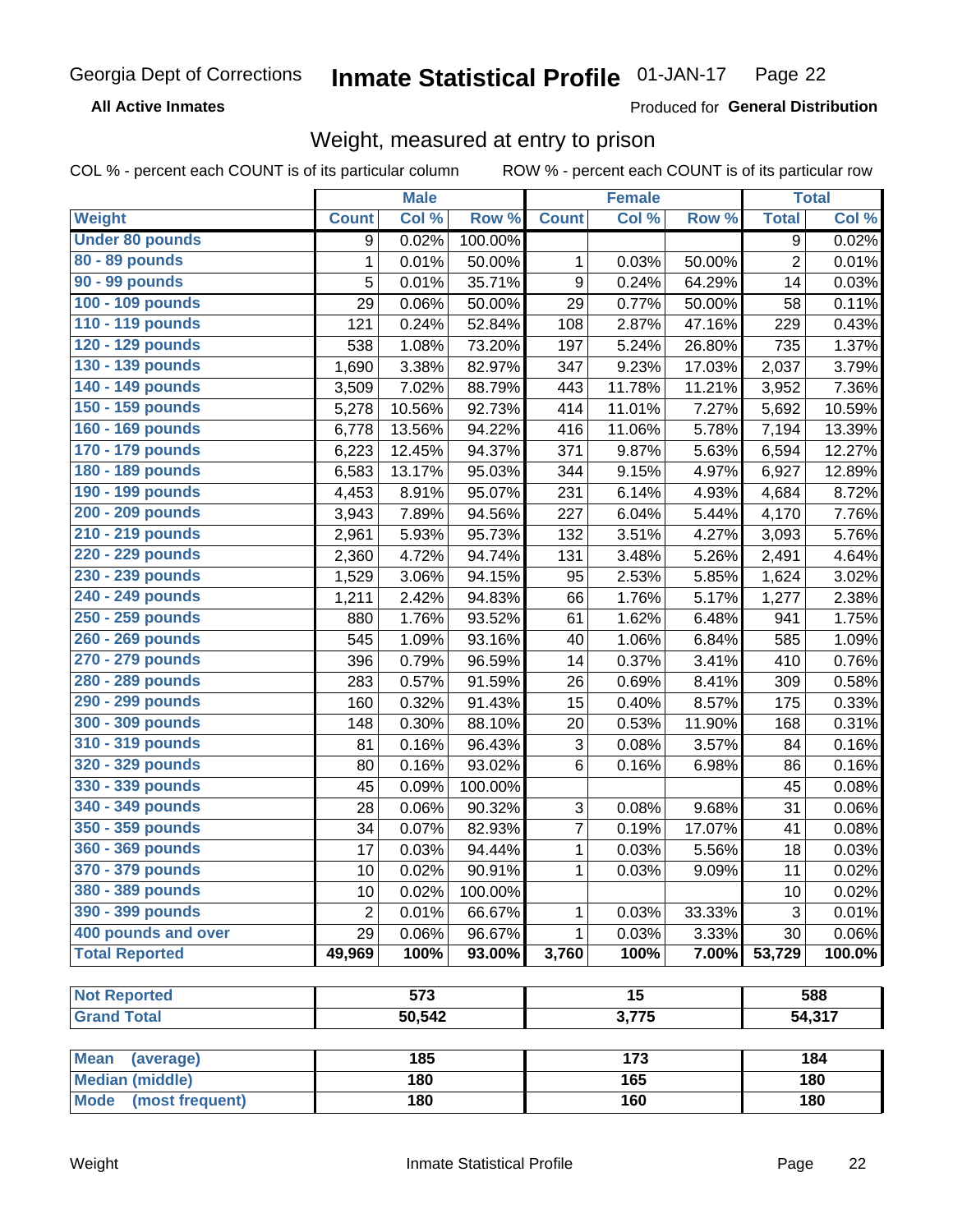#### Inmate Statistical Profile 01-JAN-17 Page 23

**All Active Inmates** 

### Produced for General Distribution

### Veterans validated by Veteran's Administration

COL % - percent each COUNT is of its particular column

|                         |                 | <b>Male</b> |         |                    | <b>Female</b> |       |              | <b>Total</b> |
|-------------------------|-----------------|-------------|---------|--------------------|---------------|-------|--------------|--------------|
| <b>Military service</b> | <b>Count</b>    | Col %       |         | <b>Row % Count</b> | Col %         | Row % | <b>Total</b> | Col %        |
| <b>Others</b><br>0      | 956             | 32.76%      | 98.05%  | 19                 | 41.30%        | 1.95% | 975          | 32.89%       |
| <b>Air Force</b>        | 1,136           | 38.93%      | 98.02%  | 23                 | 50.00%        | 1.98% | 1,159        | 39.10%       |
| 2<br><b>Army</b>        | 172             | 5.89%       | 98.85%  | 2                  | 4.35%         | 1.15% | 174          | 5.87%        |
| <b>Navy</b><br>3        | 378             | 12.95%      | 99.74%  |                    | 2.17%         | .26%  | 379          | 12.79%       |
| <b>Marines</b><br>4     | 13 <sub>1</sub> | .45%        | 100.00% |                    |               |       | 13           | .44%         |
| <b>Coast Guard</b><br>5 | 263             | $9.01\%$    | 99.62%  |                    | 2.17%         | .38%  | 264          | 8.91%        |
| <b>Total Reported</b>   | 2,918           | 100%        | 98.45%  | 46                 | 100%          | 1.55% | 2,964        | 100%         |

| rted | 47,624 | 3,729        | 51,353      |
|------|--------|--------------|-------------|
|      | 50,542 | 3 775<br>7 J | .247<br>'nΔ |

| <b>Mode (most frequent)</b> | <b>Force</b> | <b>Force</b> | Force |
|-----------------------------|--------------|--------------|-------|
|                             |              |              |       |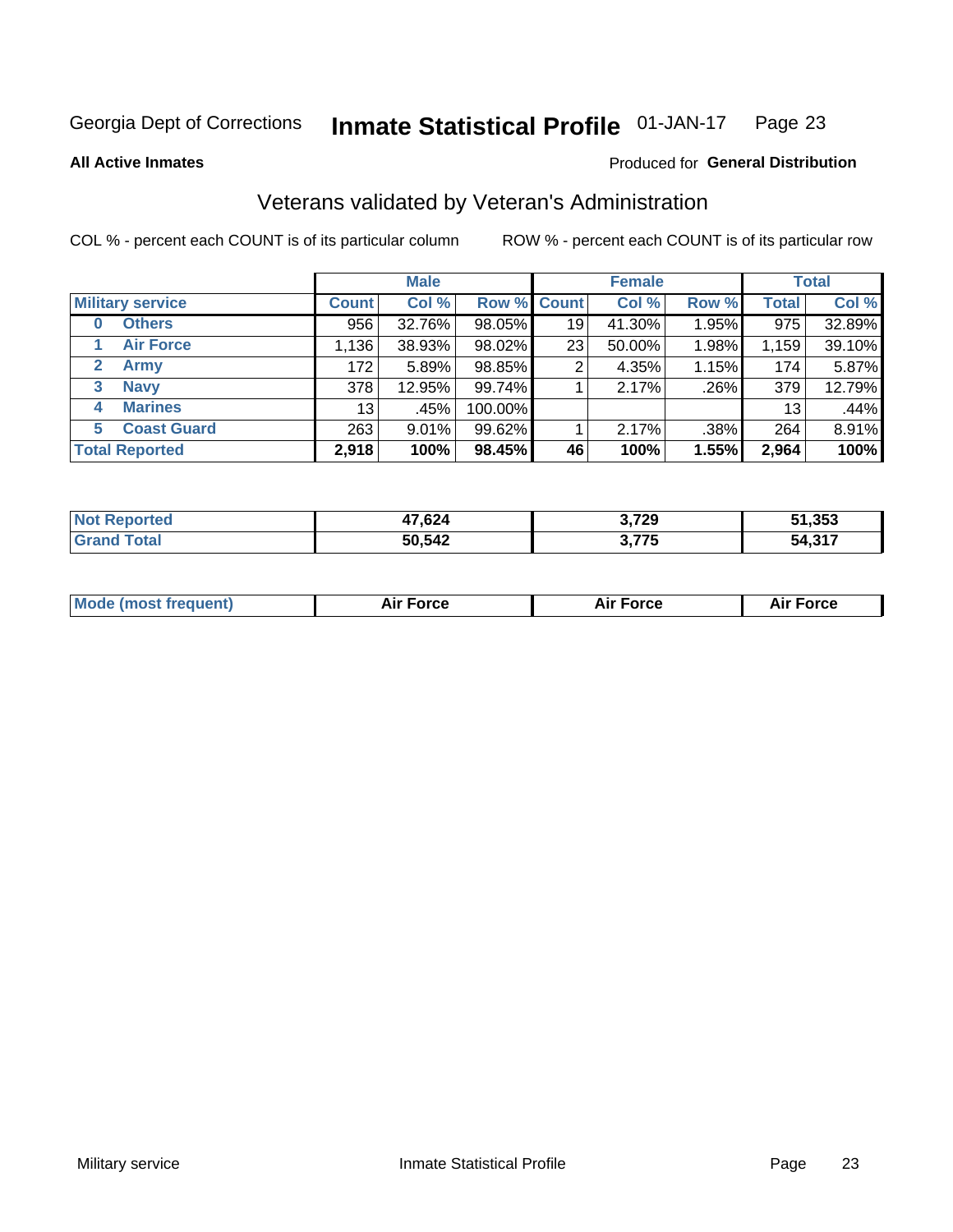#### Inmate Statistical Profile 01-JAN-17 Page 24

**All Active Inmates** 

### Produced for General Distribution

### Type of admission to prison

COL % - percent each COUNT is of its particular column

|    |                                  |              | <b>Male</b> |                    |     | <b>Female</b> |        |                | <b>Total</b> |
|----|----------------------------------|--------------|-------------|--------------------|-----|---------------|--------|----------------|--------------|
|    | <b>Type of Admission</b>         | <b>Count</b> | Col %       | <b>Row % Count</b> |     | Col %         | Row %  | <b>Total</b>   | Col %        |
| 16 | <b>Population Redistribution</b> | 8            | .02%        | 100.00%            |     |               |        | 8              | .01%         |
| 27 | <b>Boot Camp Plus</b>            |              | .01%        | 100.00%            |     |               |        |                | .01%         |
| 28 | <b>Initial Assignment</b>        | 14           | .03%        | 100.00%            |     |               |        | 14             | .03%         |
| 52 | <b>New Sentence</b>              | 41,172       | 81.49%      | 93.19% 3,007       |     | 79.68%        | 6.81%  | 44,179         | 81.36%       |
| 53 | <b>Probation Rev Partial</b>     | 1,953        | 3.87%       | 89.71%             | 224 | 5.94%         | 10.29% | 2,177          | 4.01%        |
| 54 | <b>Probation Rev Remainder</b>   | 2,799        | 5.54%       | 89.74%             | 320 | 8.48%         | 10.26% | 3,119          | 5.74%        |
| 55 | <b>Parole Rev New Sentence</b>   | 2,506        | 4.96%       | 95.18%             | 127 | 3.37%         | 4.82%  | 2,633          | 4.85%        |
| 56 | <b>Parole Rev No New</b>         | 1,989        | 3.94%       | 95.44%             | 95  | 2.52%         | 4.56%  | 2,084          | 3.84%        |
|    | <b>Sentence</b>                  |              |             |                    |     |               |        |                |              |
| 57 | <b>Released In Error</b>         | 15           | .03%        | 100.00%            |     |               |        | 15             | .03%         |
| 65 | <b>Return Appeal/Bond</b>        | 2            | .01%        | 100.00%            |     |               |        | $\overline{2}$ | .01%         |
| 66 | <b>Prob Viol/Total Rev</b>       |              | .01%        | 100.00%            |     |               |        |                | .01%         |
| 67 | <b>Admit Fm Other Cust</b>       | 6            | .01%        | 100.00%            |     |               |        | 6              | .01%         |
| 69 | <b>New Sent/Par Rev Pnd</b>      | 4            | .01%        | 100.00%            |     |               |        | 4              | .01%         |
| 70 | <b>Life W/O Parole</b>           | 14           | .03%        | 100.00%            |     |               |        | 14             | .03%         |
| 72 | <b>Par Rev/Rsn Unknown</b>       | 29           | .06%        | 100.00%            |     |               |        | 29             | .05%         |
| 74 | <b>Pb Parole Rescinded</b>       |              | .01%        | 100.00%            |     |               |        |                | .01%         |
| 76 | <b>Par Rev/Revoc Center</b>      |              | .01%        | 100.00%            |     |               |        |                | .01%         |
| 82 | <b>Unknown</b>                   | 10           | .02%        | 90.91%             |     | .03%          | 9.09%  | 11             | .02%         |
|    | <b>Total Reported</b>            | 50,525       | 100%        | 93.05% 3,774       |     | 100%          | 6.95%  | 54,299         | 100%         |

| N<br>TA 0 |                         |            | 1 O                |
|-----------|-------------------------|------------|--------------------|
|           | 50,542<br>$\sim$ $\sim$ | ヘ フフロ<br>. | 1.217<br>54<br>--- |

| Mode (most frequent) | <b>New Sentence</b> | <b>New Sentence</b> | <b>New Sentence</b> |
|----------------------|---------------------|---------------------|---------------------|
|                      |                     |                     |                     |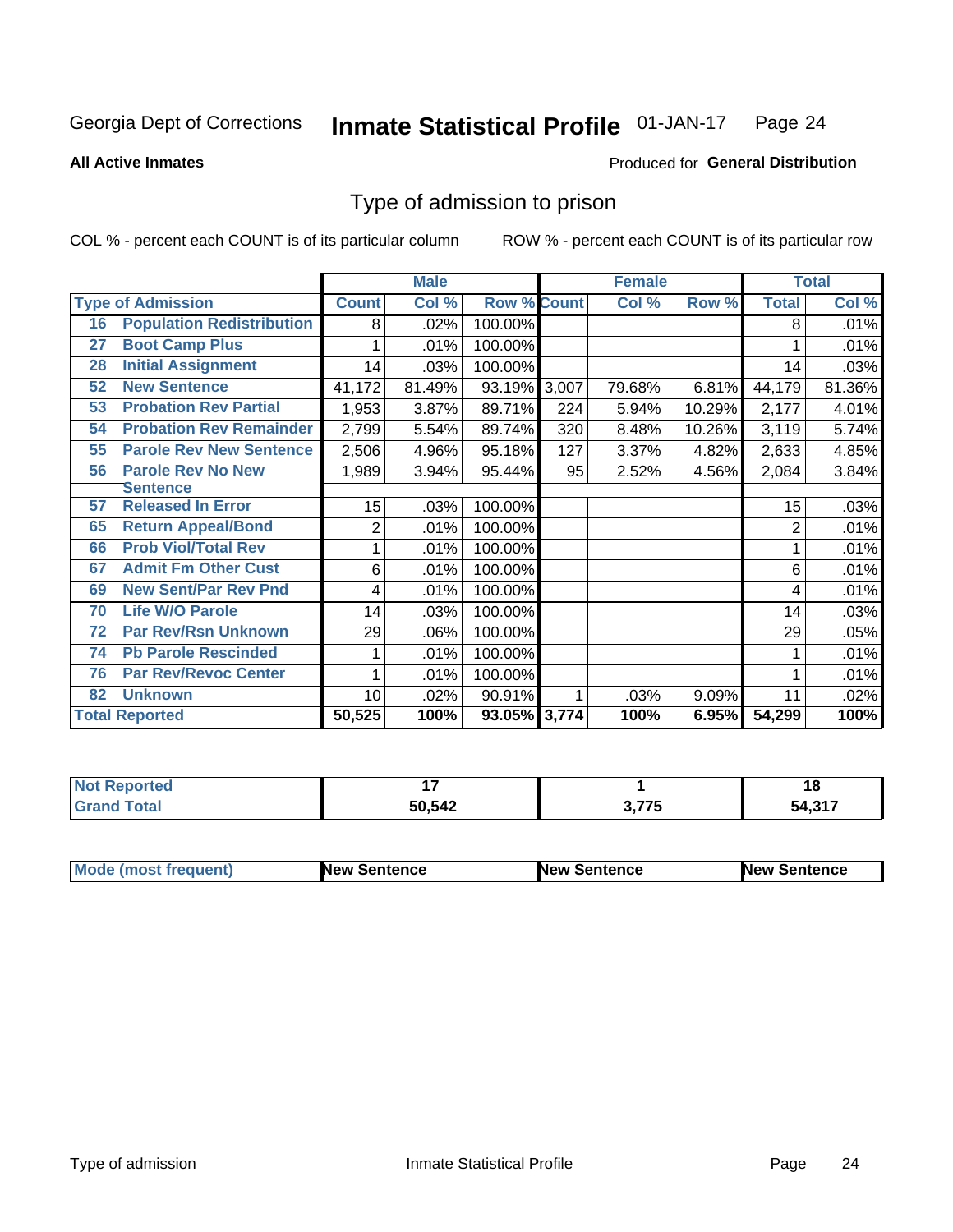#### Inmate Statistical Profile 01-JAN-17 Page 25

**All Active Inmates** 

### Produced for General Distribution

### Current / last supervision level

COL % - percent each COUNT is of its particular column

|                        |              | <b>Male</b> |                    |       | <b>Female</b> |          |        | <b>Total</b> |
|------------------------|--------------|-------------|--------------------|-------|---------------|----------|--------|--------------|
| <b>Security Status</b> | <b>Count</b> | Col %       | <b>Row % Count</b> |       | Col %         | Row %    | Total  | Col %        |
| 3 Minimum              | 4,395        | $8.70\%$    | 73.27%             | .603  | 42.47%        | 26.73%   | 5,998  | 11.04%       |
| 4 Medium               | 37,020       | 73.26%      | 94.95%             | 1,967 | 52.12%        | $5.05\%$ | 38,987 | 71.79%       |
| 5 Close                | 9.118        | $18.04\%$   | 97.81%             | 204   | 5.41%         | $2.19\%$ | 9,322  | 17.17%       |
| <b>Total Reported</b>  | 50,533       | 100%        | $93.05\%$ 3,774    |       | 100%          | $6.95\%$ | 54,307 | 100%         |

| <b>Still being diagnosed</b> |        |       |        |
|------------------------------|--------|-------|--------|
| <b>Not Reported</b>          |        |       |        |
| <b>Grand Total</b>           | 50,542 | 3,775 | 54,317 |

| Mo | Me<br>edium<br>_____ | M۵<br>rdıum<br>_____ | <b>Medium</b> |
|----|----------------------|----------------------|---------------|
|    |                      |                      |               |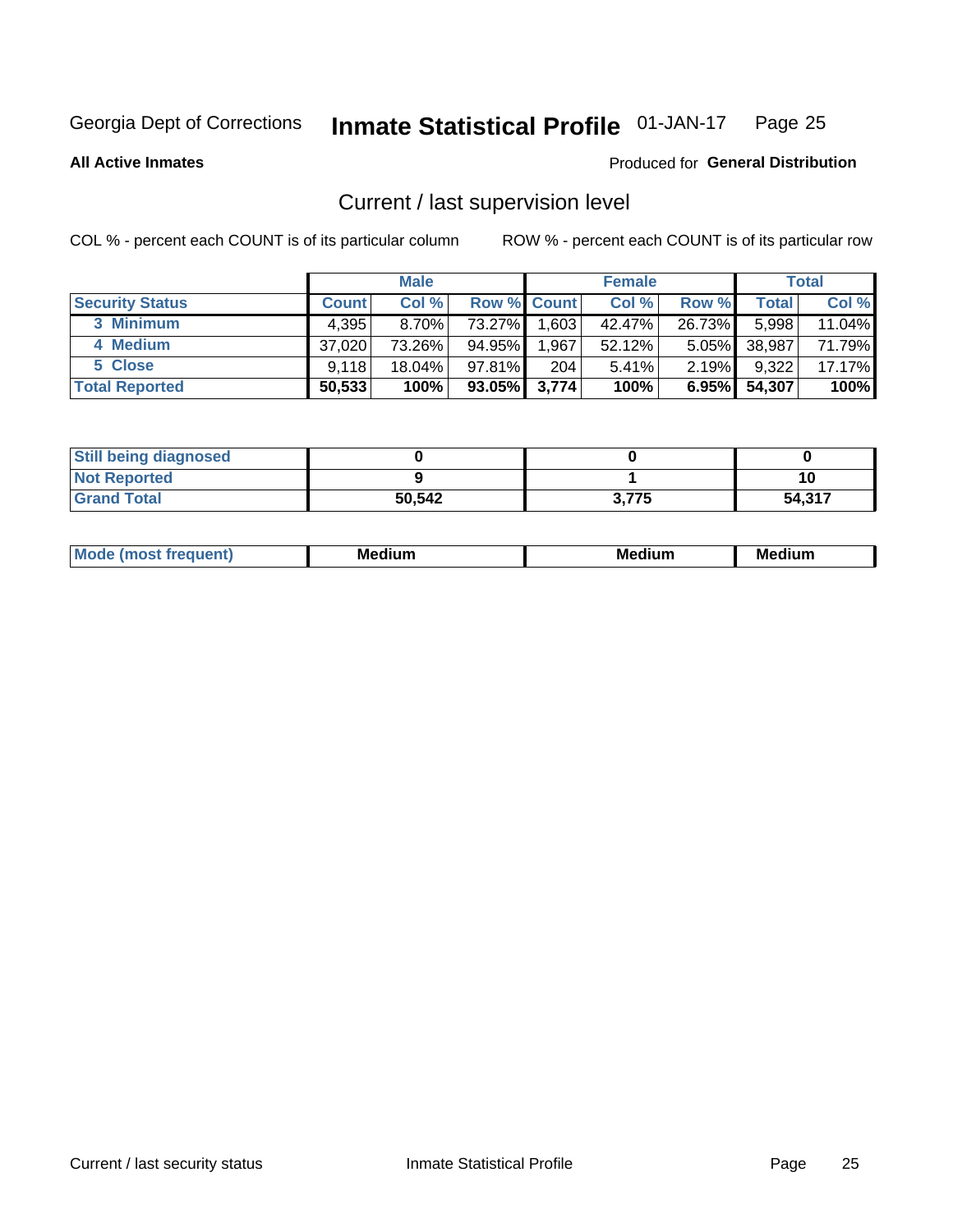#### Inmate Statistical Profile 01-JAN-17 Page 26

**All Active Inmates** 

### Produced for General Distribution

### Current / last type of institution

COL % - percent each COUNT is of its particular column

|                                   |              | <b>Male</b> |             |       | <b>Female</b> |          |              | <b>Total</b> |
|-----------------------------------|--------------|-------------|-------------|-------|---------------|----------|--------------|--------------|
| <b>Type of Institution</b>        | <b>Count</b> | Col %       | Row % Count |       | Col %         | Row %    | <b>Total</b> | Col %        |
| <b>County Ci</b>                  | 5,175        | 10.29%      | 99.98%      |       | $.03\%$       | $.02\%$  | 5,176        | 9.57%        |
| <b>Probation Detention Center</b> |              |             |             |       | .03%          | 100.00%  |              | .01%         |
| <b>State Prison</b>               | 34,954       | 69.48%      | 90.79%      | 3,545 | $93.91\%$     | $9.21\%$ | 38,499       | 71.19%       |
| <b>Transitional Center</b>        | 2,101        | 4.18%       | 90.29%      | 226   | 5.99%         | $9.71\%$ | 2,327        | 4.30%        |
| <b>Private Prison</b>             | 8,062        | 16.03%      | 100.00%     |       |               |          | 8,062        | 14.91%       |
| <b>County Jail</b>                | 10           | .02%        | 90.91%      |       | $.03\%$       | $9.09\%$ | 11           | .02%         |
| <b>Rsat - Center</b>              |              | $.01\%$     | 100.00%     |       |               |          |              | .01%         |
| <b>State Hospital</b>             | 3            | $.01\%$     | 75.00%      |       | .03%          | 25.00%   | 4            | .01%         |
| <b>Total Reported</b>             | 50,306       | 100%        | 93.02%      | 3,775 | 100%          | 6.98%    | 54,081       | 100%         |

| oorted<br>NOT |        |                     |        |
|---------------|--------|---------------------|--------|
| `otal         | 50,306 | ? 775<br>7 J<br>J.I | 54,081 |

| <b>Mode (most frequent)</b> | <b>State Prison</b> | <b>State Prison</b> | <b>State Prisonl</b> |
|-----------------------------|---------------------|---------------------|----------------------|
|                             |                     |                     |                      |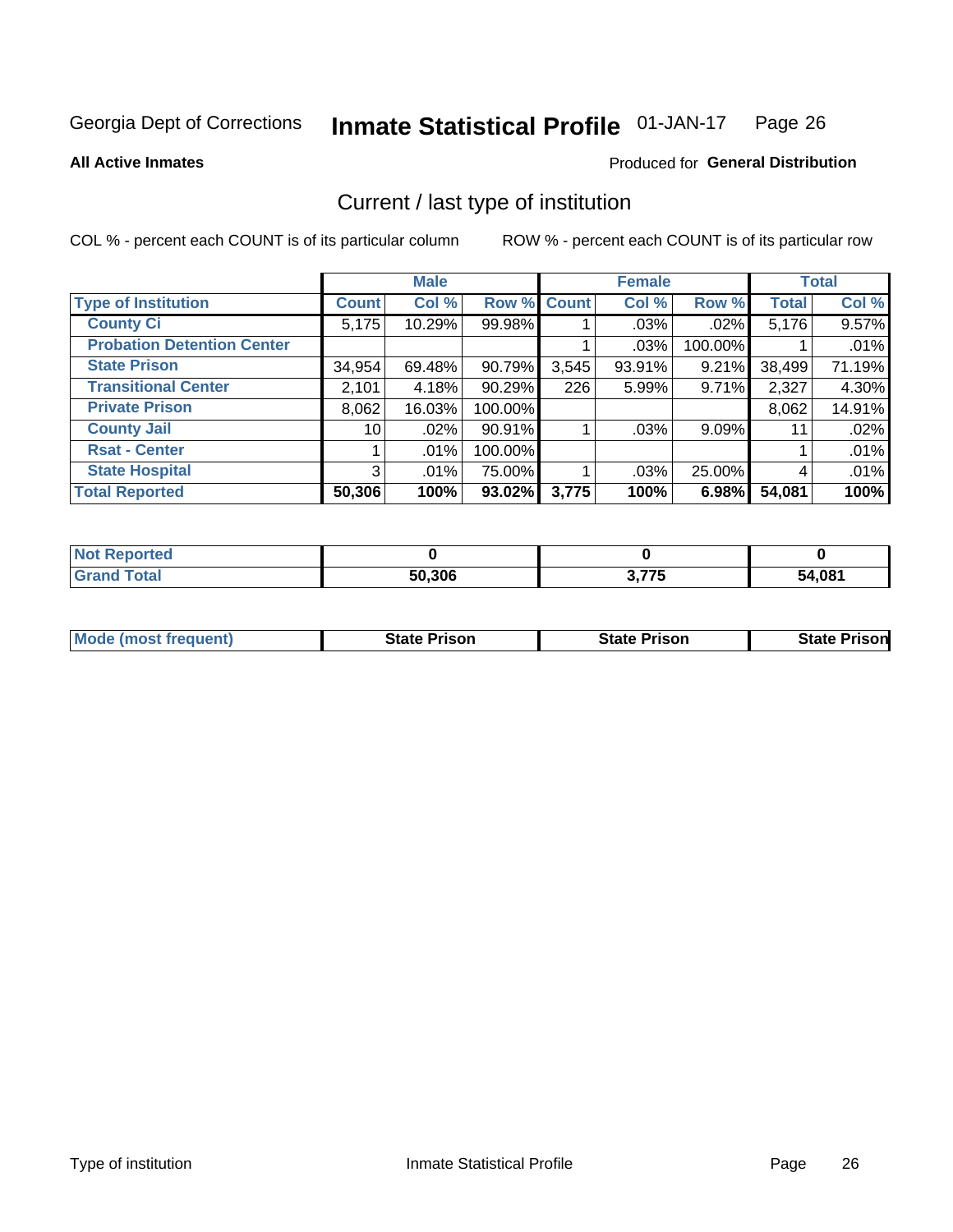#### Inmate Statistical Profile 01-JAN-17 Page 27

**All Active Inmates** 

### Produced for General Distribution

### Institution type - transitional centers

COL % - percent each COUNT is of its particular column

|                                          |              | <b>Male</b> |         |              | <b>Female</b> |         |              | <b>Total</b> |
|------------------------------------------|--------------|-------------|---------|--------------|---------------|---------|--------------|--------------|
| <b>Institution Type - Trans. Centers</b> | <b>Count</b> | Col %       | Row %   | <b>Count</b> | Col %         | Row %   | <b>Total</b> | Col %        |
| <b>Albany Tc</b>                         | 148          | 6.45%       | 100.00% |              |               |         | 148          | 5.64%        |
| <b>Arrendale State Prison</b>            |              |             |         | 104          | 31.52%        | 100.00% | 104          | 3.96%        |
| <b>Atlanta Tc</b>                        | 278          | 12.12%      | 100.00% |              |               |         | 278          | 10.59%       |
| <b>Augusta Tc</b>                        | 223          | 9.72%       | 100.00% |              |               |         | 223          | 8.50%        |
| <b>Charles D. Hudson Tc</b>              | 155          | 6.76%       | 100.00% |              |               |         | 155          | 5.91%        |
| <b>Clayton Tc</b>                        | 378          | 16.48%      | 100.00% |              |               |         | 378          | 14.41%       |
| <b>Coastal Tc</b>                        | 259          | 11.29%      | 100.00% |              |               |         | 259          | 9.87%        |
| <b>Columbus Tc</b>                       | 137          | 5.97%       | 100.00% |              |               |         | 137          | 5.22%        |
| <b>Macon Tc</b>                          | 154          | 6.71%       | 100.00% |              |               |         | 154          | 5.87%        |
| <b>Macon Womens Tc</b>                   |              |             |         | 2            | .61%          | 100.00% | 2            | .08%         |
| <b>Metro Tc</b>                          |              |             |         | 224          | 67.88%        | 100.00% | 224          | 8.54%        |
| <b>Phillips State Prison</b>             | 193          | 8.41%       | 100.00% |              |               |         | 193          | 7.36%        |
| <b>Savannah Mens Tc</b>                  |              | .04%        | 100.00% |              |               |         |              | .04%         |
| <b>Smith Tc</b>                          | 208          | 9.07%       | 100.00% |              |               |         | 208          | 7.93%        |
| <b>Valdosta Tc</b>                       | 160          | 6.97%       | 100.00% |              |               |         | 160          | 6.10%        |
| <b>Total Reported</b>                    | 2,294        | 100%        | 87.42%  | 330          | 100%          | 12.58%  | 2,624        | 100%         |

| тес. |       |            |       |
|------|-------|------------|-------|
|      | 2,294 | 220<br>აას | 2,624 |

| Mode (most frequent) | <b>Clayton Tc</b> | Metro Tc | <b>Clayton Tc</b> |
|----------------------|-------------------|----------|-------------------|
|                      |                   |          |                   |
|                      |                   |          |                   |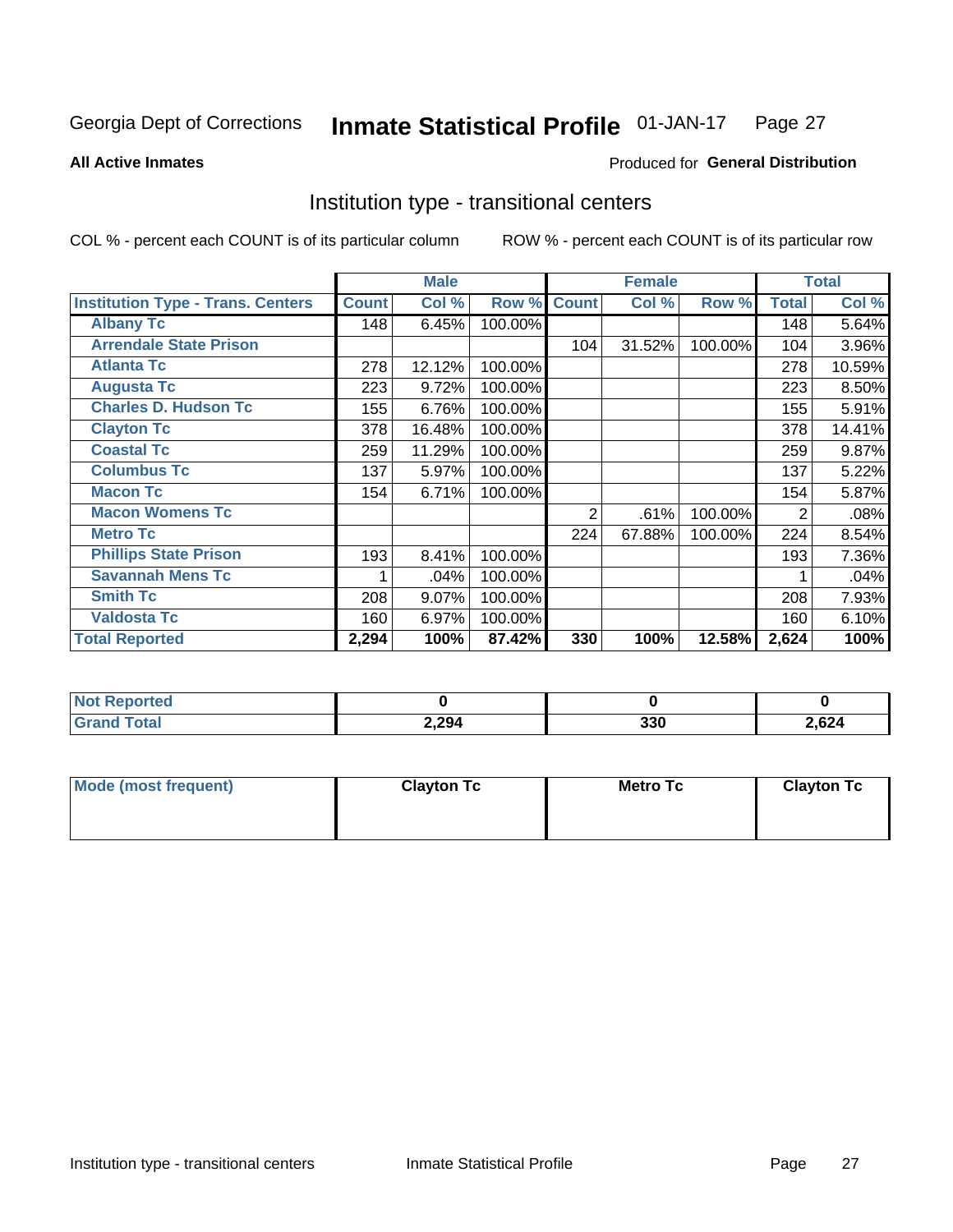#### Inmate Statistical Profile 01-JAN-17 Page 28

#### **All Active Inmates**

### Produced for General Distribution

### Institution type - county prisons

COL % - percent each COUNT is of its particular column

|                                          |                | <b>Male</b> |         |              | <b>Female</b> |       |                | <b>Total</b> |
|------------------------------------------|----------------|-------------|---------|--------------|---------------|-------|----------------|--------------|
| <b>Institution Type - County Prisons</b> | <b>Count</b>   | Col %       | Row %   | <b>Count</b> | Col %         | Row % | <b>Total</b>   | Col %        |
| <b>Baldwin County Ci</b>                 | $\mathbf{1}$   | .02%        | 100.00% |              |               |       | $\mathbf{1}$   | .02%         |
| <b>Bulloch County Ci</b>                 | 158            | 3.05%       | 100.00% |              |               |       | 158            | 3.05%        |
| <b>Carroll County Ci</b>                 | 250            | 4.83%       | 100.00% |              |               |       | 250            | 4.83%        |
| <b>Clarke County Ci</b>                  | 113            | 2.18%       | 100.00% |              |               |       | 113            | 2.18%        |
| <b>Clayton County Ci</b>                 | 243            | 4.70%       | 100.00% |              |               |       | 243            | 4.69%        |
| <b>Colquitt County Ci</b>                | 188            | 3.63%       | 100.00% |              |               |       | 188            | 3.63%        |
| <b>Coweta County Ci</b>                  | 231            | 4.46%       | 100.00% |              |               |       | 231            | 4.46%        |
| <b>Decatur County Ci</b>                 | 156            | 3.01%       | 100.00% |              |               |       | 156            | 3.01%        |
| <b>Dougherty County Ci</b>               | 1              | .02%        | 100.00% |              |               |       | 1              | .02%         |
| <b>Effingham County Ci</b>               | 201            | 3.88%       | 100.00% |              |               |       | 201            | 3.88%        |
| <b>Floyd County Ci</b>                   | 427            | 8.25%       | 100.00% |              |               |       | 427            | 8.25%        |
| <b>Fulton County Ci</b>                  | 9              | .17%        | 100.00% |              |               |       | 9              | .17%         |
| <b>Gilmer County Ci</b>                  | 3              | .06%        | 100.00% |              |               |       | 3              | .06%         |
| <b>Grady County Ci</b>                   | $\overline{2}$ | .04%        | 100.00% |              |               |       | $\overline{2}$ | .04%         |
| <b>Gwinnett County Ci</b>                | 158            | 3.05%       | 100.00% |              |               |       | 158            | 3.05%        |
| <b>Hall County Ci</b>                    | 193            | 3.73%       | 100.00% |              |               |       | 193            | 3.73%        |
| <b>Hancock County Ci</b>                 | 1              | .02%        | 100.00% |              |               |       | 1              | .02%         |
| <b>Harris County Ci</b>                  | 149            | 2.88%       | 100.00% |              |               |       | 149            | 2.88%        |
| <b>Hart County Ci</b>                    | 5              | .10%        | 100.00% |              |               |       | 5              | .10%         |
| <b>Jackson County Ci</b>                 | 153            | 2.96%       | 100.00% |              |               |       | 153            | 2.96%        |
| <b>Jefferson County Ci</b>               | 143            | 2.76%       | 100.00% |              |               |       | 143            | 2.76%        |
| <b>Meriwether County Ci</b>              | 3              | .06%        | 100.00% |              |               |       | 3              | .06%         |
| <b>Miller County Ci</b>                  | 1              | .02%        | 100.00% |              |               |       | 1              | .02%         |
| <b>Mitchell County Ci</b>                | 134            | 2.59%       | 100.00% |              |               |       | 134            | 2.59%        |
| <b>Morgan County Ci</b>                  | 1              | .02%        | 100.00% |              |               |       | 1              | .02%         |
| <b>Muscogee County Ci</b>                | 535            | 10.34%      | 100.00% |              |               |       | 535            | 10.34%       |
| <b>Richmond County Ci</b>                | 245            | 4.73%       | 100.00% |              |               |       | 245            | 4.73%        |
| <b>Screven County Ci</b>                 | 116            | 2.24%       | 100.00% |              |               |       | 116            | 2.24%        |
| <b>Spalding County Ci</b>                | 380            | 7.34%       | 100.00% |              |               |       | 380            | 7.34%        |
| <b>Stewart County Ci</b>                 | $\overline{2}$ | .04%        | 100.00% |              |               |       | $\overline{2}$ | .04%         |
| <b>Sumter County Ci</b>                  | 356            | 6.88%       | 100.00% |              |               |       | 356            | 6.88%        |
| <b>Terrell County Ci</b>                 | 143            | 2.76%       | 100.00% |              |               |       | 143            | 2.76%        |
| <b>Thomas County Ci</b>                  | 187            | 3.61%       | 100.00% |              |               |       | 187            | 3.61%        |
| <b>Tift County Ci</b>                    | $\overline{2}$ | .04%        | 100.00% |              |               |       | $\overline{2}$ | .04%         |
| <b>Troup County Ci</b>                   | 276            | 5.33%       | 100.00% |              |               |       | 276            | 5.33%        |
| <b>Upson County Ci</b>                   | 1.             | .02%        | 100.00% |              |               |       | 1              | .02%         |
| <b>Walker County Ci</b>                  | 3              | .06%        | 100.00% |              |               |       | 3              | .06%         |
| <b>Walton County Ci</b>                  | 3              | .06%        | 100.00% |              |               |       | 3 <sup>1</sup> | .06%         |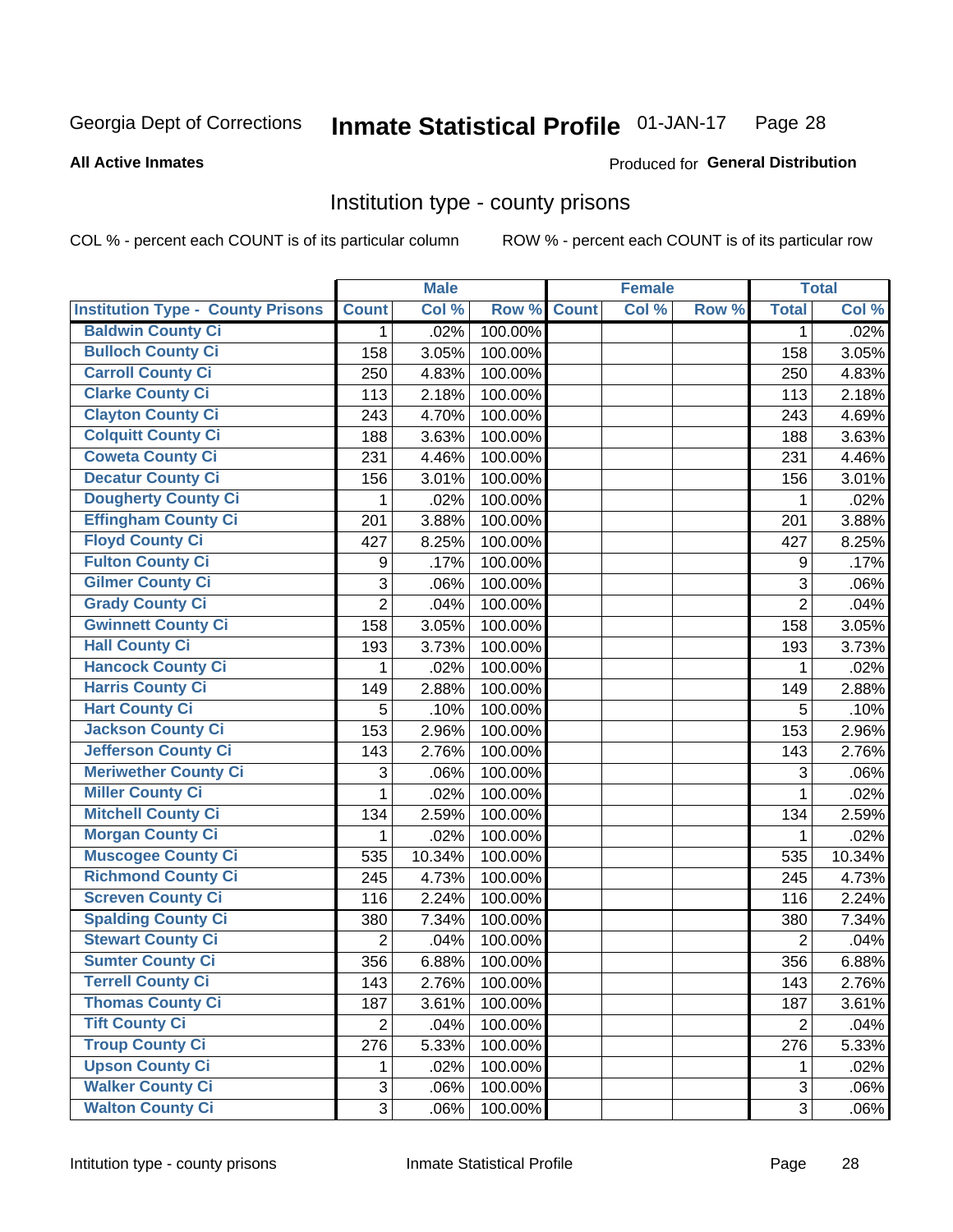#### Inmate Statistical Profile 01-JAN-17 Page 29

**All Active Inmates** 

### Produced for General Distribution

### Institution type - county prisons

COL % - percent each COUNT is of its particular column

|                                          |              | <b>Male</b> |                    | <b>Female</b> |         |         | <b>Total</b> |
|------------------------------------------|--------------|-------------|--------------------|---------------|---------|---------|--------------|
| <b>Institution Type - County Prisons</b> | <b>Count</b> | Col%        | <b>Row % Count</b> | Col%          | Row %   | Total i | Col %        |
| <b>Wilkes County Ci</b>                  |              | .02%        | $100.00\%$         |               |         |         | $.02\%$      |
| <b>Womens Ci</b>                         |              |             |                    | 100.00%       | 100.00% |         | $.02\%$      |
| <b>Worth County Ci</b>                   |              | $.02\%$     | 100.00%            |               |         |         | $.02\%$      |
| <b>Total Reported</b>                    | 5,175        | 100%        | 99.98%             | 100%          | $.02\%$ | 5,176   | 100%         |

| œ     |       |                 |
|-------|-------|-----------------|
| _____ | - --- | $\rightarrow -$ |

| Mode (most frequent) | <b>Muscogee County Ci</b> | <b>Womens Cil Muscogee County</b> |
|----------------------|---------------------------|-----------------------------------|
|                      |                           |                                   |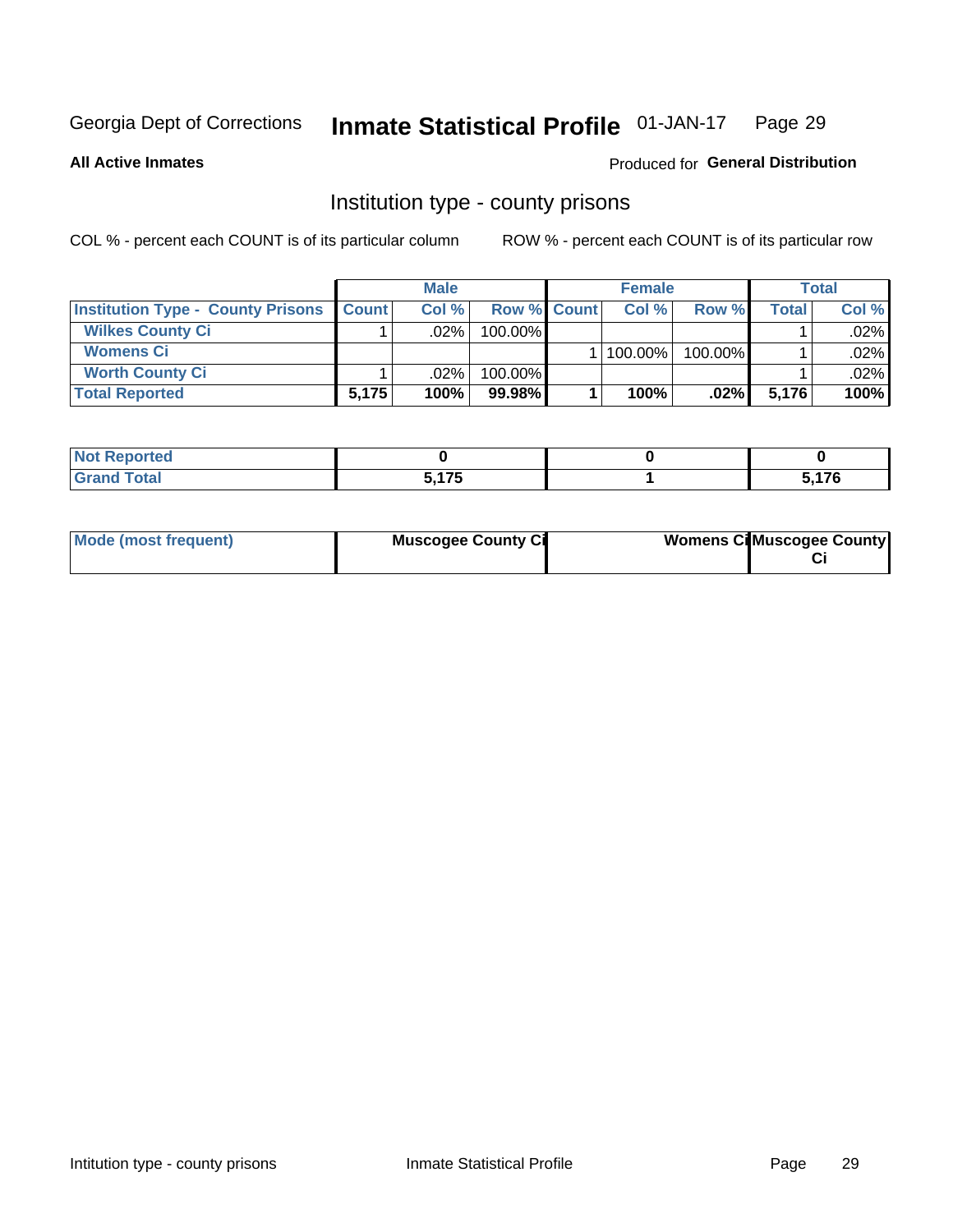#### Inmate Statistical Profile 01-JAN-17 Page 30

#### **All Active Inmates**

### Produced for General Distribution

### Institution type - state prisons

COL % - percent each COUNT is of its particular column

|                                         |                | <b>Male</b> |         |                | <b>Female</b> |         | <b>Total</b> |       |
|-----------------------------------------|----------------|-------------|---------|----------------|---------------|---------|--------------|-------|
| <b>Institution Type - State Prisons</b> | <b>Count</b>   | Col %       | Row %   | <b>Count</b>   | Col %         | Row %   | <b>Total</b> | Col % |
| <b>Arrendale State Prison</b>           |                |             |         | 1,551          | 43.75%        | 100.00% | 1,551        | 4.03% |
| <b>Augusta State Med. Prison</b>        | 1,217          | 3.48%       | 99.92%  | 1.             | .03%          | .08%    | 1,218        | 3.16% |
| <b>Autry State Prison</b>               | 1,713          | 4.90%       | 100.00% |                |               |         | 1,713        | 4.45% |
| <b>Baldwin State Prison</b>             | 955            | 2.73%       | 100.00% |                |               |         | 955          | 2.48% |
| <b>Burruss Correctional Training</b>    | 749            | 2.14%       | 100.00% |                |               |         | 749          | 1.95% |
| <b>Ctr</b>                              |                |             |         |                |               |         |              |       |
| <b>Calhoun State Prison</b>             | 1,657          | 4.74%       | 100.00% |                |               |         | 1,657        | 4.30% |
| <b>Central State Prison</b>             | 1,118          | 3.20%       | 100.00% |                |               |         | 1,118        | 2.90% |
| <b>Chatham State Prison</b>             | 6              | .02%        | 100.00% |                |               |         | 6            | .02%  |
| <b>Coastal State Prison</b>             | 1,179          | 3.37%       | 100.00% |                |               |         | 1,179        | 3.06% |
| <b>Dodge State Prison</b>               | 1,239          | 3.54%       | 100.00% |                |               |         | 1,239        | 3.22% |
| <b>Dooly State Prison</b>               | 1,575          | 4.51%       | 100.00% |                |               |         | 1,575        | 4.09% |
| <b>Emanuel Women'S Facility</b>         |                |             |         | 393            | 11.09%        | 100.00% | 393          | 1.02% |
| <b>Ga Diag Class Prison</b>             | 3,112          | 8.90%       | 99.94%  | $\overline{2}$ | .06%          | .06%    | 3,114        | 8.09% |
| <b>Ga State Prison</b>                  | 1,365          | 3.91%       | 100.00% |                |               |         | 1,365        | 3.55% |
| <b>Hancock State Prison</b>             | 1,178          | 3.37%       | 100.00% |                |               |         | 1,178        | 3.06% |
| <b>Hays State Prison</b>                | 1,087          | 3.11%       | 100.00% |                |               |         | 1,087        | 2.82% |
| <b>Helms Facility</b>                   | 22             | .06%        | 50.00%  | 22             | .62%          | 50.00%  | 44           | .11%  |
| <b>Johnson State Prison</b>             | 1,558          | 4.46%       | 100.00% |                |               |         | 1,558        | 4.05% |
| <b>Lee State Prison</b>                 | 745            | 2.13%       | 100.00% |                |               |         | 745          | 1.94% |
| <b>Long Unit</b>                        | 208            | .60%        | 100.00% |                |               |         | 208          | .54%  |
| <b>Lowndes Unit</b>                     | 5              | .01%        | 100.00% |                |               |         | 5            | .01%  |
| <b>Macon State Prison</b>               | 1,738          | 4.97%       | 100.00% |                |               |         | 1,738        | 4.51% |
| <b>Metro State Prison (W)</b>           |                |             |         | 1              | .03%          | 100.00% | 1            | .01%  |
| <b>Montgomery State Prison</b>          | 415            | 1.19%       | 100.00% |                |               |         | 415          | 1.08% |
| <b>Phillips State Prison</b>            | 1,042          | 2.98%       | 100.00% |                |               |         | 1,042        | 2.71% |
| <b>Pulaski State Prison</b>             |                |             |         | 1,147          | 32.36%        | 100.00% | 1,147        | 2.98% |
| <b>Putnam State Prison</b>              | $\overline{2}$ | .01%        | 100.00% |                |               |         | 2            | .01%  |
| <b>Rivers State Prison</b>              | $\mathbf{1}$   | .01%        | 100.00% |                |               |         | 1            | .01%  |
| <b>Rogers State Prison</b>              | 1,383          | 3.96%       | 100.00% |                |               |         | 1,383        | 3.59% |
| <b>Rutledge State Prison</b>            | 616            | 1.76%       | 100.00% |                |               |         | 616          | 1.60% |
| <b>Smith State Prison</b>               | 1,544          | $4.42\%$    | 100.00% |                |               |         | 1,544        | 4.01% |
| <b>Telfair State Prison</b>             | 1,384          | 3.96%       | 100.00% |                |               |         | 1,384        | 3.59% |
| <b>Valdosta State Prison</b>            | 1,029          | 2.94%       | 100.00% |                |               |         | 1,029        | 2.67% |
| <b>Walker State Prison</b>              | 419            | 1.20%       | 100.00% |                |               |         | 419          | 1.09% |
| <b>Ware State Prison</b>                | 1,540          | 4.41%       | 100.00% |                |               |         | 1,540        | 4.00% |
| <b>Washington State Prison</b>          | 1,315          | 3.76%       | 100.00% |                |               |         | 1,315        | 3.42% |
| <b>Wayne State Prison</b>               | 1              | .01%        | 100.00% |                |               |         | 1            | .01%  |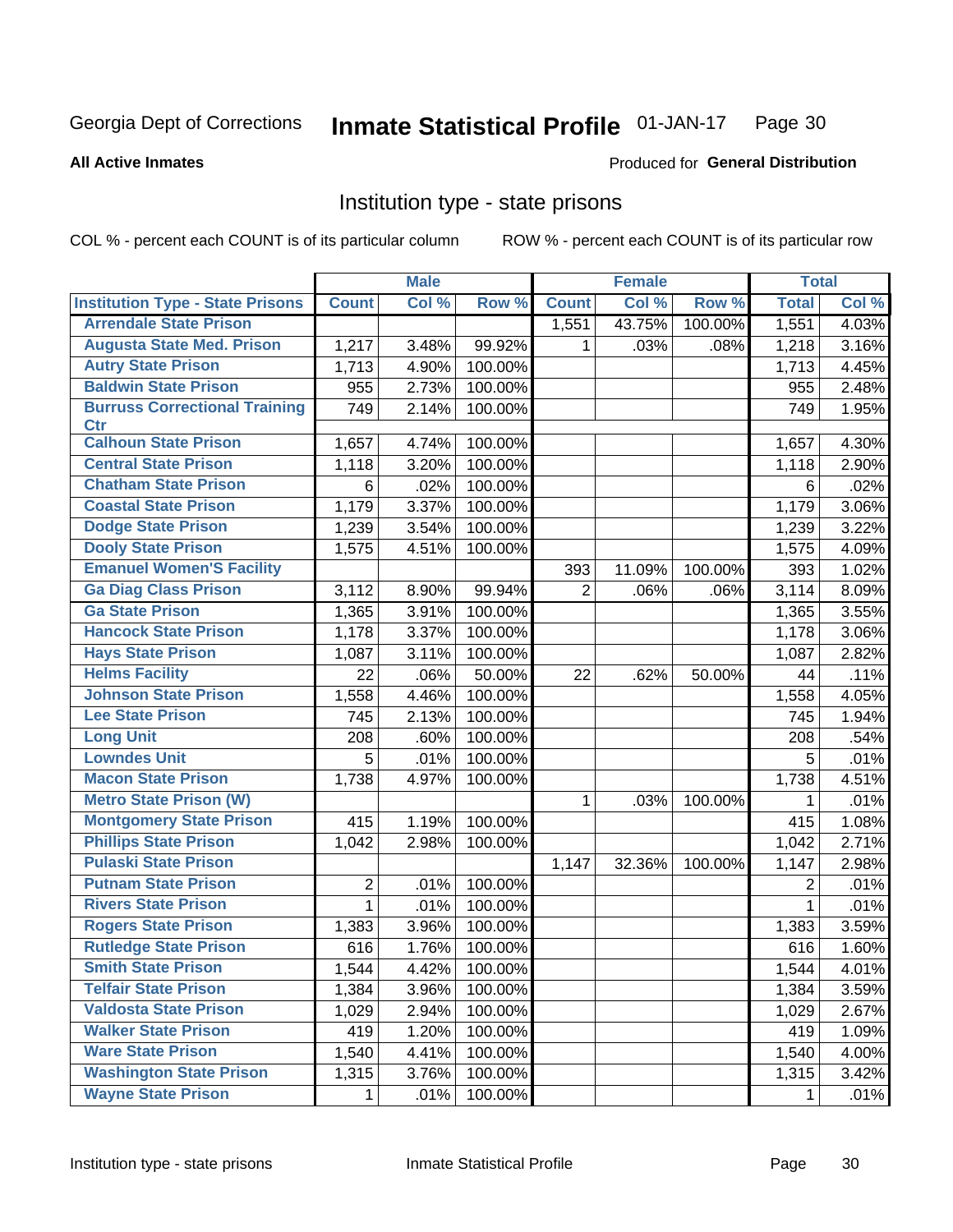#### Inmate Statistical Profile 01-JAN-17 Page 31

**All Active Inmates** 

Produced for General Distribution

### Institution type - state prisons

COL % - percent each COUNT is of its particular column ROW % - percent each COUNT is of its particular row

|                                         |              | <b>Male</b>                 |         | <b>Female</b> |                               |         | <b>Total</b>                          |          |
|-----------------------------------------|--------------|-----------------------------|---------|---------------|-------------------------------|---------|---------------------------------------|----------|
| <b>Institution Type - State Prisons</b> | <b>Count</b> | Col %                       | Row %   | <b>Count</b>  | Col %                         | Row %   | <b>Total</b>                          | Col %    |
| <b>Whitworth Women'S Facility</b>       |              |                             |         | 428           | 12.07%                        | 100.00% | 428                                   | $1.11\%$ |
| <b>Wilcox State Prison</b>              | .837         | 5.26%                       | 100.00% |               |                               |         | 1,837                                 | 4.77%    |
| <b>Total Reported</b>                   | 34,954       | 100%                        | 90.79%  | 3,545         | 100%                          | 9.21%   | 38,499                                | 100%     |
|                                         |              |                             |         |               |                               |         |                                       |          |
| <b>Not Reported</b>                     |              | 0                           |         |               | 0                             |         | 0                                     |          |
| <b>Grand Total</b>                      |              | 34,954                      |         |               | 3,545                         |         | 38,499                                |          |
| <b>Mode (most frequent)</b>             |              | <b>Ga Diag Class Prison</b> |         |               | <b>Arrendale State Prison</b> |         | <b>Ga Diag Class</b><br><b>Prison</b> |          |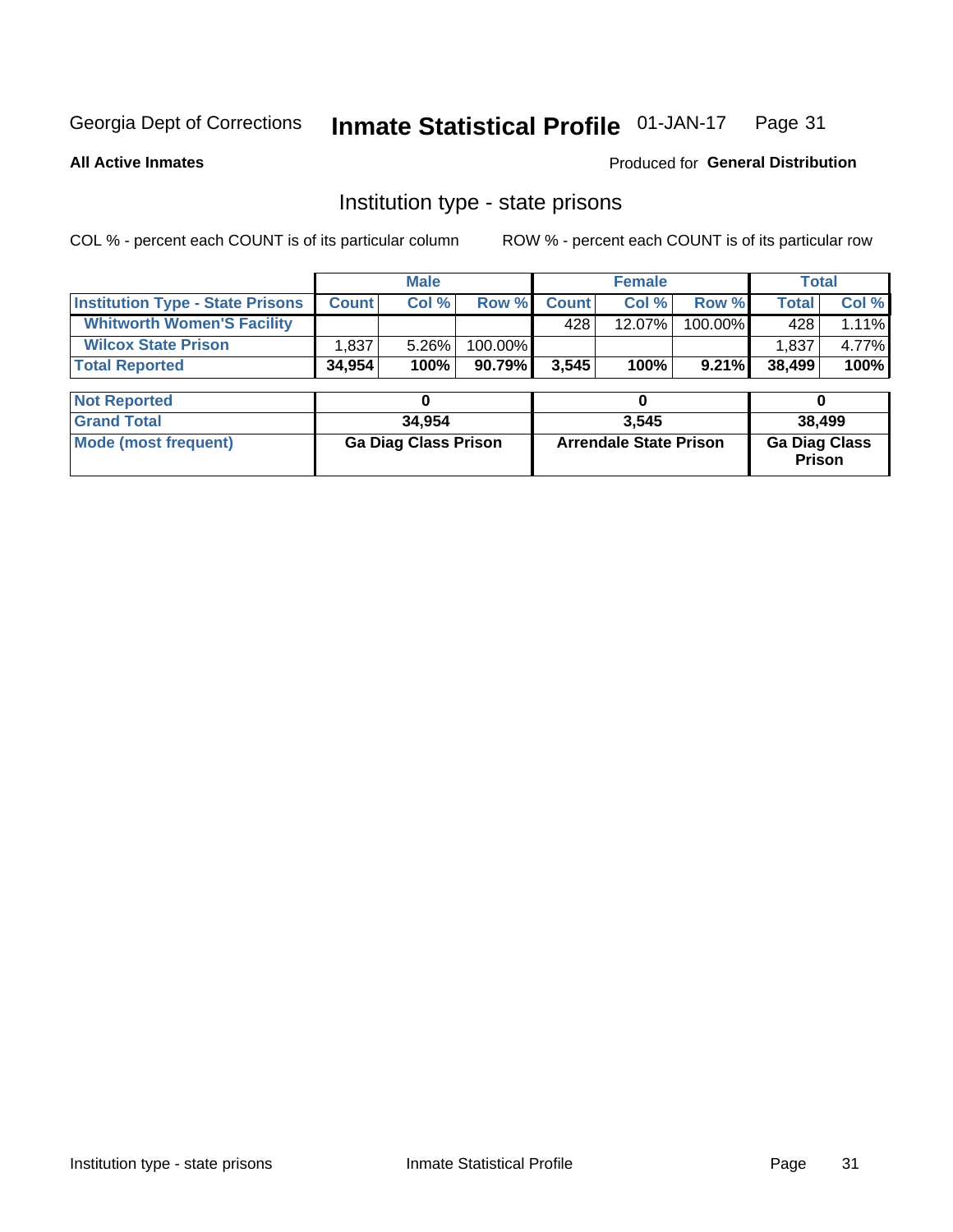#### Inmate Statistical Profile 01-JAN-17 Page 32

**All Active Inmates** 

### Produced for General Distribution

### Institution type - private prisons

COL % - percent each COUNT is of its particular column

|                                           |                      | <b>Male</b> |                    | <b>Female</b> |       |       | <b>Total</b> |
|-------------------------------------------|----------------------|-------------|--------------------|---------------|-------|-------|--------------|
| <b>Institution Type - Private Prisons</b> | <b>Count</b>         | Col %       | <b>Row % Count</b> | Col %         | Row % | Total | Col %        |
| <b>Coffee Corr Facility</b>               | 2.647                | 32.83%      | 100.00%            |               |       | 2,647 | 32.83%       |
| <b>Jenkins Corr Facility</b>              | $1,164$ <sup>1</sup> | 14.44%      | 100.00%            |               |       | 1,164 | 14.44%       |
| <b>Riverbend Corr Facility</b>            | 1.520                | 18.85%      | 100.00%            |               |       | 1,520 | 18.85%       |
| <b>Wheeler Corr Facility</b>              | 2.731                | $33.87\%$   | 100.00%            |               |       | 2,731 | 33.87%       |
| <b>Total Reported</b>                     | 8,062                | 100%        | $100\%$            |               | %Ⅰ    | 8,062 | 100%         |

| <b>Not Reported</b> |       |       |
|---------------------|-------|-------|
| <b>Total</b>        | 8,062 | 8,062 |

| <b>Mode (most frequent)</b> | <b>Wheeler Corr Facility</b> | <b>Null</b> | <b>Wheeler Corr</b><br><b>Facility</b> |
|-----------------------------|------------------------------|-------------|----------------------------------------|
|-----------------------------|------------------------------|-------------|----------------------------------------|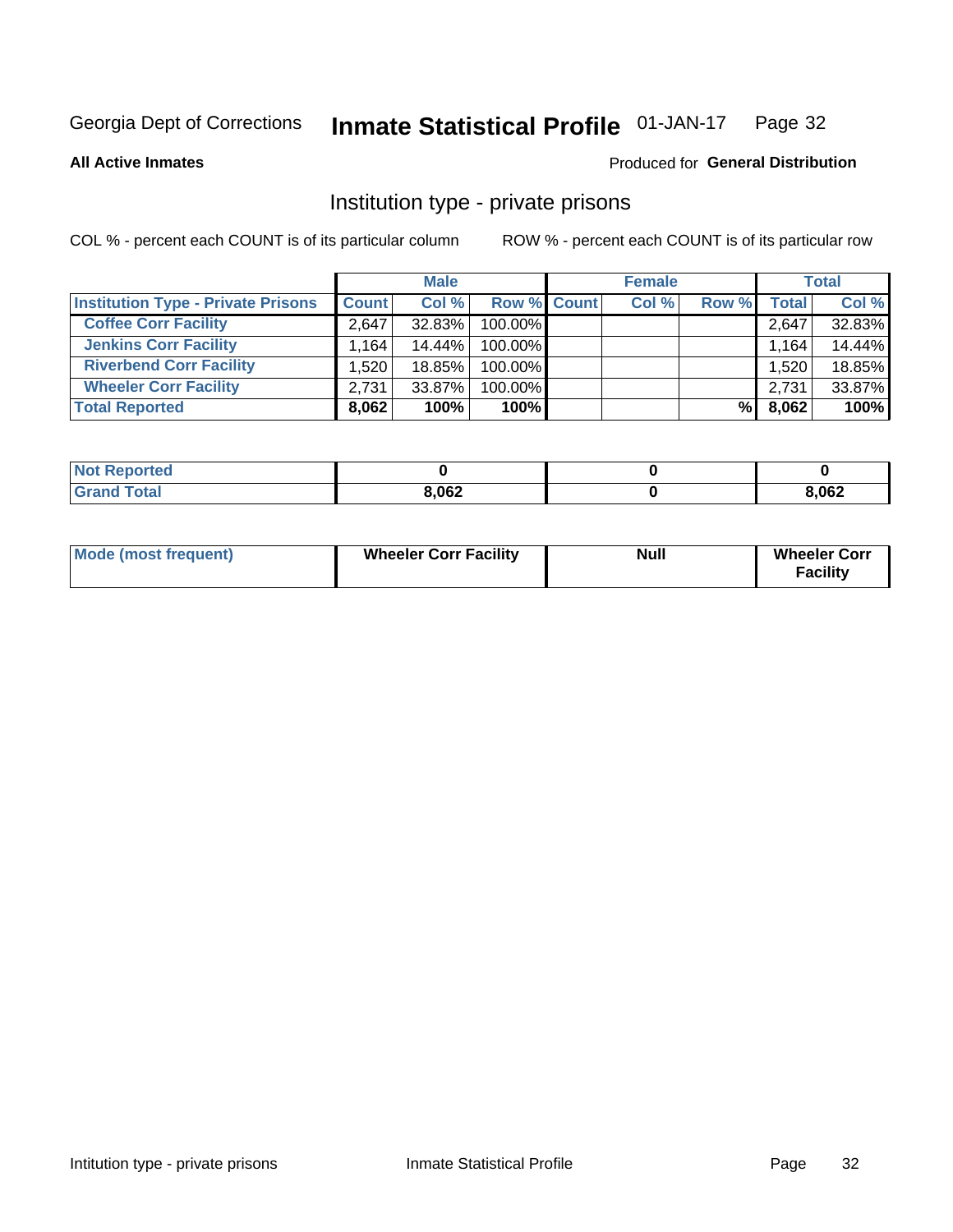#### **Inmate Statistical Profile 01-JAN-17** Page 33

**All Active Inmates** 

### Produced for General Distribution

### Institution type - inmate boot camp

COL % - percent each COUNT is of its particular column

|                                      |                  | <b>Male</b> |              |              | <b>Female</b> |             | <b>Total</b> |
|--------------------------------------|------------------|-------------|--------------|--------------|---------------|-------------|--------------|
| <b>Institution Type - Boot Camps</b> | <b>I</b> Count I | Col %       | <b>Row %</b> | <b>Count</b> | Col %         | Row % Total | Col %        |
| <b>Total Rported</b>                 |                  |             |              |              |               |             |              |

| <b>Not Reported</b>            |  |  |
|--------------------------------|--|--|
| <b>Total</b><br>C <sub>r</sub> |  |  |

| Mod<br>uamo | Nul.<br>$- - - - - -$ | <b>Null</b> | . .<br>uu.<br>------ |
|-------------|-----------------------|-------------|----------------------|
|             |                       |             |                      |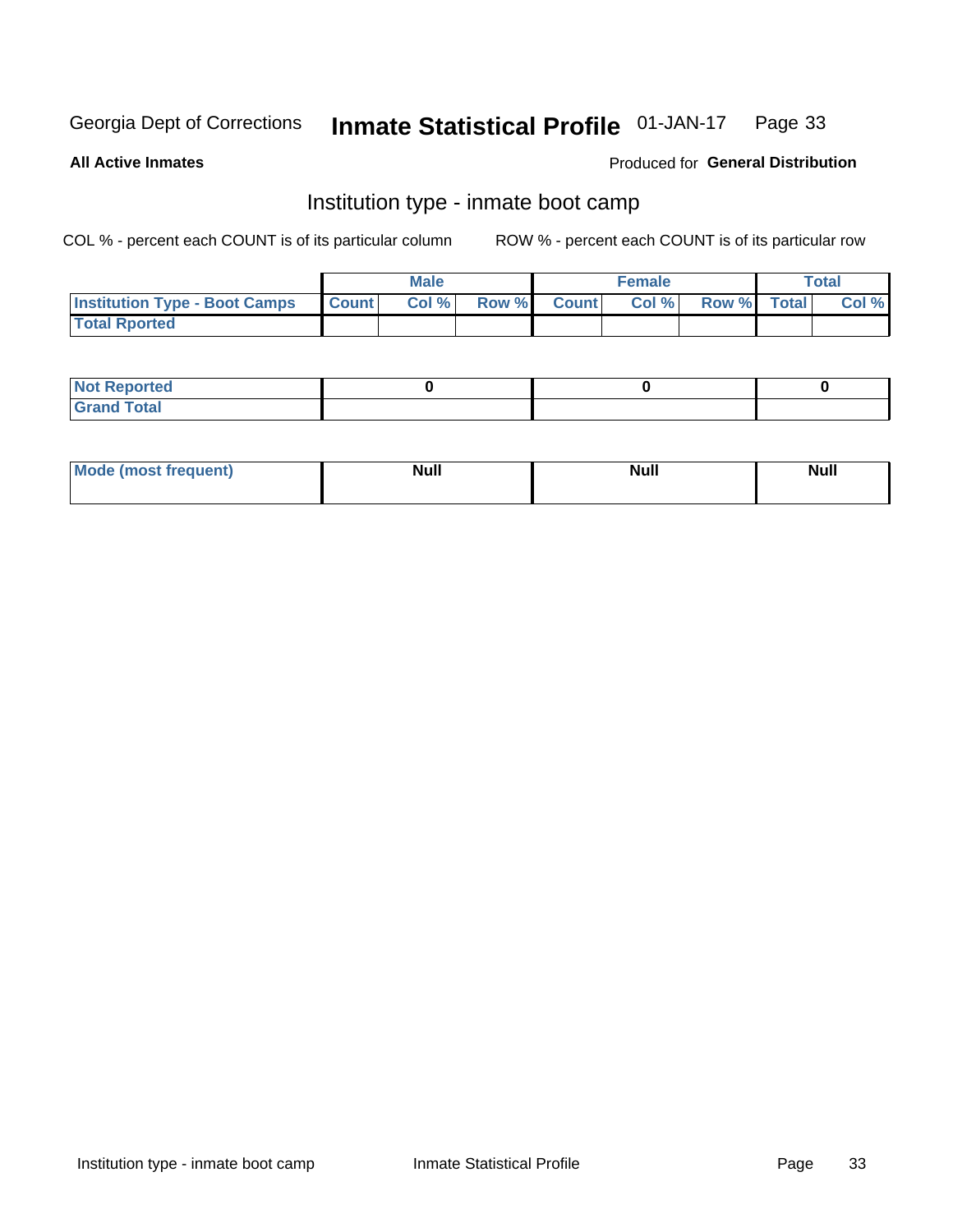#### Inmate Statistical Profile 01-JAN-17 Page 34

#### **All Active Inmates**

### Produced for General Distribution

### Number of disciplinary reports

COL % - percent each COUNT is of its particular column

|                                       |              | <b>Male</b> |        |              | <b>Female</b> |           |              | <b>Total</b> |
|---------------------------------------|--------------|-------------|--------|--------------|---------------|-----------|--------------|--------------|
| <b>Number of Disciplinary Reports</b> | <b>Count</b> | Col %       | Row %  | <b>Count</b> | Col %         | Row %     | <b>Total</b> | Col %        |
|                                       | 20,387       | 40.34%      | 89.97% | 2,273        | 60.21%        | $10.03\%$ | 22,660       | 41.72%       |
|                                       | 6,637        | 13.13%      | 92.96% | 503          | 13.32%        | 7.04%     | 7,140        | 13.15%       |
|                                       | 4,045        | 8.00%       | 94.89% | 218          | 5.77%         | $5.11\%$  | 4,263        | 7.85%        |
| 3                                     | 2,934        | 5.81%       | 95.26% | 146          | 3.87%         | 4.74%     | 3,080        | 5.67%        |
| 4                                     | 2,218        | 4.39%       | 95.07% | 115          | 3.05%         | 4.93%     | 2,333        | 4.30%        |
| 5                                     | 1,753        | 3.47%       | 95.53% | 82           | 2.17%         | 4.47%     | 1,835        | 3.38%        |
| <b>More Than 5</b>                    | 12,568       | 24.87%      | 96.63% | 438          | 11.60%        | $3.37\%$  | 13,006       | 23.94%       |
| <b>Total Reported</b>                 | 50,542       | 100%        | 93.05% | 3,775        | 100%          | 6.95%     | 54,317       | 100.0%       |

| วrted<br>NO. |        |               |           |
|--------------|--------|---------------|-----------|
| <b>Total</b> | 50,542 | ヘ フフビ<br>- 11 | 247<br>ገረ |

| Mean (average)       | 5.45 | 2.76 | 5.26 |
|----------------------|------|------|------|
| Median (middle)      |      |      |      |
| Mode (most frequent) |      |      |      |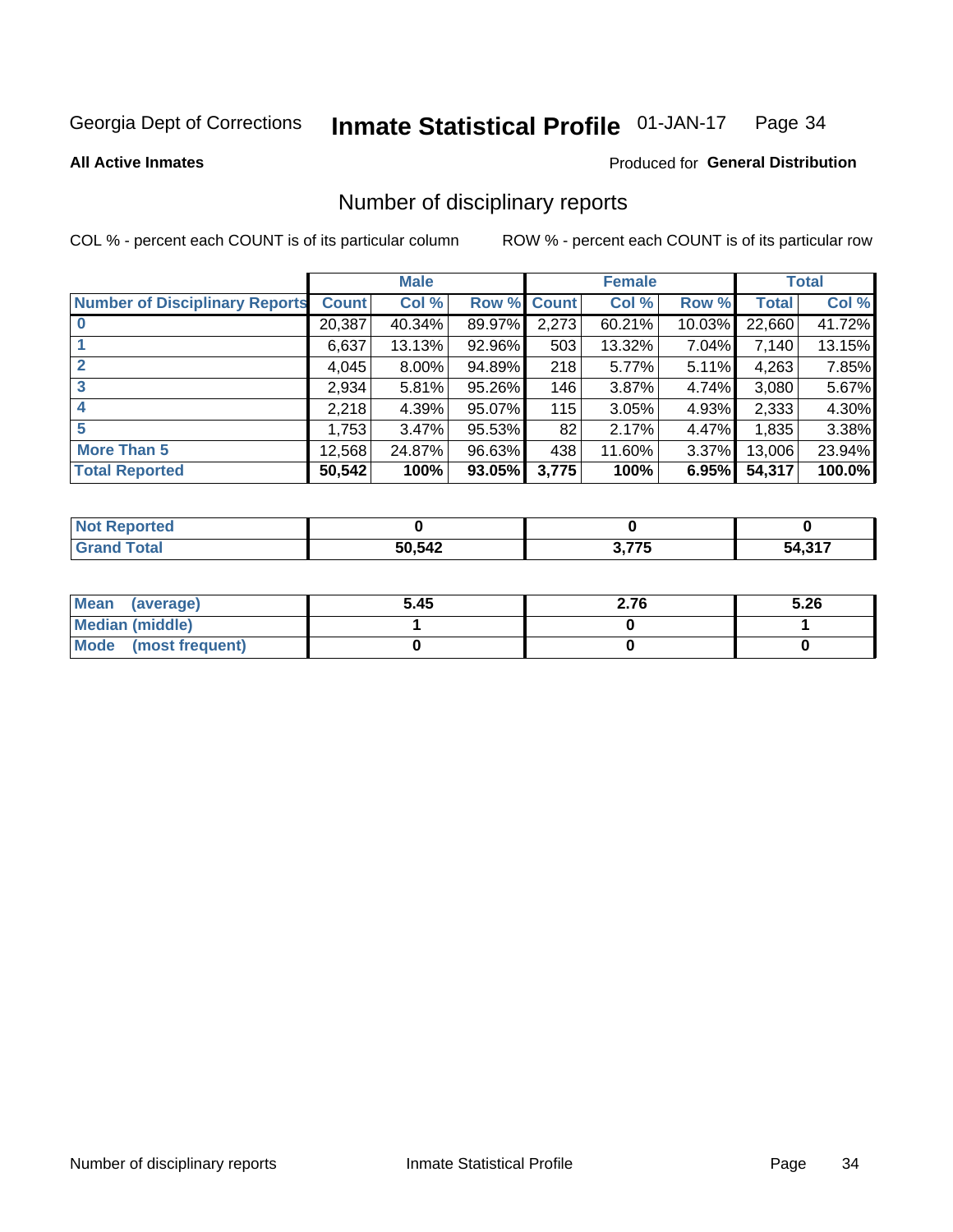#### **Inmate Statistical Profile 01-JAN-17** Page 35

### **All Active Inmates**

### Produced for General Distribution

### Number of transfers

COL % - percent each COUNT is of its particular column

|                            |              | <b>Male</b> |             |       | <b>Female</b> |        |        | <b>Total</b> |
|----------------------------|--------------|-------------|-------------|-------|---------------|--------|--------|--------------|
| <b>Number of Transfers</b> | <b>Count</b> | Col %       | Row % Count |       | Col %         | Row %  | Total  | Col %        |
|                            | 3,498        | 6.92%       | 79.19%      | 919   | 24.34%        | 20.81% | 4,417  | 8.13%        |
|                            | 15,859       | 31.38%      | $91.18\%$   | 1,535 | 40.66%        | 8.82%  | 17,394 | 32.02%       |
|                            | 8,397        | 16.61%      | 93.14%      | 618   | 16.37%        | 6.86%  | 9,015  | 16.60%       |
| 3                          | 5,347        | 10.58%      | 95.38%      | 259   | 6.86%         | 4.62%  | 5,606  | 10.32%       |
|                            | 3,313        | 6.55%       | 95.67%      | 150   | 3.97%         | 4.33%  | 3,463  | 6.38%        |
| 5                          | 2,462        | 4.87%       | 96.32%      | 94    | 2.49%         | 3.68%  | 2,556  | 4.71%        |
| <b>More Than 5</b>         | 11,666       | 23.08%      | 98.31%      | 200   | 5.30%         | 1.69%  | 11,866 | 21.85%       |
| <b>Total Reported</b>      | 50,542       | 100%        | 93.05%      | 3,775 | 100%          | 6.95%  | 54,317 | 100.0%       |

| <b>Not Reported</b> |        |                     |                   |
|---------------------|--------|---------------------|-------------------|
| Total               | 50,542 | ת 77F<br>. <u>.</u> | 247<br>54<br>ווטו |

| Mean (average)         | 4.20 | 1.68 | 4.03 |
|------------------------|------|------|------|
| <b>Median (middle)</b> |      |      |      |
| Mode (most frequent)   |      |      |      |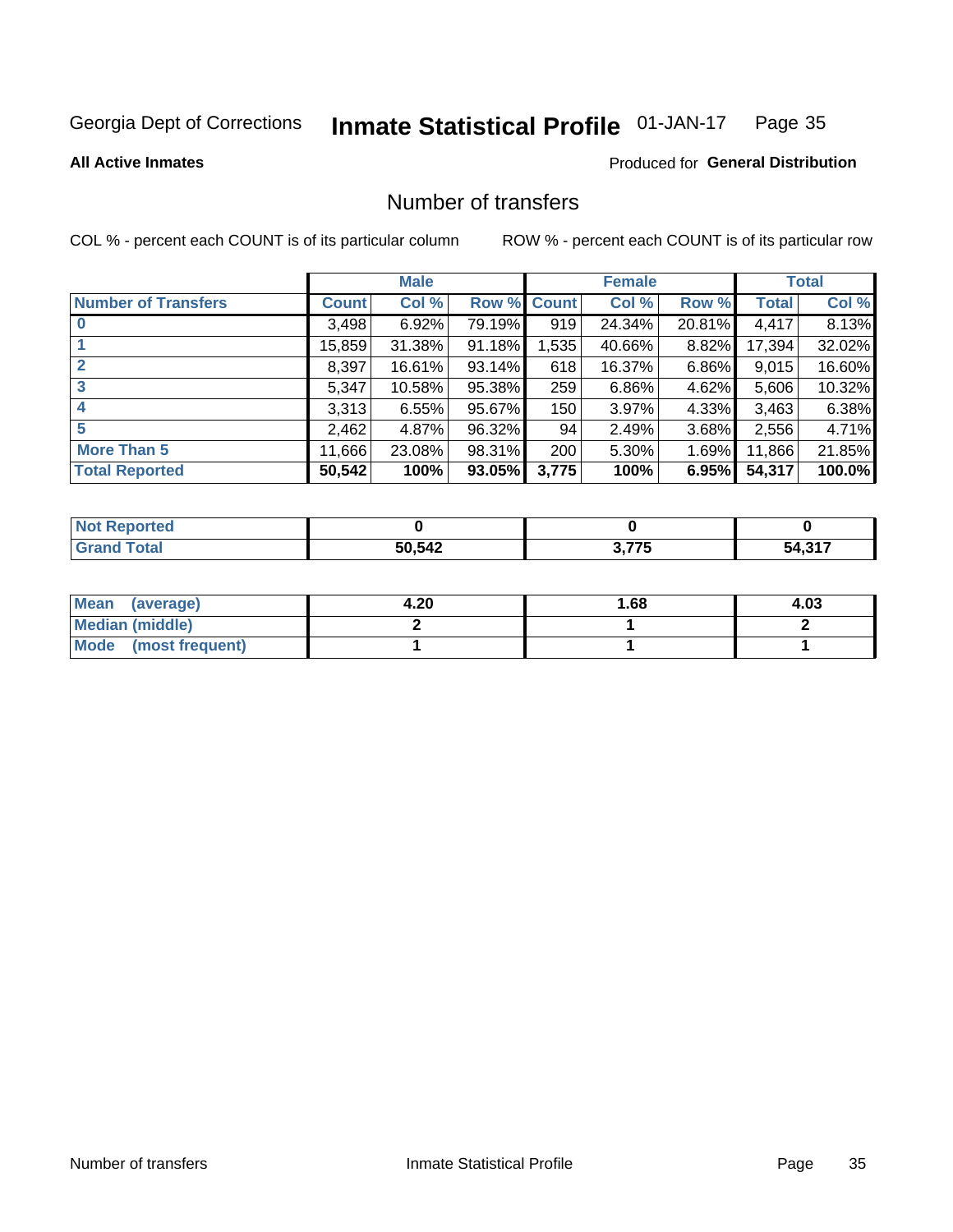#### Inmate Statistical Profile 01-JAN-17 Page 36

#### **All Active Inmates**

### Produced for General Distribution

### Number of escapes

COL % - percent each COUNT is of its particular column

|                          |              | <b>Male</b> |             |       | <b>Female</b> |       |        | <b>Total</b> |
|--------------------------|--------------|-------------|-------------|-------|---------------|-------|--------|--------------|
| <b>Number of Escapes</b> | <b>Count</b> | Col %       | Row % Count |       | Col %         | Row % | Total  | Col %        |
|                          | 49,999       | 98.93%      | 93.00%      | 3,763 | 99.68%        | 7.00% | 53,762 | 98.98%       |
|                          | 510          | $1.01\%$    | 97.70%      | 12    | 0.32%         | 2.30% | 522    | 0.96%        |
|                          | 28           | 0.06%       | 100.00%     |       |               |       | 28     | 0.05%        |
|                          |              | 0.01%       | 100.00%     |       |               |       | 4      | $0.01\%$     |
|                          |              | 0.01%       | 100.00%     |       |               |       |        | $0.01\%$     |
| <b>Total Reported</b>    | 50,542       | 100%        | 93.05%      | 3,775 | 100%          | 6.95% | 54,317 | $100.0\%$    |

| neo |        |                                         |             |
|-----|--------|-----------------------------------------|-------------|
|     | 50,542 | $\sim$ $\rightarrow$ $\sim$ $\sim$<br>. | 247<br>- גר |

| Mean (average)         |  | .0 <sup>4</sup> |
|------------------------|--|-----------------|
| <b>Median (middle)</b> |  |                 |
| Mode (most frequent)   |  |                 |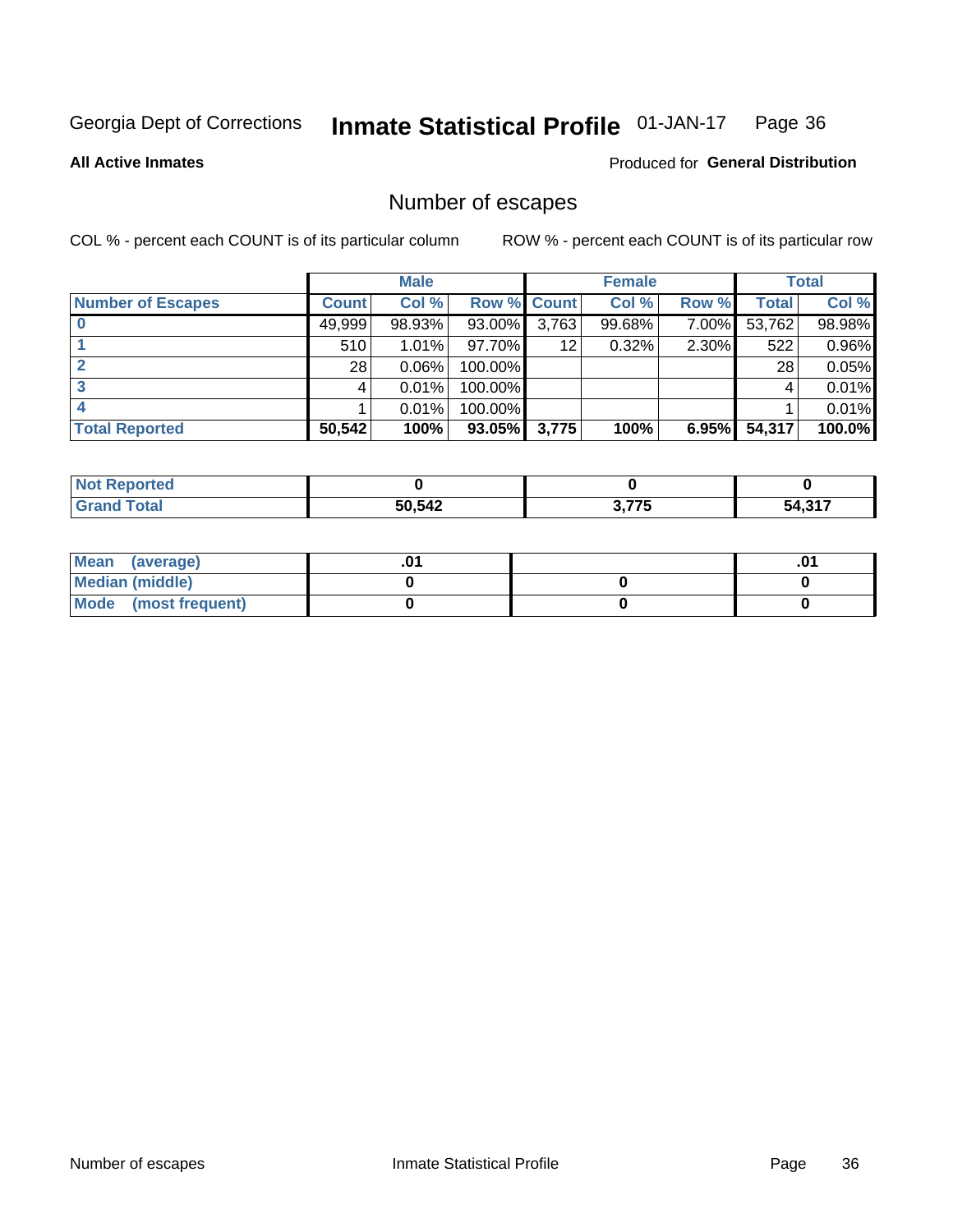#### Inmate Statistical Profile 01-JAN-17 Page 37

**All Active Inmates** 

### Produced for General Distribution

### Split sentences - Probation to follow

COL % - percent each COUNT is of its particular column

|                            |              | <b>Male</b> |                    |     | <b>Female</b> |          |                 | <b>Total</b> |
|----------------------------|--------------|-------------|--------------------|-----|---------------|----------|-----------------|--------------|
| <b>Probation to follow</b> | <b>Count</b> | Col%        | <b>Row % Count</b> |     | Col %         | Row %    | Total           | Col %        |
| <b>Yes</b>                 | 37.271       | 73.74%      | $92.75\%$ 2.915    |     | 77.22%        | $7.25\%$ | 40,186          | 73.98%       |
| <b>No</b>                  | 13.271       | 26.26%      | $93.91\%$          | 860 | 22.78%        | $6.09\%$ | 14.131          | 26.02%       |
| <b>Total Reported</b>      | 50,542       | 100%        | $93.05\%$ 3,775    |     | 100%          |          | $6.95\%$ 54,317 | 100%         |

| ________ | $\blacksquare$ $\blacksquare$ $\blacksquare$ $\blacksquare$ $\blacksquare$<br>A0<br>$\overline{\phantom{a}}$ | . --- | $\sim$ $-$<br>- 20 |
|----------|--------------------------------------------------------------------------------------------------------------|-------|--------------------|
|          |                                                                                                              |       |                    |

| $Moo$<br>requent<br>′es<br>Yes<br><b>YAC</b><br>. |
|---------------------------------------------------|
|---------------------------------------------------|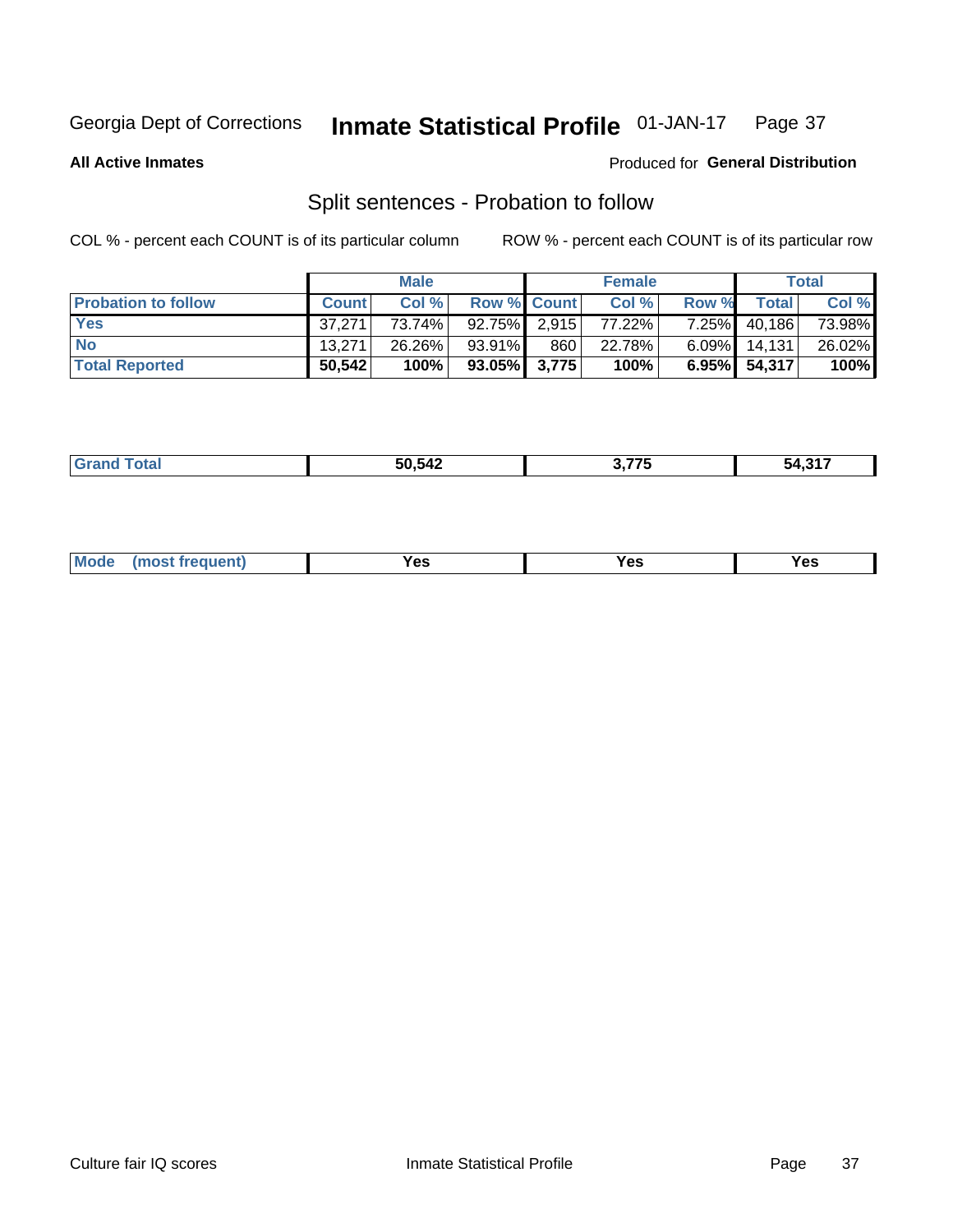#### Inmate Statistical Profile 01-JAN-17 Page 38

**All Active Inmates** 

### Produced for General Distribution

### Probable future release type of still active inmates

COL % - percent each COUNT is of its particular column

|                                         |              | <b>Male</b> |                    |              | <b>Female</b> |       | <b>Total</b> |        |
|-----------------------------------------|--------------|-------------|--------------------|--------------|---------------|-------|--------------|--------|
| <b>Probable Future Release Type</b>     | <b>Count</b> | Col %       | <b>Row % Count</b> |              | Col %         | Row % | <b>Total</b> | Col %  |
| <b>Paroled with probation to follow</b> | 19,388       | 39.46%      | 91.69% 1.758       |              | 47.58%        | 8.31% | 21,146       | 40.03% |
| Paroled w/o probation to follow         | 6,100        | 12.42%      | 92.52%             | 493          | 13.34%        | 7.48% | 6,593        | 12.48% |
| <b>Maxout with probation to follow</b>  | 15,566       | 31.68%      | 93.57% 1.069       |              | 28.93%        | 6.43% | 16,635       | 31.49% |
| <b>Maxout w/o probation to follow</b>   | 2,978        | $6.06\%$    | 94.27%             | 181          | 4.90%         | 5.73% | 3,159        | 5.98%  |
| Life, LWOP or death sentence            | 5,096        | 10.37%      | 96.33%             | 194          | 5.25%         | 3.67% | 5,290        | 10.01% |
| <b>Total Reported</b>                   | 49,128       | 100%        |                    | $93\%$ 3,695 | 100%          | 7%    | 52,823       | 100%   |

| $F \sim f \sim f$ | 49,128 | 3.695 | 52,823 |
|-------------------|--------|-------|--------|

| Mode (most frequent) | <b>PAR with PROB follow</b> | <b>PAR with PROB follow</b> | <b>PAR with PROB</b> |
|----------------------|-----------------------------|-----------------------------|----------------------|
|                      |                             |                             | follow               |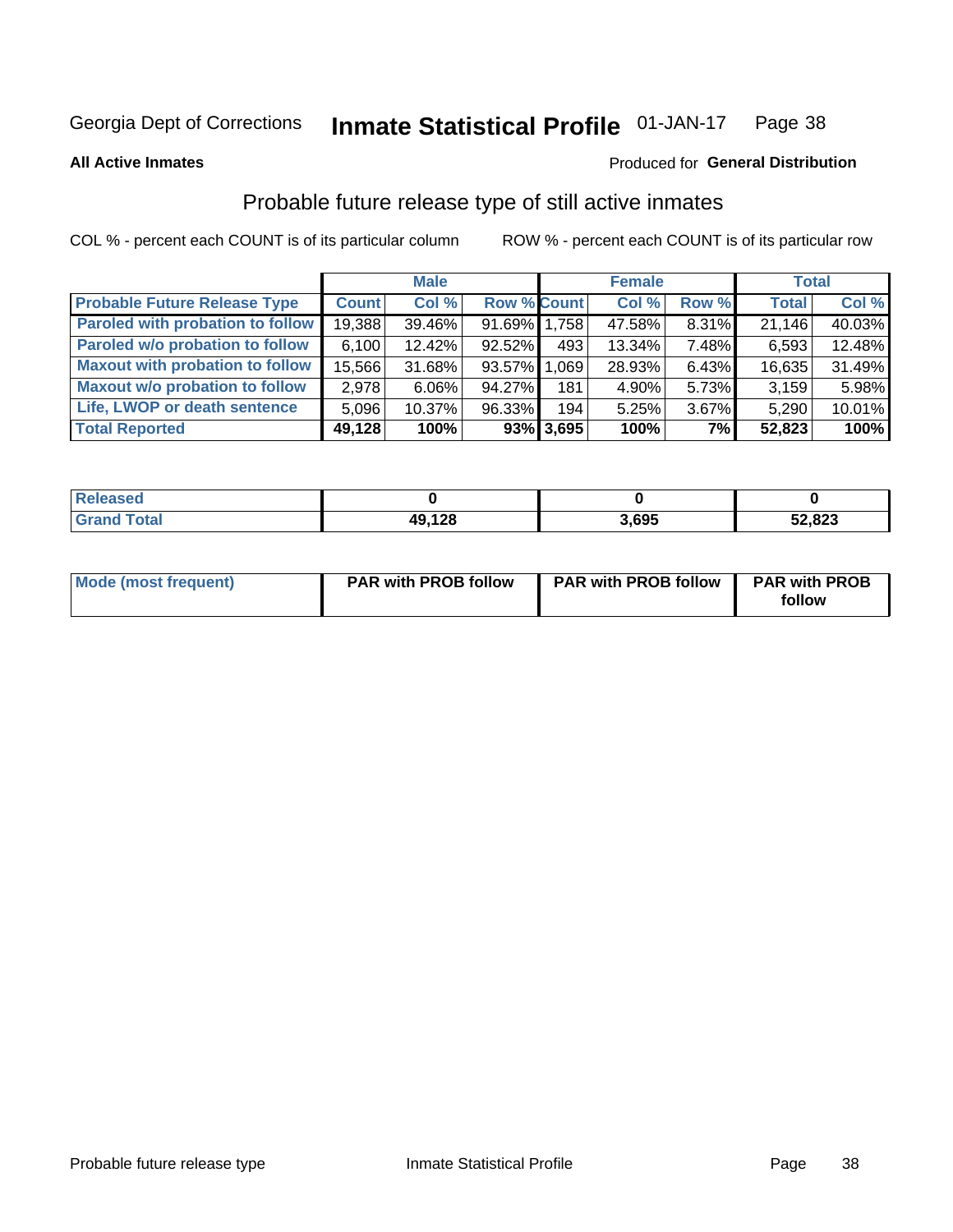## **All Active Inmates**

## Produced for General Distribution

## Time served in current (or last) institution

COL % - percent each COUNT is of its particular column

|                            |              | <b>Male</b> |        |              | <b>Female</b> |        |              | <b>Total</b> |
|----------------------------|--------------|-------------|--------|--------------|---------------|--------|--------------|--------------|
| <b>Time In Institution</b> | <b>Count</b> | Col %       | Row %  | <b>Count</b> | Col %         | Row %  | <b>Total</b> | Col %        |
| 0 to 3 months              | 11,987       | 23.72%      | 92.81% | 928          | 24.58%        | 7.19%  | 12,915       | 23.78%       |
| 3.01 to 6 months           | 6,977        | 13.80%      | 91.48% | 650          | 17.22%        | 8.52%  | 7,627        | 14.04%       |
| 6.01 to 9 months           | 5,425        | 10.73%      | 92.81% | 420          | 11.13%        | 7.19%  | 5,845        | 10.76%       |
| 9.01 to 12 months          | 4,460        | 8.82%       | 93.15% | 328          | 8.69%         | 6.85%  | 4,788        | 8.81%        |
| 12.01 to 18 months         | 5,852        | 11.58%      | 94.19% | 361          | 9.56%         | 5.81%  | 6,213        | 11.44%       |
| <b>18.01 to 24 months</b>  | 3,863        | 7.64%       | 94.43% | 228          | 6.04%         | 5.57%  | 4,091        | 7.53%        |
| $2.01$ to 3 years          | 4,850        | 9.60%       | 94.82% | 265          | 7.02%         | 5.18%  | 5,115        | 9.42%        |
| 3.01 to 4 years            | 2,377        | 4.70%       | 93.33% | 170          | 4.50%         | 6.67%  | 2,547        | 4.69%        |
| $4.01$ to 5 years          | 1,510        | 2.99%       | 93.96% | 97           | 2.57%         | 6.04%  | 1,607        | 2.96%        |
| 5.01 to 6 years            | 942          | 1.86%       | 87.38% | 136          | 3.60%         | 12.62% | 1,078        | 1.98%        |
| $6.01$ to 7 years          | 663          | 1.31%       | 92.34% | 55           | 1.46%         | 7.66%  | 718          | 1.32%        |
| 7.01 to 8 years            | 411          | 0.81%       | 91.54% | 38           | 1.01%         | 8.46%  | 449          | 0.83%        |
| $8.01$ to 9 years          | 307          | 0.61%       | 93.88% | 20           | 0.53%         | 6.12%  | 327          | 0.60%        |
| 9.01 to 10 years           | 133          | 0.26%       | 92.36% | 11           | 0.29%         | 7.64%  | 144          | 0.27%        |
| Over 10 years              | 785          | 1.55%       | 92.03% | 68           | 1.80%         | 7.97%  | 853          | 1.57%        |
| <b>Total Reported</b>      | 50,542       | 100%        | 93.05% | 3,775        | 100%          | 6.95%  | 54,317       | 100%         |

| oneo |        |               |              |
|------|--------|---------------|--------------|
| nta. | 50,542 | $\sim$ - $ -$ | $247$<br>-54 |

| <b>Mean</b><br>(average) | 23 months | 19 months | 23 months |
|--------------------------|-----------|-----------|-----------|
| Median (middle)          | 10 months | 8 months  | 9 months  |
| Mode<br>(most frequent)  | 0 months  | months    | ∖ months  |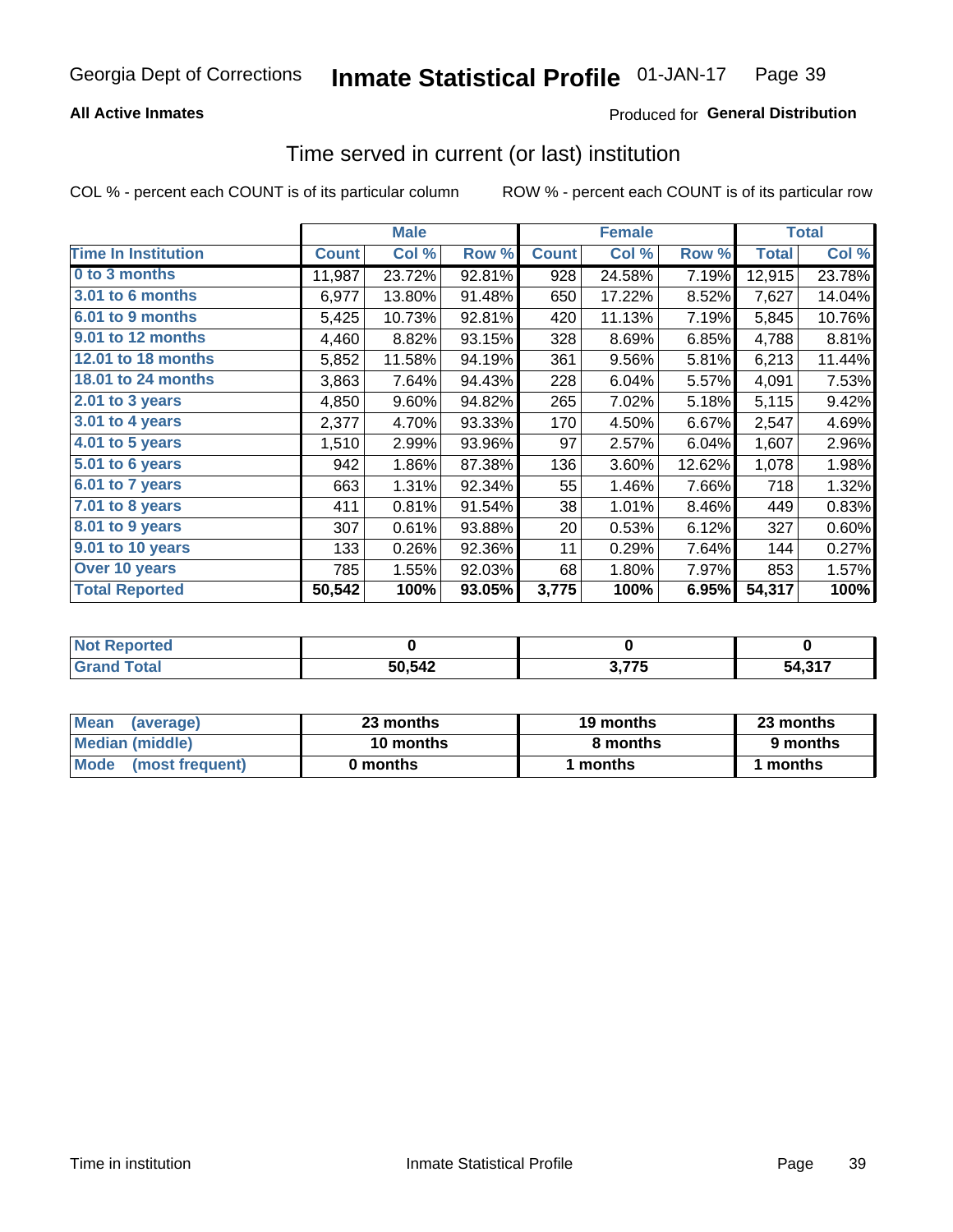### **All Active Inmates**

### Produced for General Distribution

## Highest grade level attained

COL % - percent each COUNT is of its particular column

|                              |                 | <b>Male</b> |         |                | <b>Female</b> |        |                 | <b>Total</b> |
|------------------------------|-----------------|-------------|---------|----------------|---------------|--------|-----------------|--------------|
| <b>Grade Level</b>           | <b>Count</b>    | Col %       | Row %   | <b>Count</b>   | Col %         | Row %  | <b>Total</b>    | Col %        |
| No school at all             | $\overline{16}$ | 0.04%       | 100.00% |                |               |        | $\overline{16}$ | 0.04%        |
| <b>Grade 1</b>               | 22              | 0.05%       | 100.00% |                |               |        | 22              | 0.05%        |
| <b>Grade 2</b>               | 33              | 0.08%       | 82.50%  | 7              | 0.26%         | 17.50% | 40              | 0.09%        |
| Grade 3                      | 89              | 0.22%       | 98.89%  | $\mathbf{1}$   | 0.04%         | 1.11%  | 90              | 0.21%        |
| <b>Grade 4</b>               | 89              | 0.22%       | 96.74%  | 3              | 0.11%         | 3.26%  | 92              | 0.22%        |
| Grade 5                      | 106             | 0.26%       | 96.36%  | 4              | 0.15%         | 3.64%  | 110             | 0.26%        |
| Grade 6                      | 399             | 1.00%       | 95.68%  | 18             | 0.66%         | 4.32%  | 417             | 0.98%        |
| <b>Grade 7</b>               | 738             | 1.84%       | 94.49%  | 43             | 1.57%         | 5.51%  | 781             | 1.83%        |
| Grade 8                      | 2,731           | 6.83%       | 94.34%  | 164            | 5.98%         | 5.66%  | 2,895           | 6.77%        |
| Grade 9                      | 5,115           | 12.78%      | 95.25%  | 255            | 9.30%         | 4.75%  | 5,370           | 12.56%       |
| Grade 10                     | 7,111           | 17.77%      | 95.75%  | 316            | 11.53%        | 4.25%  | 7,427           | 17.37%       |
| Grade 11                     | 6,979           | 17.44%      | 94.68%  | 392            | 14.30%        | 5.32%  | 7,371           | 17.24%       |
| <b>Grade 12 or GED</b>       | 12,649          | 31.61%      | 92.68%  | 999            | 36.45%        | 7.32%  | 13,648          | 31.92%       |
| <b>Some tech school</b>      | 306             | 0.76%       | 85.24%  | 53             | 1.93%         | 14.76% | 359             | 0.84%        |
| <b>Completed tech school</b> | 305             | 0.76%       | 83.56%  | 60             | 2.19%         | 16.44% | 365             | 0.85%        |
| College, 1 year              | 1,061           | 2.65%       | 88.64%  | 136            | 4.96%         | 11.36% | 1,197           | 2.80%        |
| College, 2 year              | 1,353           | 3.38%       | 89.07%  | 166            | 6.06%         | 10.93% | 1,519           | 3.55%        |
| College, 3 year              | 329             | 0.82%       | 88.92%  | 41             | 1.50%         | 11.08% | 370             | 0.87%        |
| <b>Bachelor's degree</b>     | 457             | 1.14%       | 86.72%  | 70             | 2.55%         | 13.28% | 527             | 1.23%        |
| <b>Master's degree</b>       | 77              | 0.19%       | 88.51%  | 10             | 0.36%         | 11.49% | 87              | 0.20%        |
| Ph.D. degree                 | 15              | 0.04%       | 93.75%  | 1              | 0.04%         | 6.25%  | 16              | 0.04%        |
| Law degree                   | 18              | 0.04%       | 90.00%  | $\overline{2}$ | 0.07%         | 10.00% | 20              | 0.05%        |
| <b>Some medical school</b>   | $\overline{2}$  | 0.01%       | 100.00% |                |               |        | $\overline{2}$  | 0.01%        |
| <b>Medical degree</b>        | 10              | 0.02%       | 100.00% |                |               |        | 10              | 0.02%        |
|                              | 1               | 0.01%       | 100.00% |                |               |        | 1               | 0.01%        |
| <b>Total Reported</b>        | 40,011          | 100%        | 93.59%  | 2,741          | 100.0%        | 6.41%  | 42,752          | 100.0%       |

| 10.53 <sup>4</sup> | .034  | .565 |
|--------------------|-------|------|
| 50,542             | ヘ フフロ | 247  |

| <b>Mean</b><br>(average) | 10.79           | 11.35           | 10.83           |
|--------------------------|-----------------|-----------------|-----------------|
| Median (middle)          | Grade 11        | Grade 12 or GED | Grade 11        |
| Mode<br>(most frequent)  | Grade 12 or GED | Grade 12 or GED | Grade 12 or GED |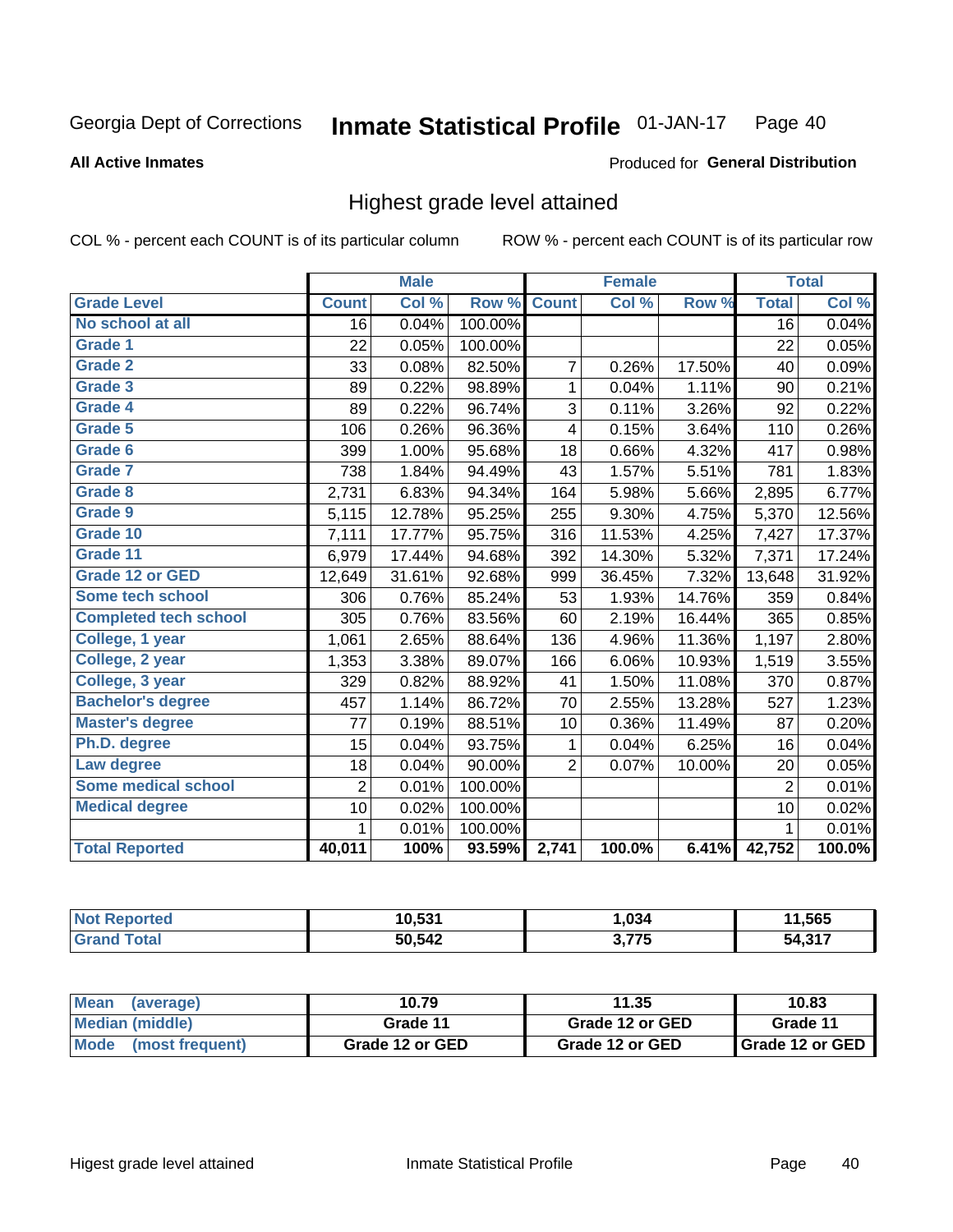#### Inmate Statistical Profile 01-JAN-17 Page 41

**All Active Inmates** 

### **Produced for General Distribution**

## Culture fair IQ scores

COL % - percent each COUNT is of its particular column

|                       |              | <b>Male</b> |                    |       | <b>Female</b> |        |              | <b>Total</b> |
|-----------------------|--------------|-------------|--------------------|-------|---------------|--------|--------------|--------------|
| <b>IQ Scores</b>      | <b>Count</b> | Col %       | <b>Row % Count</b> |       | Col %         | Row %  | <b>Total</b> | Col %        |
| $60 - 69$             | 955          | 2.17%       | 93.44%             | 67    | 2.16%         | 6.56%  | 1,022        | 2.17%        |
| $70 - 79$             | 2,918        | 6.64%       | 93.38%             | 207   | 6.68%         | 6.62%  | 3,125        | 6.65%        |
| $80 - 89$             | 6,585        | 14.99%      | 90.01%             | 731   | 23.60%        | 9.99%  | 7,316        | 15.56%       |
| $90 - 99$             | 12,245       | 27.88%      | 91.37%             | 1,156 | 37.33%        | 8.63%  | 13,401       | 28.50%       |
| $100 - 109$           | 12,289       | 27.98%      | 95.98%             | 515   | 16.63%        | 4.02%  | 12,804       | 27.23%       |
| $110 - 119$           | 7,414        | 16.88%      | 97.04%             | 226   | 7.30%         | 2.96%  | 7,640        | 16.25%       |
| $120 - 129$           | 1,452        | 3.31%       | 92.60%             | 116   | 3.75%         | 7.40%  | 1,568        | 3.33%        |
| $130 - 139$           | 54           | 0.12%       | 50.94%             | 52    | 1.68%         | 49.06% | 106          | 0.23%        |
| 140 & Up              | 8            | 0.02%       | 22.86%             | 27    | 0.87%         | 77.14% | 35           | 0.07%        |
| <b>Total Reported</b> | 43,920       | 100%        | 93.41%             | 3,097 | 100%          | 6.59%  | 47,017       | 100%         |

| <b>Not Reported</b>         | 5,791  | 549   | 6,340  |
|-----------------------------|--------|-------|--------|
| <b>Not Valid (under 60)</b> | 831    | 129   | 960    |
| <b>Grand Total</b>          | 50,542 | 3,775 | 54,317 |

| <b>Mean</b><br>(average) | 98  | 96 | 98 |
|--------------------------|-----|----|----|
| <b>Median (middle)</b>   | 99  | 94 | 99 |
| Mode<br>(most frequent)  | 103 | 96 | 99 |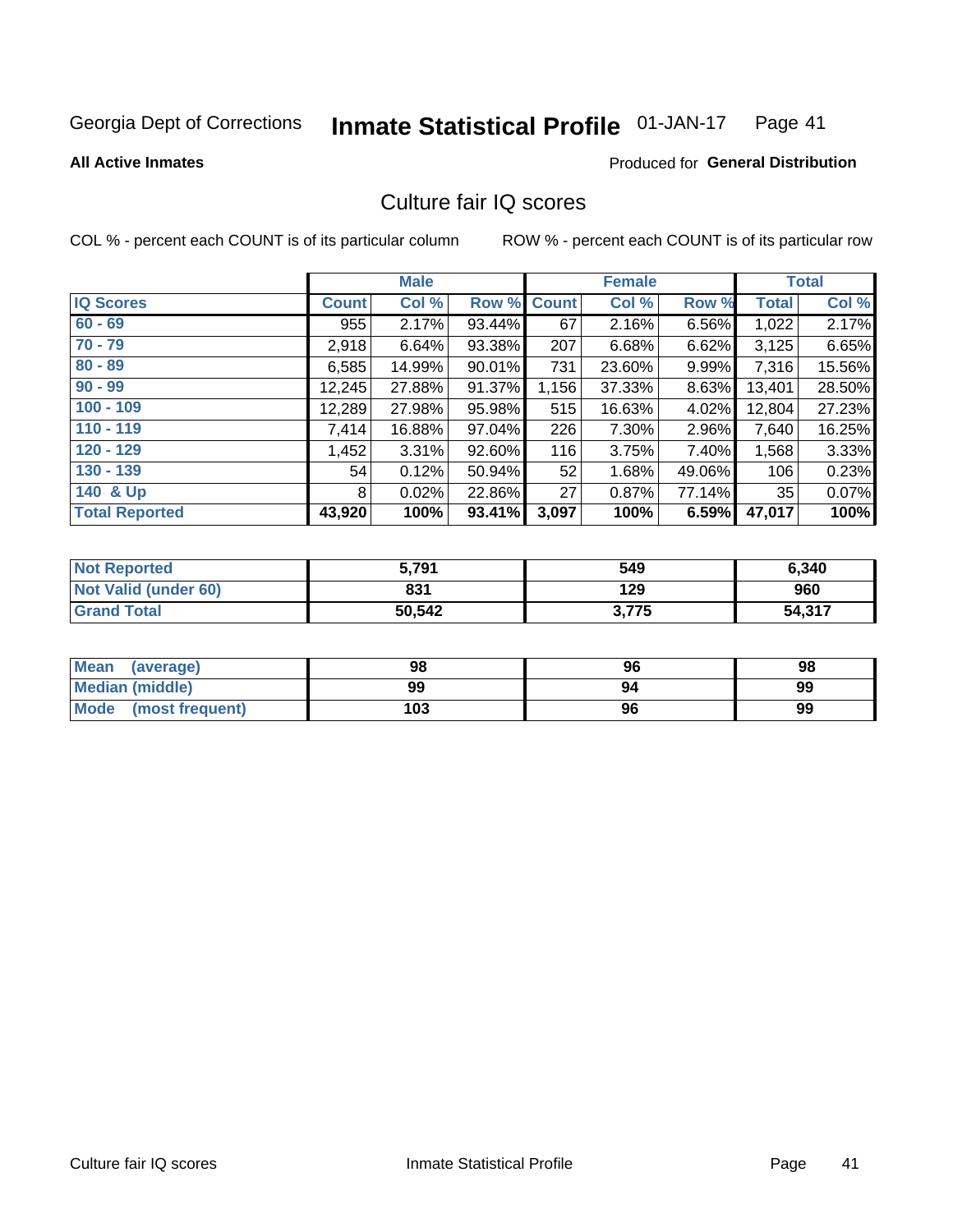#### Inmate Statistical Profile 01-JAN-17 Page 42

**All Active Inmates** 

### Produced for General Distribution

## Wide Range Achievement Test (WRAT) reading score

COL % - percent each COUNT is of its particular column

|                           |              | <b>Male</b> |        |              | <b>Female</b> |        |              | <b>Total</b> |
|---------------------------|--------------|-------------|--------|--------------|---------------|--------|--------------|--------------|
| <b>WRAT Reading Score</b> | <b>Count</b> | Col %       | Row %  | <b>Count</b> | Col %         | Row %  | <b>Total</b> | Col %        |
| 0.1 to 0.9                | 907          | 1.99%       | 99.56% | 4            | 0.12%         | 0.44%  | 911          | 1.86%        |
| 1.0 to 1.9                | 832          | 1.82%       | 98.93% | 9            | 0.28%         | 1.07%  | 841          | 1.72%        |
| 2.0 to 2.9                | 1,609        | 3.52%       | 97.28% | 45           | 1.39%         | 2.72%  | 1,654        | 3.38%        |
| 3.0 to 3.9                | 3,659        | 8.01%       | 97.21% | 105          | 3.25%         | 2.79%  | 3,764        | 7.70%        |
| 4.0 to 4.9                | 4,195        | 9.19%       | 95.10% | 216          | 6.69%         | 4.90%  | 4,411        | 9.02%        |
| 5.0 to 5.9                | 3,675        | 8.05%       | 95.16% | 187          | 5.79%         | 4.84%  | 3,862        | 7.90%        |
| 6.0 to 6.9                | 4,362        | 9.55%       | 94.50% | 254          | 7.87%         | 5.50%  | 4,616        | 9.44%        |
| 7.0 to 7.9                | 1,672        | 3.66%       | 93.83% | 110          | 3.41%         | 6.17%  | 1,782        | 3.64%        |
| 8.0 to 8.9                | 3,259        | 7.14%       | 93.09% | 242          | 7.49%         | 6.91%  | 3,501        | 7.16%        |
| 9.0 to 9.9                | 2,064        | 4.52%       | 94.03% | 131          | 4.06%         | 5.97%  | 2,195        | 4.49%        |
| 10.0 to 10.9              | 2,881        | 6.31%       | 91.75% | 259          | 8.02%         | 8.25%  | 3,140        | 6.42%        |
| 11.0 to 11.9              | 4,277        | 9.36%       | 90.04% | 473          | 14.65%        | 9.96%  | 4,750        | 9.71%        |
| 12.0 to 12.9              | 11,581       | 25.36%      | 91.28% | 1,106        | 34.25%        | 8.72%  | 12,687       | 25.94%       |
| 13                        | 699          | 1.53%       | 88.82% | 88           | 2.73%         | 11.18% | 787          | 1.61%        |
| <b>Total Reported</b>     | 45,672       | 100%        | 93.40% | 3,229        | 100%          | 6.60%  | 48,901       | 100%         |

| <b>NOT</b><br>.keporteg | 070<br>7.07U | 546                   | 416.ز  |
|-------------------------|--------------|-----------------------|--------|
| <b>otal</b>             | 50,542       | ク フフエ<br>v.l<br>. . J | 54,317 |

| <b>Mean</b><br>(average)       | 8.34 | 9.80        | 8.44 |
|--------------------------------|------|-------------|------|
| Median (middle)                | 8.5  | 11 つ<br>1.Z | 8.9  |
| <b>Mode</b><br>(most frequent) | 12.9 | 12.9        | 12.9 |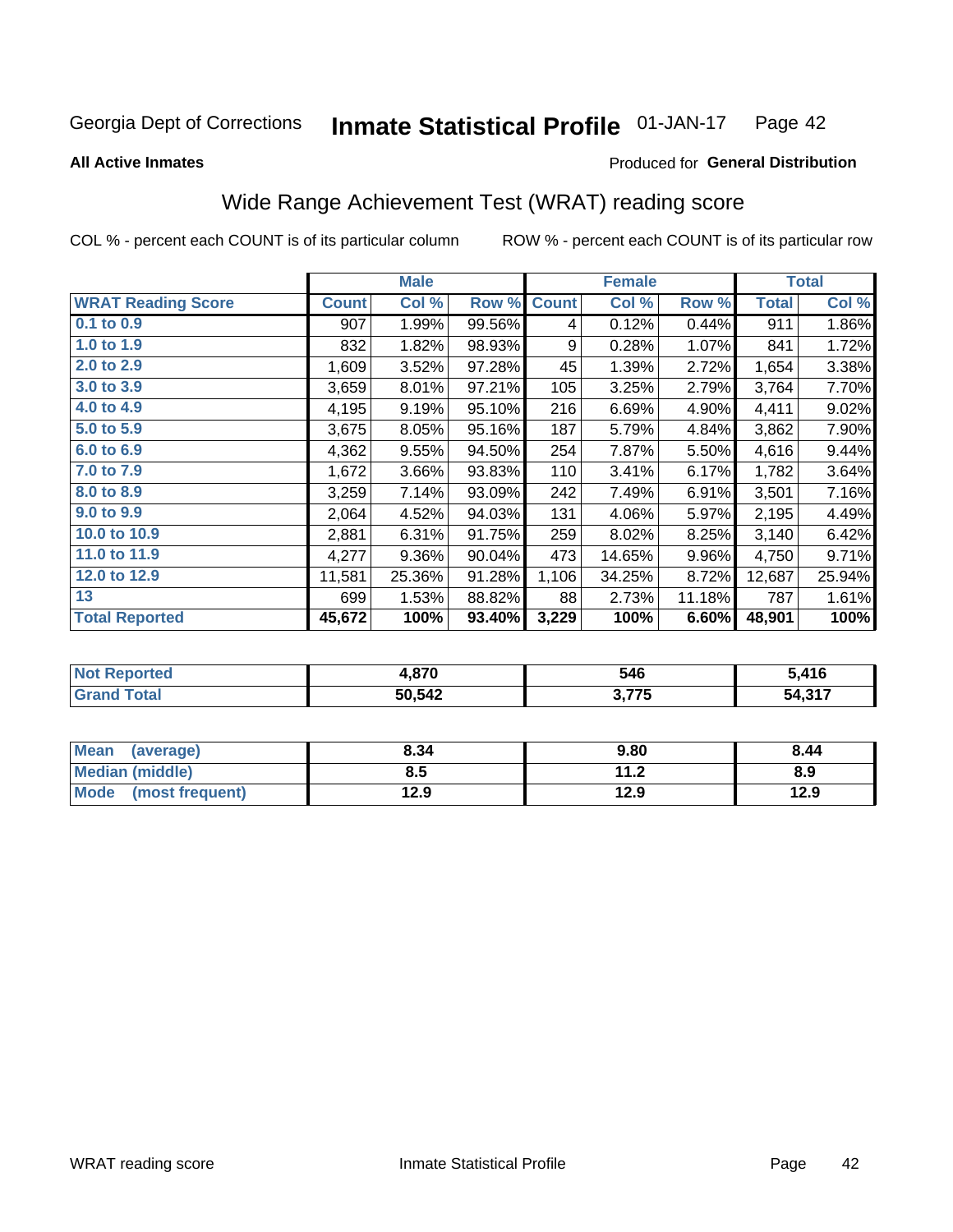#### **Inmate Statistical Profile 01-JAN-17** Page 43

**All Active Inmates** 

### Produced for General Distribution

## Wide Range Achievement Test (WRAT) math score

COL % - percent each COUNT is of its particular column

|                              |              | <b>Male</b> |        |              | <b>Female</b> |        |              | <b>Total</b> |
|------------------------------|--------------|-------------|--------|--------------|---------------|--------|--------------|--------------|
| <b>WRAT Mathematic Score</b> | <b>Count</b> | Col %       | Row %  | <b>Count</b> | Col %         | Row %  | <b>Total</b> | Col %        |
| 0.1 to 0.9                   | 88           | 0.19%       | 98.88% | 1            | 0.03%         | 1.12%  | 89           | 0.18%        |
| 1.0 to 1.9                   | 289          | 0.63%       | 97.64% | 7            | 0.22%         | 2.36%  | 296          | 0.61%        |
| 2.0 to 2.9                   | 914          | 2.00%       | 96.52% | 33           | 1.02%         | 3.48%  | 947          | 1.94%        |
| 3.0 to 3.9                   | 2,185        | 4.78%       | 96.26% | 85           | 2.63%         | 3.74%  | 2,270        | 4.64%        |
| 4.0 to 4.9                   | 5,512        | 12.07%      | 95.18% | 279          | 8.64%         | 4.82%  | 5,791        | 11.84%       |
| 5.0 to 5.9                   | 7,155        | 15.67%      | 94.47% | 419          | 12.97%        | 5.53%  | 7,574        | 15.49%       |
| 6.0 to 6.9                   | 9,452        | 20.69%      | 94.11% | 592          | 18.33%        | 5.89%  | 10,044       | 20.54%       |
| 7.0 to 7.9                   | 3,769        | 8.25%       | 94.01% | 240          | 7.43%         | 5.99%  | 4,009        | 8.20%        |
| 8.0 to 8.9                   | 4,953        | 10.84%      | 92.01% | 430          | 13.31%        | 7.99%  | 5,383        | 11.01%       |
| 9.0 to 9.9                   | 2,663        | 5.83%       | 92.27% | 223          | 6.90%         | 7.73%  | 2,886        | 5.90%        |
| 10.0 to 10.9                 | 513          | 1.12%       | 96.61% | 18           | 0.56%         | 3.39%  | 531          | 1.09%        |
| 11.0 to 11.9                 | 1,846        | 4.04%       | 91.52% | 171          | 5.29%         | 8.48%  | 2,017        | 4.12%        |
| 12.0 to 12.9                 | 6,249        | 13.68%      | 89.76% | 713          | 22.07%        | 10.24% | 6,962        | 14.24%       |
| 13                           | 87           | 0.19%       | 82.08% | 19           | 0.59%         | 17.92% | 106          | 0.22%        |
| <b>Total Reported</b>        | 45,675       | 100%        | 93.40% | 3,230        | 100%          | 6.60%  | 48,905       | 100.0%       |

| <b>Reported</b> | 1,867  | 545                   | 、 41 2<br>᠂╹┻ |
|-----------------|--------|-----------------------|---------------|
| 'ota.           | 50,542 | ク フフエ<br>v.l<br>. . J | 54,317        |

| <b>Mean</b><br>(average) | 7.40 | 8.29 | 7.46 |
|--------------------------|------|------|------|
| Median (middle)          | 6.9  | ۰.,  | 6.9  |
| Mode<br>(most frequent)  | 12.9 | 12.9 | 12.9 |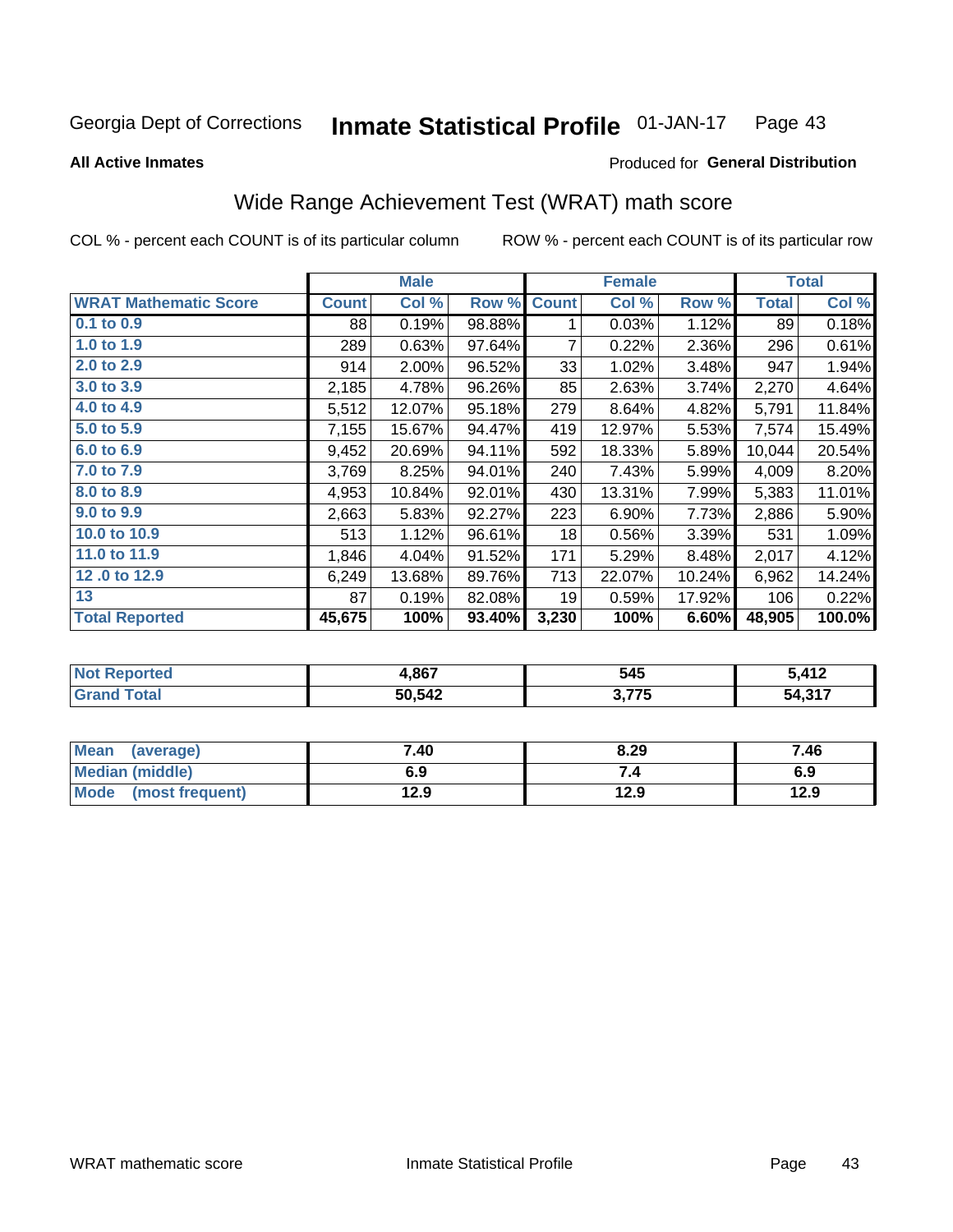#### Inmate Statistical Profile 01-JAN-17 Page 44

### **All Active Inmates**

### Produced for General Distribution

## Wide Range Achievement Test (WRAT) spelling score

COL % - percent each COUNT is of its particular column

|                            |              | <b>Male</b> |        |              | <b>Female</b> |        |        | <b>Total</b> |
|----------------------------|--------------|-------------|--------|--------------|---------------|--------|--------|--------------|
| <b>WRAT Spelling Score</b> | <b>Count</b> | Col %       | Row %  | <b>Count</b> | Col %         | Row %  | Total  | Col %        |
| 0.1 to 0.9                 | 958          | 2.10%       | 99.58% | 4            | 0.12%         | 0.42%  | 962    | 1.97%        |
| 1.0 to 1.9                 | 1,196        | 2.62%       | 99.17% | 10           | 0.31%         | 0.83%  | 1,206  | 2.47%        |
| 2.0 to 2.9                 | 2,167        | 4.74%       | 98.05% | 43           | 1.33%         | 1.95%  | 2,210  | 4.52%        |
| 3.0 to 3.9                 | 3,293        | 7.21%       | 97.60% | 81           | 2.51%         | 2.40%  | 3,374  | 6.90%        |
| 4.0 to 4.9                 | 3,070        | 6.72%       | 96.57% | 109          | 3.37%         | 3.43%  | 3,179  | 6.50%        |
| 5.0 to 5.9                 | 5,239        | 11.47%      | 96.64% | 182          | 5.63%         | 3.36%  | 5,421  | 11.08%       |
| 6.0 to 6.9                 | 4,335        | 9.49%       | 95.55% | 202          | 6.25%         | 4.45%  | 4,537  | 9.28%        |
| 7.0 to 7.9                 | 4,023        | 8.81%       | 94.11% | 252          | 7.80%         | 5.89%  | 4,275  | 8.74%        |
| 8.0 to 8.9                 | 3,933        | 8.61%       | 93.98% | 252          | 7.80%         | 6.02%  | 4,185  | 8.56%        |
| 9.0 to 9.9                 | 2,230        | 4.88%       | 93.15% | 164          | 5.08%         | 6.85%  | 2,394  | 4.89%        |
| 10.0 to 10.9               | 2,149        | 4.70%       | 93.68% | 145          | 4.49%         | 6.32%  | 2,294  | 4.69%        |
| 11.0 to 11.9               | 3,388        | 7.42%       | 92.57% | 272          | 8.42%         | 7.43%  | 3,660  | 7.48%        |
| 12.0 to 12.9               | 9,374        | 20.52%      | 86.49% | 1,464        | 45.33%        | 13.51% | 10,838 | 22.16%       |
| 13                         | 327          | 0.72%       | 86.74% | 50           | 1.55%         | 13.26% | 377    | 0.77%        |
| <b>Total Reported</b>      | 45,682       | 100%        | 93.40% | 3,230        | 100%          | 6.60%  | 48,912 | 100.0%       |

| NO | 1,860  | 545            | 5,405                             |  |
|----|--------|----------------|-----------------------------------|--|
|    | 50,542 | ? フフベ<br>. J.I | $\overline{A}$ 247<br>54.<br>ט. ד |  |

| Mean<br>(average)       | 7.86 | 10.16 | 8.01 |
|-------------------------|------|-------|------|
| Median (middle)         | .    | 11.6  | .    |
| Mode<br>(most frequent) | 12.9 | 12.9  | 12.9 |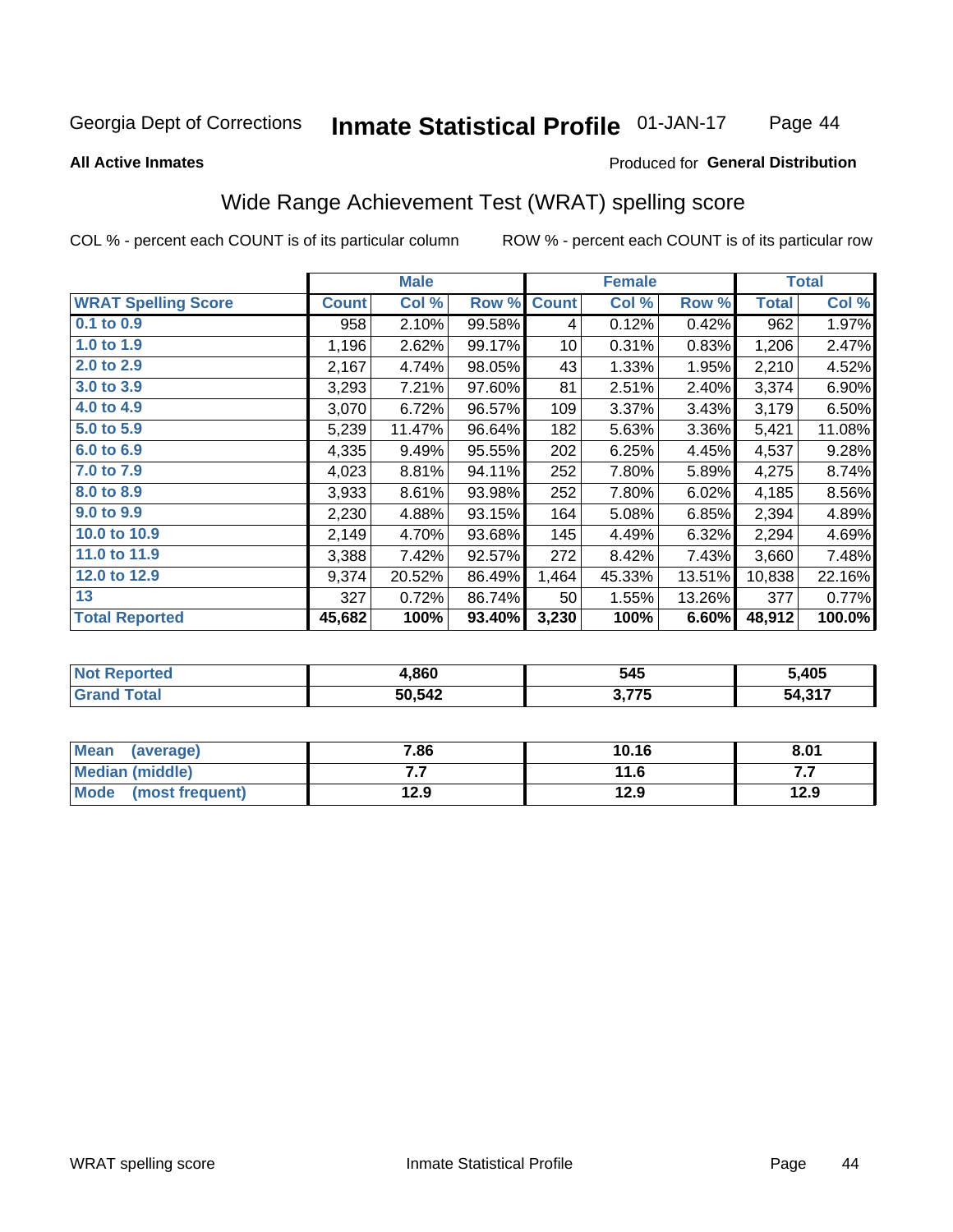#### Inmate Statistical Profile 01-JAN-17 Page 45

**All Active Inmates** 

### **Produced for General Distribution**

## Current / last mental health treatment level

COL % - percent each COUNT is of its particular column

|                                    |              | <b>Male</b> |         |              | <b>Female</b> |        |              | <b>Total</b> |
|------------------------------------|--------------|-------------|---------|--------------|---------------|--------|--------------|--------------|
| <b>Mental Health Treatment Lev</b> | <b>Count</b> | Col %       | Row %   | <b>Count</b> | Col %         | Row %  | <b>Total</b> | Col %        |
| 1 No problem at current time       | 8,661        | 53.42%      | 92.86%  | 666          | 24.40%        | 7.14%  | 9,327        | 49.24%       |
| 2 Receiving outpatient             | 5,744        | 35.43%      | 74.12%  | 2,006        | 73.48%        | 25.88% | 7,750        | 40.91%       |
| <b>Treatment</b>                   |              |             |         |              |               |        |              |              |
| 3 Inpatient, moderate              | 1,475        | 9.10%       | 96.78%  | 49           | 1.79%         | 3.22%  | 1,524        | 8.05%        |
| <b>Treatment</b>                   |              |             |         |              |               |        |              |              |
| 4 Inpatient, intensive             | 313          | 1.93%       | 97.20%  | 9            | 0.33%         | 2.80%  | 322          | 1.70%        |
| Treatment                          |              |             |         |              |               |        |              |              |
| <b>5 Undergoing crisis</b>         | 18           | 0.11%       | 100.00% |              |               |        | 18           | 0.10%        |
| <b>stabilization</b>               |              |             |         |              |               |        |              |              |
| <b>6 Hospital for criminally</b>   |              | 0.01%       | 100.00% |              |               |        |              | 0.01%        |
| <b>Tinsane</b>                     |              |             |         |              |               |        |              |              |
| <b>Total Evaluated</b>             | 16,212       | 100%        | 85.59%  | 2,730        | 100%          | 14.41% | 18,942       | 100.0%       |

| Never had MH evaluation | 34,330 | ,045  | 35,375      |
|-------------------------|--------|-------|-------------|
| $\tau$ otal             | 50,542 | 3,775 | 317.ء<br>54 |

| Median (middle) | No problem at current time | <b>Receiving outpatient</b><br>treatment | <b>Receiving</b><br>outpatient<br>treatment |
|-----------------|----------------------------|------------------------------------------|---------------------------------------------|
| <b>Mode</b>     | No problem at current time | <b>Receiving outpatient</b>              | No problem at                               |
| (most frequent) |                            | treatment                                | current time                                |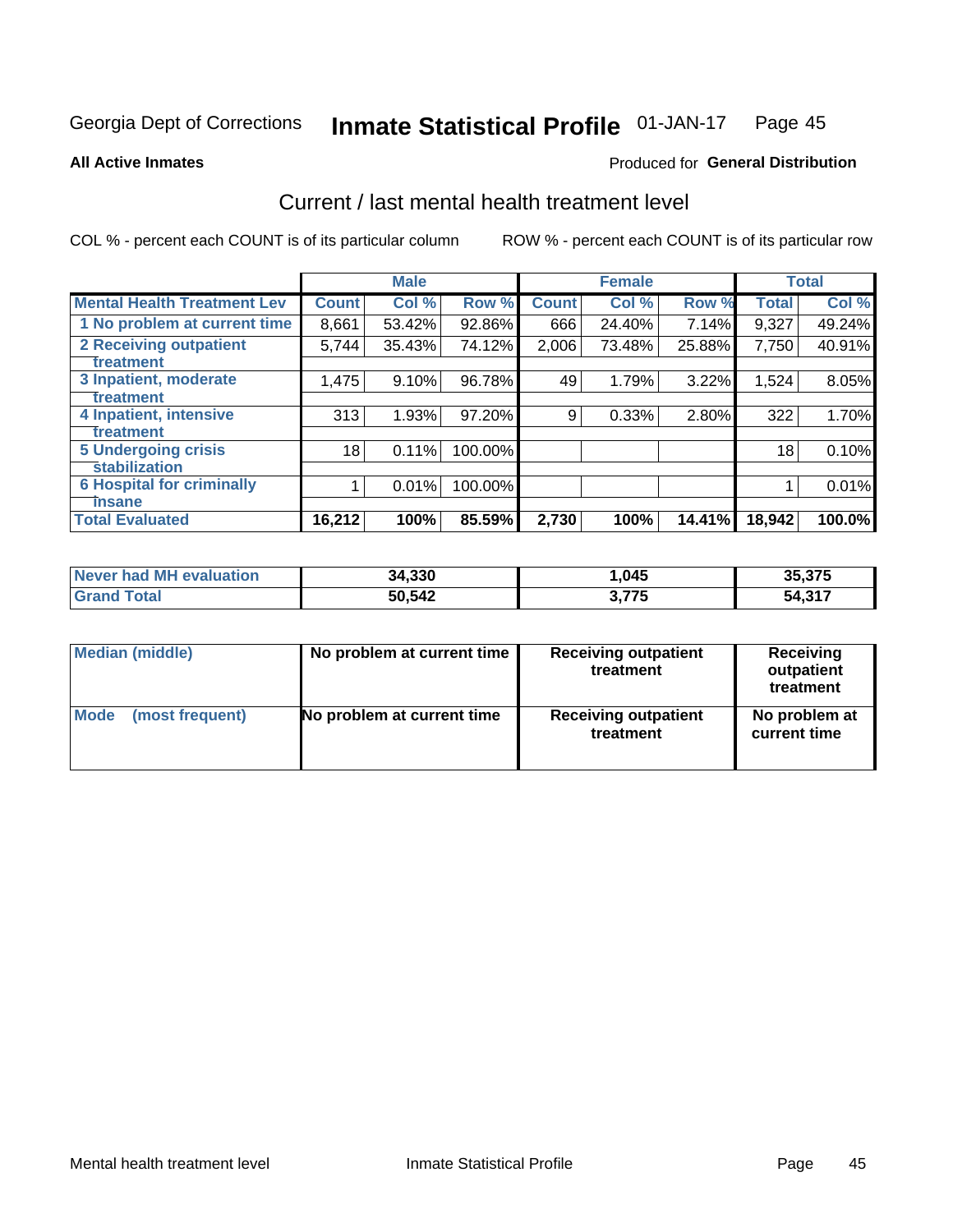## **All Active Inmates**

## Produced for General Distribution

## PULHESDWIT medical scale - 'P' overall condition ('P'hysical)

COL % - percent each COUNT is of its particular column

|                                  |              | <b>Male</b> |         |              | <b>Female</b> |         |              | <b>Total</b> |
|----------------------------------|--------------|-------------|---------|--------------|---------------|---------|--------------|--------------|
| 'P' Overall Condition            | <b>Count</b> | Col %       | Row %   | <b>Count</b> | Col %         | Row %   | <b>Total</b> | Col %        |
| 1 No medical illness             | 34,581       | 75.00%      | 94.11%  | 2,163        | 62.12%        | 5.89%   | 36,744       | 74.10%       |
| 2 Well-controlled chronic        | 10,687       | 23.18%      | 90.06%  | 1,180        | 33.89%        | 9.94%   | 11,867       | 23.93%       |
| <b>illness</b>                   |              |             |         |              |               |         |              |              |
| 3 Poorly-controlled chronic      | 756          | 1.64%       | 91.08%  | 74           | 2.13%         | 8.92%   | 830          | 1.67%        |
| <b>illness</b>                   |              |             |         |              |               |         |              |              |
| 4 Significant problems requiring | 75           | 0.16%       | 76.53%  | 23           | 0.66%         | 23.47%  | 98           | 0.20%        |
| special housing                  |              |             |         |              |               |         |              |              |
| 5 Terminal illness, < 6 months   | 7            | 0.02%       | 100.00% |              |               |         | 7            | 0.01%        |
| to live                          |              |             |         |              |               |         |              |              |
| 6 Inmate is pregnant             |              |             |         | 42           | 1.21%         | 100.00% | 42           | 0.08%        |
| <b>Total Reported</b>            | 46,106       | 100%        | 92.98%  | 3,482        | 100%          | 7.02%   | 49,588       | 100%         |

| 12C<br>430 | 293         | フへへ<br>. . 20 |
|------------|-------------|---------------|
| 50 542     | ---<br>- 11 | 54.317        |

| Mode | (most frequent) | 1 No medical illness | 1 No medical illness | 1 No medical<br>illness |
|------|-----------------|----------------------|----------------------|-------------------------|
|------|-----------------|----------------------|----------------------|-------------------------|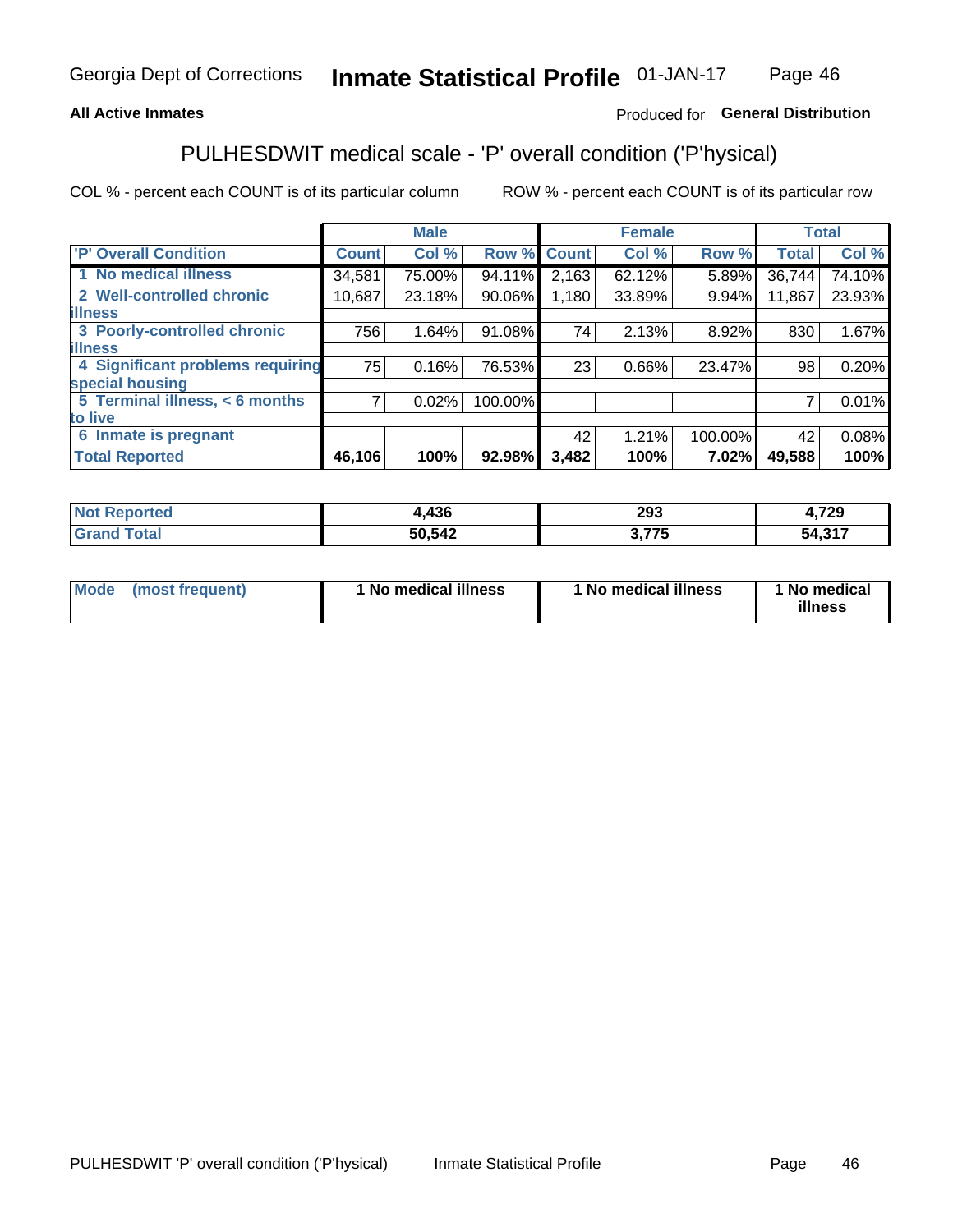### **All Active Inmates**

## Produced for General Distribution

# PULHESDWIT medical scale - 'U' upper body

COL % - percent each COUNT is of its particular column

|                              |              | <b>Male</b> |           |              | <b>Female</b> |        |              | <b>Total</b> |
|------------------------------|--------------|-------------|-----------|--------------|---------------|--------|--------------|--------------|
| <b>U' Upper Body</b>         | <b>Count</b> | Col %       | Row %     | <b>Count</b> | Col %         | Row %  | <b>Total</b> | Col %        |
| 1 Upper bones, joints,       | 44,083       | 95.77%      | 93.11%    | 3,263        | 93.74%        | 6.89%  | 47,346       | $95.63\%$    |
| muscles all OK               |              |             |           |              |               |        |              |              |
| 2 One or both arms minimally | 1,673        | 3.63%       | 90.29%    | 180          | 5.17%         | 9.71%  | 1,853        | 3.74%        |
| limited                      |              |             |           |              |               |        |              |              |
| 3 One or both arms           | 229          | 0.50%       | 88.42%    | 30           | 0.86%         | 11.58% | 259          | 0.52%        |
| <b>moderately limited</b>    |              |             |           |              |               |        |              |              |
| 4 One arm disabled,          | 40           | 0.09%       | 85.11%    |              | 0.20%         | 14.89% | 47           | 0.09%        |
| paralyzed, or amputated      |              |             |           |              |               |        |              |              |
| 5 Both arms disabled,        | 4            | 0.01%       | 80.00%    |              | 0.03%         | 20.00% | 5            | 0.01%        |
| paralyzed, or amputated      |              |             |           |              |               |        |              |              |
| <b>Total Reported</b>        | 46,029       | 100%        | $92.97\%$ | 3,481        | 100%          | 7.03%  | 49,510       | 100%         |

| <b>Not Reported</b>          | 4,513  | 294   | 4,807  |
|------------------------------|--------|-------|--------|
| <b>Total</b><br><b>Grand</b> | 50,542 | 3,775 | 54,317 |

| Mode (most frequent) | 1 Upper bones, joints,<br>muscles all OK | 1 Upper bones, joints,<br>muscles all OK | 1 Upper bones,<br>joints, muscles all<br>ΟK |
|----------------------|------------------------------------------|------------------------------------------|---------------------------------------------|
|----------------------|------------------------------------------|------------------------------------------|---------------------------------------------|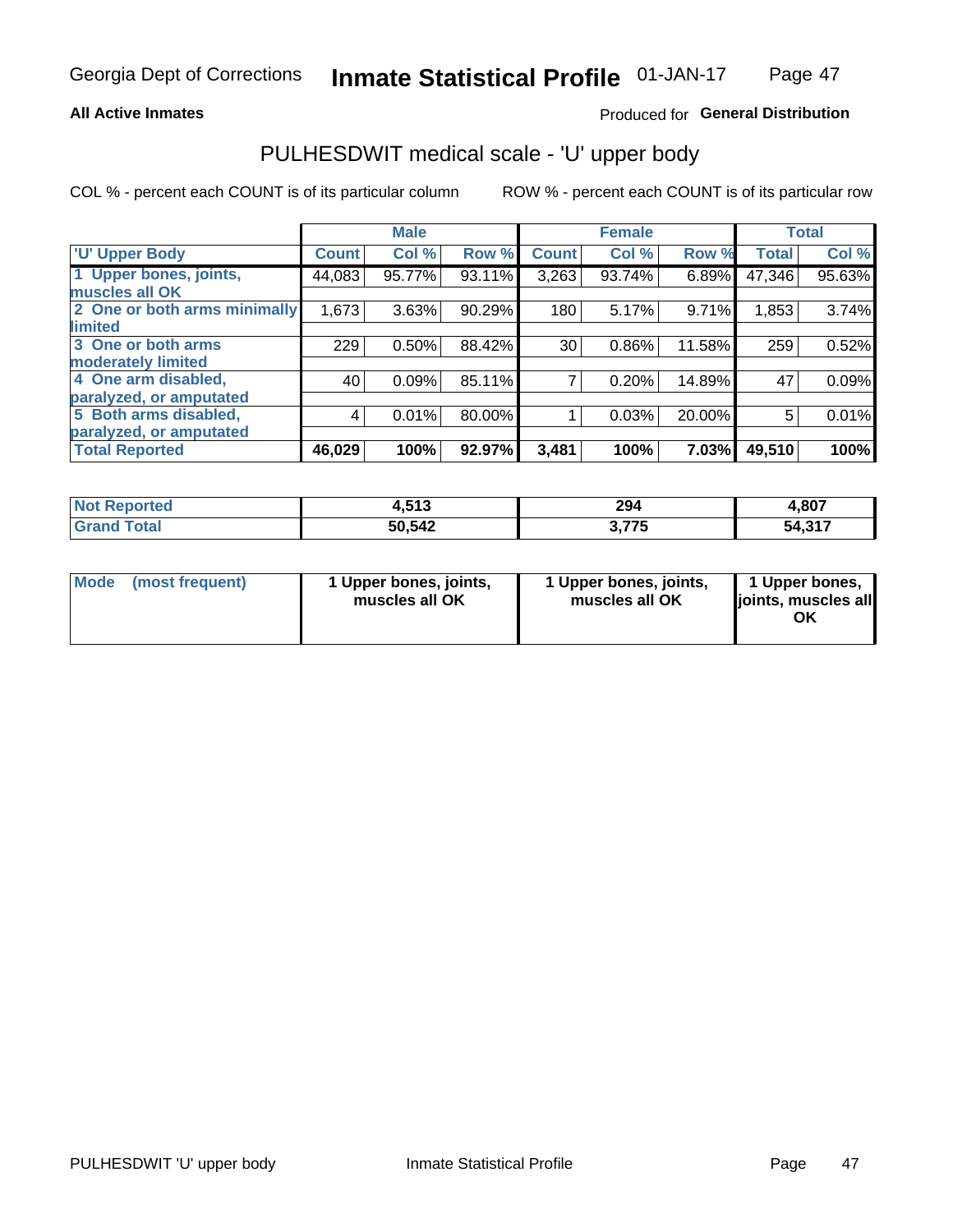### **All Active Inmates**

## Produced for General Distribution

## PULHESDWIT medical scale - 'L' lower body

COL % - percent each COUNT is of its particular column

|                                |              | <b>Male</b> |         |                 | <b>Female</b> |       |              | <b>Total</b> |
|--------------------------------|--------------|-------------|---------|-----------------|---------------|-------|--------------|--------------|
| 'L' Lower Body                 | <b>Count</b> | Col %       | Row %   | <b>Count</b>    | Col %         | Row % | <b>Total</b> | Col %        |
| 1 Lower bones, joints,         | 41,455       | 90.07%      | 93.01%  | 3,117           | 89.54%        | 6.99% | 44,572       | 90.04%       |
| muscles all OK                 |              |             |         |                 |               |       |              |              |
| 2 One or both legs minimally   | 3,870        | 8.41%       | 92.36%  | 320             | 9.19%         | 7.64% | 4,190        | 8.46%        |
| limited                        |              |             |         |                 |               |       |              |              |
| 3 One or both legs             | 569          | 1.24%       | 94.36%  | 34              | 0.98%         | 5.64% | 603          | 1.22%        |
| moderately limited             |              |             |         |                 |               |       |              |              |
| 4 One leg disabled, paralyzed, | 111          | 0.24%       | 91.74%  | 10 <sub>1</sub> | 0.29%         | 8.26% | 121          | 0.24%        |
| or amputated                   |              |             |         |                 |               |       |              |              |
| 5 Both legs disabled,          | 18           | 0.04%       | 100.00% |                 |               |       | 18           | 0.04%        |
| paralyzed, or amputated        |              |             |         |                 |               |       |              |              |
| <b>Total Reported</b>          | 46,023       | 100%        | 92.97%  | 3,481           | 100%          | 7.03% | 49,504       | 100%         |

| <b>Not Reported</b>    | 4,519  | 294            | 4,813  |
|------------------------|--------|----------------|--------|
| <b>Total</b><br>'Grand | 50,542 | 775<br>J.I I J | 54,317 |

| Mode | (most frequent) | 1 Lower bones, joints,<br>muscles all OK | 1 Lower bones, joints,<br>muscles all OK | 1 Lower bones,<br>joints, muscles all<br>ΟK |
|------|-----------------|------------------------------------------|------------------------------------------|---------------------------------------------|
|------|-----------------|------------------------------------------|------------------------------------------|---------------------------------------------|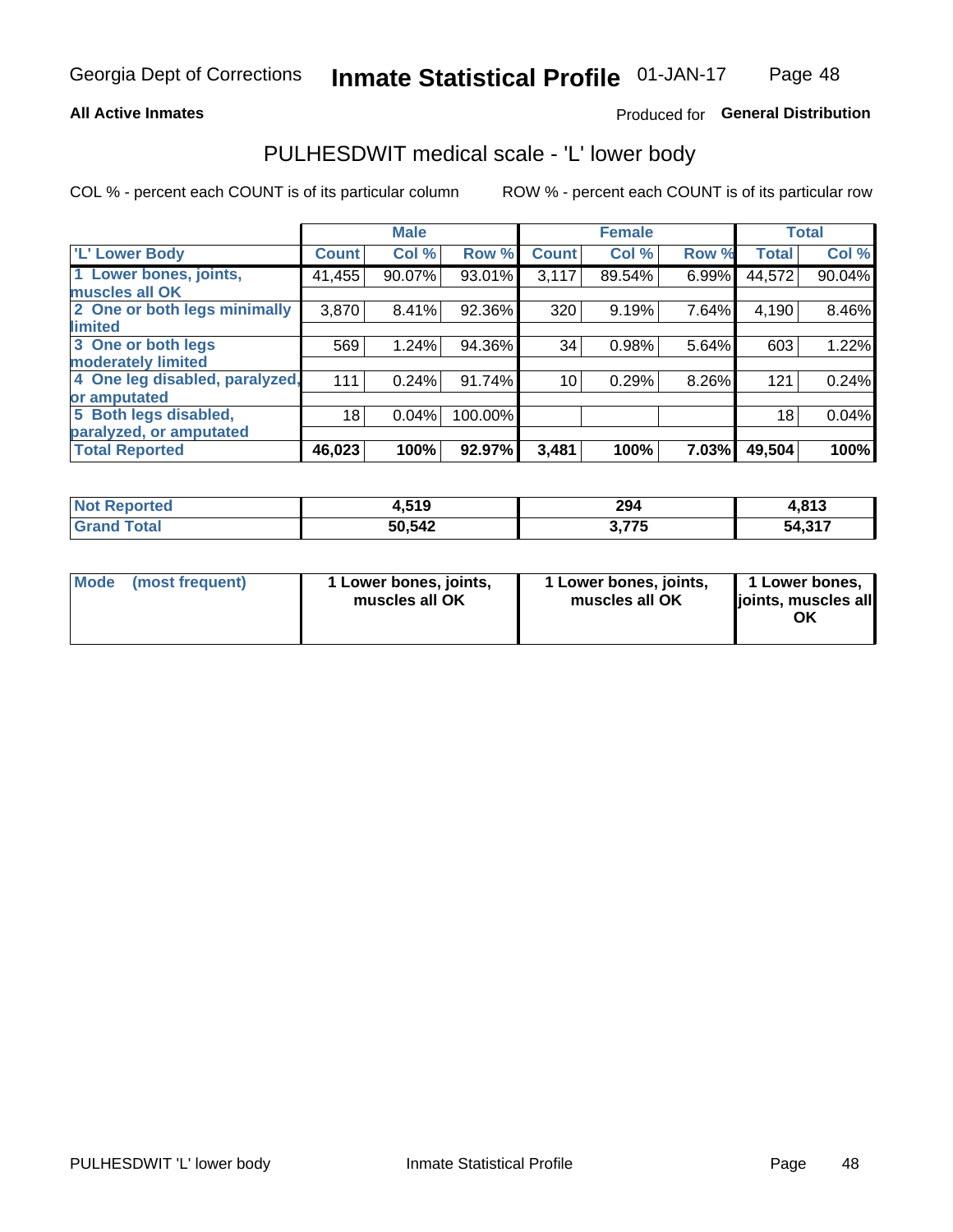### **All Active Inmates**

## Produced for General Distribution

## PULHESDWIT medical scale - 'H' hearing

COL % - percent each COUNT is of its particular column

|                                |                    | <b>Male</b> |        |             | <b>Female</b> |       | <b>Total</b> |        |
|--------------------------------|--------------------|-------------|--------|-------------|---------------|-------|--------------|--------|
| <b>'H' Hearing</b>             | Count <sup>1</sup> | Col %       |        | Row % Count | Col %         | Row % | <b>Total</b> | Col %  |
| 1 Normal hearing both ears     | 45,496             | 98.89%      | 92.96% | 3,446       | 99.11%        | 7.04% | 48,942       | 98.90% |
| 2 Some loss in one ear with    | 390                | 0.85%       | 93.53% | 27          | 0.78%         | 6.47% | 417          | 0.84%  |
| other OK, or mild loss in both |                    |             |        |             |               |       |              |        |
| 3 Total loss in one ear with   | 82                 | 0.18%       | 97.62% | 2           | 0.06%         | 2.38% | 84           | 0.17%  |
| mild loss in other             |                    |             |        |             |               |       |              |        |
| 4 Severe loss in both ears     | 26                 | $0.06\%$    | 96.30% |             | 0.03%         | 3.70% | 27           | 0.05%  |
| 5 Total loss in both ears,     | 14                 | 0.03%       | 93.33% |             | 0.03%         | 6.67% | 15           | 0.03%  |
| requiring special housing      |                    |             |        |             |               |       |              |        |
| <b>Total Reported</b>          | 46,008             | 100%        | 92.97% | 3,477       | 100%          | 7.03% | 49,485       | 100%   |

| 'Not<br><b>orted</b>  | .534   | 298              | റാറ<br>7.OJZ  |
|-----------------------|--------|------------------|---------------|
| $F \wedge f \wedge f$ | 50,542 | ・フフロ<br><u>.</u> | 217<br>54,31, |

| Mode (most frequent) | 1 Normal hearing both ears 11 Normal hearing both ears 1 Normal hearing | both ears |
|----------------------|-------------------------------------------------------------------------|-----------|
|                      |                                                                         |           |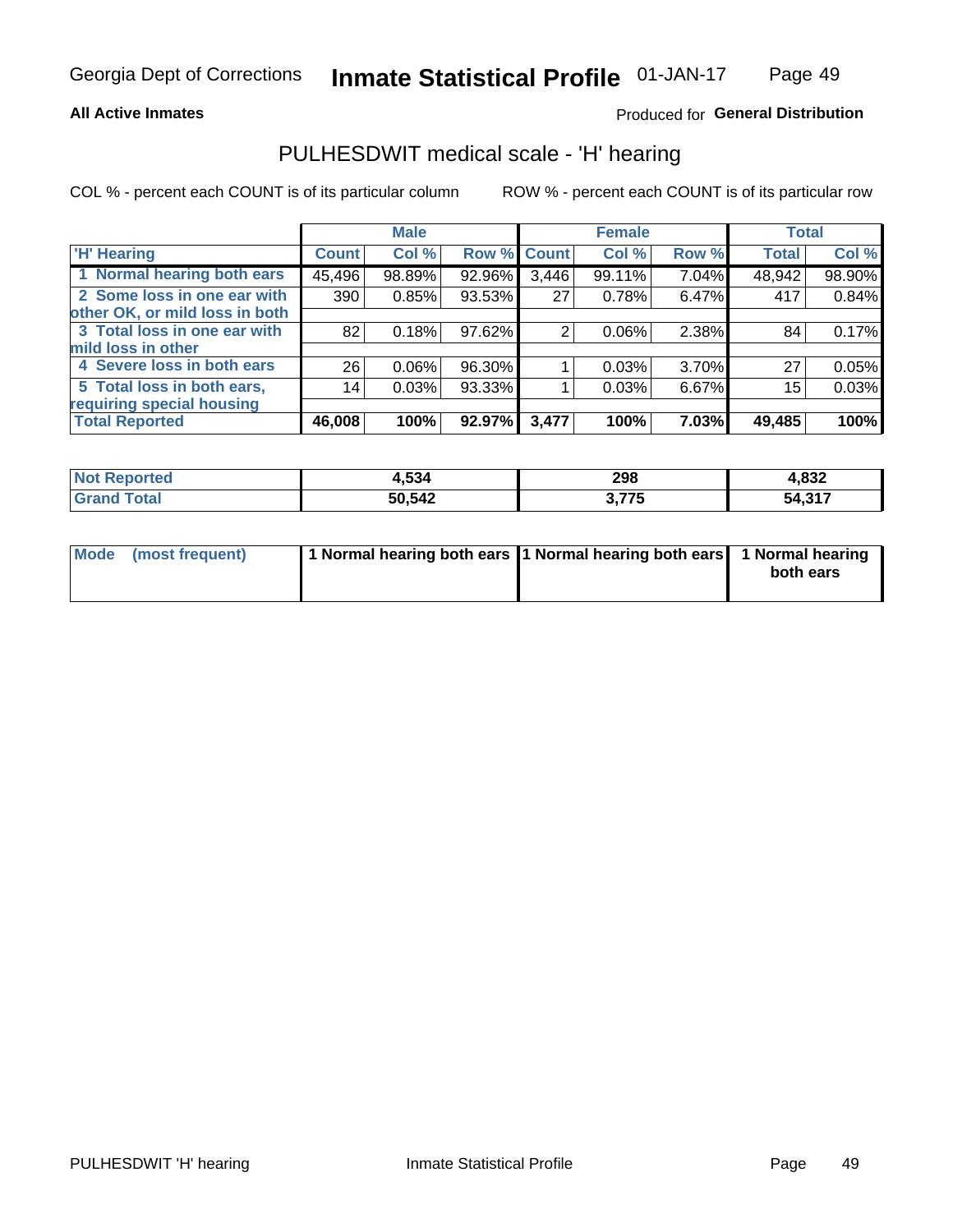### **All Active Inmates**

### Produced for General Distribution

## PULHESDWIT medical scale - 'E' vision

COL % - percent each COUNT is of its particular column

|                                 |              | <b>Male</b> |        |              | <b>Female</b> |        |              | <b>Total</b> |
|---------------------------------|--------------|-------------|--------|--------------|---------------|--------|--------------|--------------|
| <b>E' Vision</b>                | <b>Count</b> | Col %       | Row %  | <b>Count</b> | Col %         | Row %  | <b>Total</b> | Col %        |
| 1 Correctable to 20/40 in both  | 35,023       | 76.82%      | 95.19% | 1.768        | 51.94%        | 4.81%  | 36,791       | 75.09%       |
| eyes                            |              |             |        |              |               |        |              |              |
| 2 Correctable to 20/70 in one   | 9,648        | 21.16%      | 86.93% | 1,451        | 42.63%        | 13.07% | 11,099       | 22.65%       |
| eye, may be blind in other      |              |             |        |              |               |        |              |              |
| 3 Correctable to 20/200 in one  | 748          | 1.64%       | 82.11% | 163          | 4.79%         | 17.89% | 911          | 1.86%        |
| eye, may be blind in other      |              |             |        |              |               |        |              |              |
| 4 One eye not correctable to    | 153          | 0.34%       | 87.93% | 21           | 0.62%         | 12.07% | 174          | 0.36%        |
| 20/200, other may be blind      |              |             |        |              |               |        |              |              |
| 5 Blind in both eyes, requiring | 19           | 0.04%       | 95.00% |              | 0.03%         | 5.00%  | 20           | 0.04%        |
| special housing                 |              |             |        |              |               |        |              |              |
| <b>Total Reported</b>           | 45,591       | 100%        | 93.05% | 3,404        | 100%          | 6.95%  | 48,995       | 100%         |

| <b>Not Reported</b> | 4,951  | 57,<br>υı   | 5,322                   |
|---------------------|--------|-------------|-------------------------|
| <b>Total</b>        | 50,542 | ? 775<br>79 | .247<br>54.<br>، ۱ د, ۱ |

| Mode (most frequent) | 1 Correctable to 20/40 in both<br>eves | 1 Correctable to 20/40 in   1 Correctable to  <br>both eves | 20/40 in both eyes |
|----------------------|----------------------------------------|-------------------------------------------------------------|--------------------|
|                      |                                        |                                                             |                    |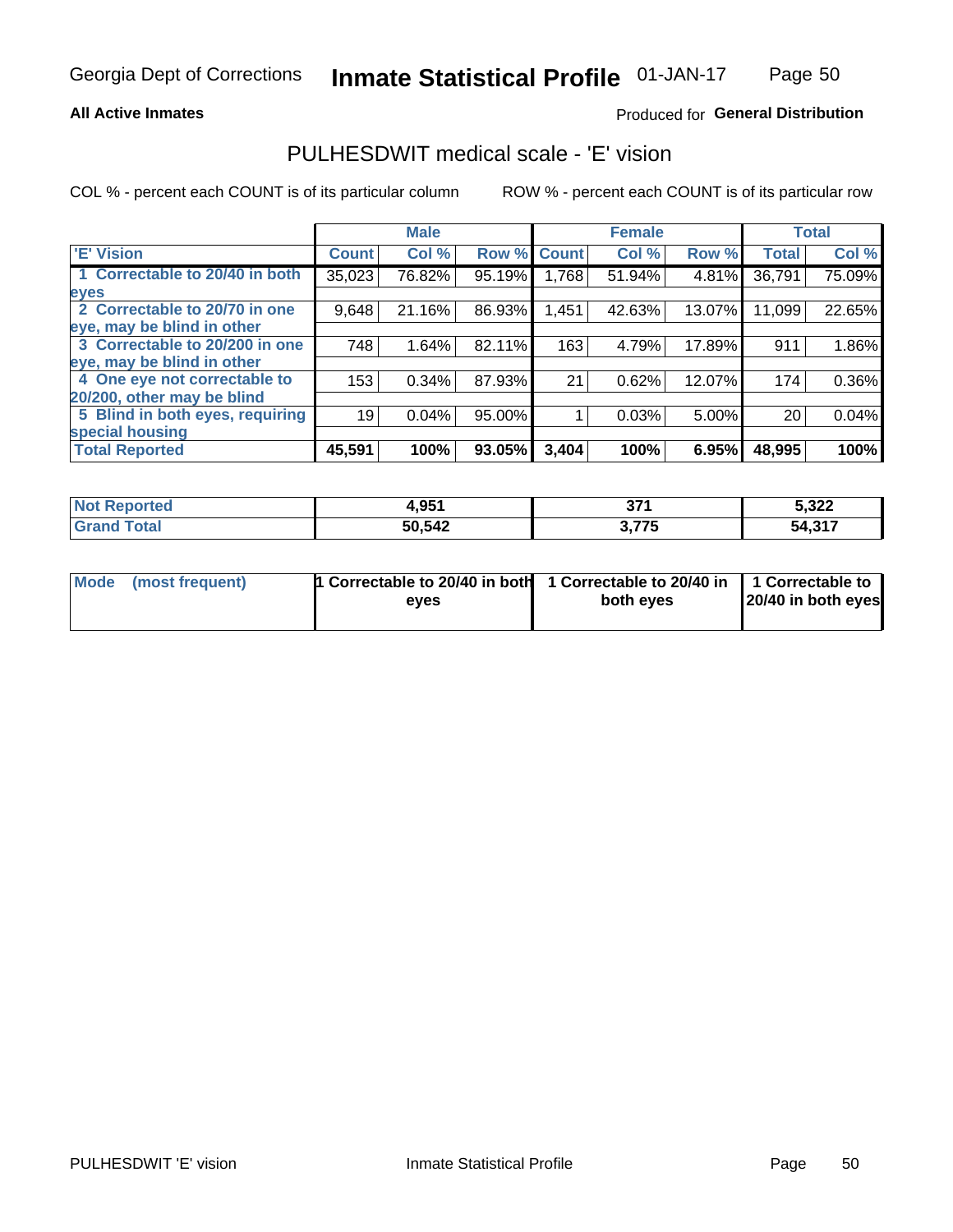### **All Active Inmates**

## Produced for General Distribution

## PULHESDWIT medical scale - 'S' pSychiatric

COL % - percent each COUNT is of its particular column

|                                        |              | <b>Male</b> |         |              | <b>Female</b> |        |              | <b>Total</b> |
|----------------------------------------|--------------|-------------|---------|--------------|---------------|--------|--------------|--------------|
| 'S' pSychiatric                        | <b>Count</b> | Col %       | Row %   | <b>Count</b> | Col %         | Row %  | <b>Total</b> | Col %        |
| 1 No impairment or disorders           | 39,916       | 87.61%      | 96.75%  | ∣339. ا      | 42.35%        | 3.25%  | 41,255       | 84.67%       |
| 2 Stable, or in remission, or          | 4,456        | 9.78%       | 71.22%  | 1,801        | 56.96%        | 28.78% | 6,257        | 12.84%       |
| mild impairment or retardation         |              |             |         |              |               |        |              |              |
| 3 Requires moderate inpatient          | 996          | 2.19%       | 98.13%  | 19           | 0.60%         | 1.87%  | 1,015        | 2.08%        |
| treatment                              |              |             |         |              |               |        |              |              |
| 4 Requires intensive inpatient         | 180          | 0.40%       | 98.36%  | 3            | 0.09%         | 1.64%  | 183          | 0.38%        |
| treatment                              |              |             |         |              |               |        |              |              |
| <b>5 Requires Crisis Stabilization</b> | 15           | 0.03%       | 100.00% |              |               |        | 15           | 0.03%        |
| Unit (CSU) inpatient care              |              |             |         |              |               |        |              |              |
| <b>Total Reported</b>                  | 45,563       | 100%        | 93.51%  | 3,162        | 100%          | 6.49%  | 48,725       | 100%         |

| <b>Not Reported</b>               | 4,979  | c49<br>נוס        | 5,592  |
|-----------------------------------|--------|-------------------|--------|
| $\mathop{\mathsf{Total}}$<br>Grar | 50,542 | ? 775<br>ა. / / ა | 54,317 |

| Mode (most frequent) | <b>1 No impairment or disorders</b> 2 Stable, or in remission, 11 No impairment or |                       |           |
|----------------------|------------------------------------------------------------------------------------|-----------------------|-----------|
|                      |                                                                                    | or mild impairment or | disorders |
|                      |                                                                                    | retardation           |           |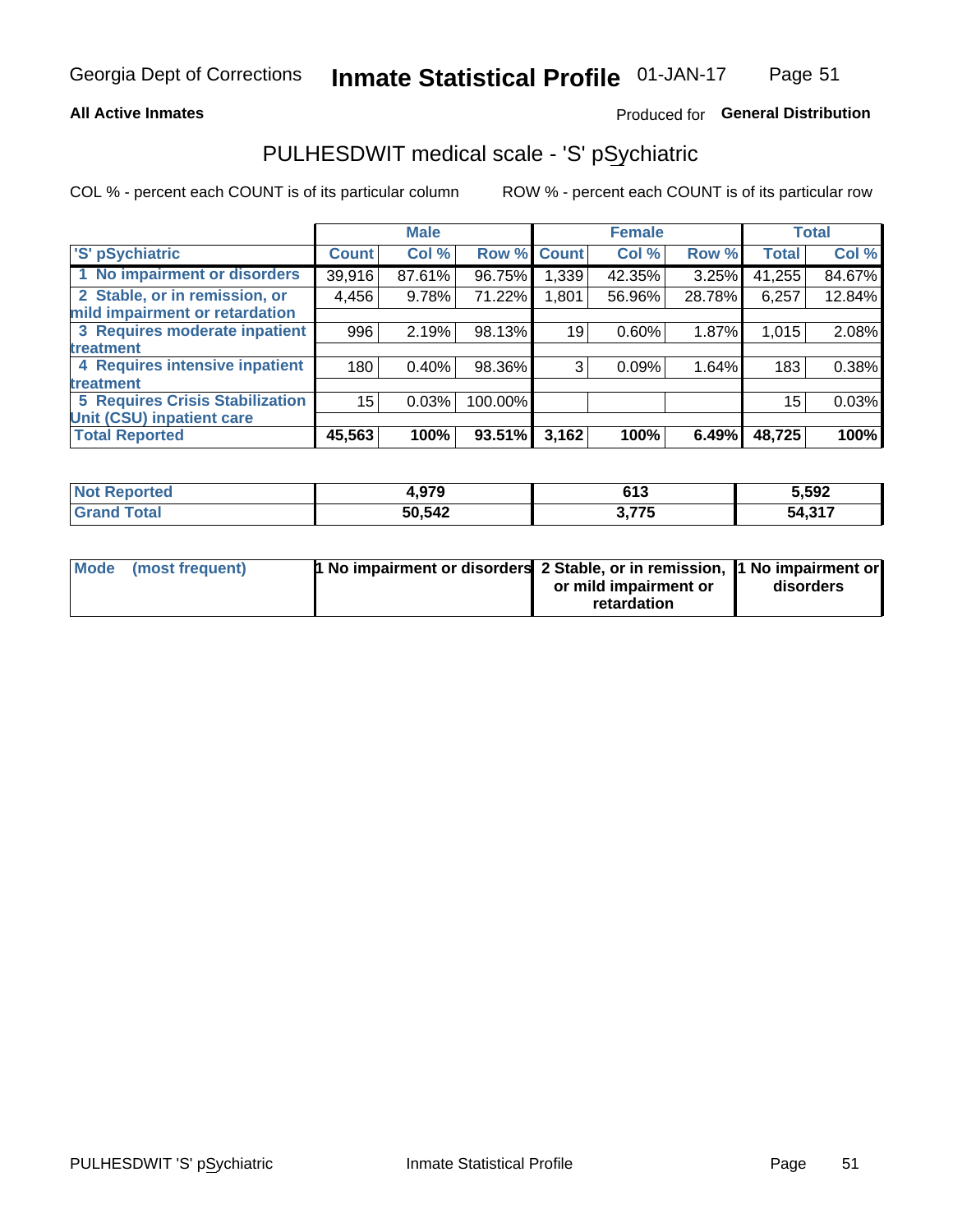### **All Active Inmates**

## Produced for General Distribution

## PULHESDWIT medical scale - 'D' dental

COL % - percent each COUNT is of its particular column

|                                 |              | <b>Male</b> |        |              | <b>Female</b> |          |              | <b>Total</b> |
|---------------------------------|--------------|-------------|--------|--------------|---------------|----------|--------------|--------------|
| <b>D'</b> Dental                | <b>Count</b> | Col %       | Row %  | <b>Count</b> | Col %         | Row %    | <b>Total</b> | Col %        |
| 1 Minimal routine dental health | 25,609       | 58.82%      | 92.23% | 2,157        | 65.92%        | $7.77\%$ | 27,766       | 59.32%       |
| <b>needs</b>                    |              |             |        |              |               |          |              |              |
| 2 Moderate cavities and/or gum  | 14,661       | 33.68%      | 94.79% | 806          | 24.63%        | $5.21\%$ | 15,467       | 33.04%       |
| disease                         |              |             |        |              |               |          |              |              |
| 3 Extensive gum disease         | 3,215        | 7.38%       | 91.26% | 308          | 9.41%         | 8.74%    | 3,523        | 7.53%        |
| and/or widespread decay         |              |             |        |              |               |          |              |              |
| 4 Urgent need for dental        | 51           | 0.12%       | 98.08% |              | 0.03%         | 1.92%    | 52           | 0.11%        |
| <b>services</b>                 |              |             |        |              |               |          |              |              |
| <b>Total Reported</b>           | 43,536       | 100%        | 93.01% | 3,272        | 100%          | 6.99%    | 46,808       | 100%         |

| <b>Reported</b><br>NO. | 7,006  | 503             | 7,509  |
|------------------------|--------|-----------------|--------|
| 'otal                  | 50,542 | ) フフに<br>.<br>. | 54,317 |

| <b>Mode</b> | (most frequent) | <b>Minimal routine dental</b><br>health needs | 1 Minimal routine dental<br>health needs | <b>11 Minimal routine I</b><br>dental health<br>needs |
|-------------|-----------------|-----------------------------------------------|------------------------------------------|-------------------------------------------------------|
|-------------|-----------------|-----------------------------------------------|------------------------------------------|-------------------------------------------------------|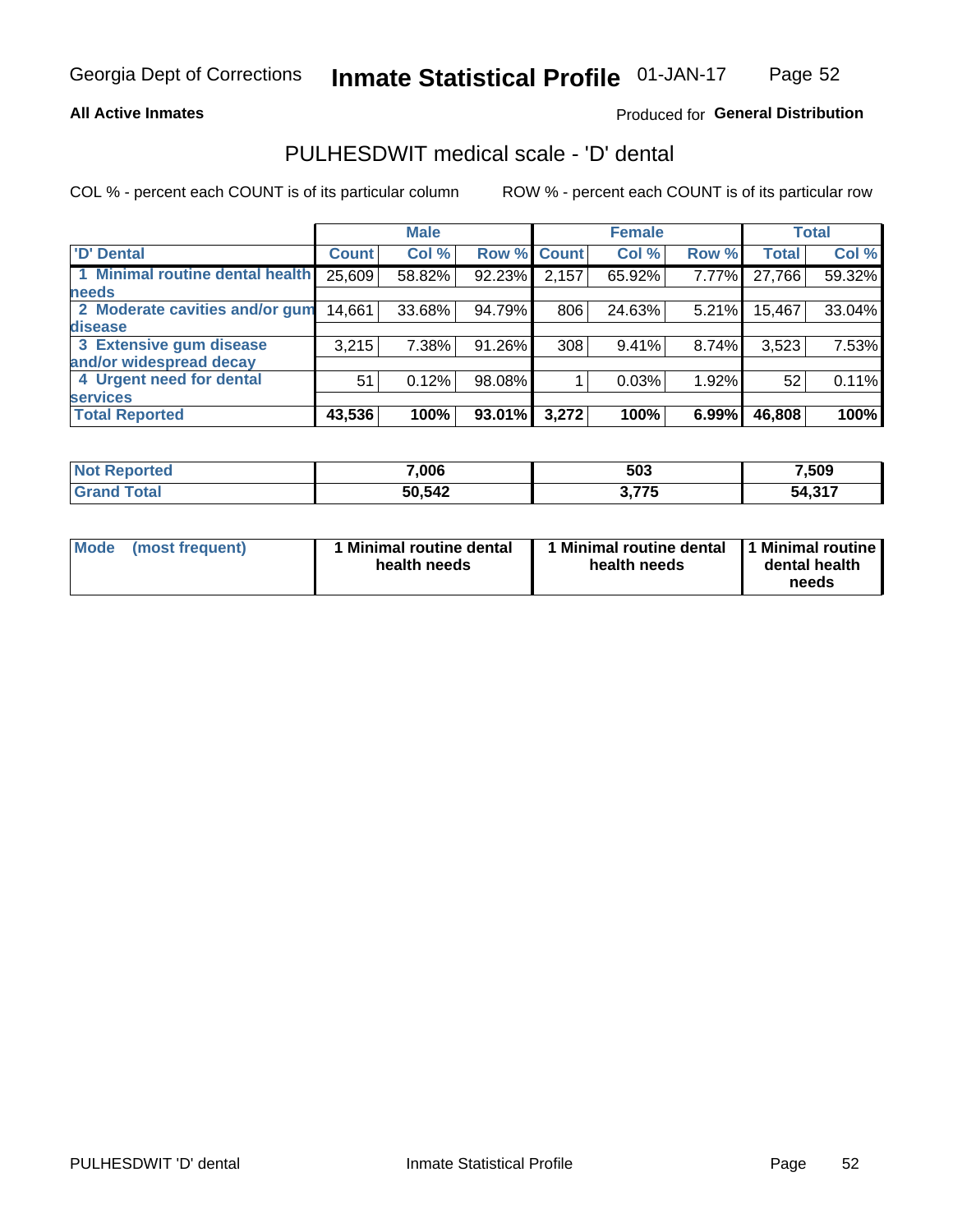### **All Active Inmates**

## Produced for General Distribution

## PULHESDWIT medical scale - 'W' work ability

COL % - percent each COUNT is of its particular column

|                                 |              | <b>Male</b> |        |             | <b>Female</b> |        |              | <b>Total</b> |
|---------------------------------|--------------|-------------|--------|-------------|---------------|--------|--------------|--------------|
| <b>W' work ability</b>          | <b>Count</b> | Col %       |        | Row % Count | Col %         | Row %  | <b>Total</b> | Col %        |
| 1 Unrestricted work or activity | 39,167       | 85.10%      | 93.53% | 2,709       | 77.82%        | 6.47%  | 41,876       | 84.58%       |
| 2 Minor restrictions on type of | 5,450        | 11.84%      | 89.73% | 624         | 17.93%        | 10.27% | 6,074        | 12.27%       |
| <b>work</b>                     |              |             |        |             |               |        |              |              |
| 3 Moderate restrictions on type | 939          | 2.04%       | 93.71% | 63          | 1.81%         | 6.29%  | 1,002        | 2.02%        |
| lof work                        |              |             |        |             |               |        |              |              |
| 4 Major restrictions on type of | 329          | 0.71%       | 86.35% | 52          | 1.49%         | 13.65% | 381          | 0.77%        |
| <b>work</b>                     |              |             |        |             |               |        |              |              |
| 5 Cannot work under any         | 142          | 0.31%       | 81.14% | 33          | 0.95%         | 18.86% | 175          | 0.35%        |
| <b>circumstances</b>            |              |             |        |             |               |        |              |              |
| <b>Total Reported</b>           | 46,027       | 100%        | 92.97% | 3,481       | 100%          | 7.03%  | 49,508       | 100%         |

| <b>Not Reported</b> | 515<br>1.J I J | 294                | 4,809  |
|---------------------|----------------|--------------------|--------|
| Total               | 50,542         | ヽ フフム<br>- 13<br>. | 54,317 |

| Mode            | 1 Unrestricted work or | 1 Unrestricted work or | 1 Unrestricted   |
|-----------------|------------------------|------------------------|------------------|
| (most frequent) | activity               | activity               | work or activity |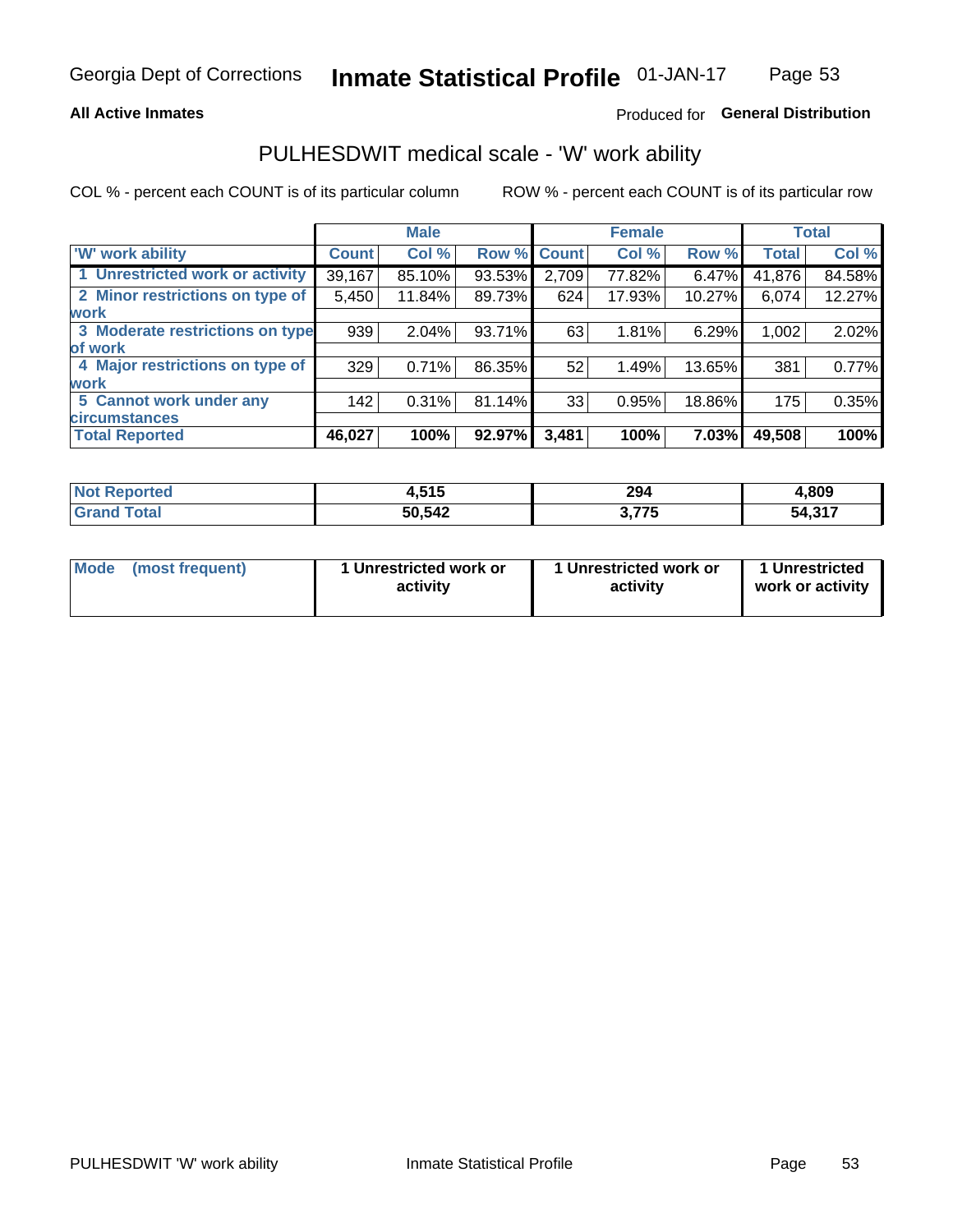### **All Active Inmates**

## Produced for General Distribution

## PULHESDWIT medical scale - 'I' impairment

COL % - percent each COUNT is of its particular column

|                                                       |              | <b>Male</b> |        |             | <b>Female</b> |        |              | <b>Total</b> |
|-------------------------------------------------------|--------------|-------------|--------|-------------|---------------|--------|--------------|--------------|
| <b>T' Impairment</b>                                  | <b>Count</b> | Col %       |        | Row % Count | Col %         | Row %  | <b>Total</b> | Col %        |
| 1 No impairments or<br>disabilities                   | 45,685       | 99.29%      | 92.96% | 3,459       | 99.28%        | 7.04%  | 49,144       | 99.29%       |
| 2 Wheelchair-bound but<br>otherwise OK                | 218          | 0.47%       | 93.16% | 16          | 0.46%         | 6.84%  | 234          | 0.47%        |
| <b>3 Needs low-level Assisted</b><br>Living (level I) | 41           | 0.09%       | 87.23% | 6           | 0.17%         | 12.77% | 47           | 0.09%        |
| 4 Needs moderate Assisted<br>Living (level II)        | 13           | 0.03%       | 92.86% |             | 0.03%         | 7.14%  | 14           | 0.03%        |
| <b>5 Needs maximal Assisted</b><br>Living (level III) | 55           | 0.12%       | 96.49% | 2           | 0.06%         | 3.51%  | 57           | 0.12%        |
| <b>Total Reported</b>                                 | 46,012       | 100%        | 92.96% | 3,484       | 100%          | 7.04%  | 49,496       | 100%         |

| <b>Not</b><br>Reported | 4,530  | 291<br>$-$                | 4,821  |
|------------------------|--------|---------------------------|--------|
| Total                  | 50,542 | <b>775</b><br>. . J<br>v. | 54,317 |

| Mode | (most frequent) | 1 No impairments or<br>disabilities | 1 No impairments or<br>disabilities | 1 No impairments<br>or disabilities |
|------|-----------------|-------------------------------------|-------------------------------------|-------------------------------------|
|------|-----------------|-------------------------------------|-------------------------------------|-------------------------------------|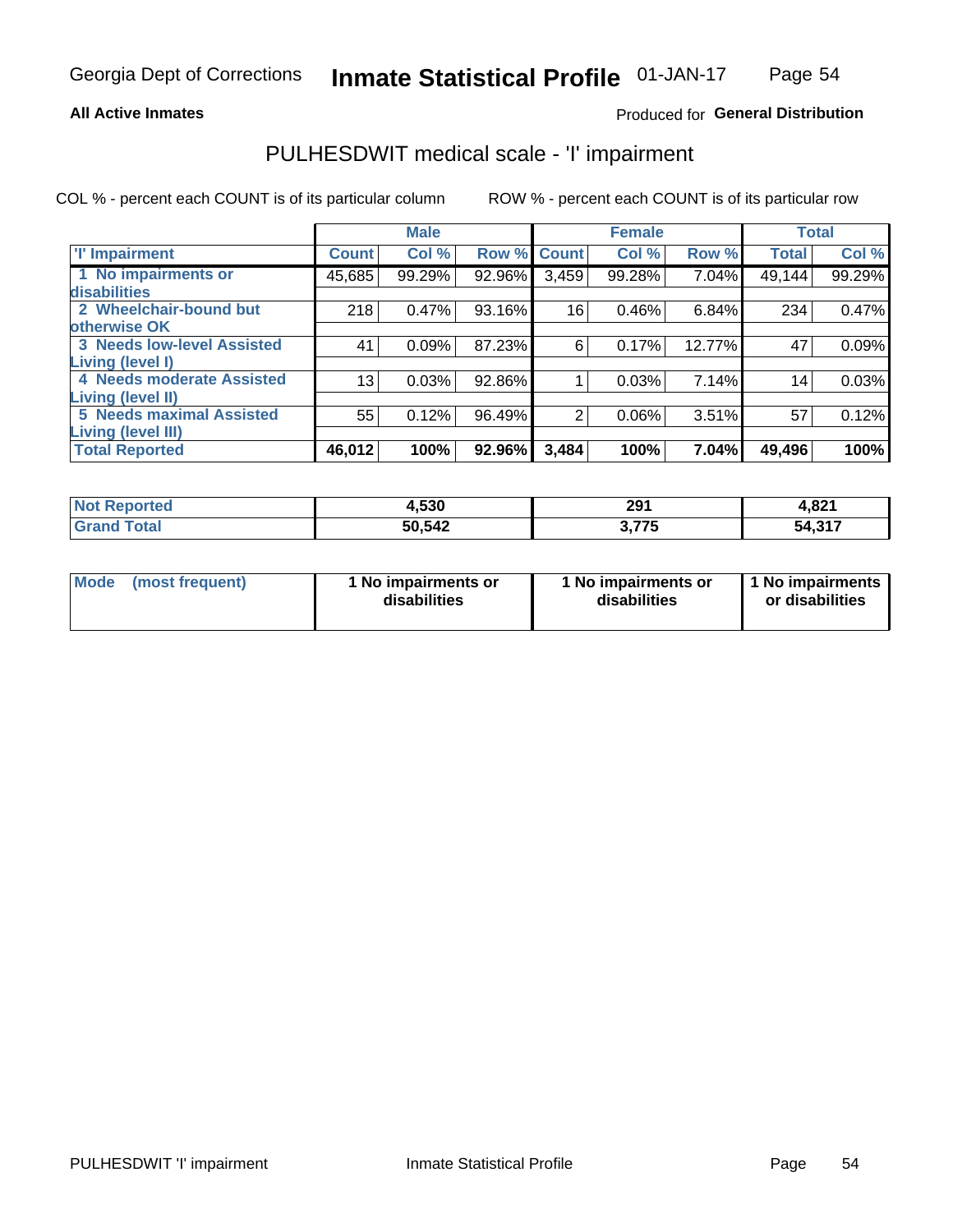### **All Active Inmates**

## Produced fo General Distribution

## PULHESDWIT medical scale - 'T' transportability

COL % - percent each COUNT is of its particular column

|                              |              | <b>Male</b> |         |              | <b>Female</b> |        |              | <b>Total</b> |
|------------------------------|--------------|-------------|---------|--------------|---------------|--------|--------------|--------------|
| <b>T' Transportability</b>   | <b>Count</b> | Col %       | Row %   | <b>Count</b> | Col %         | Row %  | <b>Total</b> | Col %        |
| 1 Can be transported in any  | 45,804       | 99.51%      | 92.99%  | 3,454        | 99.57%        | 7.01%  | 49,258       | 99.51%       |
| ordinary approved vehicle    |              |             |         |              |               |        |              |              |
| 2 Wheelchair-bound, not      | 43           | 0.09%       | 89.58%  | 5            | 0.14%         | 10.42% | 48           | 0.10%        |
| needing special vehicle      |              |             |         |              |               |        |              |              |
| 3 Wheelchair-bound, requires | 8            | 0.02%       | 100.00% |              |               |        | 8            | 0.02%        |
| special vehicle              |              |             |         |              |               |        |              |              |
| 4 Needs specially-equipped   | 5            | 0.01%       | 83.33%  |              | 0.03%         | 16.67% | 6            | 0.01%        |
| medical vehicle              |              |             |         |              |               |        |              |              |
| <b>5 Requires ambulance</b>  | 170          | 0.37%       | 94.97%  | 9            | 0.26%         | 5.03%  | 179          | $0.36\%$     |
| transport                    |              |             |         |              |               |        |              |              |
| <b>Total Reported</b>        | 46,030       | 100%        | 92.99%  | 3,469        | 100%          | 7.01%  | 49,499       | 100%         |

| <b>Not</b><br><b>Reported</b> | 512<br>4.J I L | 306                 | 4,818            |
|-------------------------------|----------------|---------------------|------------------|
| `otal                         | 50,542         | , 775<br>. .<br>. . | 54.317<br>יו טוי |

|  | Mode (most frequent) | 1 Can be transported in any 1 Can be transported in any<br>ordinary approved vehicle   ordinary approved vehicle   transported in any |  | 1 Can be<br>  ordinary approved  <br>vehicle |
|--|----------------------|---------------------------------------------------------------------------------------------------------------------------------------|--|----------------------------------------------|
|--|----------------------|---------------------------------------------------------------------------------------------------------------------------------------|--|----------------------------------------------|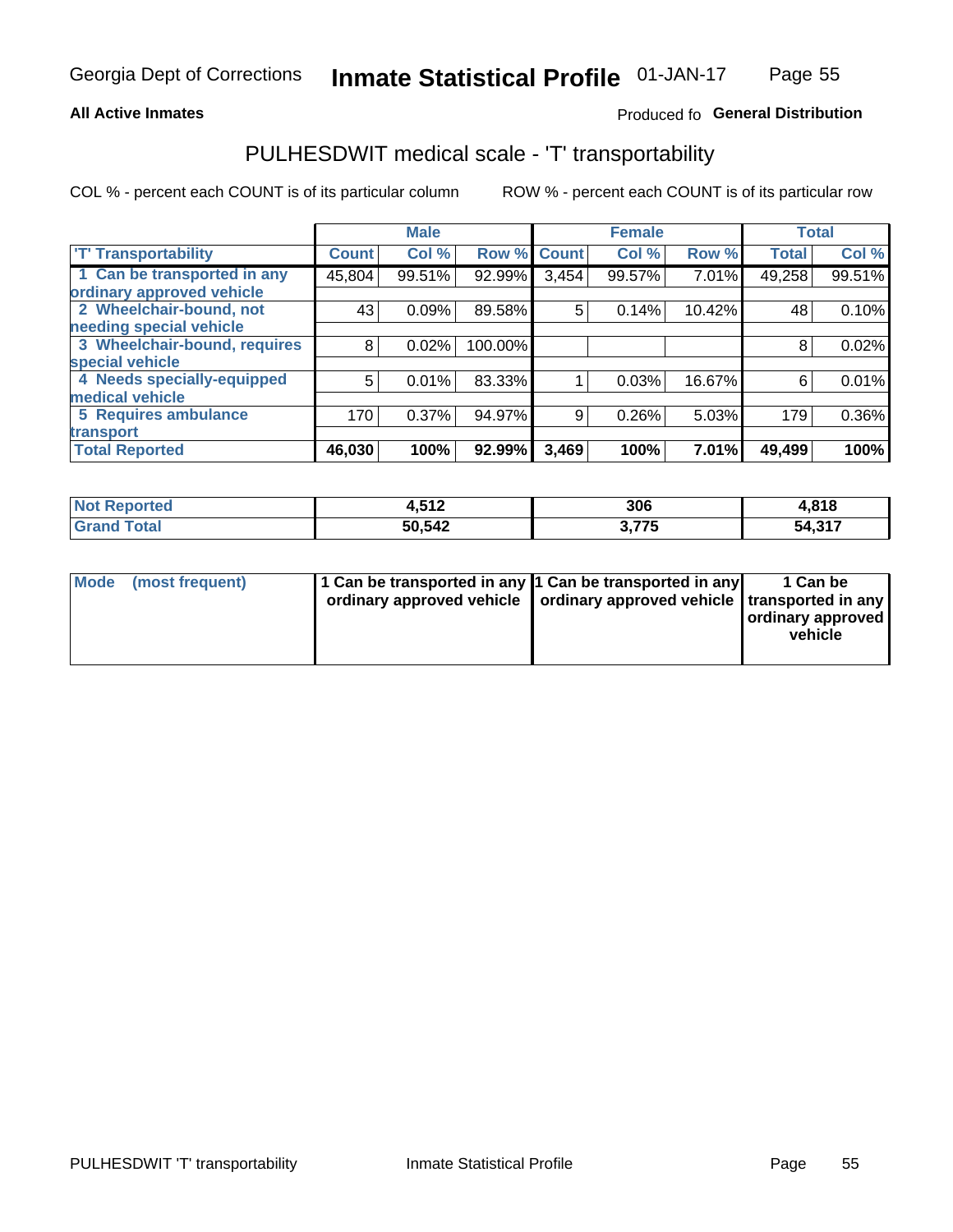#### Inmate Statistical Profile 01-JAN-17 Page 56

**All Active Inmates** 

### **Produced for General Distribution**

## Number of prior Georgia incarcerations

COL % - percent each COUNT is of its particular column

|                                       |              | <b>Male</b> |                    |       | <b>Female</b> |       |        | <b>Total</b> |
|---------------------------------------|--------------|-------------|--------------------|-------|---------------|-------|--------|--------------|
| <b>Num of Prior GA Incarcerations</b> | <b>Count</b> | Col %       | <b>Row % Count</b> |       | Col %         | Row % | Total  | Col %        |
| $\bf{0}$                              | 28,121       | 55.64%      | 91.21%             | 2,710 | 71.79%        | 8.79% | 30,831 | 56.76%       |
|                                       | 9,478        | 18.75%      | 94.51%             | 551   | 14.60%        | 5.49% | 10,029 | 18.46%       |
| $\mathbf{2}$                          | 5,294        | 10.47%      | 95.99%             | 221   | 5.85%         | 4.01% | 5,515  | 10.15%       |
| 3                                     | 3,203        | 6.34%       | 96.16%             | 128   | 3.39%         | 3.84% | 3,331  | 6.13%        |
| 4                                     | 1,815        | 3.59%       | 97.06%             | 55    | 1.46%         | 2.94% | 1,870  | 3.44%        |
| 5                                     | 1,087        | 2.15%       | 96.11%             | 44    | 1.17%         | 3.89% | 1,131  | 2.08%        |
| <b>More Than 5</b>                    | 1,544        | 3.05%       | 95.90%             | 66    | 1.75%         | 4.10% | 1,610  | 2.96%        |
| <b>Total Reported</b>                 | 50,542       | 100%        | 93.05%             | 3,775 | 100.0%        | 6.95% | 54,317 | 100%         |

| المنتقب بالتعبين<br>orted<br>N. |        |      |        |
|---------------------------------|--------|------|--------|
| .                               | 50,542 | 77 F | 54.317 |

| Mean (average)       | 06.، | 1.03 |
|----------------------|------|------|
| Median (middle)      |      |      |
| Mode (most frequent) |      |      |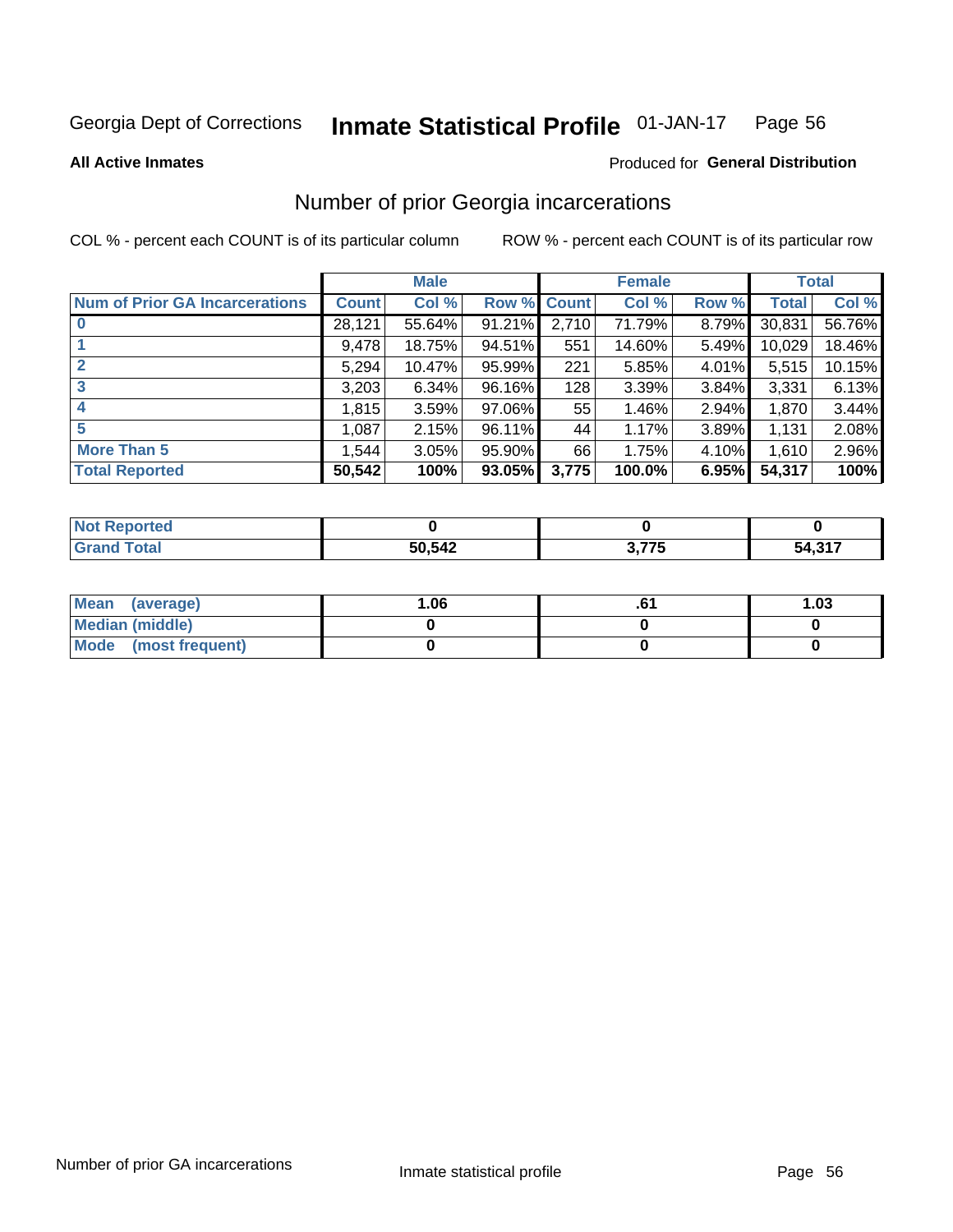#### Inmate Statistical Profile 01-JAN-17 Page 57

**All Active Inmates** 

### Produced for General Distribution

## Prison sentence in years

COL % - percent each COUNT is of its particular column

ROW % - percent each COUNT is of its particular row

|                                 |              | <b>Male</b> |           |                 | <b>Female</b> |        |              | <b>Total</b> |
|---------------------------------|--------------|-------------|-----------|-----------------|---------------|--------|--------------|--------------|
| <b>Prison Sentence In Years</b> | <b>Count</b> | Col %       | Row %     | <b>Count</b>    | Col %         | Row %  | <b>Total</b> | Col %        |
| $0 - 1$                         | 451          | 0.89%       | 93.37%    | $\overline{32}$ | 0.85%         | 6.63%  | 483          | 0.89%        |
| $1.1 - 2$                       | 663          | 1.31%       | 92.21%    | 56              | 1.48%         | 7.79%  | 719          | 1.32%        |
| $2.1 - 3$                       | 972          | 1.92%       | 87.41%    | 140             | 3.71%         | 12.59% | 1,112        | 2.05%        |
| $3.1 - 4$                       | 869          | 1.72%       | 90.15%    | 95              | 2.52%         | 9.85%  | 964          | 1.77%        |
| $4.1 - 5$                       | 1,996        | 3.95%       | 88.83%    | 251             | 6.65%         | 11.17% | 2,247        | 4.14%        |
| $5.1 - 6$                       | 1,114        | 2.20%       | 89.48%    | 131             | 3.47%         | 10.52% | 1,245        | 2.29%        |
| $6.1 - 7$                       | 1,111        | 2.20%       | 91.52%    | 103             | 2.73%         | 8.48%  | 1,214        | 2.24%        |
| $7.1 - 8$                       | 1,194        | 2.36%       | 91.92%    | 105             | 2.78%         | 8.08%  | 1,299        | 2.39%        |
| $8.1 - 9$                       | 1,225        | 2.42%       | 93.87%    | 80              | 2.12%         | 6.13%  | 1,305        | 2.40%        |
| $9.1 - 10$                      | 4,220        | 8.35%       | 89.92%    | 473             | 12.53%        | 10.08% | 4,693        | 8.64%        |
| $10.1 - 12$                     | 2,532        | 5.01%       | 92.01%    | 220             | 5.83%         | 7.99%  | 2,752        | 5.07%        |
| $12.1 - 15$                     | 5,317        | 10.52%      | 92.47%    | 433             | 11.47%        | 7.53%  | 5,750        | 10.59%       |
| $15.1 - 20$                     | 9,660        | 19.11%      | 93.71%    | 648             | 17.17%        | 6.29%  | 10,308       | 18.98%       |
| 20.1 - Over                     | 10,554       | 20.88%      | 94.66%    | 595             | 15.76%        | 5.34%  | 11,149       | 20.53%       |
| <b>Life</b>                     | 7,206        | 14.26%      | 95.18%    | 365             | 9.67%         | 4.82%  | 7,571        | 13.94%       |
| <b>Life Without Parole</b>      | 1,240        | 2.45%       | 96.50%    | 45              | 1.19%         | 3.50%  | 1,285        | 2.37%        |
| <b>Death</b>                    | 133          | 0.26%       | 100.00%   |                 |               |        | 133          | 0.24%        |
| <b>Youthful Offenders</b>       | 85           | 0.17%       | 96.59%    | 3               | 0.08%         | 3.41%  | 88           | 0.16%        |
| <b>Total Reported</b>           | 50,542       | 100%        | $93.05\%$ | 3,775           | 100.0%        | 6.95%  | 54,317       | 100.0%       |

| I NOT<br>∽eportea |        |      |             |
|-------------------|--------|------|-------------|
|                   | 50,542 | ・フフロ | 1.217<br>۰л |

### **Determinate (numeric) sentences only**

| <b>Mea</b> | <u>__</u><br>LL.LL | 00.04 |  |
|------------|--------------------|-------|--|
|            |                    |       |  |

All sentences (including determinate), with life, life without parole, and death sentences figured at 45 years

| <b>Me</b> | 88 F.A<br>-54<br>32.J<br>____ | הה הה<br>n | <br>32.55 |
|-----------|-------------------------------|------------|-----------|
|           |                               |            |           |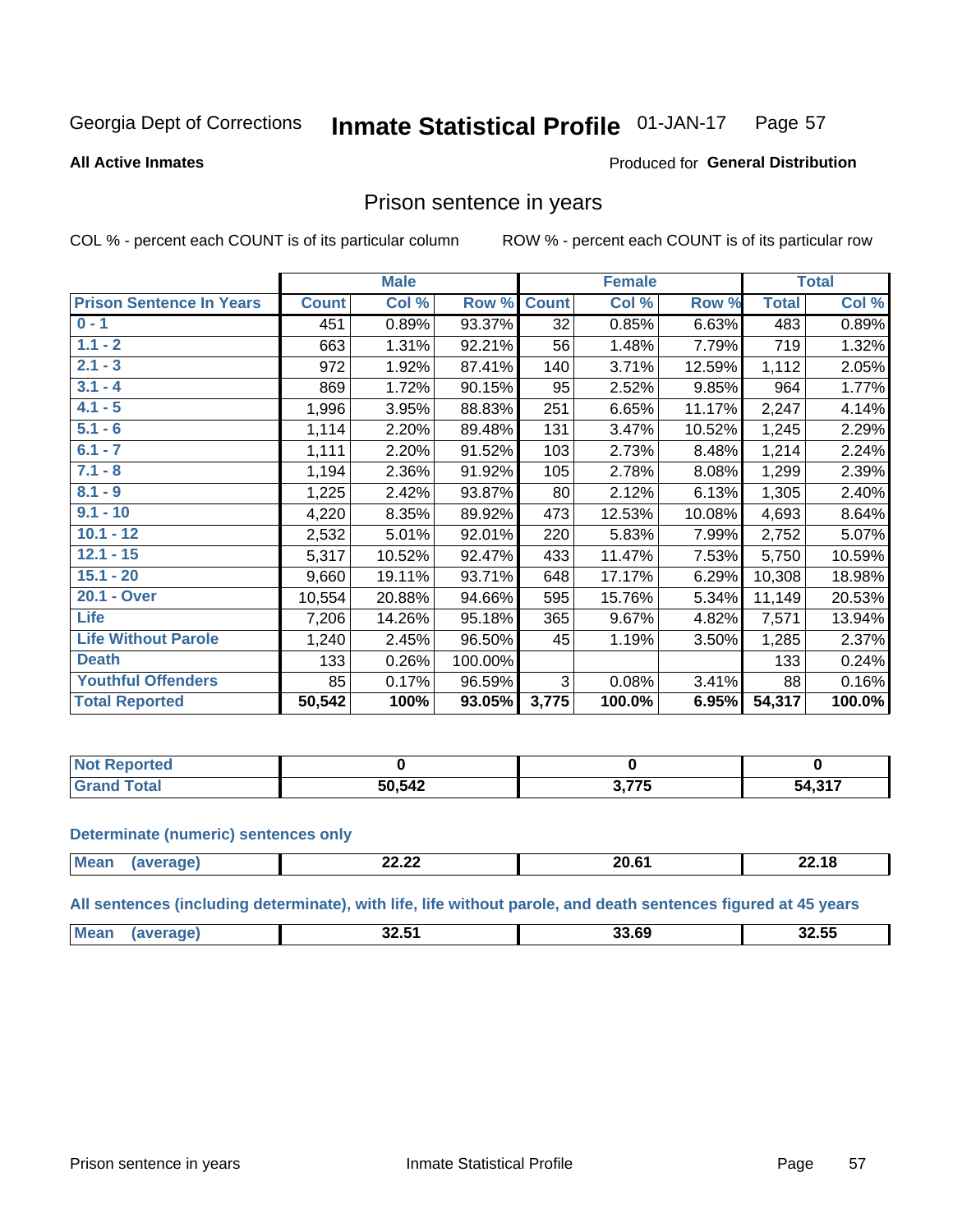#### Inmate Statistical Profile 01-JAN-17 Page 58

### **All Active Inmates**

### **Produced for General Distribution**

## Primary offense, broken out into felonies vs misdemeanors

COL % - percent each COUNT is of its particular column

|                                  |              | <b>Male</b> |                    |       | <b>Female</b> |          | Total        |        |
|----------------------------------|--------------|-------------|--------------------|-------|---------------|----------|--------------|--------|
| <b>Felonies and Misdemeanors</b> | <b>Count</b> | Col %       | <b>Row % Count</b> |       | Col %         | Row %    | <b>Total</b> | Col %  |
| <b>Felonies</b>                  | 50,323       | 99.82%      | $93.04\%$          | 3.767 | 99.95%        | $6.96\%$ | 54,090       | 99.83% |
| <b>Misdemeanors</b>              | 91           | 18%         | 97.85%             |       | .05%          | 2.15%    | 93           | .17%   |
| <b>Total Reported</b>            | 50,414       | 100%        | $93.04\%$ 3,769    |       | 100%          | 6.96%    | 54,183       | 100%   |

| <b>Not</b><br>rted.<br>reno. | .<br>14 L V |      | 134      |
|------------------------------|-------------|------|----------|
| ™otai                        | 50,542      | ,420 | $-54.31$ |
| Grand                        |             | -^   | ,,,,,,   |

| <b>Mo</b><br>requent)<br>$\sim$ | nıes | າເes | elonies |
|---------------------------------|------|------|---------|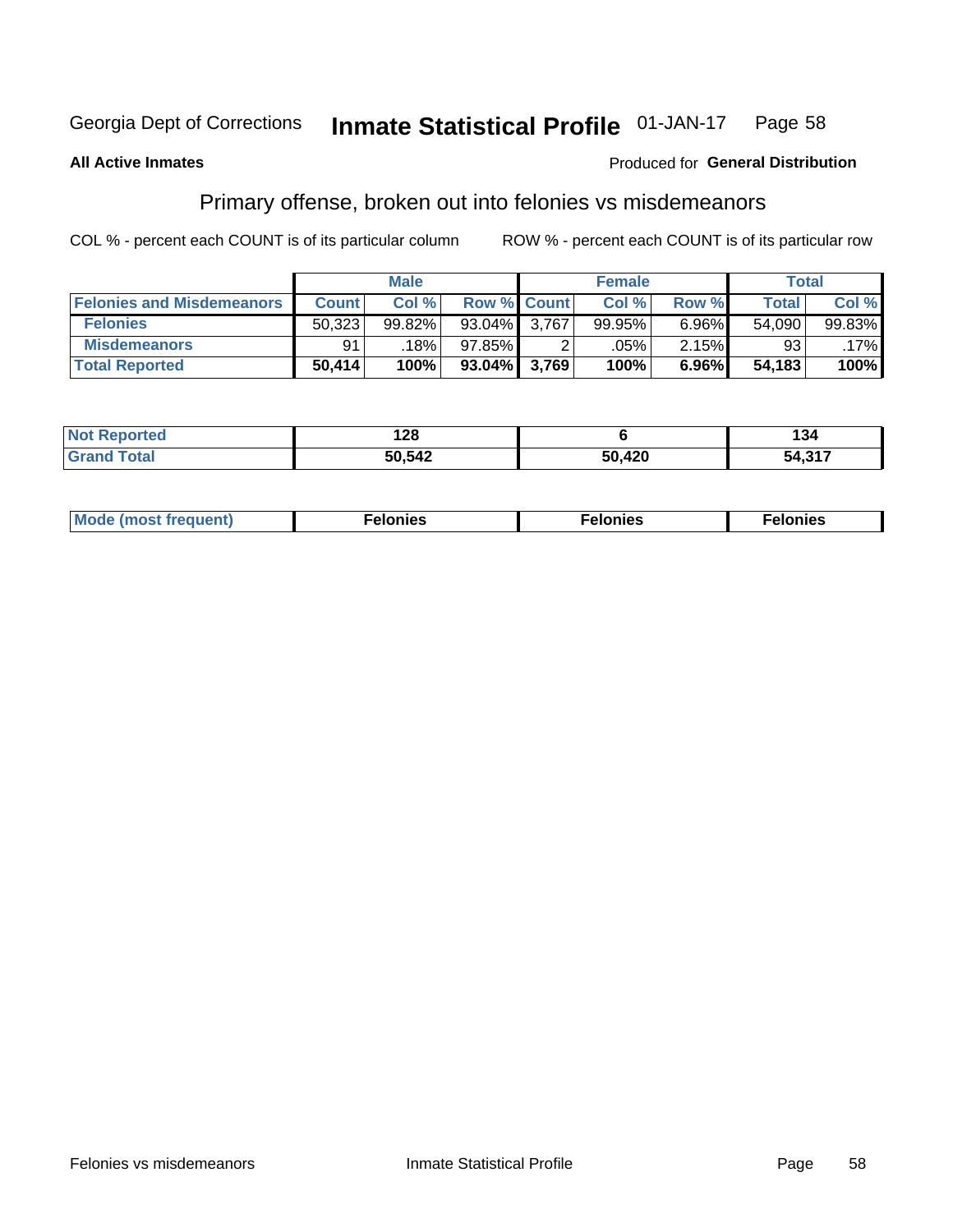#### Inmate Statistical Profile 01-JAN-17 Page 59

**All Active Inmates** 

### Produced for General Distribution

## Primary offense, broken out into six broad crime categories

COL % - percent each COUNT is of its particular column

|                                 | <b>Male</b>  |        |           |             | <b>Female</b> |        | <b>Total</b> |        |  |
|---------------------------------|--------------|--------|-----------|-------------|---------------|--------|--------------|--------|--|
| <b>Crime Categories</b>         | <b>Count</b> | Col %  |           | Row % Count | Col %         | Row %  | <b>Total</b> | Col %  |  |
| <b>Violent</b>                  | 26,071       | 51.67% | 94.10%    | 1,634       | 43.28%        | 5.90%  | 27,705       | 51.08% |  |
| <b>Sex Crime</b><br>2           | 8,219        | 16.29% | 98.41%    | 133         | 3.52%         | 1.59%  | 8,352        | 15.40% |  |
| $\mathbf{3}$<br><b>Property</b> | 8,236        | 16.32% | 88.86%    | 1,032       | 27.34%        | 11.14% | 9,268        | 17.09% |  |
| <b>Drug</b><br>4                | 5,472        | 10.84% | 87.64%    | 772         | 20.45%        | 12.36% | 6,244        | 11.51% |  |
| <b>Habit/DUI</b><br>5           | 91           | .18%   | 89.22%    | 11          | .29%          | 10.78% | 102          | .19%   |  |
| <b>Other</b><br>6               | 2,371        | 4.70%  | 92.47%    | 193         | 5.11%         | 7.53%  | 2,564        | 4.73%  |  |
| <b>Total Reported</b>           | 50,460       | 100%   | $93.04\%$ | 3,775       | 100%          | 6.96%  | 54,235       | 100%   |  |

| τеσ | e.     |   | n,                          |
|-----|--------|---|-----------------------------|
| NO  | UZ.    |   | ОZ.                         |
|     | 50,542 | . | 1.247<br>54<br><b>JTJII</b> |

| <b>Mode</b><br>t frequent)<br>THOS | .<br>iolent | 'iolent | <b>Violent</b> |
|------------------------------------|-------------|---------|----------------|
|                                    |             |         |                |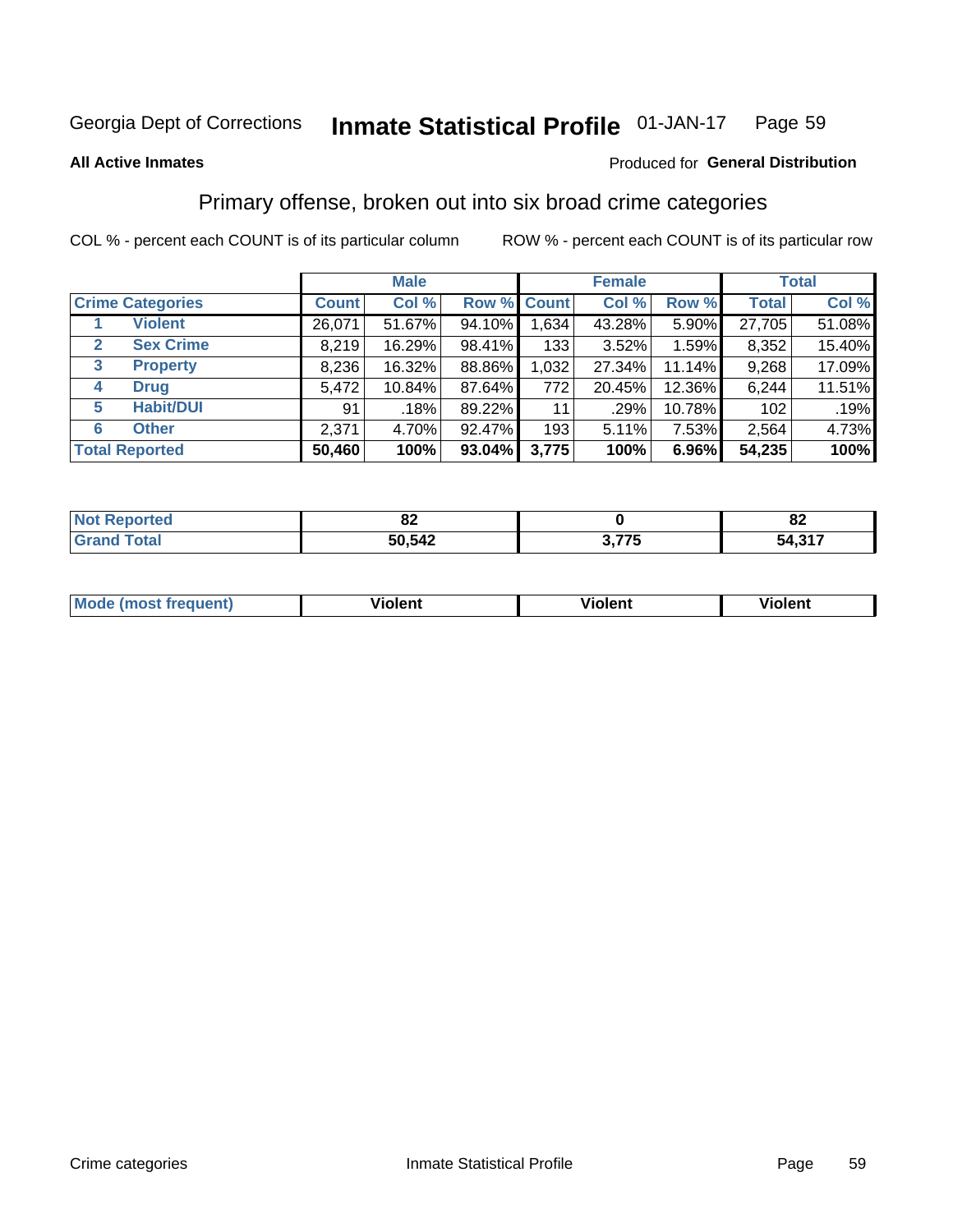#### Inmate Statistical Profile 01-JAN-17 Page 60

### **All Active Inmates**

## **Produced for General Distribution**

## Primary offense, detailed offense code

COL % - percent each COUNT is of its particular column

|                                            |                | <b>Male</b> |         |                         | <b>Female</b> |        |                | <b>Total</b> |
|--------------------------------------------|----------------|-------------|---------|-------------------------|---------------|--------|----------------|--------------|
| <b>Primary Offense</b>                     | <b>Count</b>   | Col %       | Row %   | <b>Count</b>            | Col %         | Row %  | <b>Total</b>   | Col %        |
| <b>Abuse Neglect Elder/Disab (2812)</b>    | 40             | .08%        | 60.61%  | 26                      | .69%          | 39.39% | 66             | .12%         |
| Agg Aslt W Intnt To Rape (2095)            | 68             | .13%        | 100.00% |                         |               |        | 68             | .13%         |
| <b>Agg Sex Battery Atmpt (2099)</b>        | 1              | .01%        | 100.00% |                         |               |        | 1              | .01%         |
| <b>Aggrav Assault (1302)</b>               | 5,080          | 10.07%      | 94.53%  | 294                     | 7.79%         | 5.47%  | 5,374          | 9.91%        |
| <b>Aggrav Assault Peace Ofcr</b><br>(1314) | 310            | .61%        | 95.38%  | 15                      | .40%          | 4.62%  | 325            | .60%         |
| <b>Aggrav Battery (1305)</b>               | 1,297          | 2.57%       | 93.71%  | 87                      | 2.30%         | 6.29%  | 1,384          | 2.55%        |
| <b>Aggrav Battery Peace Ofcr</b><br>(1315) | 28             | .06%        | 96.55%  | 1                       | .03%          | 3.45%  | 29             | .05%         |
| <b>Aggrav Ch Molest Atmpt (2096)</b>       | $\overline{2}$ | .01%        | 100.00% |                         |               |        | $\overline{2}$ | .01%         |
| <b>Aggrav Child Molestation (2021)</b>     | 1,256          | 2.49%       | 98.51%  | 19                      | .50%          | 1.49%  | 1,275          | 2.35%        |
| <b>Aggrav Cruelty To Animals</b><br>(2972) | 16             | .03%        | 100.00% |                         |               |        | 16             | .03%         |
| <b>Aggrav Sexual Battery (2009)</b>        | 215            | .43%        | 99.54%  | 1                       | .03%          | .46%   | 216            | .40%         |
| <b>Aggrav Sodomy (2003)</b>                | 204            | .40%        | 98.08%  | $\overline{\mathbf{4}}$ | .11%          | 1.92%  | 208            | .38%         |
| <b>Aggrav Stalking (1321)</b>              | 286            | .57%        | 96.62%  | 10                      | .26%          | 3.38%  | 296            | .55%         |
| <b>Aggravated Assault On 65+</b><br>(1304) | 4              | .01%        | 80.00%  | 1                       | .03%          | 20.00% | 5              | .01%         |
| <b>Alter Id (1506)</b>                     | 4              | .01%        | 100.00% |                         |               |        | 4              | .01%         |
| <b>Armed Robbery (1902)</b>                | 5,882          | 11.66%      | 96.62%  | 206                     | 5.46%         | 3.38%  | 6,088          | 11.23%       |
| Arson 1st Degree (1401)                    | 55             | .11%        | 90.16%  | 6                       | .16%          | 9.84%  | 61             | .11%         |
| <b>Arson 2nd Degree (1402)</b>             | 10             | .02%        | 90.91%  | 1                       | .03%          | 9.09%  | 11             | .02%         |
| <b>Arson 3rd Degree (1403)</b>             | 3              | .01%        | 75.00%  | 1                       | .03%          | 25.00% | 4              | .01%         |
| <b>Arson Misc (1400)</b>                   | $\overline{2}$ | .01%        | 100.00% |                         |               |        | $\mathbf 2$    | .01%         |
| Ass W/ Int Transmit Hiv (1313)             | 1              | .01%        | 50.00%  | 1                       | .03%          | 50.00% | $\overline{2}$ | .01%         |
| <b>Atmpt Aggrav Assault (1303)</b>         | 6              | .01%        | 85.71%  | 1                       | .03%          | 14.29% | $\overline{7}$ | .01%         |
| <b>Atmpt Aggrav Sodomy (2093)</b>          | 3              | .01%        | 100.00% |                         |               |        | 3              | .01%         |
| <b>Atmpt Armed Robbery (1992)</b>          | 98             | .19%        | 95.15%  | 5                       | .13%          | 4.85%  | 103            | .19%         |
| <b>Atmpt Burglary (1690)</b>               | 26             | .05%        | 100.00% |                         |               |        | 26             | .05%         |
| <b>Atmpt Child Molestation (2094)</b>      | 35             | .07%        | 100.00% |                         |               |        | 35             | .06%         |
| <b>Atmpt Kidnap (1390)</b>                 | $\overline{2}$ | .01%        | 100.00% |                         |               |        | $\overline{2}$ | .01%         |
| <b>Atmpt Murder (1190)</b>                 | 89             | .18%        | 92.71%  | 7                       | .19%          | 7.29%  | 96             | .18%         |
| Atmpt Rape (2091)                          | 40             | .08%        | 97.56%  | $\mathbf 1$             | .03%          | 2.44%  | 41             | .08%         |
| <b>Atmpt Robbery (1991)</b>                | 38             | .08%        | 97.44%  | 1.                      | .03%          | 2.56%  | 39             | .07%         |
| <b>Atmpt Sodomy (2092)</b>                 | 4              | .01%        | 100.00% |                         |               |        | 4              | .01%         |
| <b>Atmpt Theft By Taking (1812)</b>        | 3              | .01%        | 100.00% |                         |               |        | 3              | .01%         |
| <b>Atmpt Viol Substance Act (4090)</b>     | 20             | .04%        | 86.96%  | 3                       | .08%          | 13.04% | 23             | .04%         |
| <b>Att/Consprcy Commt C/S/Of</b><br>(4134) | 44             | .09%        | 84.62%  | 8                       | .21%          | 15.38% | 52             | .10%         |
| <b>Bad Checks (1704)</b>                   | $\overline{2}$ | .01%        | 100.00% |                         |               |        | $\overline{2}$ | .01%         |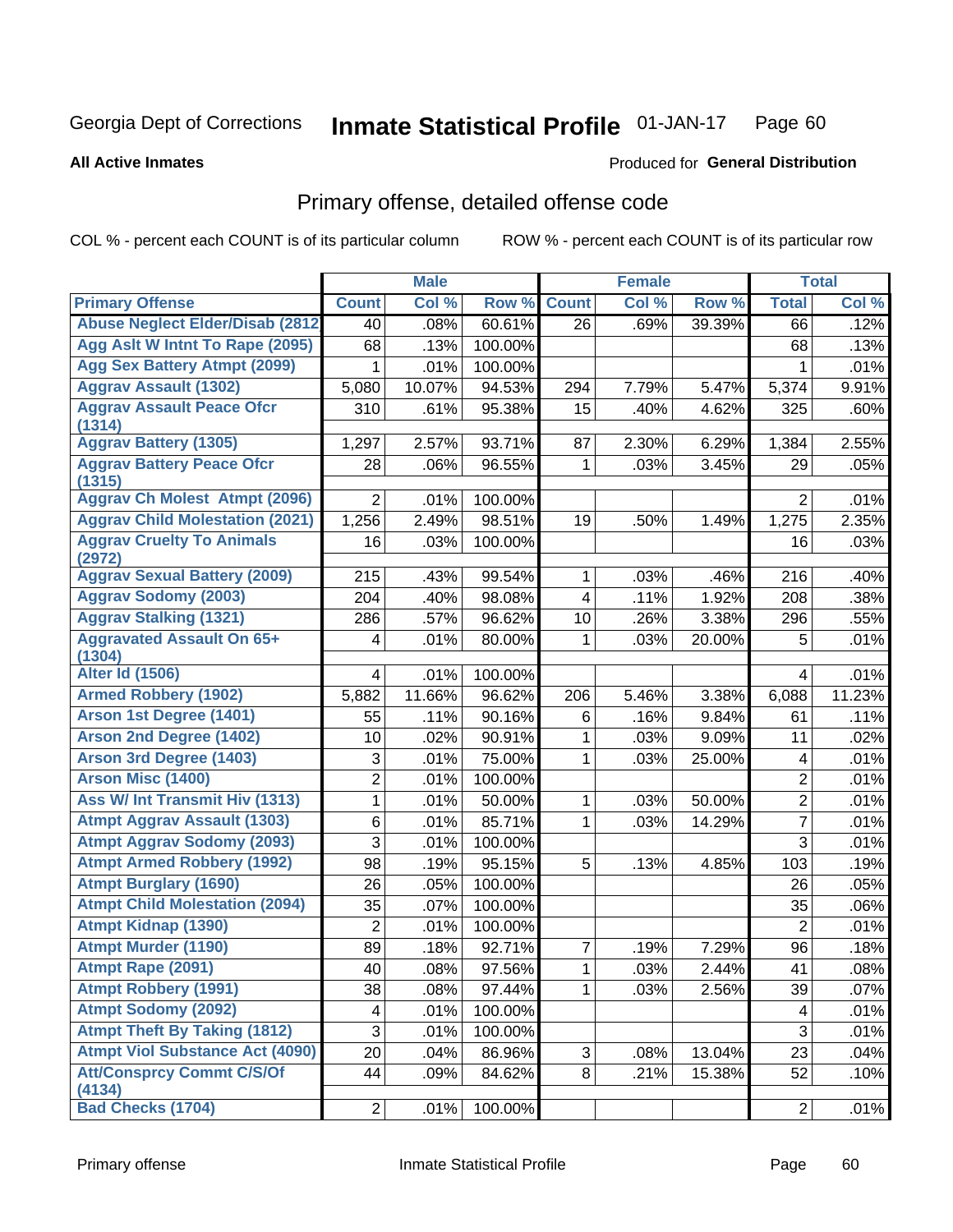#### **Inmate Statistical Profile 01-JAN-17** Page 61

### **All Active Inmates**

## **Produced for General Distribution**

## Primary offense, detailed offense code

COL % - percent each COUNT is of its particular column

|                                            |                | <b>Male</b> |         |                | <b>Female</b> |         |                  | <b>Total</b> |
|--------------------------------------------|----------------|-------------|---------|----------------|---------------|---------|------------------|--------------|
| <b>Primary Offense</b>                     | <b>Count</b>   | Col %       | Row %   | <b>Count</b>   | Col %         | Row %   | <b>Total</b>     | Col %        |
| <b>Bail Jumping (2511)</b>                 | 3              | .01%        | 75.00%  | $\mathbf{1}$   | .03%          | 25.00%  | 4                | .01%         |
| <b>Bigamy (2007)</b>                       | 1              | .01%        | 100.00% |                |               |         | 1                | .01%         |
| <b>Bribery Govt Officer (2301)</b>         |                |             |         | 1              | .03%          | 100.00% | 1                | .01%         |
| Burg 1st Aft 6/30/12 (1611)                | 1,686          | 3.34%       | 93.05%  | 126            | 3.34%         | 6.95%   | 1,812            | 3.34%        |
| Burg 2nd Aft 6/30/12 (1612)                | 598            | 1.19%       | 94.92%  | 32             | .85%          | 5.08%   | 630              | 1.16%        |
| <b>Burg Bef 7/1/12 (1601)</b>              | 3,004          | 5.95%       | 96.37%  | 113            | 2.99%         | 3.63%   | 3,117            | 5.75%        |
| <b>Carry Concealed Weapon (2901)</b>       | 1              | .01%        | 100.00% |                |               |         | 1                | .01%         |
| <b>Carry Weapon At School (2915)</b>       | 3              | .01%        | 75.00%  | 1              | .03%          | 25.00%  | $\overline{4}$   | .01%         |
| <b>Child Molestation (2019)</b>            | 2,587          | 5.13%       | 97.99%  | 53             | 1.40%         | 2.01%   | 2,640            | 4.87%        |
| <b>Chop Shop Violation (5003)</b>          | 3              | .01%        | 100.00% |                |               |         | 3                | .01%         |
| <b>Cnspire Traffic Cntrl Sub (4130)</b>    | 11             | .02%        | 91.67%  | 1              | .03%          | 8.33%   | 12               | .02%         |
| <b>Computer Pornography (1760)</b>         | 69             | .14%        | 98.57%  | 1              | .03%          | 1.43%   | 70               | .13%         |
| <b>Computer Theft (1761)</b>               | 5              | .01%        | 55.56%  | 4              | .11%          | 44.44%  | $\boldsymbol{9}$ | .02%         |
| <b>Computer Trespass (1762)</b>            |                |             |         | 1              | .03%          | 100.00% | $\mathbf{1}$     | .01%         |
| <b>Conceal Death Of Another (1125)</b>     | 18             | .04%        | 69.23%  | 8              | .21%          | 30.77%  | 26               | .05%         |
| <b>Conspiracy (9901)</b>                   | 29             | .06%        | 78.38%  | 8              | .21%          | 21.62%  | 37               | .07%         |
| <b>Convsn Paymnts Real Propy</b><br>(1811) | 1              | .01%        | 100.00% |                |               |         | 1                | .01%         |
| <b>Convynce Handle Contrabnd</b><br>(5174) | 1              | .01%        | 100.00% |                |               |         | 1                | .01%         |
| <b>Crmnl Atmpt (9905)</b>                  | 1              | .01%        | 100.00% |                |               |         | 1                | .01%         |
| <b>Crmnl Damage 1st Degree (1501)</b>      | 32             | .06%        | 86.49%  | 5              | .13%          | 13.51%  | 37               | .07%         |
| <b>Crmnl Damage 2nd Degree</b><br>(1502)   | 72             | .14%        | 92.31%  | 6              | .16%          | 7.69%   | 78               | .14%         |
| <b>Crmnl Interfere Govt Prop (2613)</b>    | 11             | .02%        | 91.67%  | 1              | .03%          | 8.33%   | 12               | .02%         |
| <b>Crmnl Solicitation (9910)</b>           |                |             |         | 1              | .03%          | 100.00% | $\mathbf{1}$     | .01%         |
| <b>Crmnl Trespassing (9912)</b>            | 1              | .01%        | 100.00% |                |               |         | $\mathbf{1}$     | .01%         |
| <b>Cruelty To Children (2801)</b>          | 282            | .56%        | 74.41%  | 97             | 2.57%         | 25.59%  | 379              | .70%         |
| <b>Cruelty To Elder Person (2811)</b>      | 18             | .04%        | 56.25%  | 14             | .37%          | 43.75%  | 32               | .06%         |
| <b>Distributing Obscene Mat (2101)</b>     | 1              | .01%        | 100.00% |                |               |         | 1                | .01%         |
| Dogfighting (2718)                         | 1              | .01%        | 100.00% |                |               |         | 1                | .01%         |
| <b>Drvng Habtl Violator (5004)</b>         | 4              | .01%        | 80.00%  | 1              | .03%          | 20.00%  | 5                | .01%         |
| <b>Entering Vehicle (1880)</b>             | 110            | .22%        | 97.35%  | 3 <sup>1</sup> | .08%          | 2.65%   | 113              | .21%         |
| <b>Entice Child Attempted (2090)</b>       | 4              | .01%        | 100.00% |                |               |         | 4                | .01%         |
| <b>Enticing Child-Indec Purp (2020)</b>    | 72             | .14%        | 93.51%  | 5              | .13%          | 6.49%   | 77               | .14%         |
| <b>Escape (2501)</b>                       | 22             | .04%        | 84.62%  | 4              | .11%          | 15.38%  | 26               | .05%         |
| <b>False Certificates (2311)</b>           | $\overline{2}$ | .01%        | 100.00% |                |               |         | $\overline{2}$   | .01%         |
| <b>False Imprisonment (1308)</b>           | 191            | .38%        | 97.95%  | 4              | .11%          | 2.05%   | 195              | .36%         |
| <b>False Statements Govt (2408)</b>        | 29             | .06%        | 76.32%  | 9              | .24%          | 23.68%  | 38               | .07%         |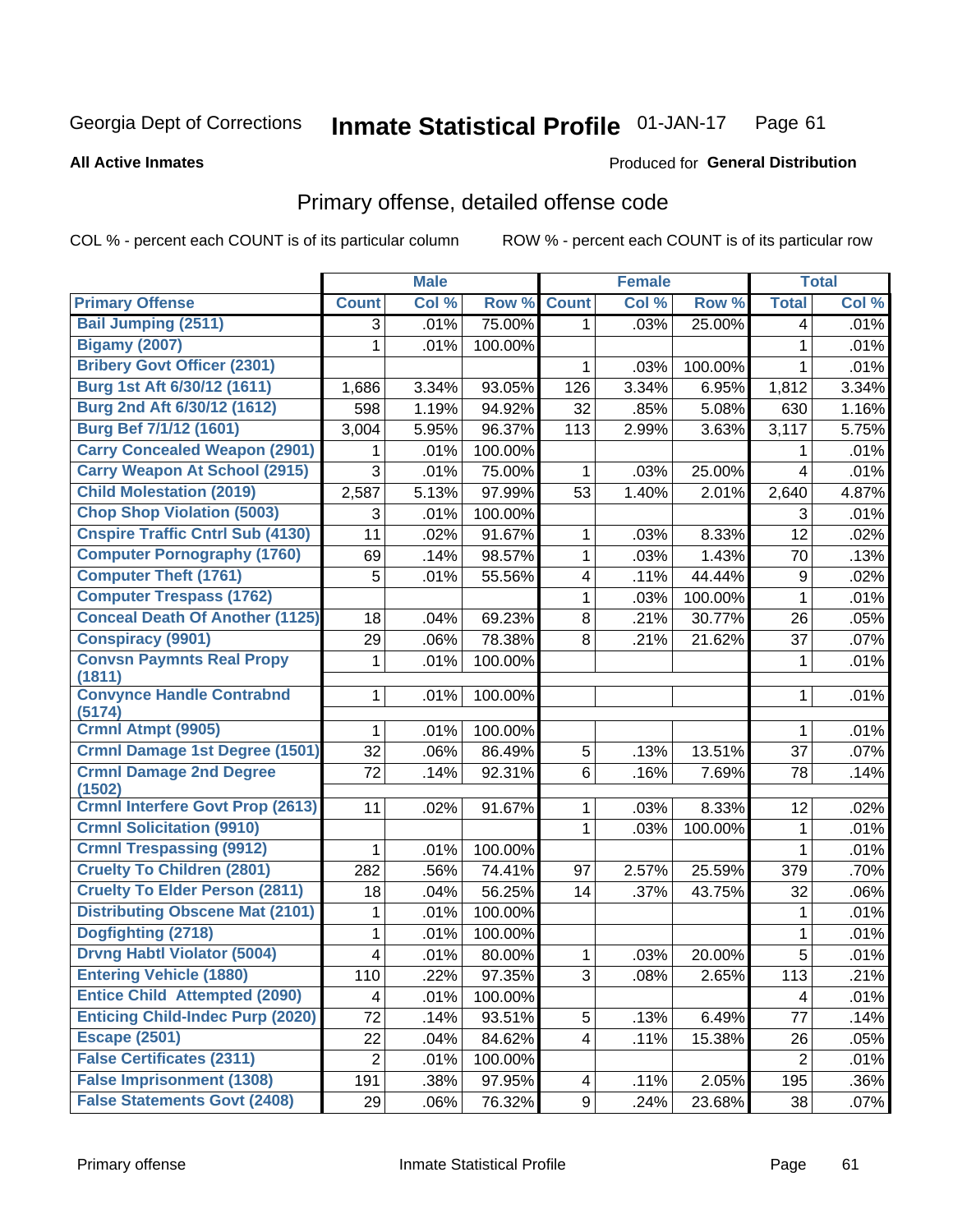#### Inmate Statistical Profile 01-JAN-17 Page 62

**All Active Inmates** 

### **Produced for General Distribution**

## Primary offense, detailed offense code

COL % - percent each COUNT is of its particular column

|                                                 |                         | <b>Male</b> |         |                | <b>Female</b> |         |                | <b>Total</b> |
|-------------------------------------------------|-------------------------|-------------|---------|----------------|---------------|---------|----------------|--------------|
| <b>Primary Offense</b>                          | <b>Count</b>            | Col %       | Row %   | <b>Count</b>   | Col %         | Row %   | <b>Total</b>   | Col %        |
| <b>False Swearing (2402)</b>                    | $\overline{2}$          | .01%        | 100.00% |                |               |         | 2              | .01%         |
| <b>False Swearng Writtn Stmt</b>                | $\overline{2}$          | .01%        | 50.00%  | $\overline{2}$ | .05%          | 50.00%  | 4              | .01%         |
| (2205)                                          |                         |             |         |                |               |         |                |              |
| <b>Family Violence Battery (1301)</b>           | 165                     | .33%        | 98.21%  | 3              | .08%          | 1.79%   | 168            | .31%         |
| Feticide (1121)                                 | 1                       | .01%        | 100.00% |                |               |         | 1              | .01%         |
| <b>Feticide By Vehicle (1118)</b>               | 3                       | .01%        | 100.00% |                |               |         | 3              | .01%         |
| <b>Financial Identity Fraud (1756)</b>          | 54                      | .11%        | 59.34%  | 37             | .98%          | 40.66%  | 91             | .17%         |
| <b>Fleeing/Eluding Police (2316)</b>            | 385                     | .76%        | 94.83%  | 21             | .56%          | 5.17%   | 406            | .75%         |
| Forg 1st Aft 6/30/12 (1711)                     | 104                     | .21%        | 72.22%  | 40             | 1.06%         | 27.78%  | 144            | .27%         |
| Forg 1st Bef 7/1/12 (1701)                      | 326                     | .65%        | 71.18%  | 132            | 3.50%         | 28.82%  | 458            | .84%         |
| Forg 2nd Aft 6/30/12 (1712)                     | 25                      | .05%        | 75.76%  | 8              | .21%          | 24.24%  | 33             | .06%         |
| Forg 2nd Bef 7/1/12 (1702)                      | 13                      | .03%        | 100.00% |                |               |         | 13             | .02%         |
| Forg 3rd Aft 6/30/12 (1713)                     | 37                      | .07%        | 61.67%  | 23             | .61%          | 38.33%  | 60             | .11%         |
| Forg 4th Aft 6/30/12 (1714)                     | 9                       | .02%        | 42.86%  | 12             | .32%          | 57.14%  | 21             | .04%         |
| <b>Forgery Credit Card (1752)</b>               | 5                       | .01%        | 100.00% |                |               |         | 5              | .01%         |
| <b>Fraudulent Access Compute</b>                | $\overline{\mathbf{4}}$ | .01%        | 80.00%  | 1              | .03%          | 20.00%  | 5              | .01%         |
| (1796)                                          |                         |             |         |                |               |         |                |              |
| <b>Fraudulent Checks (1750)</b>                 | 1                       | .01%        | 33.33%  | $\overline{2}$ | .05%          | 66.67%  | 3              | .01%         |
| <b>Fraudulent Credit Card (1753)</b>            | 59                      | .12%        | 68.60%  | 27             | .72%          | 31.40%  | 86             | .16%         |
| <b>Gang Participation (9914)</b>                | 33                      | .07%        | 100.00% |                |               |         | 33             | $.06\%$      |
| <b>Guard Line W/Weapon/Drugs</b><br>(2963)      | 17                      | .03%        | 62.96%  | 10             | .26%          | 37.04%  | 27             | .05%         |
| <b>Habit Traf Viol/Impaired (5005)</b>          | 8                       | .02%        | 88.89%  | 1              | .03%          | 11.11%  | 9              | .02%         |
| <b>Habit Traf Viol/Other (5006)</b>             | 8                       | .02%        | 100.00% |                |               |         | 8              | .01%         |
| <b>Harbor/Conceal Sex Offndr</b>                |                         |             |         | 1              | .03%          | 100.00% | 1              | .01%         |
| (2027)<br><b>Hijacking Motor Vehicle (1911)</b> |                         |             |         |                |               |         |                |              |
| <b>Hindering Appreh Or Pun (2503)</b>           | 36                      | .07%        | 97.30%  | 1              | .03%          | 2.70%   | 37             | .07%         |
|                                                 | 4                       | .01%        | 80.00%  | $\mathbf{1}$   | .03%          | 20.00%  | 5              | .01%         |
| Hit-Run W/Injury/Fatality (5007)                | 25                      | .05%        | 78.13%  | $\overline{7}$ | .19%          | 21.88%  | 32             | .06%         |
| <b>Homicide By Vessel (1124)</b>                | 51                      | .10%        | 86.44%  | 8              | .21%          | 13.56%  | 59             | .11%         |
| <b>Illegal Attm To Obt Drugs (4011)</b>         |                         |             |         | 5              | .13%          | 100.00% | 5              | .01%         |
| <b>Impersonating Officer (2405)</b>             | 3                       | .01%        | 75.00%  | 1              | .03%          | 25.00%  | 4              | .01%         |
| <b>Impersonation (2404)</b>                     | $\overline{1}$          | .01%        | 50.00%  | $\mathbf 1$    | .03%          | 50.00%  | $\overline{2}$ | .01%         |
| <b>Incest (2006)</b>                            | 201                     | .40%        | 99.01%  | $\overline{2}$ | .05%          | .99%    | 203            | .37%         |
| <b>Incest Atmpt (2098)</b>                      | 1                       | .01%        | 100.00% |                |               |         | 1              | .01%         |
| <b>Inciting To Insurrection (2203)</b>          | $\overline{2}$          | .01%        | 100.00% |                |               |         | $\overline{2}$ | .01%         |
| <b>Influencing Witness (2313)</b>               | 9                       | .02%        | 81.82%  | 2              | .05%          | 18.18%  | 11             | .02%         |
| <b>Injury By Vehicle (1318)</b>                 | 88                      | .17%        | 81.48%  | 20             | .53%          | 18.52%  | 108            | .20%         |
| <b>Insurrection (2202)</b>                      | $\overline{2}$          | .01%        | 100.00% |                |               |         | $\overline{2}$ | .01%         |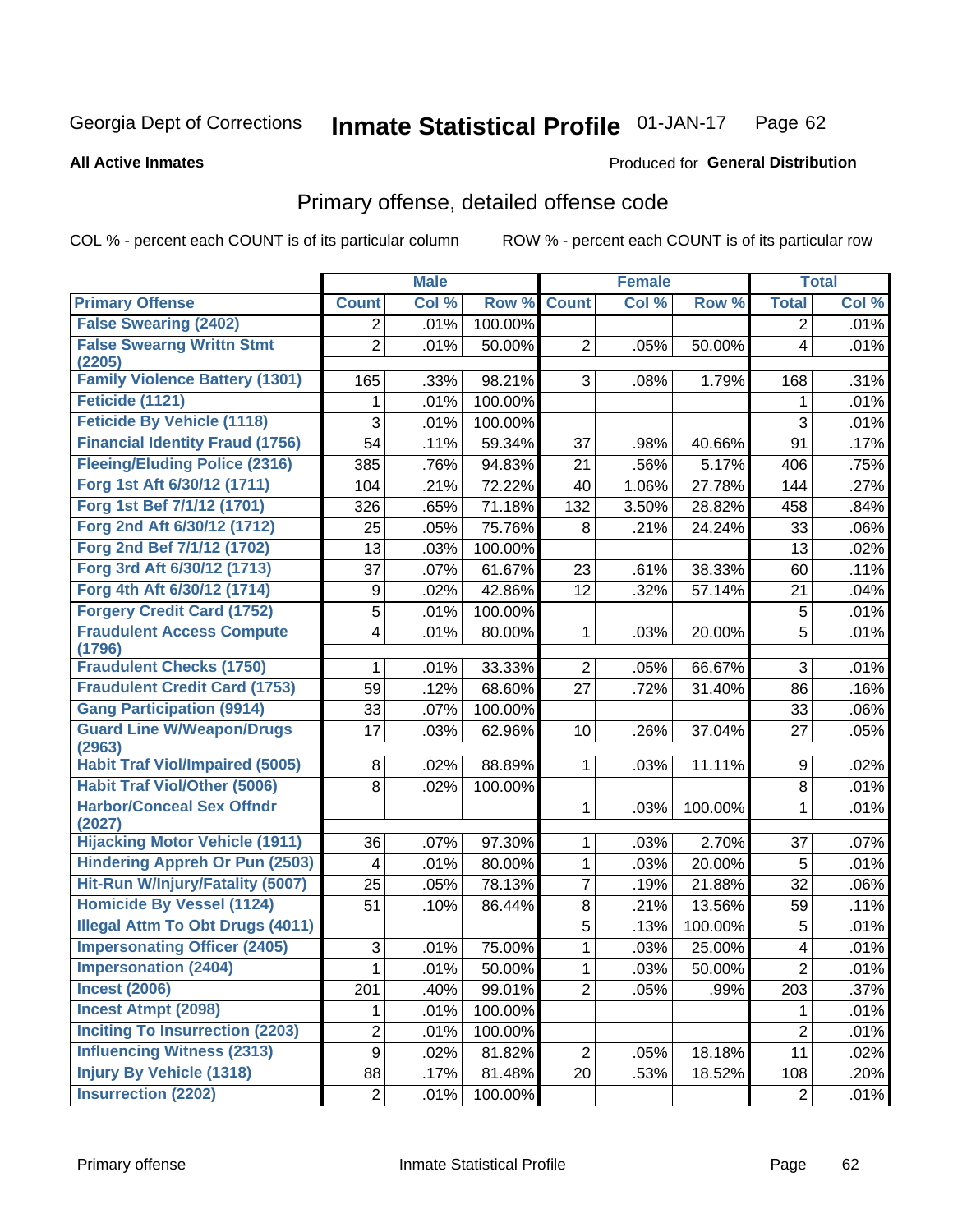#### Inmate Statistical Profile 01-JAN-17 Page 63

### **All Active Inmates**

## **Produced for General Distribution**

## Primary offense, detailed offense code

COL % - percent each COUNT is of its particular column

|                                            |                | <b>Male</b> |         |                | <b>Female</b> |        |                  | <b>Total</b> |
|--------------------------------------------|----------------|-------------|---------|----------------|---------------|--------|------------------|--------------|
| <b>Primary Offense</b>                     | <b>Count</b>   | Col %       | Row %   | <b>Count</b>   | Col %         | Row %  | <b>Total</b>     | Col %        |
| <b>Interference With Custody (1312)</b>    | 9              | .02%        | 90.00%  | $\mathbf{1}$   | .03%          | 10.00% | 10               | .02%         |
| <b>Involuntary Manslaughter (1103)</b>     | 172            | .34%        | 86.43%  | 27             | .72%          | 13.57% | 199              | .37%         |
| Kidnapping (1311)                          | 1,487          | 2.95%       | 97.38%  | 40             | 1.06%         | 2.62%  | 1,527            | 2.82%        |
| <b>Livestock Theft (1817)</b>              | 4              | .01%        | 100.00% |                |               |        | 4                | .01%         |
| <b>Lottery Violation (2730)</b>            | 1              | .01%        | 100.00% |                |               |        | 1                | .01%         |
| Manf Methamph 200-399 Gm<br>(4144)         | 12             | .02%        | 100.00% |                |               |        | 12               | .02%         |
| Manf Methamph 28-199 Gm<br>(4143)          | 14             | .03%        | 70.00%  | 6              | .16%          | 30.00% | 20               | .04%         |
| <b>Manf Methamph Unspec Amt</b><br>(4147)  | 133            | .26%        | 92.36%  | 11             | .29%          | 7.64%  | 144              | .27%         |
| <b>Manufact Meth Near Child (2803)</b>     | 15             | .03%        | 78.95%  | 4              | .11%          | 21.05% | 19               | .04%         |
| <b>Misc Assault/Battery (1300)</b>         | 11             | .02%        | 100.00% |                |               |        | 11               | .02%         |
| <b>Misc Correctionl Inst Off (6200)</b>    | $\overline{7}$ | .01%        | 100.00% |                |               |        | $\overline{7}$   | .01%         |
| <b>Misc Drugs Trafficking (4100)</b>       | 9              | .02%        | 100.00% |                |               |        | $\boldsymbol{9}$ | .02%         |
| <b>Misc Forgery (1700)</b>                 | 4              | .01%        | 80.00%  | 1              | .03%          | 20.00% | $\overline{5}$   | .01%         |
| Misc Fraud (1799)                          | 8              | .02%        | 53.33%  | 7              | .19%          | 46.67% | 15               | .03%         |
| <b>Misc Homicide Offense (1100)</b>        | 9              | .02%        | 90.00%  | 1              | .03%          | 10.00% | 10               | .02%         |
| <b>Misc Invasion Of Privacy (3000)</b>     | 8              | .02%        | 100.00% |                |               |        | 8                | .01%         |
| <b>Misc Public Order (2200)</b>            | 1              | .01%        | 100.00% |                |               |        | 1                | .01%         |
| <b>Misc Sexual Offense (2000)</b>          | 20             | .04%        | 90.91%  | $\overline{2}$ | .05%          | 9.09%  | 22               | .04%         |
| <b>Misc Weapon/Explosive Off</b><br>(2900) | 3              | .01%        | 100.00% |                |               |        | 3                | .01%         |
| <b>Murder (1101)</b>                       | 5,861          | 11.62%      | 93.79%  | 388            | 10.28%        | 6.21%  | 6,249            | 11.52%       |
| <b>Murder Conspire To Commit</b><br>(1191) | 9              | .02%        | 100.00% |                |               |        | 9                | .02%         |
| <b>Mutiny In Penal Inst (2507)</b>         | 6              | .01%        | 100.00% |                |               |        | 6                | .01%         |
| <b>Obstr Of Law Enf Officer (2314)</b>     | 407            | .81%        | 92.71%  | 32             | .85%          | 7.29%  | 439              | .81%         |
| <b>Pandering By Compulsion (2017)</b>      | $\overline{2}$ | .01%        | 100.00% |                |               |        | $\overline{2}$   | .01%         |
| Peeping Tom (3002)                         | 20             | .04%        | 100.00% |                |               |        | 20               | .04%         |
| Perjury (2401)                             | $\overline{4}$ | .01%        | 66.67%  | $\overline{2}$ | .05%          | 33.33% | 6                | .01%         |
| <b>Pimping A Minor Under 18 (2016)</b>     | 11             | .02%        | 84.62%  | $\overline{2}$ | .05%          | 15.38% | 13               | .02%         |
| <b>Poss Contraband Articles (5171)</b>     | 4              | .01%        | 100.00% |                |               |        | $\overline{4}$   | .01%         |
| <b>Poss Dep Stim Cntrf Drugs</b><br>(4007) | 85             | .17%        | 74.56%  | 29             | .77%          | 25.44% | 114              | .21%         |
| Poss Drug Related Matrl (4016)             | 27             | .05%        | 84.38%  | 5 <sup>1</sup> | .13%          | 15.63% | 32               | .06%         |
| Poss Ephedrine (4030)                      | 1              | .01%        | 33.33%  | $\overline{2}$ | .05%          | 66.67% | 3                | .01%         |
| Poss Firearm 1st Offender (2913)           | 101            | .20%        | 96.19%  | 4              | .11%          | 3.81%  | 105              | .19%         |
| <b>Poss Firearm Convct Felon</b><br>(2914) | 1,049          | 2.08%       | 96.42%  | 39             | 1.03%         | 3.58%  | 1,088            | 2.01%        |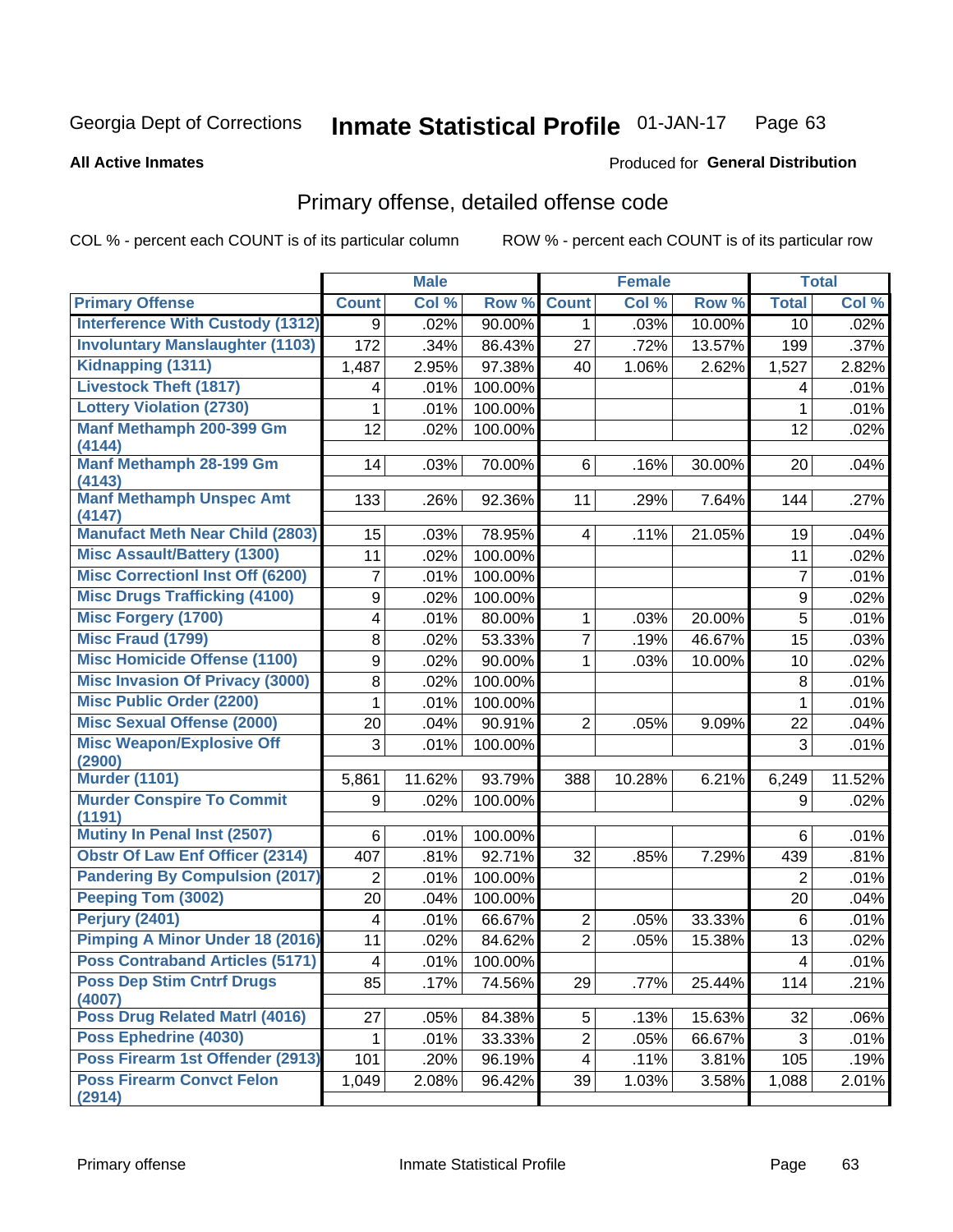#### Inmate Statistical Profile 01-JAN-17 Page 64

**All Active Inmates** 

### Produced for General Distribution

## Primary offense, detailed offense code

COL % - percent each COUNT is of its particular column

|                                            |                | <b>Male</b> |         |                | <b>Female</b> |        |                | <b>Total</b> |
|--------------------------------------------|----------------|-------------|---------|----------------|---------------|--------|----------------|--------------|
| <b>Primary Offense</b>                     | <b>Count</b>   | Col %       | Row %   | <b>Count</b>   | Col %         | Row %  | <b>Total</b>   | Col %        |
| <b>Poss Knife During Crime (2911)</b>      | 3              | .01%        | 100.00% |                |               |        | 3              | .01%         |
| Poss Mda/Extsy (4033)                      | 3              | .01%        | 100.00% |                |               |        | $\overline{3}$ | .01%         |
| Poss Methamphetamine (4031)                | 437            | .87%        | 77.07%  | 130            | 3.44%         | 22.93% | 567            | 1.05%        |
| <b>Poss Narcotics Opiates (4006)</b>       | 71             | .14%        | 72.45%  | 27             | .72%          | 27.55% | 98             | .18%         |
| <b>Poss Of Certain Weapons (2912)</b>      | 26             | .05%        | 96.30%  | 1              | .03%          | 3.70%  | 27             | .05%         |
| Poss Of Cocaine (4022)                     | 431            | .85%        | 90.55%  | 45             | 1.19%         | 9.45%  | 476            | .88%         |
| <b>Poss Of Firearm Dur Crime</b><br>(2910) | 701            | 1.39%       | 95.77%  | 31             | .82%          | 4.23%  | 732            | 1.35%        |
| Poss Of Marijuana (4009)                   | 62             | .12%        | 96.88%  | $\overline{2}$ | .05%          | 3.13%  | 64             | .12%         |
| <b>Poss Tools Commit Crime (1602)</b>      | 25             | .05%        | 100.00% |                |               |        | 25             | .05%         |
| Poss W Int Dis Other Drug (4053)           | 108            | .21%        | 90.00%  | 12             | .32%          | 10.00% | 120            | .22%         |
| <b>Poss W Int Dist Cocaine (4050)</b>      | 334            | .66%        | 95.70%  | 15             | .40%          | 4.30%  | 349            | .64%         |
| Poss W Int Dist Marijuana (4051)           | 656            | 1.30%       | 94.12%  | 41             | 1.09%         | 5.88%  | 697            | 1.29%        |
| Poss W Int Dist Meth (4052)                | 414            | .82%        | 79.92%  | 104            | 2.75%         | 20.08% | 518            | .96%         |
| <b>Poss Wpn Drugs By Prisnr</b><br>(2965)  | 57             | .11%        | 89.06%  | $\overline{7}$ | .19%          | 10.94% | 64             | .12%         |
| <b>Prov Sex Mater To Minors (2110)</b>     | $\overline{2}$ | .01%        | 100.00% |                |               |        | $\overline{2}$ | .01%         |
| <b>Racketeering (3404)</b>                 | 82             | .16%        | 71.30%  | 33             | .87%          | 28.70% | 115            | .21%         |
| Rape (2001)                                | 1,776          | 3.52%       | 99.50%  | 9              | .24%          | .50%   | 1,785          | 3.29%        |
| <b>Reck Cond Infected Person</b><br>(1317) | 9              | .02%        | 90.00%  | 1              | .03%          | 10.00% | 10             | .02%         |
| <b>Reckless Abandonment (1120)</b>         | $\mathbf{1}$   | .01%        | 100.00% |                |               |        | 1              | .01%         |
| <b>Recv Gds Srvs Fraud Obtnd</b>           | 1              | .01%        | 100.00% |                |               |        | $\mathbf{1}$   | .01%         |
| (1755)<br><b>Robbery (1901)</b>            | 1,384          | 2.74%       | 93.07%  | 103            | 2.73%         | 6.93%  | 1,487          | 2.74%        |
| <b>Robbery By Force (1903)</b>             | 249            | .49%        | 95.77%  | 11             | .29%          | 4.23%  | 260            | .48%         |
| <b>Robbery By Intimidation (1904)</b>      | 274            | .54%        | 93.52%  | 19             | .50%          | 6.48%  | 293            | .54%         |
| <b>Robbery By Sudden Snatch</b>            | 136            | .27%        | 93.79%  | 9              | .24%          | 6.21%  | 145            | .27%         |
| (1905)                                     |                |             |         |                |               |        |                |              |
| S/D Cocaine (4021)                         | 476            | .94%        | 95.01%  | 25             | .66%          | 4.99%  | 501            | .92%         |
| S/D Cont Sub Public (4017)                 | 39             | .08%        | 100.00% |                |               |        | 39             | .07%         |
| S/D Cont Sub School (4018)                 | 28             | .06%        | 93.33%  | $\overline{2}$ | .05%          | 6.67%  | 30             | .06%         |
| S/D Dep Stim Cntrf Drugs (4002)            | 48             | .10%        | 78.69%  | 13             | .34%          | 21.31% | 61             | .11%         |
| <b>S/D Narcotics Opiates (4001)</b>        | 15             | .03%        | 83.33%  | 3              | .08%          | 16.67% | 18             | .03%         |
| S/D Of Marijuana (4004)                    | 254            | .50%        | 95.13%  | 13             | .34%          | 4.87%  | 267            | .49%         |
| Sale Mda/Extsy (4034)                      | $\overline{2}$ | .01%        | 100.00% |                |               |        | $\overline{2}$ | .01%         |
| Sale Methamphetamine (4032)                | 237            | .47%        | 78.74%  | 64             | 1.70%         | 21.26% | 301            | .55%         |
| <b>Sex Exploitation Child (2843)</b>       | 181            | .36%        | 98.91%  | $\overline{2}$ | .05%          | 1.09%  | 183            | .34%         |
| <b>Sex Offender Fail Registr (2026)</b>    | 467            | .93%        | 98.32%  | 8              | .21%          | 1.68%  | 475            | .88%         |
| <b>Sex Offender Fail To Move (2028)</b>    | $\overline{2}$ | .01%        | 100.00% |                |               |        | $\overline{2}$ | .01%         |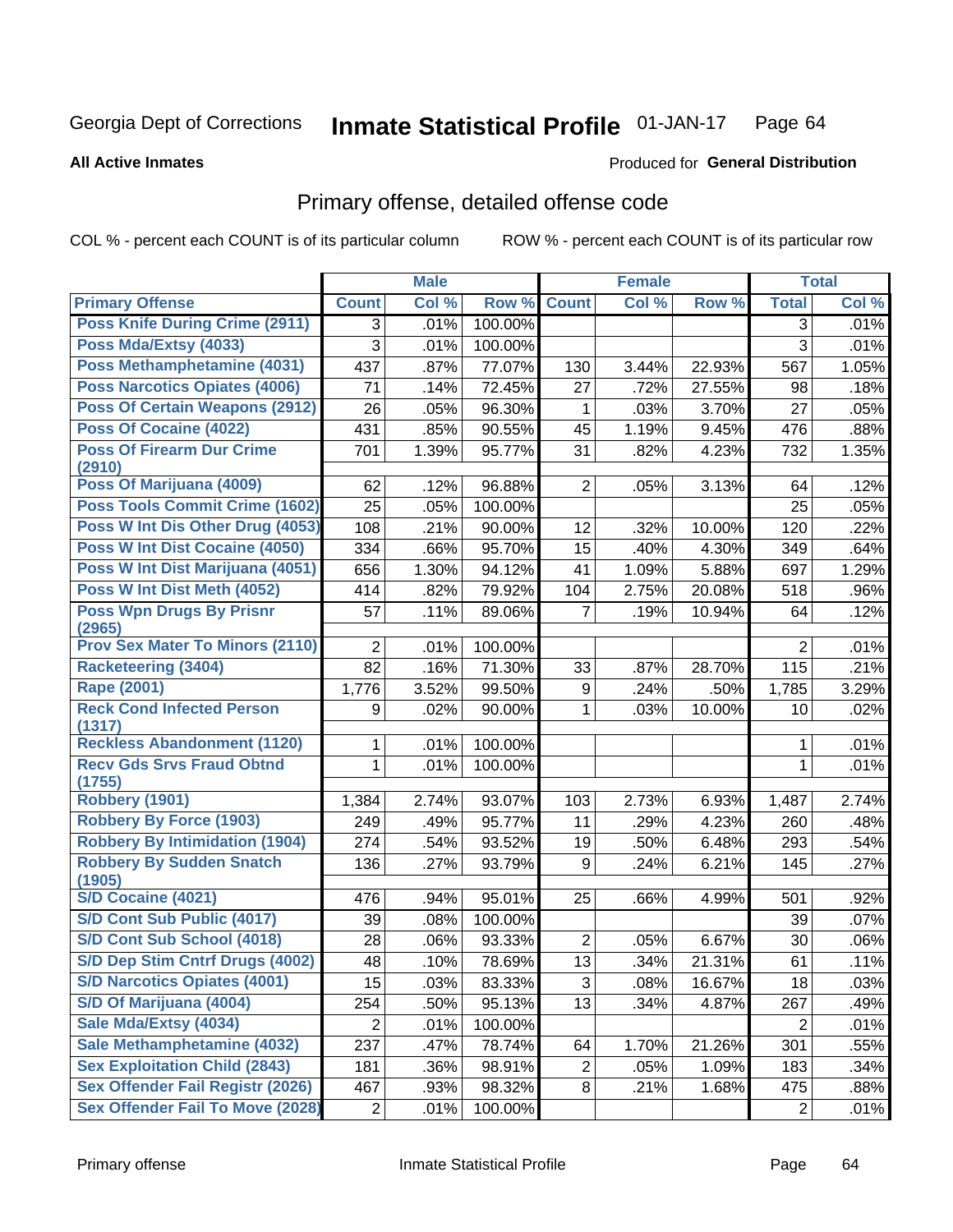#### Inmate Statistical Profile 01-JAN-17 Page 65

**All Active Inmates** 

### **Produced for General Distribution**

## Primary offense, detailed offense code

COL % - percent each COUNT is of its particular column

|                                            |                | <b>Male</b> |         |                | <b>Female</b> |         |                | <b>Total</b> |
|--------------------------------------------|----------------|-------------|---------|----------------|---------------|---------|----------------|--------------|
| <b>Primary Offense</b>                     | <b>Count</b>   | Col %       | Row %   | <b>Count</b>   | Col %         | Row %   | <b>Total</b>   | Col %        |
| Sexl/Asslt/Agn/Pers/Cstdy (2023)           | 14             | .03%        | 100.00% |                |               |         | 14             | .03%         |
| <b>Sexual Aslt By Therapist (2024)</b>     |                |             |         | 1              | .03%          | 100.00% | 1              | .01%         |
| <b>Sexual Battery (2011)</b>               | 186            | .37%        | 99.47%  | 1              | .03%          | .53%    | 187            | .34%         |
| <b>Simple Battery (1316)</b>               | 12             | .02%        | 100.00% |                |               |         | 12             | .02%         |
| <b>Sodomy (2002)</b>                       | 10             | .02%        | 100.00% |                |               |         | 10             | .02%         |
| <b>Solicit Sodomy From Minor</b><br>(2025) | 5              | .01%        | 100.00% |                |               |         | 5              | .01%         |
| <b>Solicit/Accepting Bribe (2712)</b>      | 1              | .01%        | 100.00% |                |               |         | 1              | .01%         |
| Stalking (1320)                            | 6              | .01%        | 100.00% |                |               |         | 6              | .01%         |
| <b>Statutory Rape (2018)</b>               | 755            | 1.50%       | 97.29%  | 21             | .56%          | 2.71%   | 776            | 1.43%        |
| <b>Statutory Rape Atmpt (2097)</b>         | 1              | .01%        | 100.00% |                |               |         | 1              | .01%         |
| <b>Tampering With Evidence (2315)</b>      | 6              | .01%        | 60.00%  | 4              | .11%          | 40.00%  | 10             | .02%         |
| <b>Terrorist Threats &amp; Acts (1307)</b> | 373            | .74%        | 95.15%  | 19             | .50%          | 4.85%   | 392            | .72%         |
| <b>Theft Bring Prop In State (1815)</b>    | 6              | .01%        | 85.71%  | 1              | .03%          | 14.29%  | 7              | .01%         |
| <b>Theft By Conversion (1808)</b>          | 15             | .03%        | 62.50%  | 9              | .24%          | 37.50%  | 24             | .04%         |
| <b>Theft By Deception (1803)</b>           | 39             | .08%        | 81.25%  | 9              | .24%          | 18.75%  | 48             | .09%         |
| <b>Theft By Extortion (1804)</b>           | $\overline{2}$ | .01%        | 100.00% |                |               |         | $\overline{2}$ | .01%         |
| <b>Theft By Rec Stolen Prop (1806)</b>     | 523            | 1.04%       | 89.55%  | 61             | 1.62%         | 10.45%  | 584            | 1.08%        |
| <b>Theft By Shoplifting (1821)</b>         | 433            | .86%        | 69.73%  | 188            | 4.98%         | 30.27%  | 621            | 1.15%        |
| <b>Theft By Taking (1802)</b>              | 725            | 1.44%       | 84.70%  | 131            | 3.47%         | 15.30%  | 856            | 1.58%        |
| <b>Theft Credit Card (1751)</b>            | 23             | .05%        | 85.19%  | 4              | .11%          | 14.81%  | 27             | .05%         |
| <b>Theft Motorveh Or Part (1813)</b>       | 40             | .08%        | 93.02%  | 3              | .08%          | 6.98%   | 43             | .08%         |
| <b>Theft Of Lost Property (1805)</b>       | 3              | .01%        | 50.00%  | 3              | .08%          | 50.00%  | 6              | .01%         |
| <b>Theft Of Services (1807)</b>            | $\overline{2}$ | .01%        | 66.67%  | 1              | .03%          | 33.33%  | 3              | .01%         |
| <b>Theft Recv Prop Out State (1816)</b>    | $\overline{2}$ | .01%        | 100.00% |                |               |         | $\overline{2}$ | .01%         |
| <b>Traf Amphtmine 200-399 Gm</b><br>(4127) | $\overline{2}$ | .01%        | 100.00% |                |               |         | $\overline{2}$ | .01%         |
| <b>Traf Amphtmine 28-199 Gm</b><br>(4126)  | 5              | .01%        | 71.43%  | $\overline{2}$ | .05%          | 28.57%  | $\overline{7}$ | .01%         |
| Traf Amphtmine 400+ Gm (4128)              | $\overline{4}$ | .01%        | 100.00% |                |               |         | 4              | .01%         |
| <b>Traf Cocaine 201-400 Gm (4102)</b>      | 110            | .22%        | 97.35%  | 3              | .08%          | 2.65%   | 113            | .21%         |
| <b>Traf Cocaine 401+ Gm (4103)</b>         | 100            | .20%        | 94.34%  | 6              | .16%          | 5.66%   | 106            | .20%         |
| Traf Cocaine Less 200 Gm (4101)            | 284            | .56%        | 98.27%  | 5 <sup>1</sup> | .13%          | 1.73%   | 289            | .53%         |
| <b>Traf Marijna 10-2000 Lb (4121)</b>      | 75             | .15%        | 91.46%  | $\overline{7}$ | .19%          | 8.54%   | 82             | .15%         |
| Traf Mda/Extsy 200-399gm<br>(4151)         | 3              | .01%        | 100.00% |                |               |         | 3              | .01%         |
| <b>Traf Mda/Extsy 28-199gm (4150)</b>      | 13             | .03%        | 86.67%  | $\overline{2}$ | .05%          | 13.33%  | 15             | .03%         |
| Traf Mda/Extsy 400+Gm (4152)               | 1              | .01%        | 100.00% |                |               |         | 1              | .01%         |
| Traf Methamph 200-399 Gm<br>(4141)         | 88             | .17%        | 85.44%  | 15             | .40%          | 14.56%  | 103            | .19%         |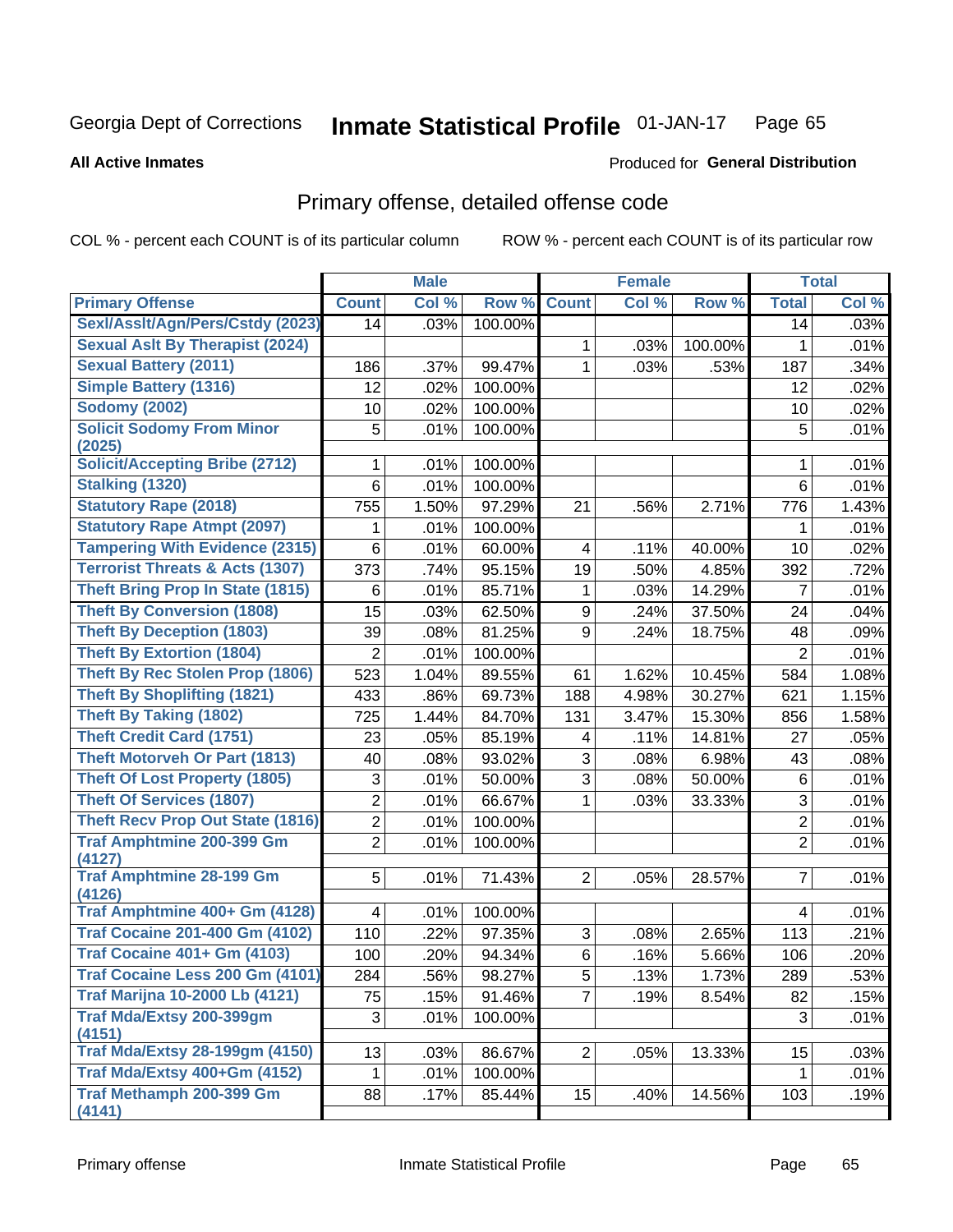#### Inmate Statistical Profile 01-JAN-17 Page 66

### **All Active Inmates**

## **Produced for General Distribution**

## Primary offense, detailed offense code

COL % - percent each COUNT is of its particular column

|                                            |                  | <b>Male</b> |         |                | <b>Female</b> |        |                | <b>Total</b> |
|--------------------------------------------|------------------|-------------|---------|----------------|---------------|--------|----------------|--------------|
| <b>Primary Offense</b>                     | <b>Count</b>     | Col %       | Row %   | <b>Count</b>   | Col %         | Row %  | <b>Total</b>   | Col %        |
| <b>Traf Methamph 28-199 Gm</b>             | 290              | .57%        | 79.89%  | 73             | 1.93%         | 20.11% | 363            | .67%         |
| (4140)                                     |                  |             |         |                |               |        |                |              |
| Traf Methamph 400+ Gm (4142)               | 62               | .12%        | 89.86%  | $\overline{7}$ | .19%          | 10.14% | 69             | .13%         |
| <b>Traf Methamph Unspec Amt</b><br>(4146)  | 93               | .18%        | 78.81%  | 25             | .66%          | 21.19% | 118            | .22%         |
| <b>Traf Methaqualone&lt; 400 Gm</b>        | $\overline{2}$   | .01%        | 100.00% |                |               |        | $\overline{2}$ | .01%         |
| (4124)                                     |                  |             |         |                |               |        |                |              |
| <b>Traf Narcotic 15-28 Gm (4112)</b>       | 27               | .05%        | 96.43%  | 1              | .03%          | 3.57%  | 28             | .05%         |
| Traf Narcotic 29+ Gm (4113)                | 26               | .05%        | 96.30%  | 1              | .03%          | 3.70%  | 27             | .05%         |
| <b>Traf Narcotic Less 14 Gm (4111)</b>     | 29               | .06%        | 96.67%  | 1              | .03%          | 3.33%  | 30             | .06%         |
| <b>Traffick Sexual Servitude (1331)</b>    | $\boldsymbol{9}$ | .02%        | 75.00%  | 3              | .08%          | 25.00% | 12             | .02%         |
| <b>Unauth Dist Contrild Sub (4135)</b>     | 1                | .01%        | 100.00% |                |               |        | $\mathbf{1}$   | .01%         |
| <b>Unauth Dist Recrd Devices</b>           | 3                | .01%        | 100.00% |                |               |        | $\mathfrak{S}$ | .01%         |
| (9907)                                     |                  |             |         |                |               |        |                |              |
| <b>Unknown Offense (9999)</b>              | 20               | .04%        | 95.24%  | 1              | .03%          | 4.76%  | 21             | .04%         |
| Uniwfl Mfg/Del/Dist N-C S (4014)           | 13               | .03%        | 100.00% |                |               |        | 13             | .02%         |
| <b>Use Comm Facity Vio C Sub</b><br>(4133) | $\overline{7}$   | .01%        | 87.50%  | $\mathbf{1}$   | .03%          | 12.50% | 8              | .01%         |
| <b>Vehicular Homicide (1123)</b>           | 260              | .52%        | 81.25%  | 60             | 1.59%         | 18.75% | 320            | .59%         |
| <b>Viol Dngrous Drgs Act (4013)</b>        | 240              | .48%        | 82.76%  | 50             | 1.32%         | 17.24% | 290            | .53%         |
| Viol Ga Cntrl Sbst Act (4012)              | 11               | .02%        | 78.57%  | 3              | .08%          | 21.43% | 14             | .03%         |
| <b>Viol Motor Vehicle Laws (5001)</b>      | 38               | .08%        | 95.00%  | $\overline{2}$ | .05%          | 5.00%  | 40             | .07%         |
| <b>Viol Oath Public Offcr (2302)</b>       | $\overline{2}$   | .01%        | 100.00% |                |               |        | $\overline{2}$ | .01%         |
| <b>Violatn Othr States Law (8001)</b>      | 39               | .08%        | 78.00%  | 11             | .29%          | 22.00% | 50             | .09%         |
| <b>Vol Manslaughter Of Fetus</b><br>(1119) | $\overline{2}$   | .01%        | 100.00% |                |               |        | $\overline{2}$ | .01%         |
| <b>Voluntary Manslaughter (1102)</b>       | 1,091            | 2.16%       | 88.77%  | 138            | 3.66%         | 11.23% | 1,229          | 2.27%        |
| <b>Abandonment Of Dep Child (11)</b>       | 4                | .01%        | 100.00% |                |               |        | 4              | .01%         |
| <b>Agg Assault With Firearm (27)</b>       | 1                | .01%        | 100.00% |                |               |        | 1              | .01%         |
| <b>Assault &amp; Battery (21)</b>          | 7                | .01%        | 100.00% |                |               |        | 7              | .01%         |
| <b>Bad Checks (52)</b>                     | 2                | .01%        | 66.67%  | $\mathbf{1}$   | .03%          | 33.33% | 3              | .01%         |
| <b>Burglary (45)</b>                       | 4                | .01%        | 100.00% |                |               |        | 4              | .01%         |
| <b>Cheating &amp; Swindling (51)</b>       | 1                | .01%        | 100.00% |                |               |        | 1              | .01%         |
| <b>Cpwl &amp; Concealed Weapon (93)</b>    | 5                | .01%        | 100.00% |                |               |        | 5              | .01%         |
| <b>Crmnl Attempt (98)</b>                  | $\overline{2}$   | .01%        | 100.00% |                |               |        | $\overline{2}$ | .01%         |
| <b>Dui</b> (72)                            | 8                | .02%        | 100.00% |                |               |        | $\bf 8$        | .01%         |
| Escape (92)                                | 3                | .01%        | 100.00% |                |               |        | 3              | .01%         |
| Forgery (55)                               | $\overline{3}$   | .01%        | 100.00% |                |               |        | 3              | .01%         |
| <b>Misc Misdemeanor (500)</b>              | $\overline{3}$   | .01%        | 100.00% |                |               |        | 3              | .01%         |
| <b>Obstr Of Law Enf Officer (73)</b>       | $\mathbf 1$      | .01%        | 100.00% |                |               |        | $\mathbf{1}$   | .01%         |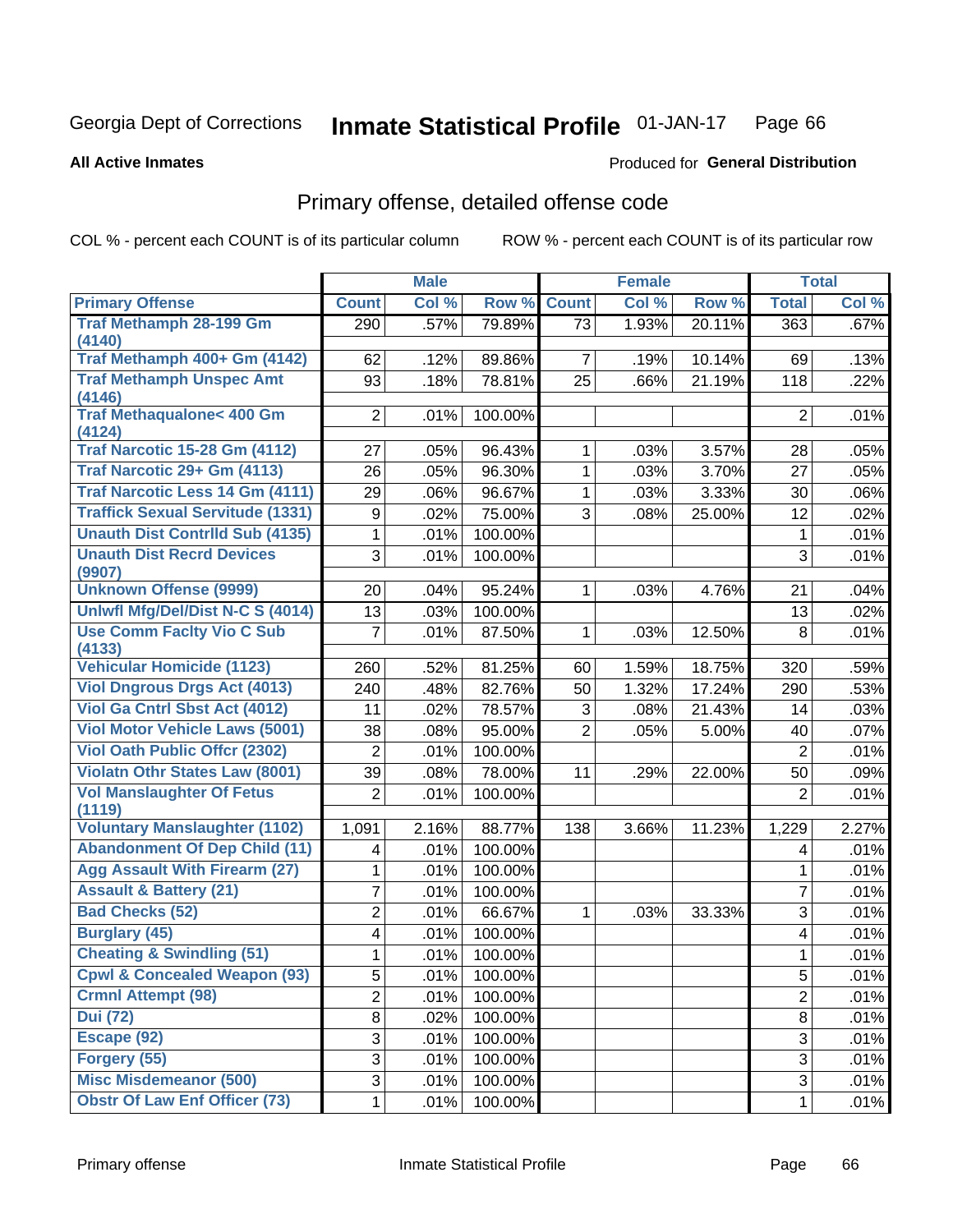#### Inmate Statistical Profile 01-JAN-17 Page 67

Produced for General Distribution

### **All Active Inmates**

## Primary offense, detailed offense code

COL % - percent each COUNT is of its particular column

|                                       |              | <b>Male</b> |         |              | <b>Female</b> |         |              | <b>Total</b> |
|---------------------------------------|--------------|-------------|---------|--------------|---------------|---------|--------------|--------------|
| <b>Primary Offense</b>                | <b>Count</b> | Col %       | Row %   | <b>Count</b> | Col %         | Row %   | <b>Total</b> | Col %        |
| <b>Other Misdemeanor (99)</b>         | 10           | $.02\%$     | 100.00% |              |               |         | 10           | .02%         |
| <b>Poss Ntp Whiskey (64)</b>          | 2            | .01%        | 100.00% |              |               |         | 2            | .01%         |
| <b>Prostitution (81)</b>              |              |             |         |              | .03%          | 100.00% |              | .01%         |
| <b>Public Drunkenness (61)</b>        | 2            | .01%        | 100.00% |              |               |         | 2            | .01%         |
| <b>Public Indecency (83)</b>          | 4            | .01%        | 100.00% |              |               |         | 4            | .01%         |
| <b>Shoplifting (94)</b>               |              | .01%        | 100.00% |              |               |         |              | .01%         |
| <b>Simple Assault (24)</b>            |              | .01%        | 100.00% |              |               |         |              | .01%         |
| <b>Simple Battery (25)</b>            |              | .01%        | 100.00% |              |               |         |              | .01%         |
| <b>Theft By Taking - Larceny (41)</b> | 22           | .04%        | 100.00% |              |               |         | 22           | .04%         |
| Viol Motor Veh Law (71)               | 3            | .01%        | 100.00% |              |               |         | 3            | .01%         |
| <b>Wife Beating (28)</b>              | 2            | .01%        | 100.00% |              |               |         | 2            | .01%         |
| <b>Total Rported</b>                  | 50,460       | 101%        | 93.04%  | 3,775        | 100%          | 6.96%   | 54,235       | 101%         |

| ^^<br>. OZ |              | o.<br>οz  |
|------------|--------------|-----------|
| 50.542     | ת T75<br>' J | 247<br>^^ |

| <b>Mode (most frequent)</b> | 1902 Armed Robberv | 1101 Murder | 1101 Murder |
|-----------------------------|--------------------|-------------|-------------|
|-----------------------------|--------------------|-------------|-------------|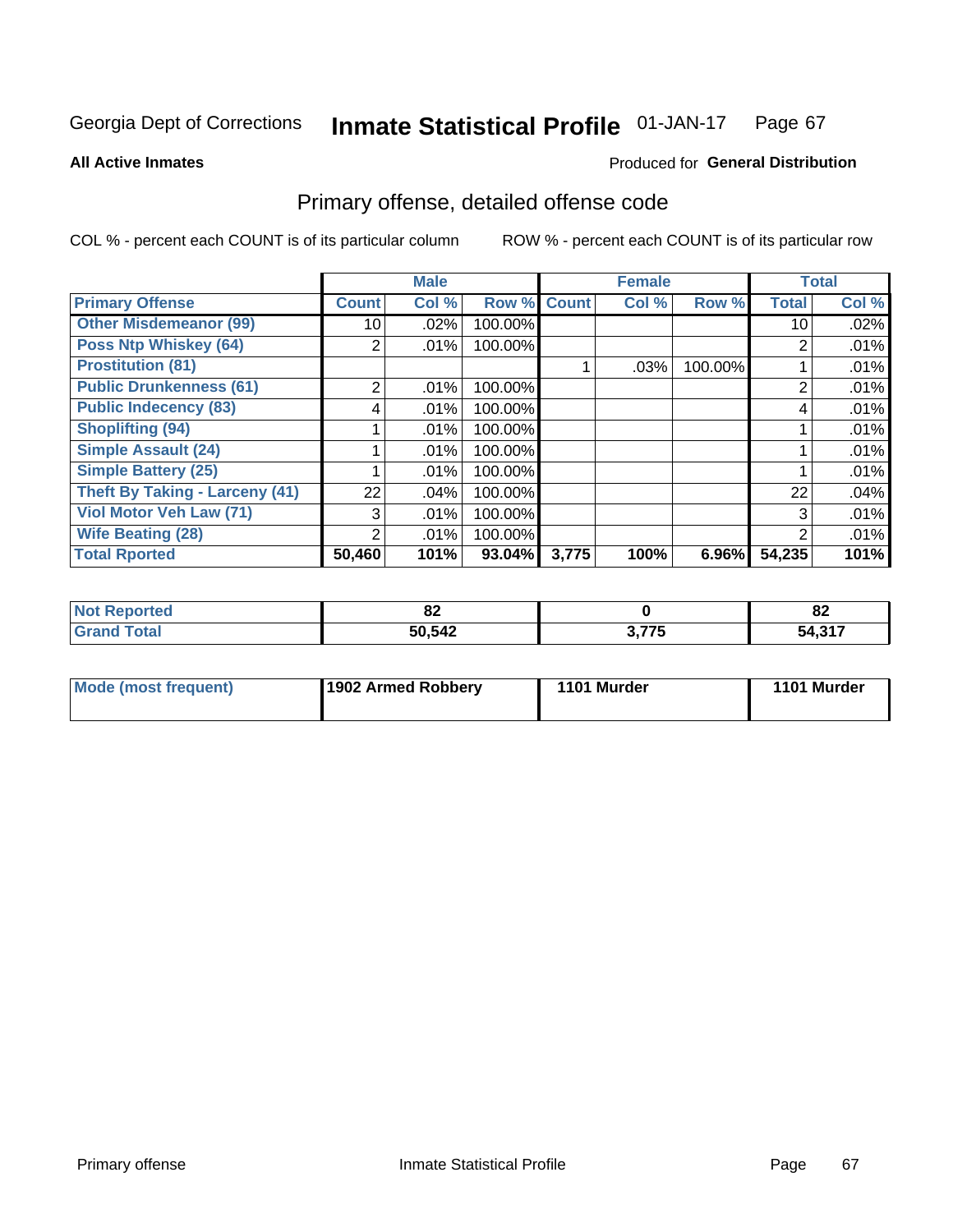#### **Inmate Statistical Profile 01-JAN-17** Page 68

**All Active Inmates** 

### Produced for General Distribution

## County of conviction of primary offense

COL % - percent each COUNT is of its particular column

|     |                             |              | <b>Male</b> |         |                         | <b>Female</b> |        |                  | <b>Total</b> |
|-----|-----------------------------|--------------|-------------|---------|-------------------------|---------------|--------|------------------|--------------|
|     | <b>County of Conviction</b> | <b>Count</b> | Col %       | Row %   | <b>Count</b>            | Col %         | Row %  | <b>Total</b>     | Col%         |
| 000 | <b>Unknown</b>              | 196          | .39%        | 95.61%  | 9                       | .24%          | 4.39%  | $\overline{205}$ | .38%         |
| 001 | <b>Appling County</b>       | 105          | .21%        | 97.22%  | 3                       | .08%          | 2.78%  | 108              | .20%         |
| 002 | <b>Atkinson County</b>      | 46           | .09%        | 92.00%  | $\overline{\mathbf{4}}$ | .11%          | 8.00%  | 50               | .09%         |
| 003 | <b>Bacon County</b>         | 74           | .15%        | 91.36%  | $\overline{7}$          | .19%          | 8.64%  | 81               | .15%         |
| 004 | <b>Baker County</b>         | 10           | .02%        | 100.00% |                         |               |        | 10               | .02%         |
| 005 | <b>Baldwin County</b>       | 286          | .57%        | 94.08%  | 18                      | .48%          | 5.92%  | 304              | .56%         |
| 006 | <b>Banks County</b>         | 53           | .10%        | 91.38%  | 5                       | .13%          | 8.62%  | 58               | .11%         |
| 007 | <b>Barrow County</b>        | 278          | .55%        | 89.10%  | 34                      | .90%          | 10.90% | 312              | .57%         |
| 008 | <b>Bartow County</b>        | 653          | 1.29%       | 87.89%  | 90                      | 2.38%         | 12.11% | 743              | 1.37%        |
| 009 | <b>Ben Hill County</b>      | 256          | .51%        | 92.09%  | 22                      | .58%          | 7.91%  | 278              | .51%         |
| 010 | <b>Berrien County</b>       | 92           | .18%        | 97.87%  | $\overline{2}$          | .05%          | 2.13%  | 94               | .17%         |
| 011 | <b>Bibb County</b>          | 1,141        | 2.26%       | 93.52%  | 79                      | 2.09%         | 6.48%  | 1,220            | 2.25%        |
| 012 | <b>Bleckley County</b>      | 66           | .13%        | 92.96%  | 5                       | .13%          | 7.04%  | 71               | .13%         |
| 013 | <b>Brantley County</b>      | 51           | .10%        | 86.44%  | 8                       | .21%          | 13.56% | 59               | .11%         |
| 014 | <b>Brooks County</b>        | 60           | .12%        | 95.24%  | 3                       | .08%          | 4.76%  | 63               | .12%         |
| 015 | <b>Bryan County</b>         | 80           | .16%        | 97.56%  | $\overline{2}$          | .05%          | 2.44%  | 82               | .15%         |
| 016 | <b>Bulloch County</b>       | 531          | 1.05%       | 93.49%  | 37                      | .98%          | 6.51%  | 568              | 1.05%        |
| 017 | <b>Burke County</b>         | 211          | .42%        | 96.79%  | $\overline{7}$          | .19%          | 3.21%  | 218              | .40%         |
| 018 | <b>Butts County</b>         | 108          | .21%        | 94.74%  | 6                       | .16%          | 5.26%  | 114              | .21%         |
| 019 | <b>Calhoun County</b>       | 28           | .06%        | 96.55%  | $\mathbf{1}$            | .03%          | 3.45%  | 29               | .05%         |
| 020 | <b>Camden County</b>        | 187          | .37%        | 95.90%  | 8                       | .21%          | 4.10%  | 195              | .36%         |
| 021 | <b>Candler County</b>       | 113          | .22%        | 94.17%  | $\overline{7}$          | .19%          | 5.83%  | 120              | .22%         |
| 022 | <b>Carroll County</b>       | 606          | 1.20%       | 92.52%  | 49                      | 1.30%         | 7.48%  | 655              | 1.21%        |
| 023 | <b>Catoosa County</b>       | 354          | .70%        | 89.17%  | 43                      | 1.14%         | 10.83% | 397              | .73%         |
| 024 | <b>Charlton County</b>      | 63           | .12%        | 92.65%  | 5                       | .13%          | 7.35%  | 68               | .13%         |
| 025 | <b>Chatham County</b>       | 1,982        | 3.92%       | 96.12%  | 80                      | 2.12%         | 3.88%  | 2,062            | 3.80%        |
| 026 | <b>Chattahoochee County</b> | 27           | .05%        | 93.10%  | $\overline{2}$          | .05%          | 6.90%  | 29               | .05%         |
| 027 | <b>Chattooga County</b>     | 256          | .51%        | 88.28%  | 34                      | .90%          | 11.72% | 290              | .53%         |
| 028 | <b>Cherokee County</b>      | 539          | 1.07%       | 88.36%  | 71                      | 1.88%         | 11.64% | 610              | 1.12%        |
| 029 | <b>Clarke County</b>        | 539          | 1.07%       | 93.41%  | 38                      | 1.01%         | 6.59%  | 577              | 1.06%        |
| 030 | <b>Clay County</b>          | 21           | .04%        | 80.77%  | 5                       | .13%          | 19.23% | 26               | .05%         |
| 031 | <b>Clayton County</b>       | 1,478        | 2.92%       | 94.14%  | 92                      | 2.44%         | 5.86%  | 1,570            | 2.89%        |
| 032 | <b>Clinch County</b>        | 43           | .09%        | 95.56%  | $\overline{2}$          | .05%          | 4.44%  | 45               | .08%         |
| 033 | <b>Cobb County</b>          | 2,504        | 4.95%       | 91.32%  | 238                     | 6.30%         | 8.68%  | 2,742            | 5.05%        |
| 034 | <b>Coffee County</b>        | 245          | .48%        | 93.16%  | 18                      | .48%          | 6.84%  | 263              | .48%         |
| 035 | <b>Colquitt County</b>      | 208          | .41%        | 94.98%  | 11                      | .29%          | 5.02%  | 219              | .40%         |
| 036 | <b>Columbia County</b>      | 427          | .84%        | 90.47%  | 45                      | 1.19%         | 9.53%  | 472              | .87%         |
| 037 | <b>Cook County</b>          | 113          | .22%        | 94.96%  | 6                       | .16%          | 5.04%  | 119              | .22%         |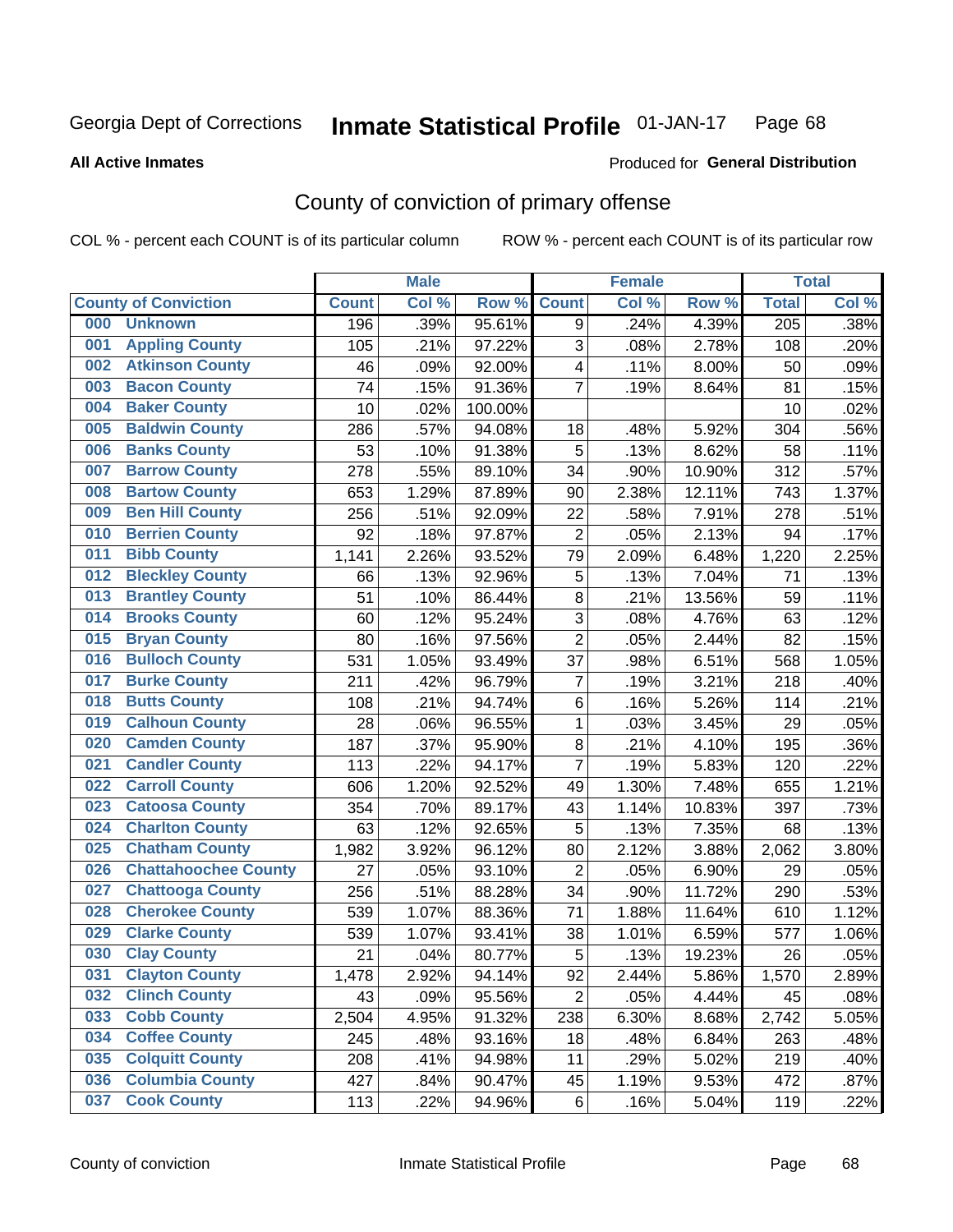#### Inmate Statistical Profile 01-JAN-17 Page 69

### **All Active Inmates**

## Produced for General Distribution

## County of conviction of primary offense

COL % - percent each COUNT is of its particular column

|                                |              | <b>Male</b> |         |                | <b>Female</b> |        |              | <b>Total</b> |
|--------------------------------|--------------|-------------|---------|----------------|---------------|--------|--------------|--------------|
| <b>County of Conviction</b>    | <b>Count</b> | Col %       | Row %   | <b>Count</b>   | Col %         | Row %  | <b>Total</b> | Col %        |
| <b>Coweta County</b><br>038    | 615          | 1.22%       | 94.76%  | 34             | .90%          | 5.24%  | 649          | 1.19%        |
| <b>Crawford County</b><br>039  | 23           | .05%        | 95.83%  | 1              | .03%          | 4.17%  | 24           | .04%         |
| <b>Crisp County</b><br>040     | 286          | .57%        | 92.56%  | 23             | .61%          | 7.44%  | 309          | .57%         |
| <b>Dade County</b><br>041      | 104          | .21%        | 92.86%  | 8              | .21%          | 7.14%  | 112          | .21%         |
| <b>Dawson County</b><br>042    | 111          | .22%        | 87.40%  | 16             | .42%          | 12.60% | 127          | .23%         |
| <b>Decatur County</b><br>043   | 235          | .46%        | 95.53%  | 11             | .29%          | 4.47%  | 246          | .45%         |
| <b>Dekalb County</b><br>044    | 3,115        | 6.16%       | 95.41%  | 150            | 3.97%         | 4.59%  | 3,265        | 6.01%        |
| <b>Dodge County</b><br>045     | 168          | .33%        | 92.82%  | 13             | .34%          | 7.18%  | 181          | .33%         |
| <b>Dooly County</b><br>046     | 98           | .19%        | 92.45%  | 8              | .21%          | 7.55%  | 106          | .20%         |
| <b>Dougherty County</b><br>047 | 969          | 1.92%       | 95.28%  | 48             | 1.27%         | 4.72%  | 1,017        | 1.87%        |
| <b>Douglas County</b><br>048   | 1,122        | 2.22%       | 89.76%  | 128            | 3.39%         | 10.24% | 1,250        | 2.30%        |
| <b>Early County</b><br>049     | 102          | .20%        | 92.73%  | 8              | .21%          | 7.27%  | 110          | .20%         |
| <b>Echols County</b><br>050    | $\,8\,$      | .02%        | 100.00% |                |               |        | 8            | .01%         |
| <b>Effingham County</b><br>051 | 241          | .48%        | 91.98%  | 21             | .56%          | 8.02%  | 262          | .48%         |
| <b>Elbert County</b><br>052    | 140          | .28%        | 92.72%  | 11             | .29%          | 7.28%  | 151          | .28%         |
| <b>Emanuel County</b><br>053   | 164          | .32%        | 92.66%  | 13             | .34%          | 7.34%  | 177          | .33%         |
| <b>Evans County</b><br>054     | 83           | .16%        | 93.26%  | 6              | .16%          | 6.74%  | 89           | .16%         |
| <b>Fannin County</b><br>055    | 84           | .17%        | 85.71%  | 14             | .37%          | 14.29% | 98           | .18%         |
| <b>Fayette County</b><br>056   | 322          | .64%        | 88.46%  | 42             | 1.11%         | 11.54% | 364          | .67%         |
| <b>Floyd County</b><br>057     | 883          | 1.75%       | 89.64%  | 102            | 2.70%         | 10.36% | 985          | 1.81%        |
| <b>Forsyth County</b><br>058   | 387          | .77%        | 91.27%  | 37             | .98%          | 8.73%  | 424          | .78%         |
| <b>Franklin County</b><br>059  | 156          | .31%        | 92.31%  | 13             | .34%          | 7.69%  | 169          | .31%         |
| <b>Fulton County</b><br>060    | 5,142        | 10.17%      | 96.08%  | 210            | 5.56%         | 3.92%  | 5,352        | 9.85%        |
| <b>Gilmer County</b><br>061    | 94           | .19%        | 93.07%  | 7              | .19%          | 6.93%  | 101          | .19%         |
| <b>Glascock County</b><br>062  | 5            | .01%        | 100.00% |                |               |        | 5            | .01%         |
| 063<br><b>Glynn County</b>     | 533          | 1.05%       | 93.67%  | 36             | .95%          | 6.33%  | 569          | 1.05%        |
| <b>Gordon County</b><br>064    | 406          | .80%        | 88.45%  | 53             | 1.40%         | 11.55% | 459          | .85%         |
| 065<br><b>Grady County</b>     | 160          | .32%        | 95.81%  | 7              | .19%          | 4.19%  | 167          | .31%         |
| <b>Greene County</b><br>066    | 124          | .25%        | 96.12%  | 5              | .13%          | 3.88%  | 129          | .24%         |
| <b>Gwinnett County</b><br>067  | 2,519        | 4.98%       | 92.85%  | 194            | 5.14%         | 7.15%  | 2,713        | 4.99%        |
| <b>Habersham County</b><br>068 | 105          | .21%        | 97.22%  | 3              | .08%          | 2.78%  | 108          | .20%         |
| 069<br><b>Hall County</b>      | 737          | 1.46%       | 91.67%  | 67             | 1.77%         | 8.33%  | 804          | 1.48%        |
| <b>Hancock County</b><br>070   | 33           | .07%        | 94.29%  | $\overline{2}$ | .05%          | 5.71%  | 35           | .06%         |
| <b>Haralson County</b><br>071  | 136          | .27%        | 93.79%  | 9              | .24%          | 6.21%  | 145          | .27%         |
| <b>Harris County</b><br>072    | 113          | .22%        | 92.62%  | 9              | .24%          | 7.38%  | 122          | .22%         |
| <b>Hart County</b><br>073      | 153          | .30%        | 93.87%  | 10             | .26%          | 6.13%  | 163          | .30%         |
| <b>Heard County</b><br>074     | 56           | .11%        | 91.80%  | 5              | .13%          | 8.20%  | 61           | .11%         |
| <b>Henry County</b><br>075     | 541          | 1.07%       | 89.27%  | 65             | 1.72%         | 10.73% | 606          | 1.12%        |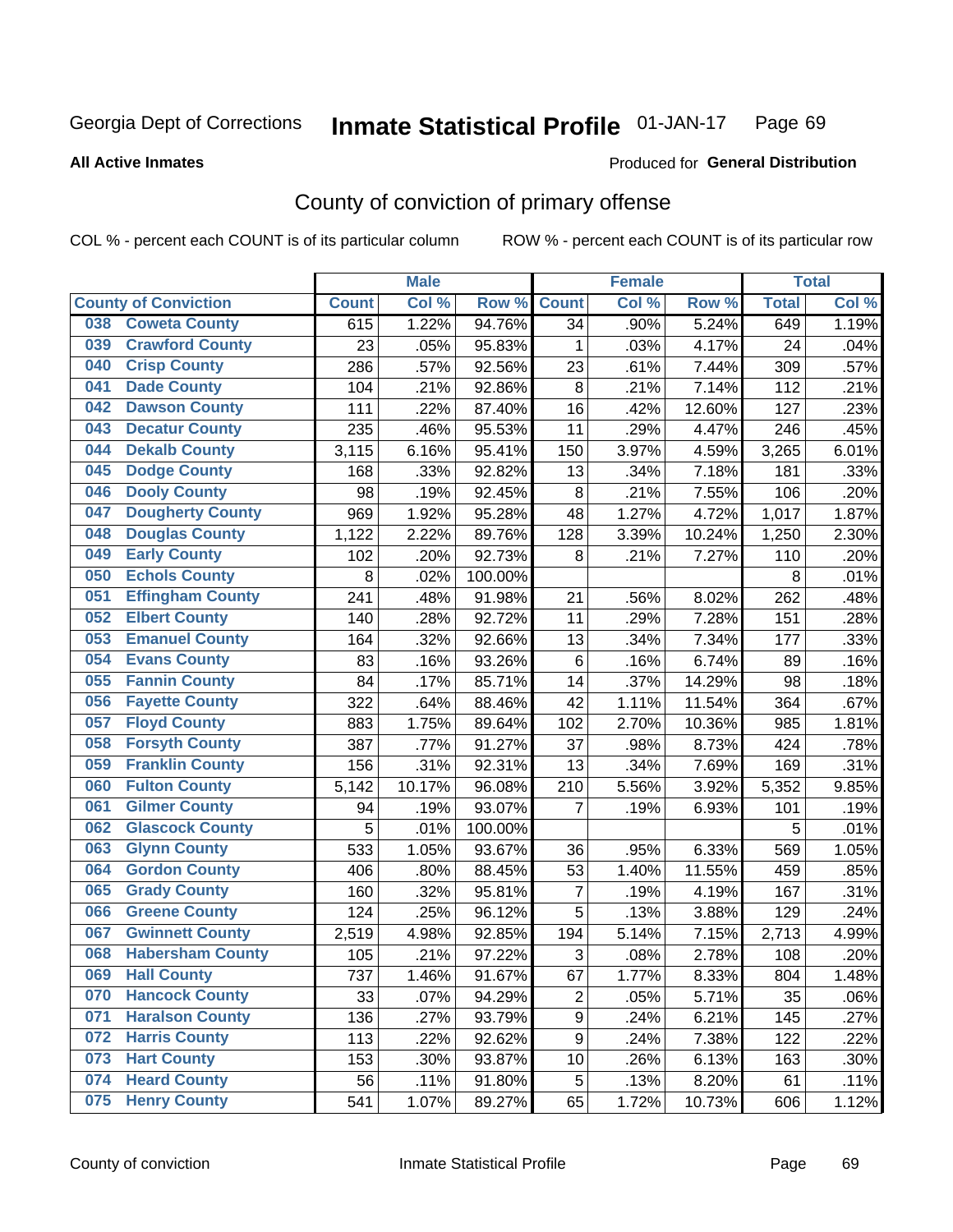#### Inmate Statistical Profile 01-JAN-17 Page 70

Produced for General Distribution

### **All Active Inmates**

## County of conviction of primary offense

COL % - percent each COUNT is of its particular column

|       |                             |              | <b>Male</b> |         |                | <b>Female</b> |        |              | <b>Total</b> |
|-------|-----------------------------|--------------|-------------|---------|----------------|---------------|--------|--------------|--------------|
|       | <b>County of Conviction</b> | <b>Count</b> | Col %       | Row %   | <b>Count</b>   | Col %         | Row %  | <b>Total</b> | Col %        |
| 076   | <b>Houston County</b>       | 646          | 1.28%       | 92.95%  | 49             | 1.30%         | 7.05%  | 695          | 1.28%        |
| 077   | <b>Irwin County</b>         | 83           | .16%        | 97.65%  | $\overline{2}$ | .05%          | 2.35%  | 85           | .16%         |
| 078   | <b>Jackson County</b>       | 251          | .50%        | 93.66%  | 17             | .45%          | 6.34%  | 268          | .49%         |
| 079   | <b>Jasper County</b>        | 59           | .12%        | 88.06%  | $\,8\,$        | .21%          | 11.94% | 67           | .12%         |
| 080   | <b>Jeff Davis County</b>    | 84           | .17%        | 93.33%  | $\,6$          | .16%          | 6.67%  | 90           | .17%         |
| 081   | <b>Jefferson County</b>     | 159          | .31%        | 98.76%  | $\overline{2}$ | .05%          | 1.24%  | 161          | .30%         |
| 082   | <b>Jenkins County</b>       | 89           | .18%        | 96.74%  | 3              | .08%          | 3.26%  | 92           | .17%         |
| 083   | <b>Johnson County</b>       | 41           | .08%        | 100.00% |                |               |        | 41           | .08%         |
| 084   | <b>Jones County</b>         | 205          | .41%        | 91.52%  | 19             | .50%          | 8.48%  | 224          | .41%         |
| 085   | <b>Lamar County</b>         | 80           | .16%        | 94.12%  | $\mathbf 5$    | .13%          | 5.88%  | 85           | .16%         |
| 086   | <b>Lanier County</b>        | 46           | .09%        | 97.87%  | $\mathbf{1}$   | .03%          | 2.13%  | 47           | .09%         |
| 087   | <b>Laurens County</b>       | 251          | .50%        | 93.66%  | 17             | .45%          | 6.34%  | 268          | .49%         |
| 088   | <b>Lee County</b>           | 65           | .13%        | 91.55%  | $\,6$          | .16%          | 8.45%  | 71           | .13%         |
| 089   | <b>Liberty County</b>       | 243          | .48%        | 93.82%  | 16             | .42%          | 6.18%  | 259          | .48%         |
| 090   | <b>Lincoln County</b>       | 30           | .06%        | 100.00% |                |               |        | 30           | .06%         |
| 091   | <b>Long County</b>          | 69           | .14%        | 93.24%  | 5              | .13%          | 6.76%  | 74           | .14%         |
| 092   | <b>Lowndes County</b>       | 522          | 1.03%       | 96.13%  | 21             | .56%          | 3.87%  | 543          | 1.00%        |
| 093   | <b>Lumpkin County</b>       | 82           | .16%        | 90.11%  | 9              | .24%          | 9.89%  | 91           | .17%         |
| 094   | <b>Macon County</b>         | 63           | .12%        | 100.00% |                |               |        | 63           | .12%         |
| 095   | <b>Madison County</b>       | 120          | .24%        | 86.96%  | 18             | .48%          | 13.04% | 138          | .25%         |
| 096   | <b>Marion County</b>        | 24           | .05%        | 88.89%  | 3              | .08%          | 11.11% | 27           | .05%         |
| 097   | <b>Mcduffie County</b>      | 208          | .41%        | 94.55%  | 12             | .32%          | 5.45%  | 220          | .41%         |
| 098   | <b>Mcintosh County</b>      | 53           | .10%        | 96.36%  | $\overline{2}$ | .05%          | 3.64%  | 55           | .10%         |
| 099   | <b>Meriwether County</b>    | 180          | .36%        | 90.91%  | 18             | .48%          | 9.09%  | 198          | .36%         |
| 100   | <b>Miller County</b>        | 34           | .07%        | 94.44%  | $\overline{2}$ | .05%          | 5.56%  | 36           | .07%         |
| 101   | <b>Mitchell County</b>      | 153          | .30%        | 92.73%  | 12             | .32%          | 7.27%  | 165          | .30%         |
| 102   | <b>Monroe County</b>        | 132          | .26%        | 88.59%  | 17             | .45%          | 11.41% | 149          | .27%         |
| 103   | <b>Montgomery County</b>    | 29           | .06%        | 87.88%  | 4              | .11%          | 12.12% | 33           | .06%         |
| 104   | <b>Morgan County</b>        | 141          | .28%        | 90.38%  | 15             | .40%          | 9.62%  | 156          | .29%         |
| 105   | <b>Murray County</b>        | 182          | .36%        | 93.33%  | 13             | .34%          | 6.67%  | 195          | .36%         |
| 106   | <b>Muscogee County</b>      | 1,179        | 2.33%       | 94.70%  | 66             | 1.75%         | 5.30%  | 1,245        | 2.29%        |
| 107   | <b>Newton County</b>        | 688          | 1.36%       | 91.25%  | 66             | 1.75%         | 8.75%  | 754          | 1.39%        |
| 108   | <b>Oconee County</b>        | 52           | .10%        | 96.30%  | $\overline{2}$ | .05%          | 3.70%  | 54           | .10%         |
| 109   | <b>Oglethorpe County</b>    | 54           | .11%        | 93.10%  | $\overline{4}$ | .11%          | 6.90%  | 58           | .11%         |
| 110   | <b>Paulding County</b>      | 230          | .46%        | 92.37%  | 19             | .50%          | 7.63%  | 249          | .46%         |
| 111   | <b>Peach County</b>         | 96           | .19%        | 91.43%  | 9              | .24%          | 8.57%  | 105          | .19%         |
| 112   | <b>Pickens County</b>       | 95           | .19%        | 86.36%  | 15             | .40%          | 13.64% | 110          | .20%         |
| $113$ | <b>Pierce County</b>        | 109          | .22%        | 92.37%  | 9              | .24%          | 7.63%  | 118          | .22%         |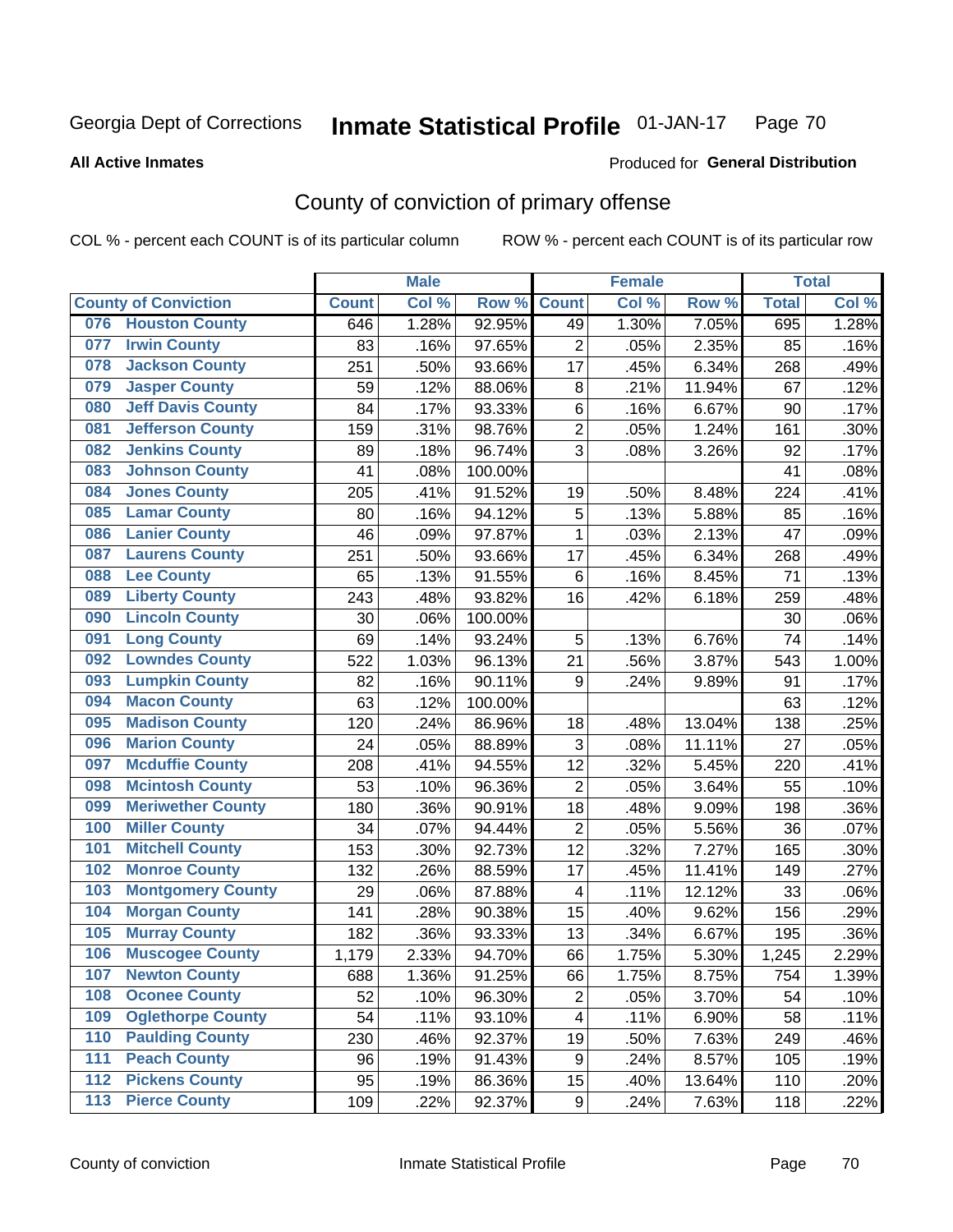#### **Inmate Statistical Profile 01-JAN-17** Page 71

**All Active Inmates** 

### Produced for General Distribution

## County of conviction of primary offense

COL % - percent each COUNT is of its particular column

|                                          |              | <b>Male</b> |         |                | <b>Female</b> |        |              | <b>Total</b> |
|------------------------------------------|--------------|-------------|---------|----------------|---------------|--------|--------------|--------------|
| <b>County of Conviction</b>              | <b>Count</b> | Col %       | Row %   | <b>Count</b>   | Col %         | Row %  | <b>Total</b> | Col %        |
| <b>Pike County</b><br>114                | 40           | .08%        | 90.91%  | $\overline{4}$ | .11%          | 9.09%  | 44           | .08%         |
| <b>Polk County</b><br>$\overline{115}$   | 187          | .37%        | 93.50%  | 13             | .34%          | 6.50%  | 200          | .37%         |
| <b>Pulaski County</b><br>116             | 45           | .09%        | 93.75%  | 3              | .08%          | 6.25%  | 48           | .09%         |
| <b>Putnam County</b><br>117              | 150          | .30%        | 92.59%  | 12             | .32%          | 7.41%  | 162          | .30%         |
| <b>Quitman County</b><br>118             | 12           | .02%        | 100.00% |                |               |        | 12           | .02%         |
| <b>Rabun County</b><br>119               | 52           | .10%        | 88.14%  | $\overline{7}$ | .19%          | 11.86% | 59           | .11%         |
| <b>Randolph County</b><br>120            | 68           | .13%        | 94.44%  | 4              | .11%          | 5.56%  | 72           | .13%         |
| <b>Richmond County</b><br>121            | 1,992        | 3.94%       | 93.96%  | 128            | 3.39%         | 6.04%  | 2,120        | 3.90%        |
| <b>Rockdale County</b><br>122            | 457          | .90%        | 91.77%  | 41             | 1.09%         | 8.23%  | 498          | .92%         |
| <b>Schley County</b><br>123              | 15           | .03%        | 100.00% |                |               |        | 15           | .03%         |
| <b>Screven County</b><br>124             | 133          | .26%        | 97.08%  | 4              | .11%          | 2.92%  | 137          | .25%         |
| <b>Seminole County</b><br>125            | 72           | .14%        | 84.71%  | 13             | .34%          | 15.29% | 85           | .16%         |
| <b>Spalding County</b><br>126            | 492          | .97%        | 93.01%  | 37             | .98%          | 6.99%  | 529          | .97%         |
| <b>Stephens County</b><br>127            | 164          | .32%        | 91.11%  | 16             | .42%          | 8.89%  | 180          | .33%         |
| <b>Stewart County</b><br>128             | 35           | .07%        | 97.22%  | 1              | .03%          | 2.78%  | 36           | .07%         |
| <b>Sumter County</b><br>129              | 188          | .37%        | 94.95%  | 10             | .26%          | 5.05%  | 198          | .36%         |
| <b>Talbot County</b><br>130              | 44           | .09%        | 93.62%  | 3              | .08%          | 6.38%  | 47           | .09%         |
| <b>Taliaferro County</b><br>131          | 16           | .03%        | 94.12%  | 1              | .03%          | 5.88%  | 17           | .03%         |
| <b>Tattnall County</b><br>132            | 184          | .36%        | 90.64%  | 19             | .50%          | 9.36%  | 203          | .37%         |
| <b>Taylor County</b><br>133              | 74           | .15%        | 93.67%  | 5              | .13%          | 6.33%  | 79           | .15%         |
| <b>Telfair County</b><br>134             | 107          | .21%        | 91.45%  | 10             | .26%          | 8.55%  | 117          | .22%         |
| <b>Terrell County</b><br>135             | 91           | .18%        | 94.79%  | 5              | .13%          | 5.21%  | 96           | .18%         |
| <b>Thomas County</b><br>136              | 220          | .44%        | 94.02%  | 14             | .37%          | 5.98%  | 234          | .43%         |
| <b>Tift County</b><br>137                | 358          | .71%        | 94.21%  | 22             | .58%          | 5.79%  | 380          | .70%         |
| <b>Toombs County</b><br>138              | 323          | .64%        | 91.24%  | 31             | .82%          | 8.76%  | 354          | .65%         |
| <b>Towns County</b><br>139               | 40           | .08%        | 71.43%  | 16             | .42%          | 28.57% | 56           | .10%         |
| <b>Treutlen County</b><br>140            | 74           | .15%        | 92.50%  | 6              | .16%          | 7.50%  | 80           | .15%         |
| <b>Troup County</b><br>141               | 610          | 1.21%       | 92.71%  | 48             | 1.27%         | 7.29%  | 658          | 1.21%        |
| <b>Turner County</b><br>142              | 70           | .14%        | 97.22%  | $\overline{2}$ | .05%          | 2.78%  | 72           | .13%         |
| <b>Twiggs County</b><br>$\overline{143}$ | 54           | .11%        | 94.74%  | $\overline{3}$ | .08%          | 5.26%  | 57           | .10%         |
| <b>Union County</b><br>144               | 83           | .16%        | 92.22%  | $\overline{7}$ | .19%          | 7.78%  | 90           | .17%         |
| 145<br><b>Upson County</b>               | 168          | .33%        | 91.30%  | 16             | .42%          | 8.70%  | 184          | .34%         |
| <b>Walker County</b><br>146              | 433          | .86%        | 89.65%  | 50             | 1.32%         | 10.35% | 483          | .89%         |
| <b>Walton County</b><br>147              | 542          | 1.07%       | 91.55%  | 50             | 1.32%         | 8.45%  | 592          | 1.09%        |
| <b>Ware County</b><br>148                | 398          | .79%        | 91.28%  | 38             | 1.01%         | 8.72%  | 436          | .80%         |
| <b>Warren County</b><br>149              | 32           | .06%        | 100.00% |                |               |        | 32           | .06%         |
| <b>Washington County</b><br>150          | 182          | .36%        | 91.00%  | 18             | .48%          | 9.00%  | 200          | .37%         |
| <b>Wayne County</b><br>151               | 141          | .28%        | 91.56%  | 13             | .34%          | 8.44%  | 154          | .28%         |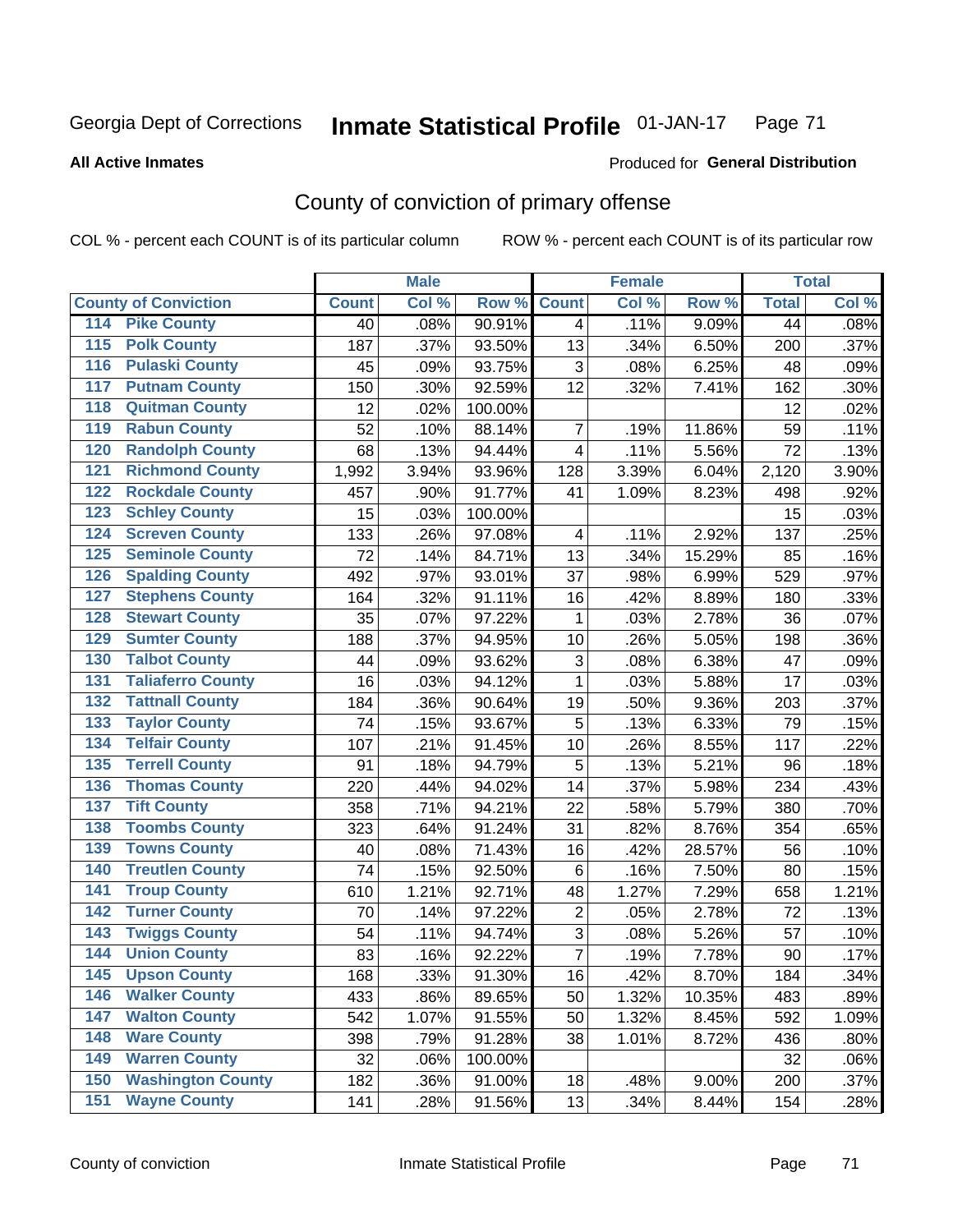#### Inmate Statistical Profile 01-JAN-17 Page 72

**All Active Inmates** 

### Produced for General Distribution

## County of conviction of primary offense

COL % - percent each COUNT is of its particular column

|                                |              | <b>Male</b> |           |             | <b>Female</b> |        |              | <b>Total</b> |
|--------------------------------|--------------|-------------|-----------|-------------|---------------|--------|--------------|--------------|
| <b>County of Conviction</b>    | <b>Count</b> | Col %       |           | Row % Count | Col %         | Row %  | <b>Total</b> | Col %        |
| <b>Webster County</b><br>152   |              | $.01\%$     | 100.00%   |             |               |        |              | .01%         |
| <b>Wheeler County</b><br>153   | 21           | .04%        | 91.30%    | 2           | .05%          | 8.70%  | 23           | .04%         |
| <b>White County</b><br>154     | 100          | $.20\%$     | 84.03%    | 19          | .50%          | 15.97% | 119          | .22%         |
| <b>Whitfield County</b><br>155 | 655          | $1.30\%$    | 87.68%    | 92          | 2.44%         | 12.32% | 747          | 1.38%        |
| <b>Wilcox County</b><br>156    | 40           | .08%        | 97.56%    |             | $.03\%$       | 2.44%  | 41           | .08%         |
| <b>Wilkes County</b><br>157    | 69           | .14%        | 95.83%    | 3           | $.08\%$       | 4.17%  | 72           | .13%         |
| <b>Wilkinson County</b><br>158 | 47           | $.09\%$     | 100.00%   |             |               |        | 47           | .09%         |
| <b>Worth County</b><br>159     | 126          | .25%        | 91.97%    | 11          | .29%          | 8.03%  | 137          | .25%         |
| <b>Troup County Ci</b><br>447  |              | $.01\%$     | 100.00%   |             |               |        |              | .01%         |
| <b>Total Rported</b>           | 50,542       | 100%        | $93.05\%$ | 3,775       | 100%          | 6.95%  | 54,317       | 100%         |

| <b>Not Reported</b> |        |                   |                |
|---------------------|--------|-------------------|----------------|
| <b>Grand Total</b>  | 50,542 | ? 775<br>J. I I J | EA 94フ<br>54.3 |

|  | <b>Mode (most frequent)</b> | <b>Fulton County</b> | <b>Cobb County</b> | <b>Fulton County</b> |
|--|-----------------------------|----------------------|--------------------|----------------------|
|--|-----------------------------|----------------------|--------------------|----------------------|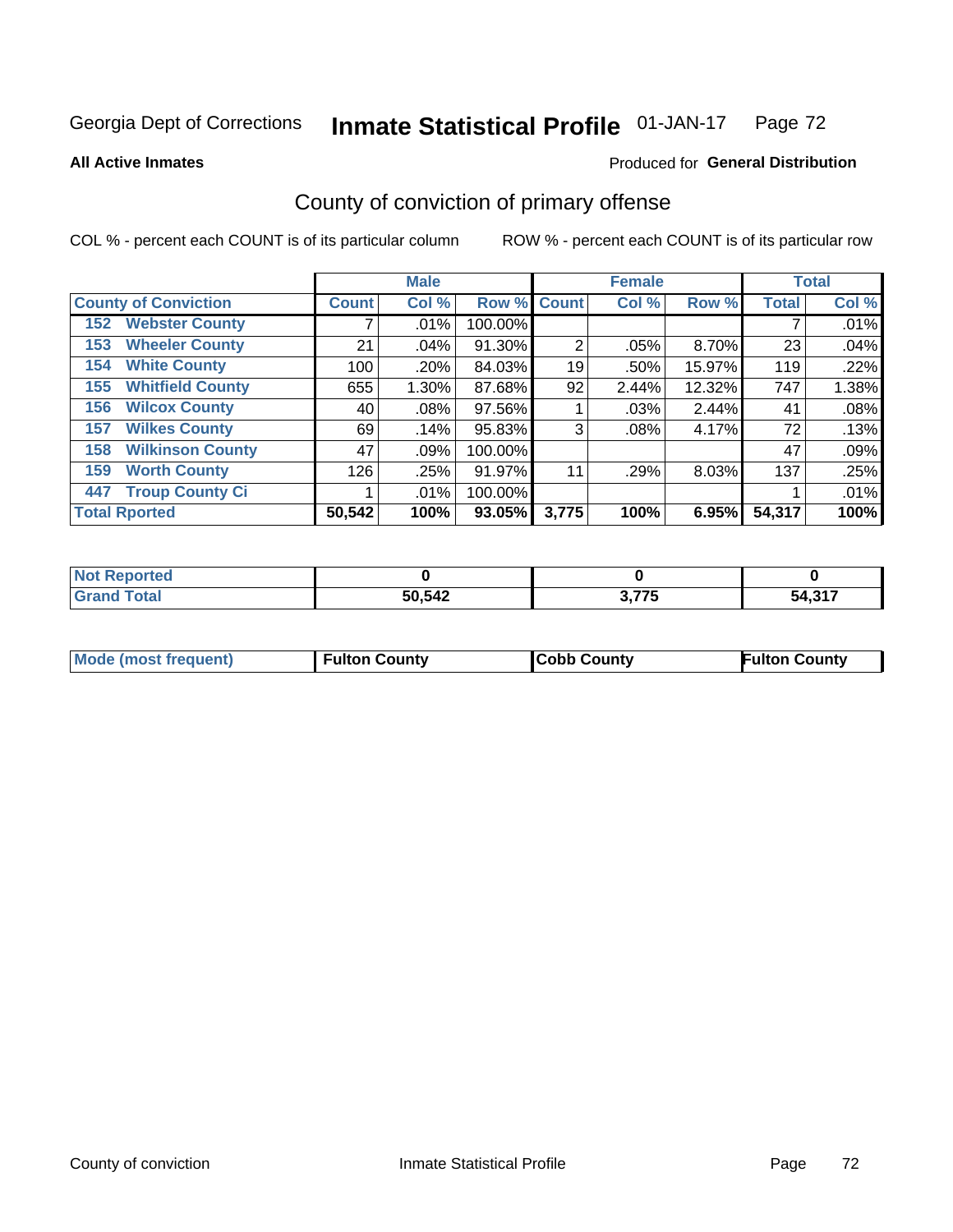## Georgia Dept of Corrections **All Active Inmates**

#### Inmate Statistical Profile 01-JAN-17 Page 73

Produced for General Distribution

## Circuit of conviction of primary offense

COL % - percent each COUNT is of its particular column ROW % - percent each COUNT is of its particular row

|                         |                                 |                  | <b>Male</b> |        |              | <b>Female</b> |        |              | <b>Total</b> |
|-------------------------|---------------------------------|------------------|-------------|--------|--------------|---------------|--------|--------------|--------------|
|                         | <b>Circuit of Conviction</b>    | <b>Count</b>     | Col %       | Row %  | <b>Count</b> | Col %         | Row %  | <b>Total</b> | Col %        |
| 1                       | <b>Alapaha Circuit</b>          | $\overline{340}$ | .68%        | 95.77% | 15           | .40%          | 4.23%  | 355          | .66%         |
| $\overline{2}$          | <b>Alcovy Circuit</b>           | 1,230            | 2.44%       | 91.38% | 116          | 3.08%         | 8.62%  | 1,346        | 2.49%        |
| $\overline{\mathbf{3}}$ | <b>Atlanta Circuit</b>          | 5,142            | 10.21%      | 96.08% | 210          | 5.58%         | 3.92%  | 5,352        | 9.89%        |
| 4                       | <b>Atlantic Circuit</b>         | 712              | 1.41%       | 93.44% | 50           | 1.33%         | 6.56%  | 762          | 1.41%        |
| 5                       | <b>Augusta Circuit</b>          | 2,630            | 5.22%       | 93.59% | 180          | 4.78%         | 6.41%  | 2,810        | 5.19%        |
| $\overline{\bf{6}}$     | <b>Blue Ridge Circuit</b>       | 539              | 1.07%       | 88.36% | 71           | 1.89%         | 11.64% | 610          | 1.13%        |
| 7                       | <b>Brunswick Circuit</b>        | 1,050            | 2.09%       | 94.09% | 66           | 1.75%         | 5.91%  | 1,116        | 2.06%        |
| $\overline{\mathbf{8}}$ | <b>Chattahoochee Circuit</b>    | 1,461            | 2.90%       | 94.32% | 88           | 2.34%         | 5.68%  | 1,549        | 2.86%        |
| $\overline{9}$          | <b>Cherokee Circuit</b>         | 1,059            | 2.10%       | 88.10% | 143          | 3.80%         | 11.90% | 1,202        | 2.22%        |
| 10                      | <b>Clayton Circuit</b>          | 1,478            | 2.94%       | 94.14% | 92           | 2.44%         | 5.86%  | 1,570        | 2.90%        |
| $\overline{11}$         | <b>Cobb Circuit</b>             | 2,504            | 4.97%       | 91.32% | 238          | 6.32%         | 8.68%  | 2,742        | 5.07%        |
| $\overline{12}$         | <b>Conasauga Circuit</b>        | 837              | 1.66%       | 88.85% | 105          | 2.79%         | 11.15% | 942          | 1.74%        |
| 13                      | <b>Cordele Circuit</b>          | 680              | 1.35%       | 92.64% | 54           | 1.43%         | 7.36%  | 734          | 1.36%        |
| $\overline{14}$         | <b>Coweta Circuit</b>           | 2,067            | 4.11%       | 93.07% | 154          | 4.09%         | 6.93%  | 2,221        | 4.10%        |
| 15                      | <b>Dougherty Circuit</b>        | 969              | 1.92%       | 95.28% | 48           | 1.27%         | 4.72%  | 1,017        | 1.88%        |
| 16                      | <b>Dublin Circuit</b>           | 420              | .83%        | 94.17% | 26           | .69%          | 5.83%  | 446          | .82%         |
| 17                      | <b>Eastern Circuit</b>          | 1,982            | 3.94%       | 96.12% | 80           | 2.12%         | 3.88%  | 2,062        | 3.81%        |
| $\overline{18}$         | <b>Flint Circuit</b>            | 541              | 1.07%       | 89.27% | 65           | 1.73%         | 10.73% | 606          | 1.12%        |
| 19                      | <b>Griffin Circuit</b>          | 1,022            | 2.03%       | 91.17% | 99           | 2.63%         | 8.83%  | 1,121        | 2.07%        |
| $\overline{20}$         | <b>Gwinnett Circuit</b>         | 2,519            | 5.00%       | 92.85% | 194          | 5.15%         | 7.15%  | 2,713        | 5.01%        |
| $\overline{21}$         | <b>Houston Circuit</b>          | 646              | 1.28%       | 92.95% | 49           | 1.30%         | 7.05%  | 695          | 1.28%        |
| $\overline{22}$         | <b>Lookout Mountain Circuit</b> | 1,147            | 2.28%       | 89.47% | 135          | 3.58%         | 10.53% | 1,282        | 2.37%        |
| 23                      | <b>Macon Circuit</b>            | 1,260            | 2.50%       | 93.40% | 89           | 2.36%         | 6.60%  | 1,349        | 2.49%        |
| $\overline{24}$         | <b>Middle Circuit</b>           | 941              | 1.87%       | 92.98% | 71           | 1.89%         | 7.02%  | 1,012        | 1.87%        |
| $\overline{25}$         | <b>Mountain Circuit</b>         | 321              | .64%        | 92.51% | 26           | .69%          | 7.49%  | 347          | .64%         |
| 26                      | <b>Northeastern Circuit</b>     | 848              | 1.68%       | 91.08% | 83           | 2.20%         | 8.92%  | 931          | 1.72%        |
| $\overline{27}$         | <b>Northern Circuit</b>         | 623              | 1.24%       | 91.75% | 56           | 1.49%         | 8.25%  | 679          | 1.25%        |
| 28                      | <b>Ocmulgee Circuit</b>         | 1,045            | 2.08%       | 92.97% | 79           | 2.10%         | 7.03%  | 1,124        | 2.08%        |
| 29                      | <b>Oconee Circuit</b>           | 436              | .87%        | 92.18% | 37           | .98%          | 7.82%  | 473          | .87%         |
| 30                      | <b>Ogeechee Circuit</b>         | 994              | 1.97%       | 93.86% | 65           | 1.73%         | 6.14%  | 1,059        | 1.96%        |
| $\overline{31}$         | <b>Pataula Circuit</b>          | 400              | .79%        | 91.53% | 37           | .98%          | 8.47%  | 437          | .81%         |
| 32                      | <b>Piedmont Circuit</b>         | 582              | 1.16%       | 91.22% | 56           | 1.49%         | 8.78%  | 638          | 1.18%        |
| 33                      | <b>Rome Circuit</b>             | 883              | 1.75%       | 89.64% | 102          | 2.71%         | 10.36% | 985          | 1.82%        |
| 34                      | <b>South Georgia Circuit</b>    | 586              | 1.16%       | 94.98% | 31           | .82%          | 5.02%  | 617          | 1.14%        |
| 35                      | <b>Southern Circuit</b>         | 1,018            | 2.02%       | 95.41% | 49           | 1.30%         | 4.59%  | 1,067        | 1.97%        |
| 36                      | <b>Southwestern Circuit</b>     | 373              | .74%        | 95.64% | 17           | .45%          | 4.36%  | 390          | .72%         |
| 37                      | <b>Stone Mountain Circuit</b>   | 3,115            | 6.19%       | 95.41% | 150          | 3.98%         | 4.59%  | 3,265        | 6.03%        |
| 38                      | <b>Tallapoosa Circuit</b>       | 323              | .64%        | 93.62% | 22           | .58%          | 6.38%  | 345          | .64%         |
| 39                      | <b>Tifton Circuit</b>           | 637              | 1.27%       | 94.51% | 37           | .98%          | 5.49%  | 674          | 1.25%        |
| 40                      | <b>Toombs Circuit</b>           | 360              | .72%        | 95.74% | 16           | .42%          | 4.26%  | 376          | .69%         |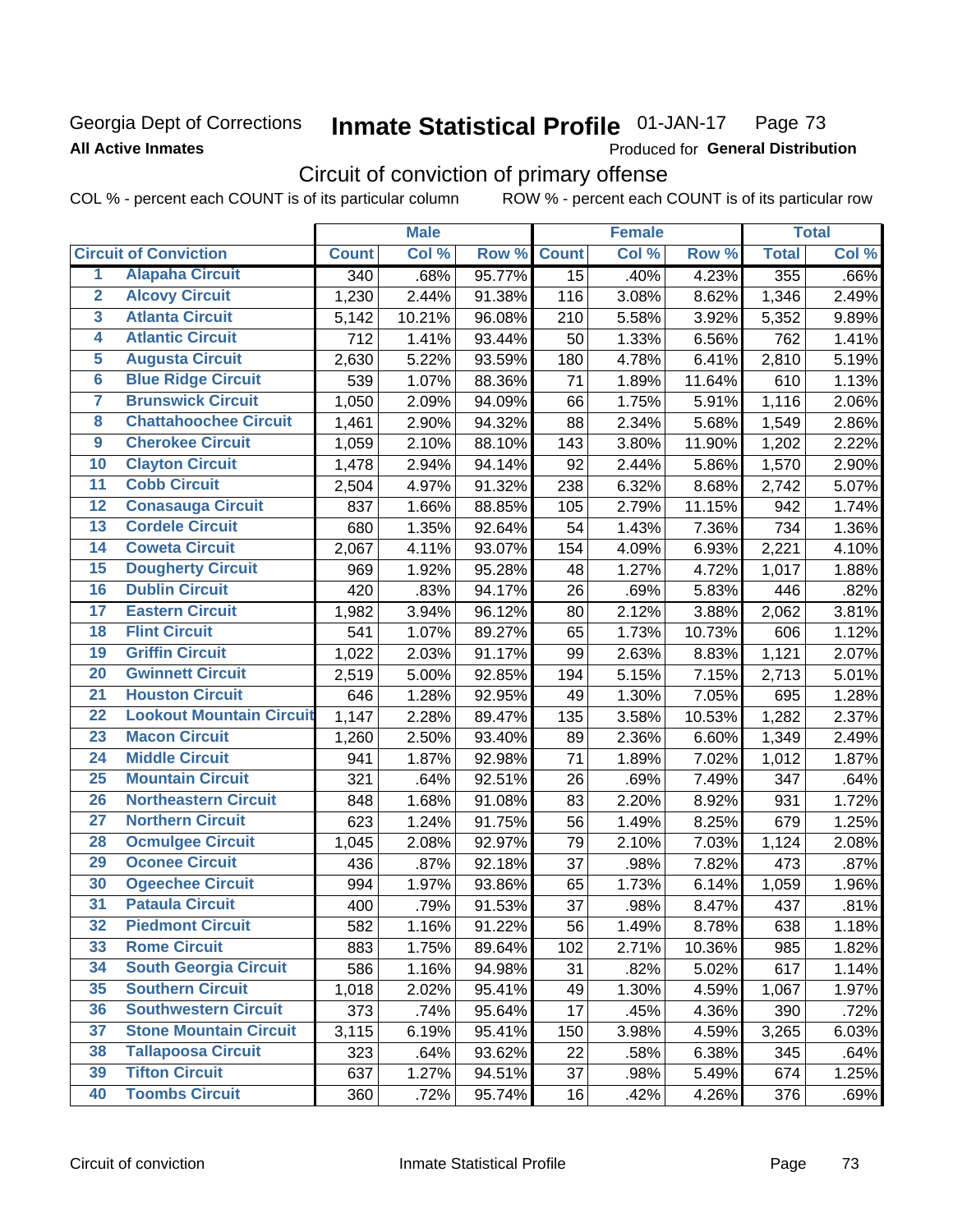## Georgia Dept of Corrections **All Active Inmates**

### Inmate Statistical Profile 01-JAN-17 Page 74

Produced for General Distribution

## Circuit of conviction of primary offense

COL % - percent each COUNT is of its particular column ROW % - percent each COUNT is of its particular row

|                     |                                  |              | <b>Male</b> |        |              | <b>Female</b> |        |              | <b>Total</b> |
|---------------------|----------------------------------|--------------|-------------|--------|--------------|---------------|--------|--------------|--------------|
|                     | <b>Circuit of Conviction</b>     | <b>Count</b> | Col %       | Row %  | <b>Count</b> | Col %         | Row %  | <b>Total</b> | Col %        |
| 41                  | <b>Waycross Circuit</b>          | 940          | 1.87%       | 91.71% | 85           | 2.26%         | 8.29%  | 1,025        | 1.89%        |
| 42                  | <b>Western Circuit</b>           | 591          | 1.17%       | 93.66% | 40           | 1.06%         | 6.34%  | 631          | 1.17%        |
| 43                  | <b>Rockdale Circuit</b>          | 457          | $.91\%$     | 91.77% | 41           | 1.09%         | 8.23%  | 498          | .92%         |
| 44                  | <b>Douglas Circuit</b>           | 1,122        | 2.23%       | 89.76% | 128          | 3.40%         | 10.24% | 1,250        | 2.31%        |
| 45                  | <b>Appalachian Circuit</b>       | 273          | .54%        | 88.35% | 36           | .96%          | 11.65% | 309          | .57%         |
| 46                  | <b>Enotah Circuit</b>            | 305          | .61%        | 85.67% | 51           | 1.35%         | 14.33% | 356          | .66%         |
| 47                  | <b>Bell-Forsyth J.C.</b>         | 387          | .77%        | 91.27% | 37           | .98%          | 8.73%  | 424          | .78%         |
| 48                  | <b>Towaliga Judicial Circuit</b> | 320          | .64%        | 91.95% | 28           | .74%          | 8.05%  | 348          | .64%         |
| 49                  | <b>Paulding Circuit</b>          | 230          | .46%        | 92.37% | 19           | .50%          | 7.63%  | 249          | .46%         |
|                     | <b>Total Rported</b>             | 50,345       | 100%        | 93.04% | 3,766        | 100%          | 6.96%  | 54,111       | 100%         |
| <b>Not Reported</b> |                                  |              | 197         |        |              | 9             |        |              | 206          |

| <b>Grand Total</b>          | 50,542         | <u>ን</u> .775 | <b>A 947</b> |
|-----------------------------|----------------|---------------|--------------|
| <b>Mode (most frequent)</b> | <b>Atlanta</b> | Cobb          | Atlanta      |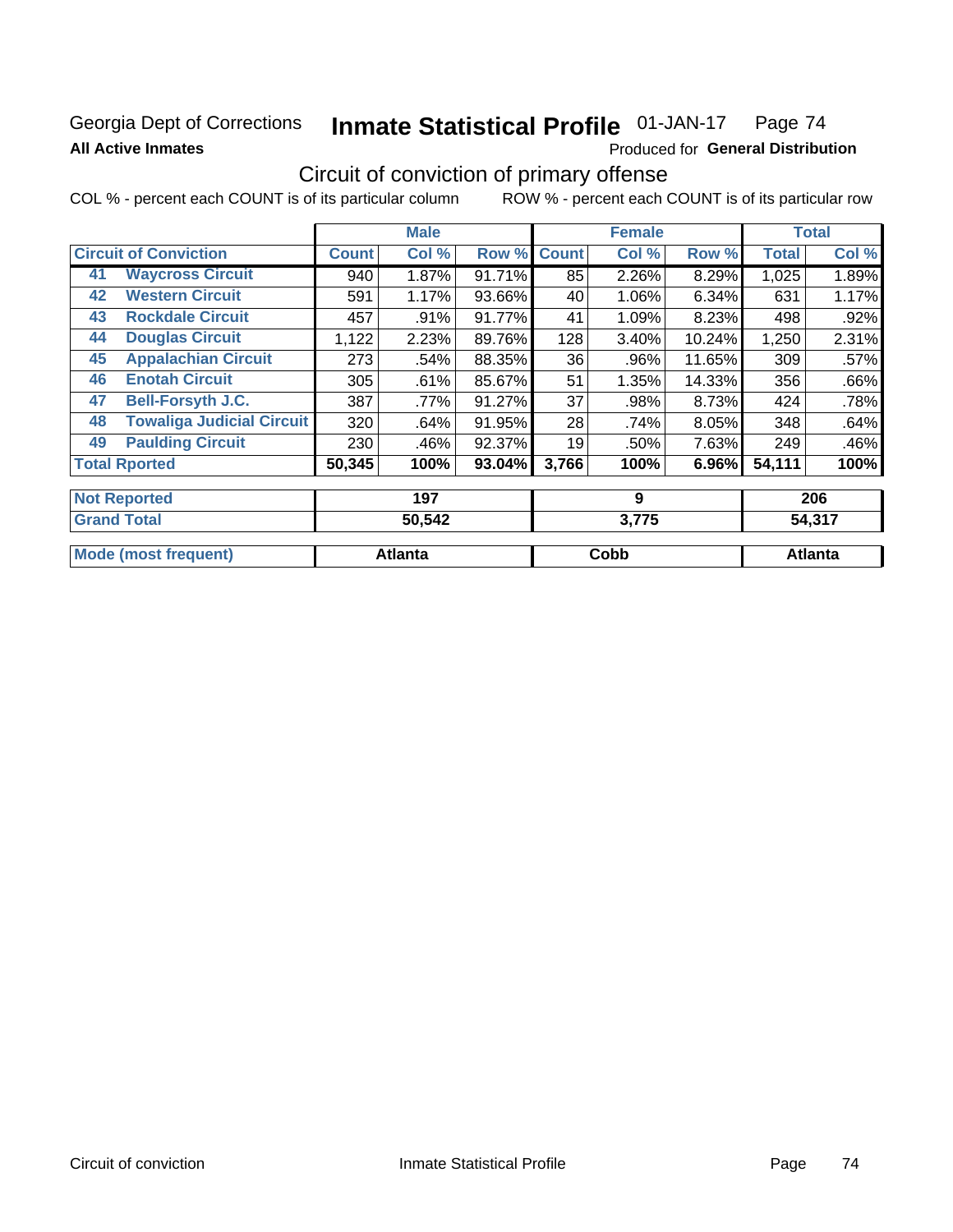#### **All Active Inmates**

#### Produced for **General Distribution**

### Years served (jail + prison) in this incarceration

|                       |              | <b>Male</b> |         |                  | <b>Female</b> |                  |              | <b>Total</b> |
|-----------------------|--------------|-------------|---------|------------------|---------------|------------------|--------------|--------------|
| <b>Years Served</b>   | <b>Count</b> | Col %       | Row %   | <b>Count</b>     | Col %         | Row <sub>%</sub> | <b>Total</b> | Col %        |
| Less than one year    | 9,806        | 19.42%      | 91.13%  | 954              | 25.28%        | 8.87%            | 10,760       | 19.82%       |
| 1 to 1.99 years       | 7,365        | 14.58%      | 91.22%  | 709              | 18.79%        | 8.78%            | 8,074        | 14.88%       |
| 2 to 2.99 years       | 5,311        | 10.52%      | 91.54%  | 491              | 13.01%        | 8.46%            | 5,802        | 10.69%       |
| 3 to 3.99 years       | 4,201        | 8.32%       | 92.11%  | 360              | 9.54%         | 7.89%            | 4,561        | 8.40%        |
| 4 to 4.99 years       | 3,513        | 6.96%       | 92.57%  | 282              | 7.47%         | 7.43%            | 3,795        | 6.99%        |
| 5 to 5.99 years       | 2,916        | 5.77%       | 93.25%  | 211              | 5.59%         | 6.75%            | 3,127        | 5.76%        |
| 6 to 6.99 years       | 2,130        | 4.22%       | 94.58%  | 122              | 3.23%         | 5.42%            | 2,252        | 4.15%        |
| 7 to 7.99 years       | 2,001        | 3.96%       | 94.88%  | 108              | 2.86%         | 5.12%            | 2,109        | 3.89%        |
| 8 to 8.99 years       | 1,592        | 3.15%       | 95.33%  | 78               | 2.07%         | 4.67%            | 1,670        | 3.08%        |
| 9 to 9.99 years       | 1,707        | 3.38%       | 95.58%  | 79               | 2.09%         | 4.42%            | 1,786        | 3.29%        |
| 10 to 10.99 years     | 1,119        | 2.22%       | 94.91%  | 60               | 1.59%         | 5.09%            | 1,179        | 2.17%        |
| 11 to 11.99 years     | 870          | 1.72%       | 95.19%  | 44               | 1.17%         | 4.81%            | 914          | 1.68%        |
| 12 to 12.99 years     | 731          | 1.45%       | 95.43%  | 35               | 0.93%         | 4.57%            | 766          | 1.41%        |
| 13 to 13.99 years     | 736          | 1.46%       | 95.46%  | 35               | 0.93%         | 4.54%            | 771          | 1.42%        |
| 14 to 14.99 years     | 650          | 1.29%       | 95.73%  | 29               | 0.77%         | 4.27%            | 679          | 1.25%        |
| 15 to 15.99 years     | 573          | 1.13%       | 96.79%  | 19               | 0.50%         | 3.21%            | 592          | 1.09%        |
| 16 to 16.99 years     | 533          | 1.06%       | 96.56%  | 19               | 0.50%         | 3.44%            | 552          | 1.02%        |
| 17 to 17.99 years     | 487          | 0.96%       | 95.12%  | 25               | 0.66%         | 4.88%            | 512          | 0.94%        |
| 18 to 18.99 years     | 475          | 0.94%       | 95.57%  | 22               | 0.58%         | 4.43%            | 497          | 0.92%        |
| 19 to 19.99 years     | 517          | 1.02%       | 97.73%  | 12               | 0.32%         | 2.27%            | 529          | 0.97%        |
| 20 to 20.99 years     | 406          | 0.80%       | 97.60%  | 10               | 0.26%         | 2.40%            | 416          | 0.77%        |
| 21 to 21.99 years     | 363          | 0.72%       | 96.54%  | 13               | 0.34%         | 3.46%            | 376          | 0.69%        |
| 22 to 22.99 years     | 330          | 0.65%       | 97.35%  | $\boldsymbol{9}$ | 0.24%         | 2.65%            | 339          | 0.62%        |
| 23 to 23.99 years     | 304          | 0.60%       | 96.82%  | 10               | 0.26%         | 3.18%            | 314          | 0.58%        |
| 24 to 24.99 years     | 231          | 0.46%       | 97.06%  | $\overline{7}$   | 0.19%         | 2.94%            | 238          | 0.44%        |
| 25 to 25.99 years     | 232          | 0.46%       | 96.27%  | 9                | 0.24%         | 3.73%            | 241          | 0.44%        |
| 26 to 26.99 years     | 166          | 0.33%       | 96.51%  | 6                | 0.16%         | 3.49%            | 172          | 0.32%        |
| 27 to 27.99 years     | 128          | 0.25%       | 98.46%  | $\overline{c}$   | 0.05%         | 1.54%            | 130          | 0.24%        |
| 28 to 28.99 years     | 146          | 0.29%       | 97.99%  | 3                | 0.08%         | 2.01%            | 149          | 0.27%        |
| 29 to 29.99 years     | 129          | 0.26%       | 100.00% |                  |               |                  | 129          | 0.24%        |
| Thirty $+$ years      | 834          | 1.65%       | 98.70%  | 11               | 0.29%         | 1.30%            | 845          | 1.56%        |
| <b>Total Reported</b> | 50,502       | 100%        | 93.05%  | 3,774            | 100%          | 6.95%            | 54,276       | 100%         |

| ,,,<br>- u |                                    | 4.            |
|------------|------------------------------------|---------------|
| 50.542     | $\sim$ $\rightarrow$ $\sim$ $\sim$ | E A 247<br>54 |

| <b>Mean</b><br>(average) | 6.49               | 4.13               | 6.32          |
|--------------------------|--------------------|--------------------|---------------|
| Median (middle)          | 3.66               | 2.425              | 3.54          |
| Mode (most frequent)     | Less than one year | Less than one year | Less than one |
|                          |                    |                    | vear          |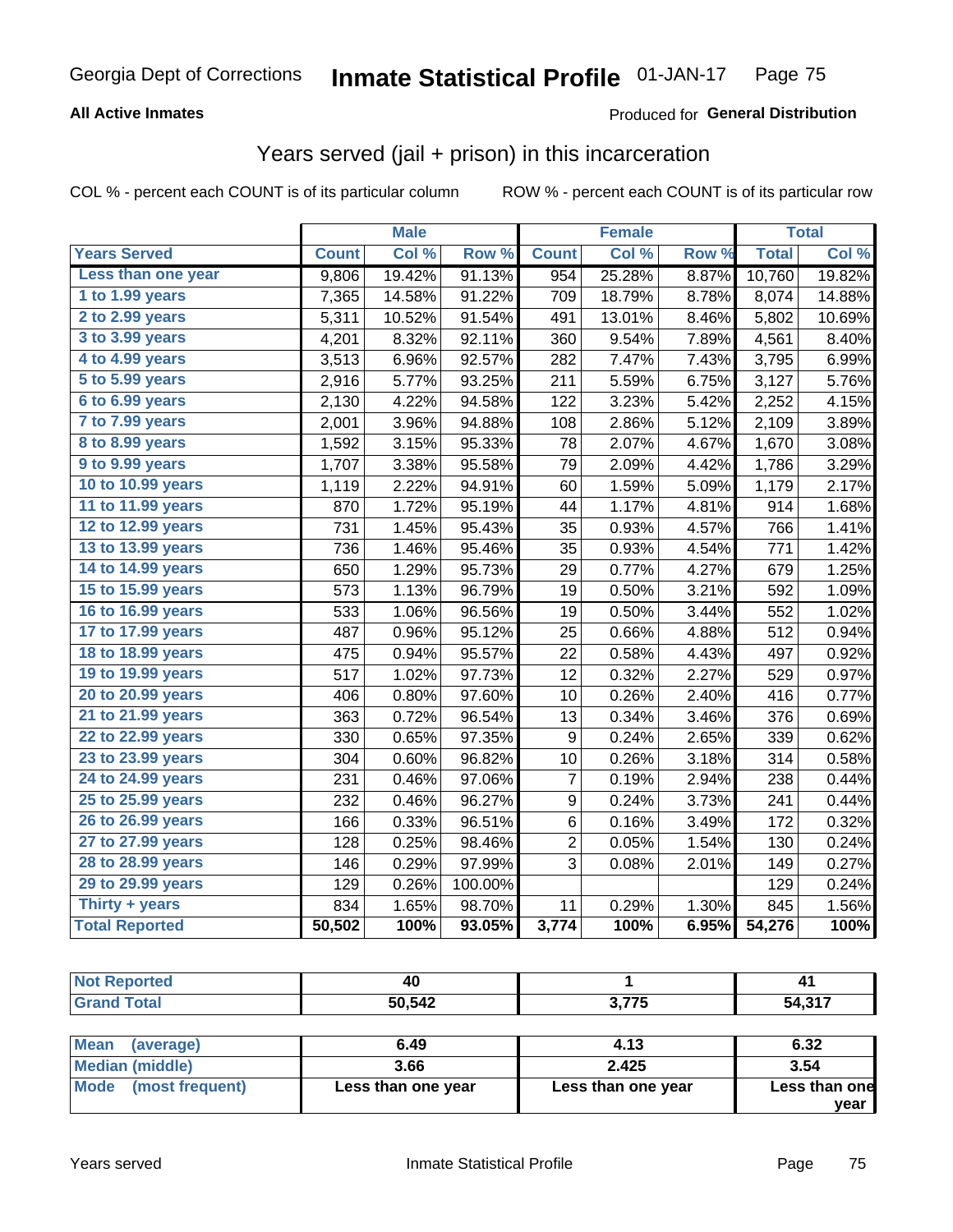#### **All Active Inmates**

Produced for **General Distribution**

### Results of most recent HIV tests

|                         |              | <b>Male</b> |           |              | <b>Female</b> |       |        | Total  |
|-------------------------|--------------|-------------|-----------|--------------|---------------|-------|--------|--------|
| <b>HIV Test Results</b> | <b>Count</b> | Col %       | Row %I    | <b>Count</b> | Col %         | Row % | Total  | Col %  |
| <b>Positive</b>         | 676          | $1.50\%$    | $92.22\%$ | -57          | 1.61%         | 7.78% | 733    | 1.51%  |
| <b>Negative</b>         | 44,351       | 98.49%      | $92.71\%$ | 3,487        | 98.39%        | 7.29% | 47,838 | 98.48% |
| Indeterminate           | ົ            | 0.01%       | 100.00%   |              |               |       |        | 0.01%  |
| <b>Total Reported</b>   | 45,030       | 100%        | 92.70%    | 3,544        | 100%          | 7.30% | 48,574 | 100%   |

| <b>Not Reported</b> | 5,512  | nn 1<br>29 I | 5,743<br>. . |
|---------------------|--------|--------------|--------------|
| `otal               | 50,542 | 2 フフト        | 54,317       |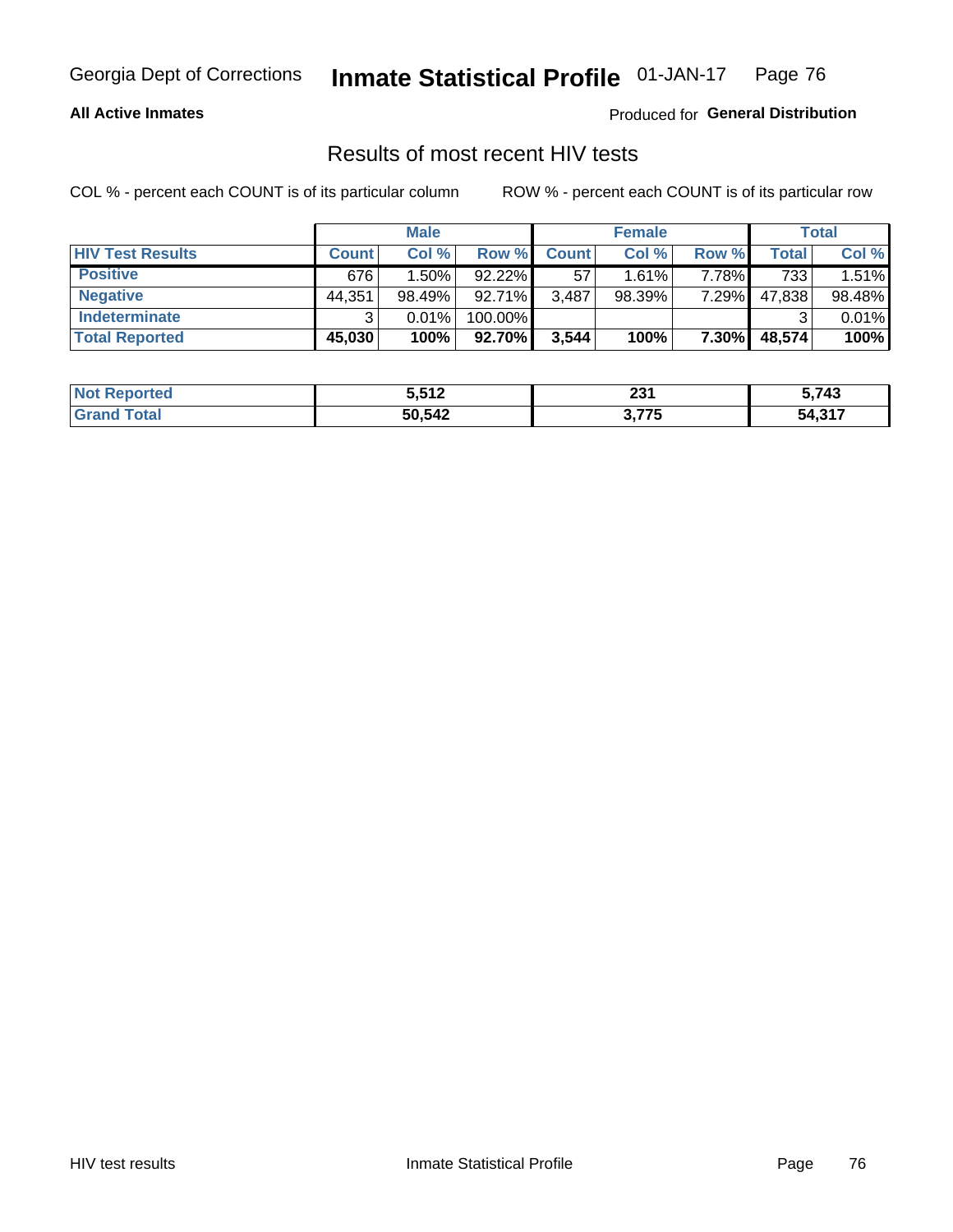#### **All Active Inmates**

#### Produced for **General Distribution**

### Results of most recent tuberculosis test

|                                  |              | <b>Male</b> |           |              | <b>Female</b> |          |              | Total  |
|----------------------------------|--------------|-------------|-----------|--------------|---------------|----------|--------------|--------|
| <b>Tuberculosis Test Results</b> | <b>Count</b> | Col%        | Row %     | <b>Count</b> | Col %         | Row %    | <b>Total</b> | Col %  |
| <b>Positive on current test</b>  | 7.118        | $15.14\%$   | 97.39%    | 191          | 5.23%         | $2.61\%$ | 7,309        | 14.43% |
| <b>Positive on previous test</b> | $\mathbf{r}$ | $0.01\%$    | 100.00%   |              |               |          |              | 0.01%  |
| <b>Negative</b>                  | 39.884       | 84.85%      | $92.01\%$ | 3,463        | 94.77%        | 7.99%    | 43,347       | 85.57% |
| <b>Total Reported</b>            | 47,005       | 100%        | $92.79\%$ | 3,654        | 100%          | $7.21\%$ | 50,659       | 100.0% |

| <b>Not Reported</b> | 3,537  | י הי  | 3,658  |
|---------------------|--------|-------|--------|
| `otal               | 50,542 | 2 フフト | 54,317 |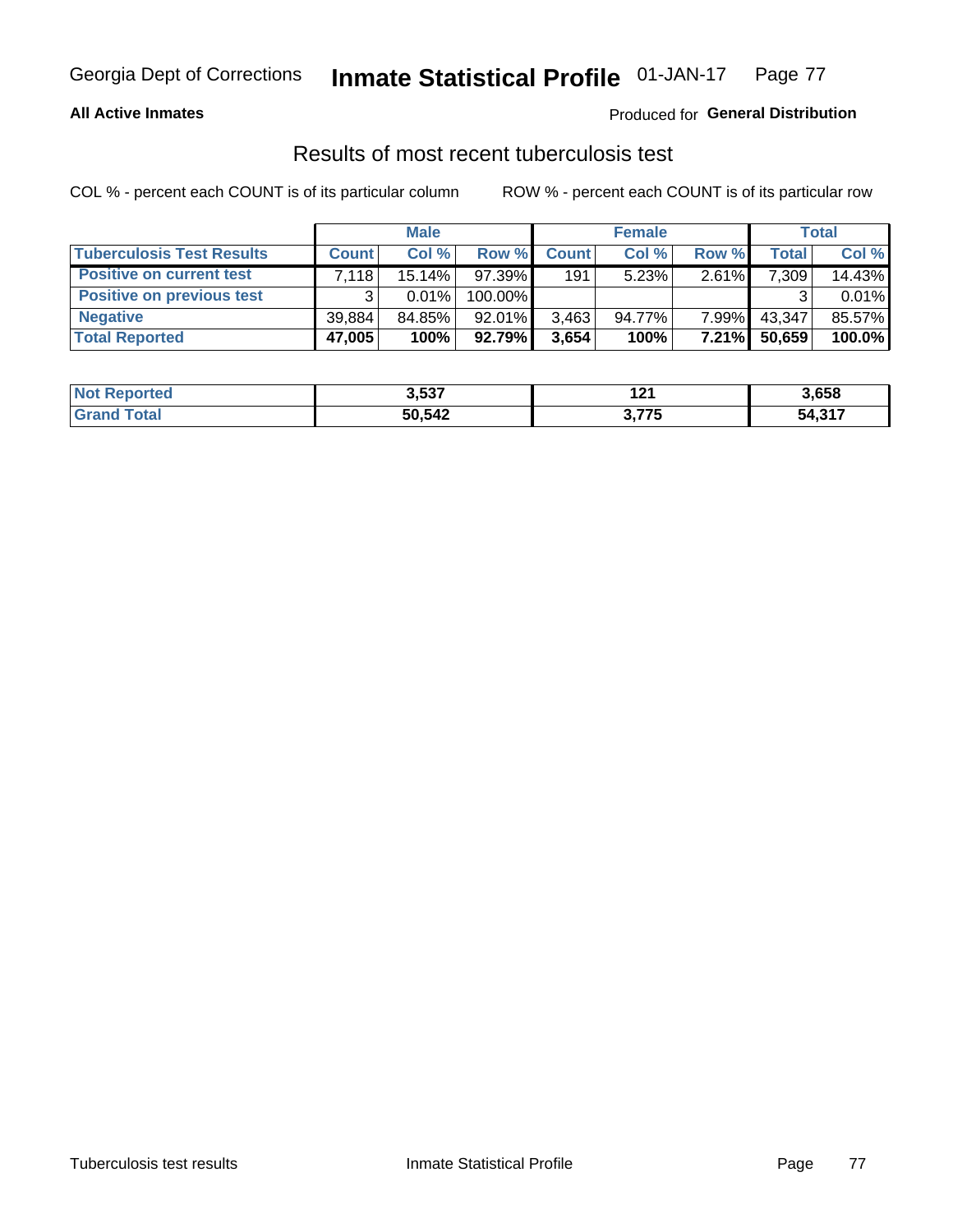#### **All Active Inmates**

Produced for **General Distribution**

### Results of most recent syphilis test

|                                 |              | <b>Male</b> |           |                 | <b>Female</b> |          |         | Total  |
|---------------------------------|--------------|-------------|-----------|-----------------|---------------|----------|---------|--------|
| <b>Syphilis Test Results</b>    | <b>Count</b> | Col%        | Row %     | <b>Count</b>    | Col %         | Row %    | Total I | Col %  |
| <b>Positive on current test</b> | 209          | 1.35%       | $94.57\%$ | 12 <sub>1</sub> | 2.04%         | $5.43\%$ | 221     | 1.38%  |
| <b>Negative</b>                 | 15.235       | $98.65\%$   | 96.36%    | 575             | $97.96\%$     | $3.64\%$ | 15,810  | 98.62% |
| <b>Total Reported</b>           | 15,444       | 100%        | 96.34%    | 587             | 100%          | $3.66\%$ | 16,031  | 100%   |

| <b>Not Reported</b> | 35,098 | 3,188 | 38,286 |
|---------------------|--------|-------|--------|
| <b>Grand Total</b>  | 50,542 | 3,775 | 54,317 |